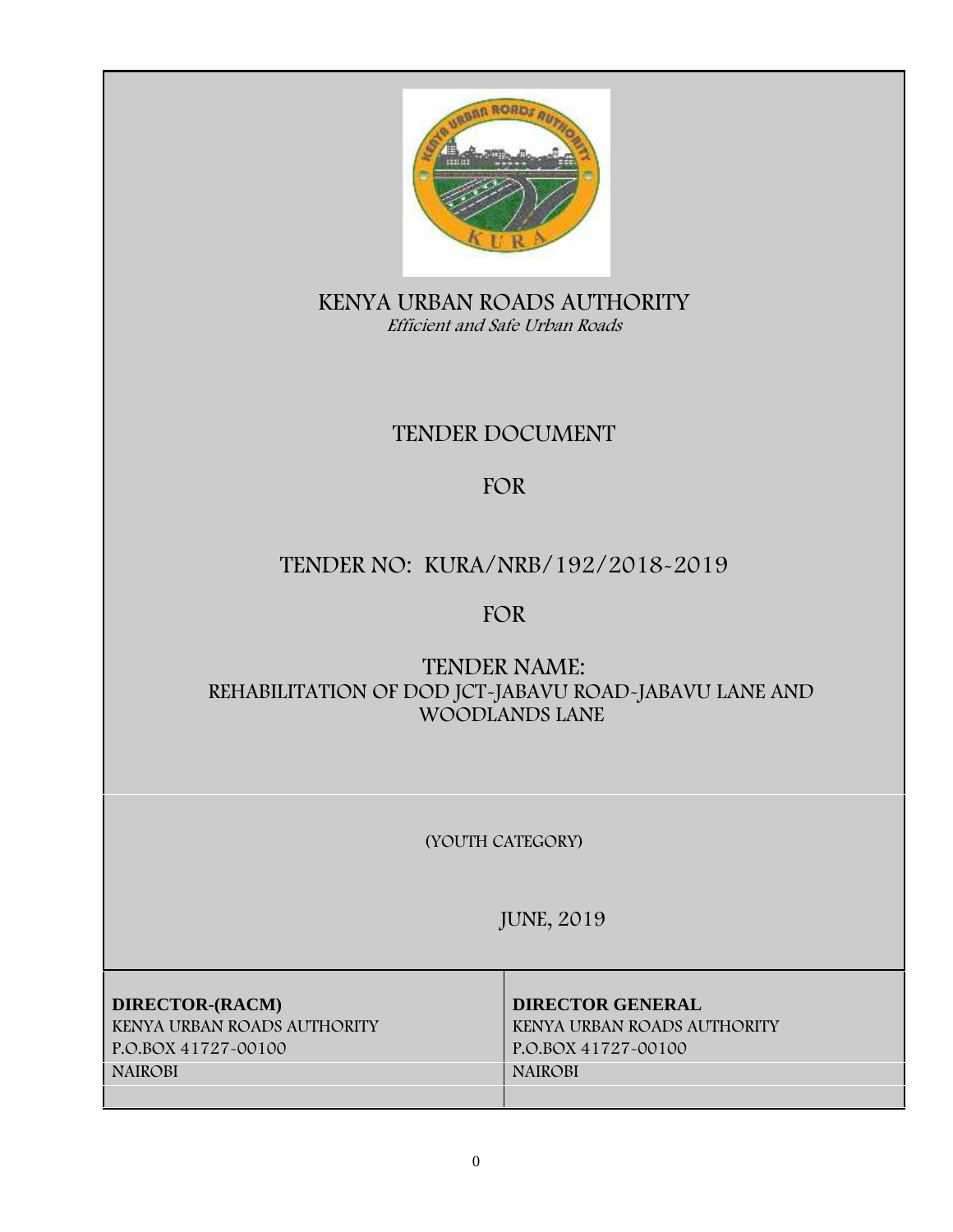# **TABLE OF CONTENTS**

| SECTION VI: SUPERVISION AND CONTRACT EVALUATION MANUAL 2012 114      |  |
|----------------------------------------------------------------------|--|
|                                                                      |  |
|                                                                      |  |
|                                                                      |  |
|                                                                      |  |
|                                                                      |  |
|                                                                      |  |
|                                                                      |  |
| SECTION XIII: FORM OF PERFORMANCE BANK GUARANTEE (UNCONDITIONAL) 208 |  |

1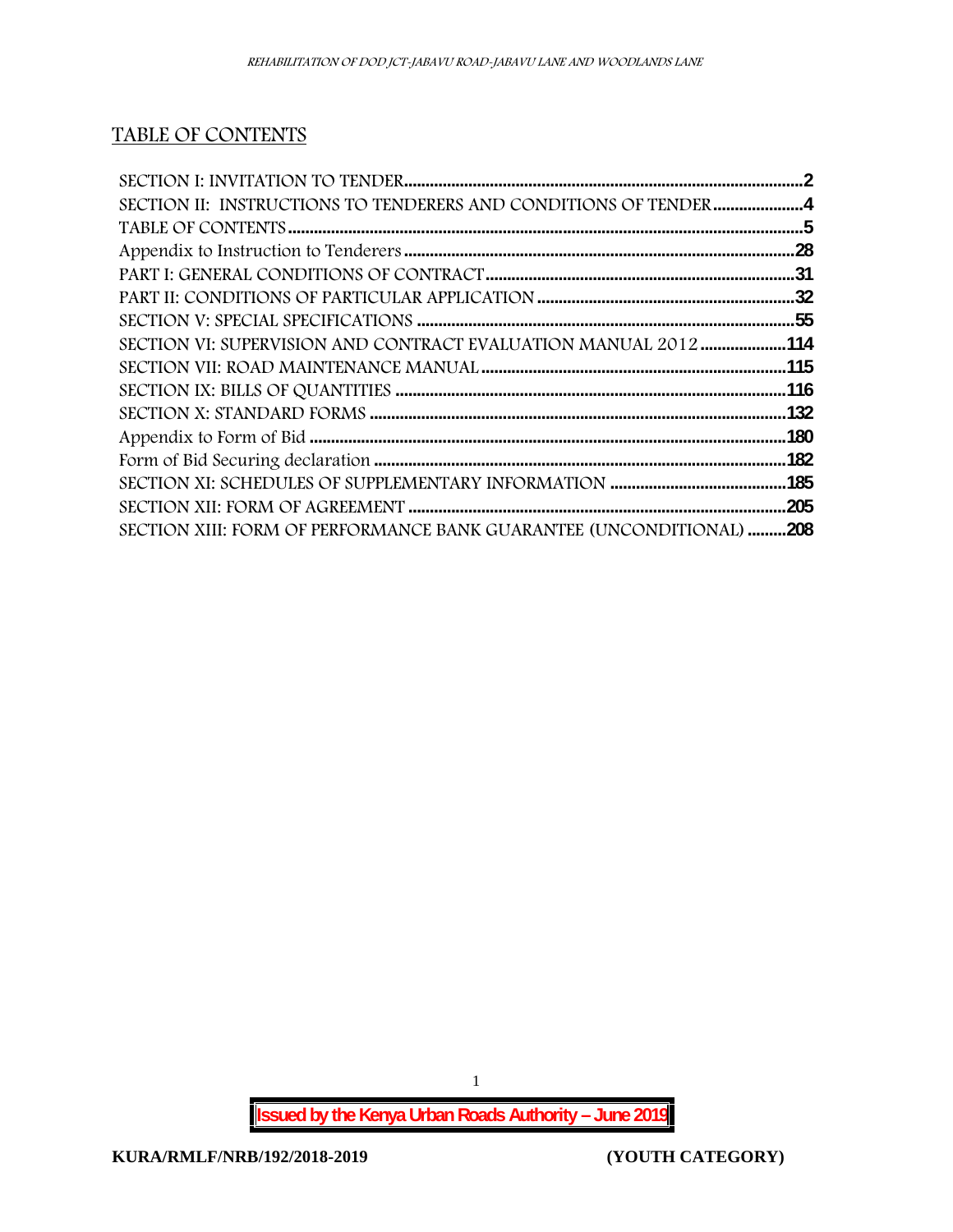# **SECTION I: INVITATION TO TENDER**

(See www.kura.go.ke/tender notices)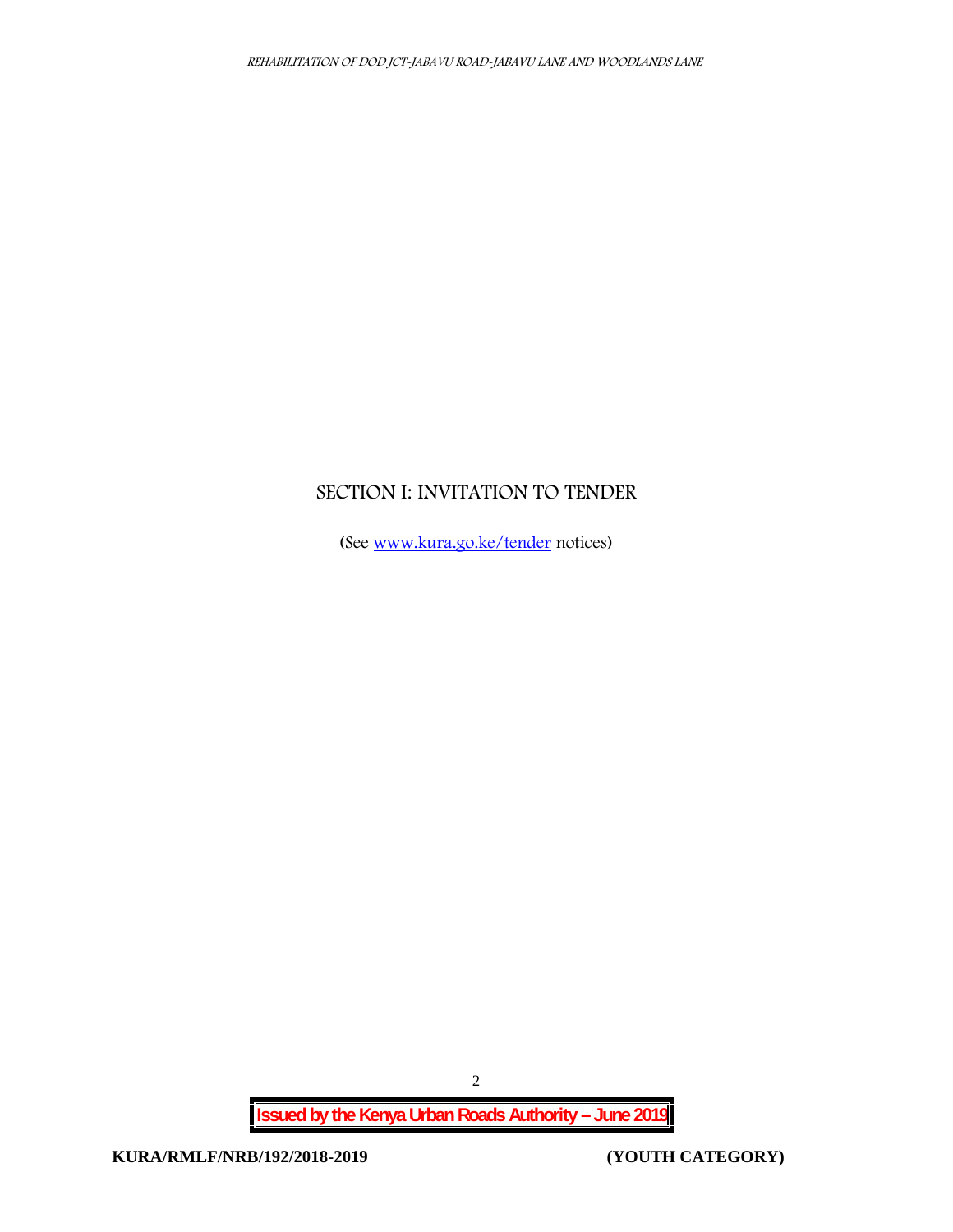*(\* Invitation to tender to be inserted\*)*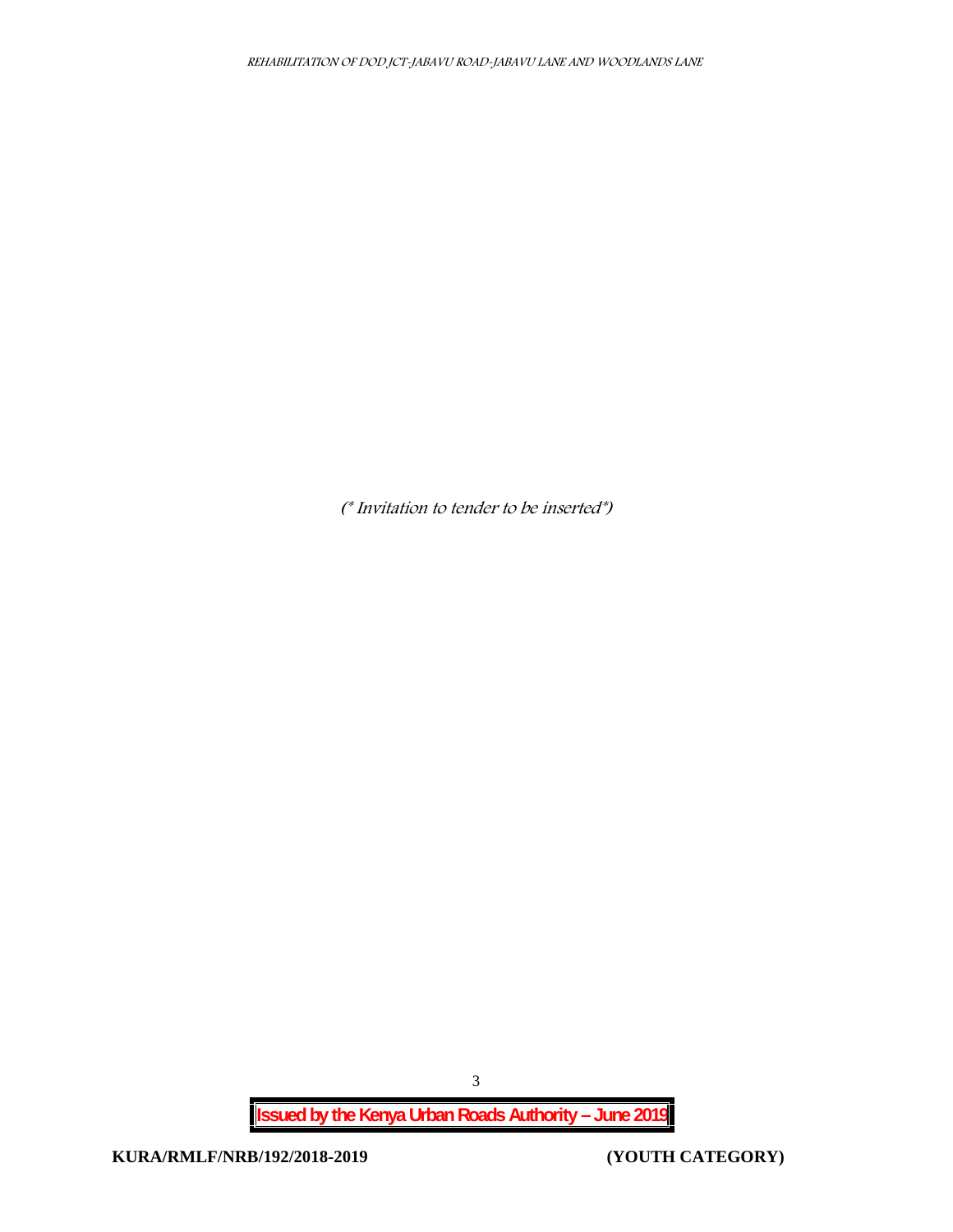# **SECTION II: INSTRUCTIONS TO TENDERERS AND CONDITIONS OF TENDER**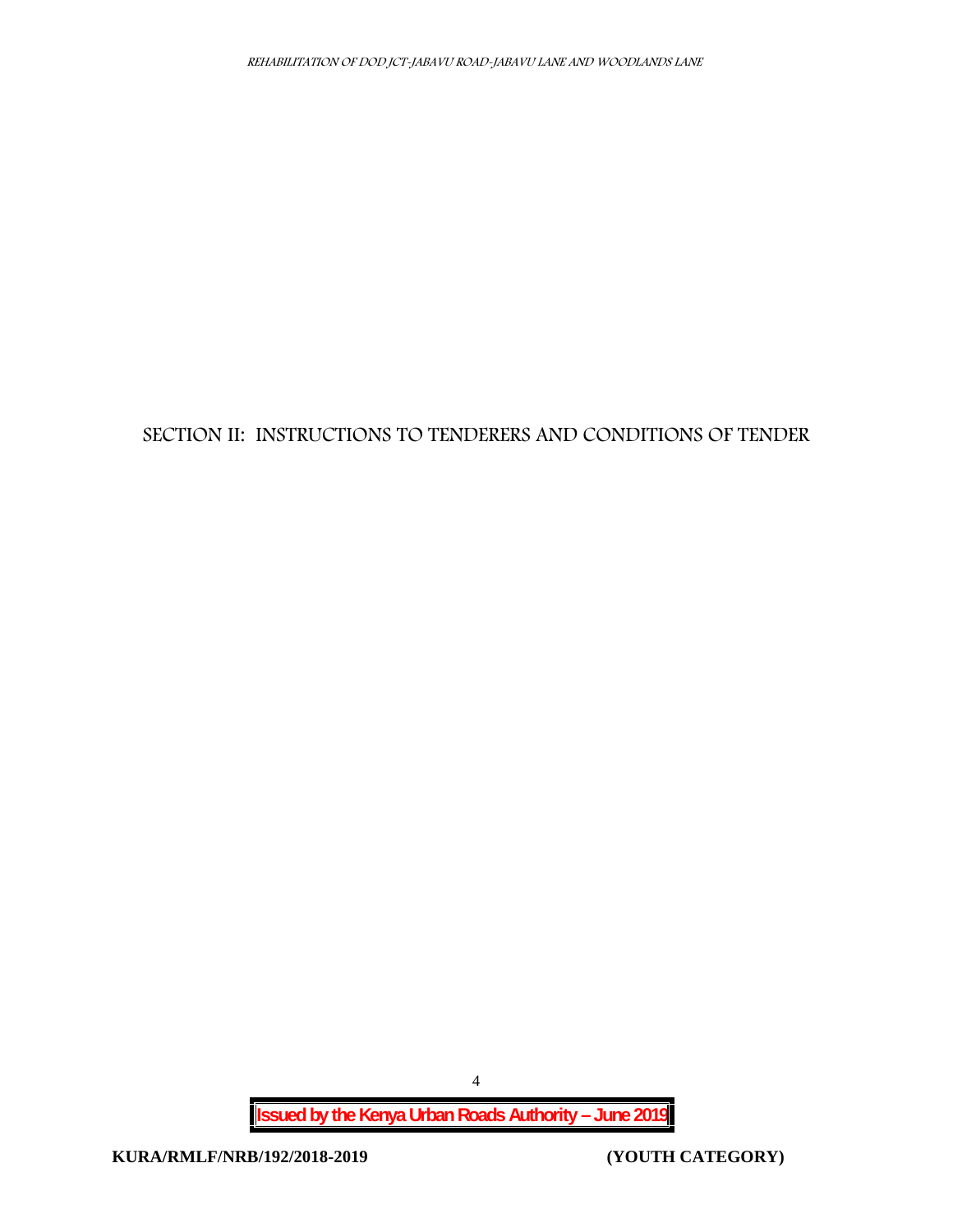#### **TABLE OF CONTENTS**

| A.        |                                                                                                      |  |
|-----------|------------------------------------------------------------------------------------------------------|--|
|           | 1                                                                                                    |  |
|           | 2                                                                                                    |  |
|           | 3                                                                                                    |  |
|           | 4                                                                                                    |  |
|           | 5                                                                                                    |  |
|           | 6                                                                                                    |  |
|           |                                                                                                      |  |
|           | 8                                                                                                    |  |
| <b>B.</b> |                                                                                                      |  |
|           | 9                                                                                                    |  |
|           | 10                                                                                                   |  |
|           | 11                                                                                                   |  |
| C.        |                                                                                                      |  |
|           | 12                                                                                                   |  |
|           | 13                                                                                                   |  |
|           | 14                                                                                                   |  |
|           | 15                                                                                                   |  |
|           | 16                                                                                                   |  |
|           | 17                                                                                                   |  |
|           | The bidder is not required to submit a bid security but shall furnish, as part of his bid, a<br>17.1 |  |
|           |                                                                                                      |  |
|           | 17.2 The tender securing declaration shall be in the format shown in the appendix to form of bid.    |  |
|           | Any bidder who fails to adhere to the terms of the tender securing declaration shall be liable to    |  |
|           | debarment pursuant to section 115 of the public procurement and asset disposal act 2015 and          |  |
|           |                                                                                                      |  |
|           | 17.2 Any bid not accompanied by a completed and signed tender securing declaration will be           |  |
|           |                                                                                                      |  |
|           | 17.3 The tender securing declaration shall expire; manufacture manufacture manufacture 12            |  |
|           | (a)                                                                                                  |  |
|           | (b)                                                                                                  |  |
|           | (c)                                                                                                  |  |
|           | 17.4 The tender securing declaration of the successful bidder will be discharged upon the bidder     |  |
|           | signing the contract agreement and furnishing the required performance security 12                   |  |
|           | 17.5 A bidder will automatically be suspended from being eligible for bidding in any contract        |  |
|           | with the authority for a period of 5 years starting from the date of expiration of tender validity   |  |
|           | period, if a bidder is in breach of his/her obligation(s) under the bid conditions, because:  12     |  |
|           | The bidder has withdrawn its bid during the period of bid validity specified in the<br>(a)           |  |
|           |                                                                                                      |  |
|           | (b) The bidder does not accept correction of errors, pursuant to sub-clause13                        |  |
|           |                                                                                                      |  |
|           | In the case of a successful bidder, the bidder fails within the specified time limit to:  13<br>(c)  |  |
|           | (i)                                                                                                  |  |
|           | (ii)                                                                                                 |  |
|           | 18                                                                                                   |  |
|           | 19                                                                                                   |  |
|           | 20                                                                                                   |  |
| D.        |                                                                                                      |  |

5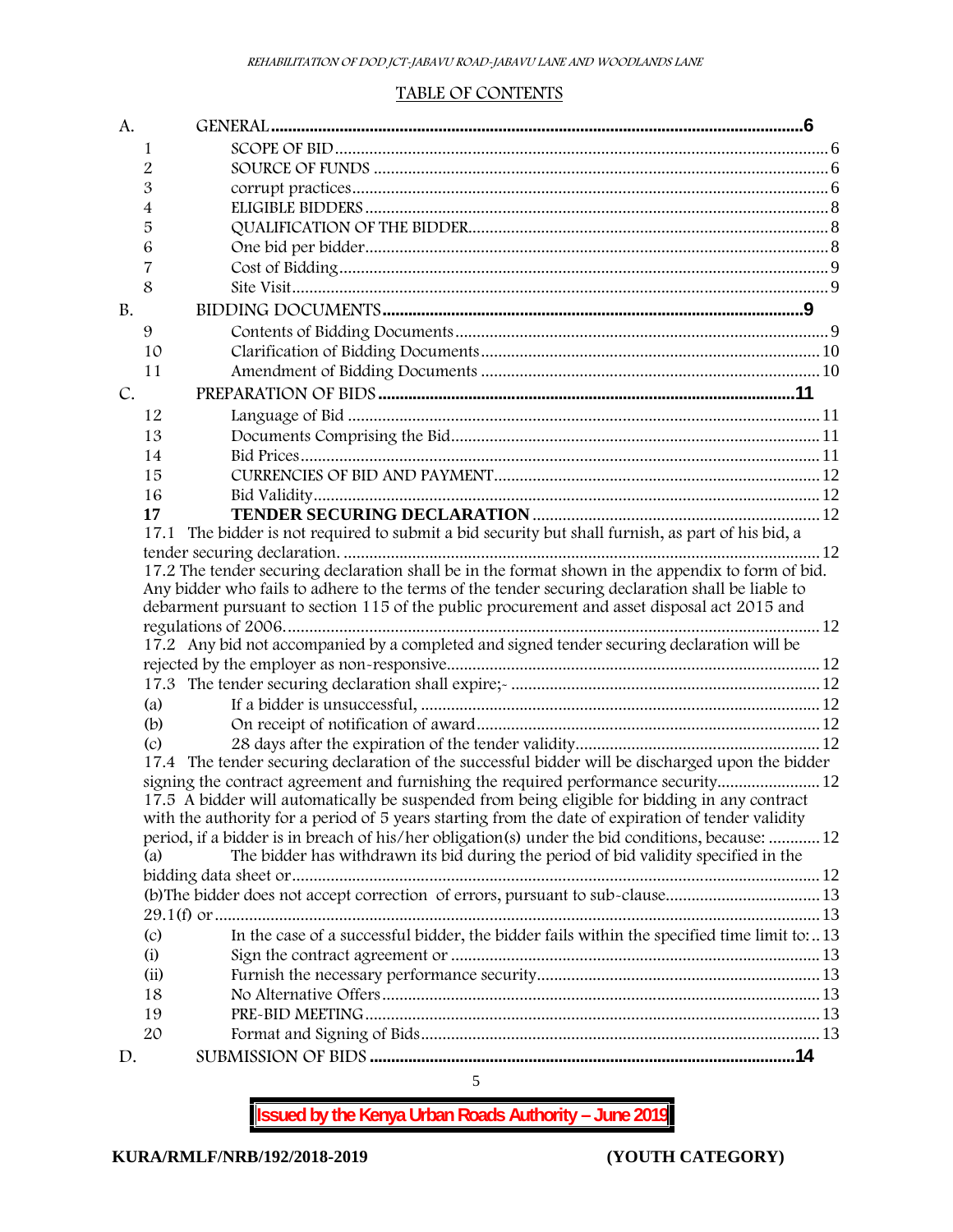| 21 |                                                                      |  |
|----|----------------------------------------------------------------------|--|
| 22 |                                                                      |  |
| 23 |                                                                      |  |
| 24 |                                                                      |  |
| E. |                                                                      |  |
| 25 |                                                                      |  |
| 26 |                                                                      |  |
| 27 |                                                                      |  |
| 28 |                                                                      |  |
| 29 |                                                                      |  |
| 30 |                                                                      |  |
| 31 |                                                                      |  |
| F. |                                                                      |  |
| G. |                                                                      |  |
| 32 |                                                                      |  |
| 33 | employer's right to accept any bid and to reject any or all bids  19 |  |
| 34 |                                                                      |  |
| 35 |                                                                      |  |
| 36 |                                                                      |  |
| 37 |                                                                      |  |

# **INSTRUCTIONS TO TENDERERS AND CONDITIONS OF TENDER**

- **A. GENERAL**
- **1 SCOPE OF BID**
	- 1.1 The Employer, as defined in the Conditions of Contract Part II hereinafter "the Employer" wishes to receive bids for the construction of works as described in Section 1, clause 102 of the Special Specifications –"Location and extent of the Works")
	- 1.2 The successful bidder will be expected to complete the Works within the period stated in the Appendix to Form of Bid from the date of commencement of the Works.
	- 1.3 Throughout these bidding documents, the terms bid and tender and their derivatives (bidder/tenderer, bid/tendered, bidding/tendering etc.) are synonymous, and day means calendar day. Singular also means plural.
- **2 SOURCE OF FUNDS**
	- 2.1 The source of funding is the Government of Kenya through the Road Maintenance Levy Fund.
- **3 CORRUPT PRACTICES**

6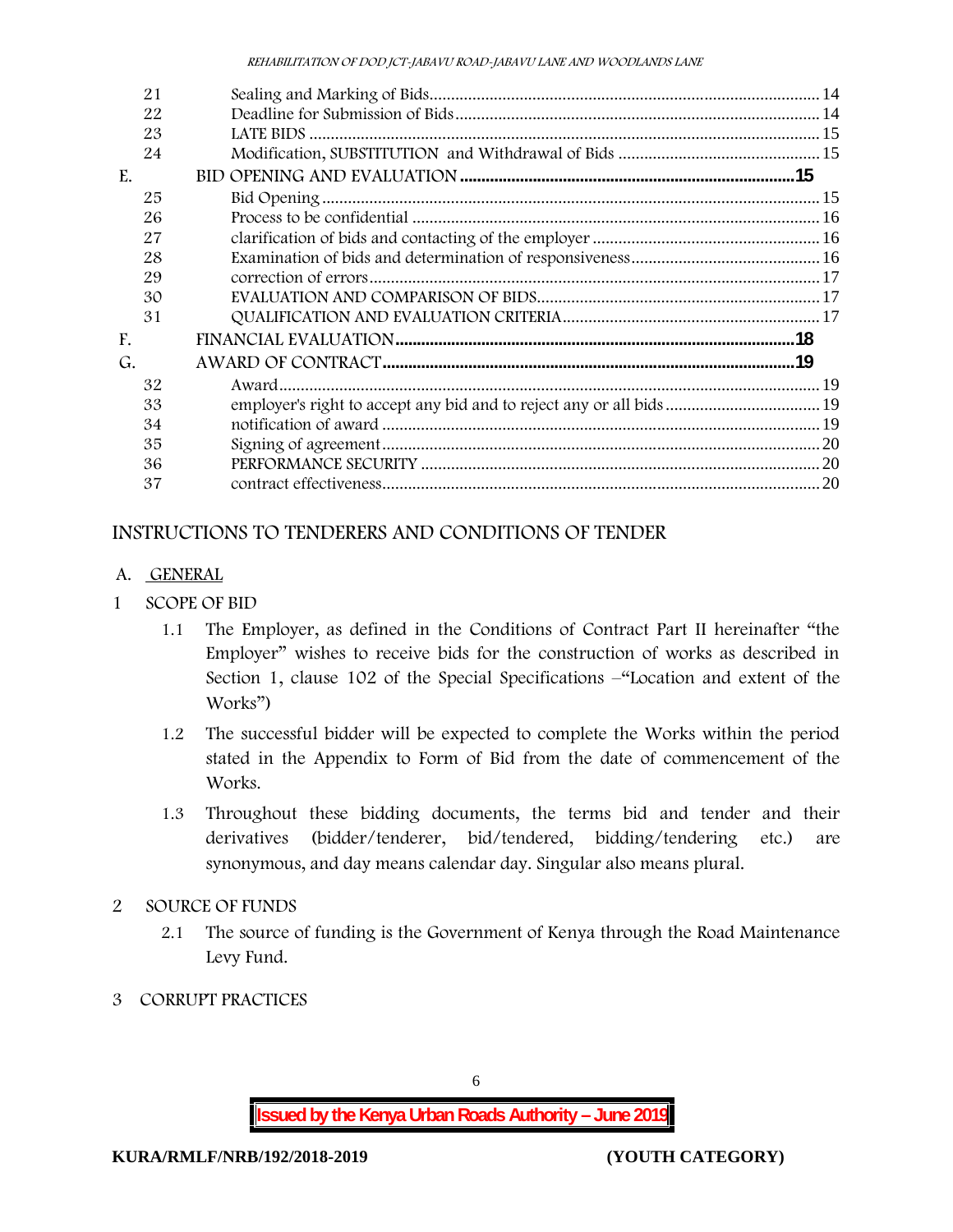3.1 The government requires that the bidders, suppliers, sub-contractors and supervisors observe the highest standards of ethics during the execution of such contracts. In this pursuit of this policy, the government;

Defines for the purpose of this provision, the terms set forth below as follows:

- i) "corrupt practice" means the offering, giving, receiving, or soliciting of anything of value to influence the action of the public official in the procurement process or in the execution, and
- ii) "fraudulent practice" means a misrepresentation of facts in order to influence a procurement process or the execution of a contract to the detriment of the employer, and includes collusive practices among bidders (prior to or after bid submission) designed to establish bid prices at artificial, non-competitive levels and to deprive the employer the benefits of free and open competition

Will reject a proposal for award if it determines that the bidder recommended for award has engaged in corrupt or fraudulent practices in competing for the contract, and

Will declare a firm ineligible, either indefinitely or for a stated period of time, to be awarded a government contract if it at any time it is determined that the firm has engaged in corrupt or fraudulent practices in competing for, or in executing, a government financed contract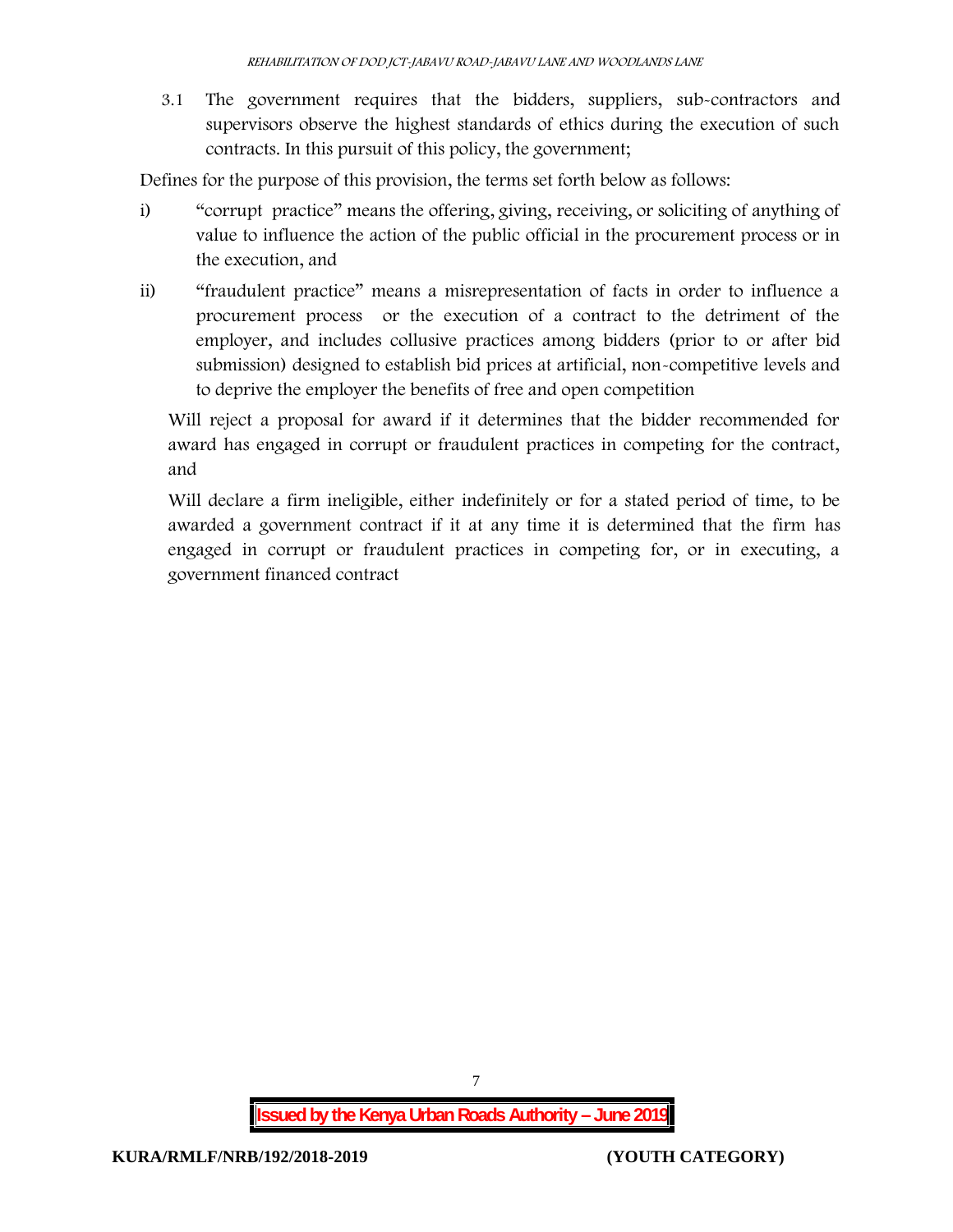### **4 ELIGIBLE BIDDERS**

- 4.1 This invitation to bid is open to all bidders who are legally registered or incorporated in the Republic of Kenya as of the time of bid submission. Registration with National Construction Authority (NCA) as a contractor is mandatory.
- 4.2 Bidders shall not have a conflict of interest. Bidders shall be considered to have conflict of interest, if they participated as a consultant in the preparation of the design, documentation or technical specifications of the works that are the subject of this bidding other than as far as required by the Employer.
- 4.3 A firm that is under a declaration of eligibility by the Employer in accordance with clause 3, at the date of submission of the Bid or thereafter, shall be disqualified.
- 4.4 Bidders shall provide such evidence of their continued eligibility satisfactory to the Employer as the Employer shall reasonably request.

### **5 QUALIFICATION OF THE BIDDER**

- 5.1 Bidders shall as part of their bid:
- (a) Submit a written power of attorney authorizing the signatory of the bid to commit the bidder; and
- (b) Update any information submitted with their bids and update in any case the information indicated in the schedules and continue to meet the minimum threshold criteria set out in the bid documents.

5.2 As a minimum, bidders shall update the following information:

- (a) evidence of access to lines of credit from a bank and availability of other financial resources
- (b) financial predictions for the current year and the two subsequent years, including the effect of known commitments
- (c) work commitments
- (d) current litigation information; and
- (e) availability of critical equipment
	- 5.3 Bidders shall also submit proposals of work methods and schedule in sufficient detail to demonstrate the adequacy of the bidders' proposals to meet the technical specifications and the completion time referred to in Clause 1.2 above.
- **6 ONE BID PER BIDDER**
	- 6.1 Each bidder shall submit only one bid. A bidder who submits or participates in more than one bid will be disqualified.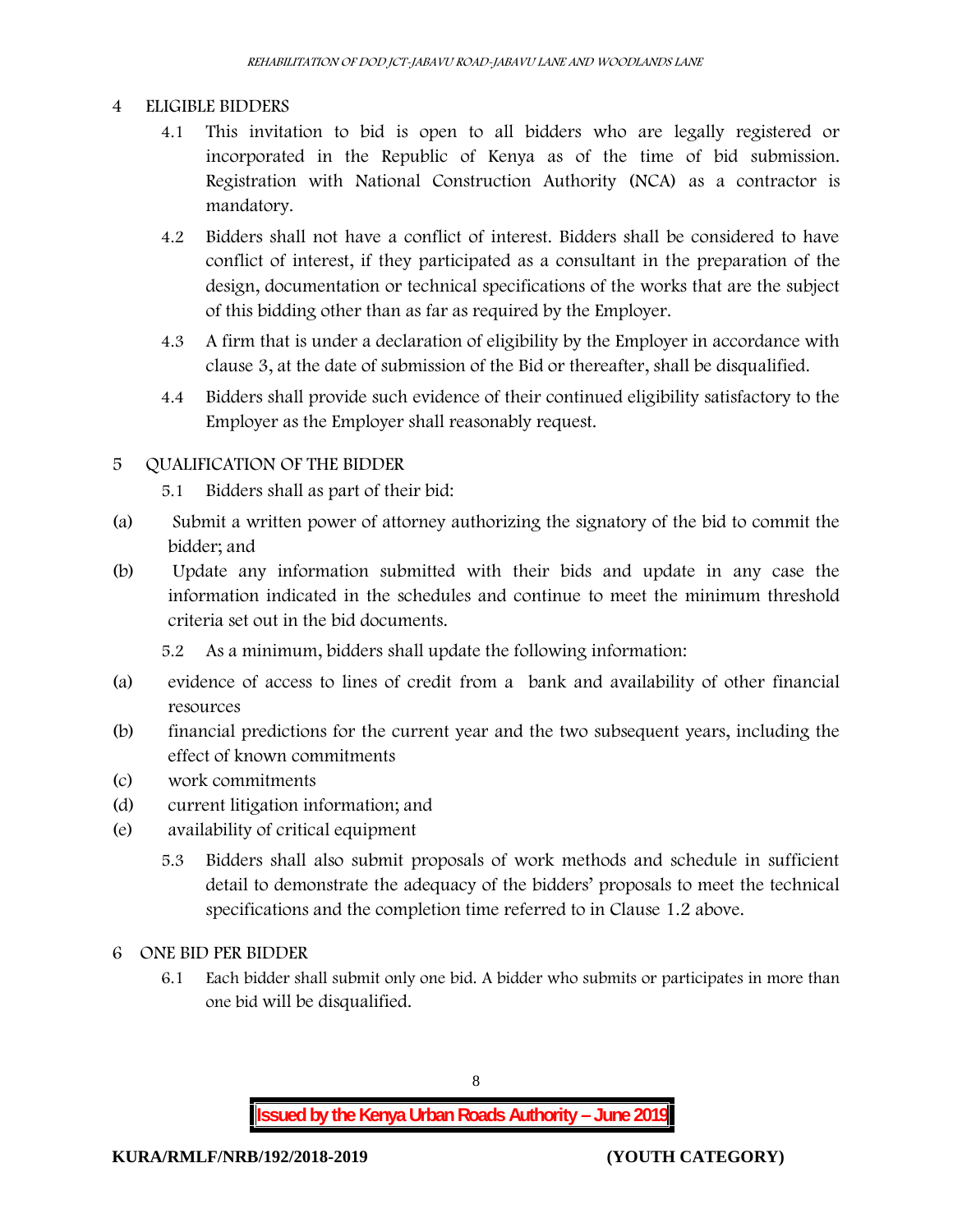#### **7 COST OF BIDDING**

7.1 The bidder shall bear all costs associated with the preparation and submission of his bid and the Employer will in no case be responsible or liable for those costs, regardless of the conduct or outcome of the bidding process.

#### **8 SITE VISIT**

- 8.1 The tenderer is informed that pre-bid site visit is mandatory and he/she shall examine the site and its surroundings and obtain for himself on his own responsibility, all information that may be necessary for preparing the tender and entering into a contract. The costs of visiting the site shall be the tenderer's own responsibility.
	- 8.2 The tenderer and any of his personnel or agents will be granted permission by the Employer to enter upon premises and lands for the purpose of such inspection, but only upon the express condition that the tenderer, his personnel or agents, will release and indemnify the Employer from and against all liability in respect of, and will be responsible for personal injury (whether fatal or otherwise), loss of or damage to property and any other loss, damage, costs and expenses however caused, which but for the exercise of such permission, would not have arisen.
	- 8.3 The Employer will conduct a Site Visit concurrently with the pre-bid meeting referred to in Clause 19, attendance for which is mandatory for all bidders. Failure by any bidder to attend the organized site visit will lead to disqualification of his/her bid. The date, time and venue of the meeting and visit shall be the date, time and venue indicated in the Tender Notice, or any subsequent Addenda as the case may be.
	- 8.4 Tenderers must provide their own transport. The representative will not be available at any other time for site inspection visits.
	- 8.5 Each tenderer shall complete the Certificate of Tenderer's Visit to the Site, as evidence of attendance of the organized site visit.

#### **B. BIDDING DOCUMENTS**

- **9 CONTENTS OF BIDDING DOCUMENTS**
	- 9.1 The set of documents comprising the tender includes the following together with any addenda issued in accordance with Clause 11:
- (a) Invitation to Bid
- (b) Instructions to Bidders and Conditions of Tender
- (c) Appendix to Instruction to Tenderers
- (d) Conditions of Contract Part I
- (e) Conditions of Contract Part II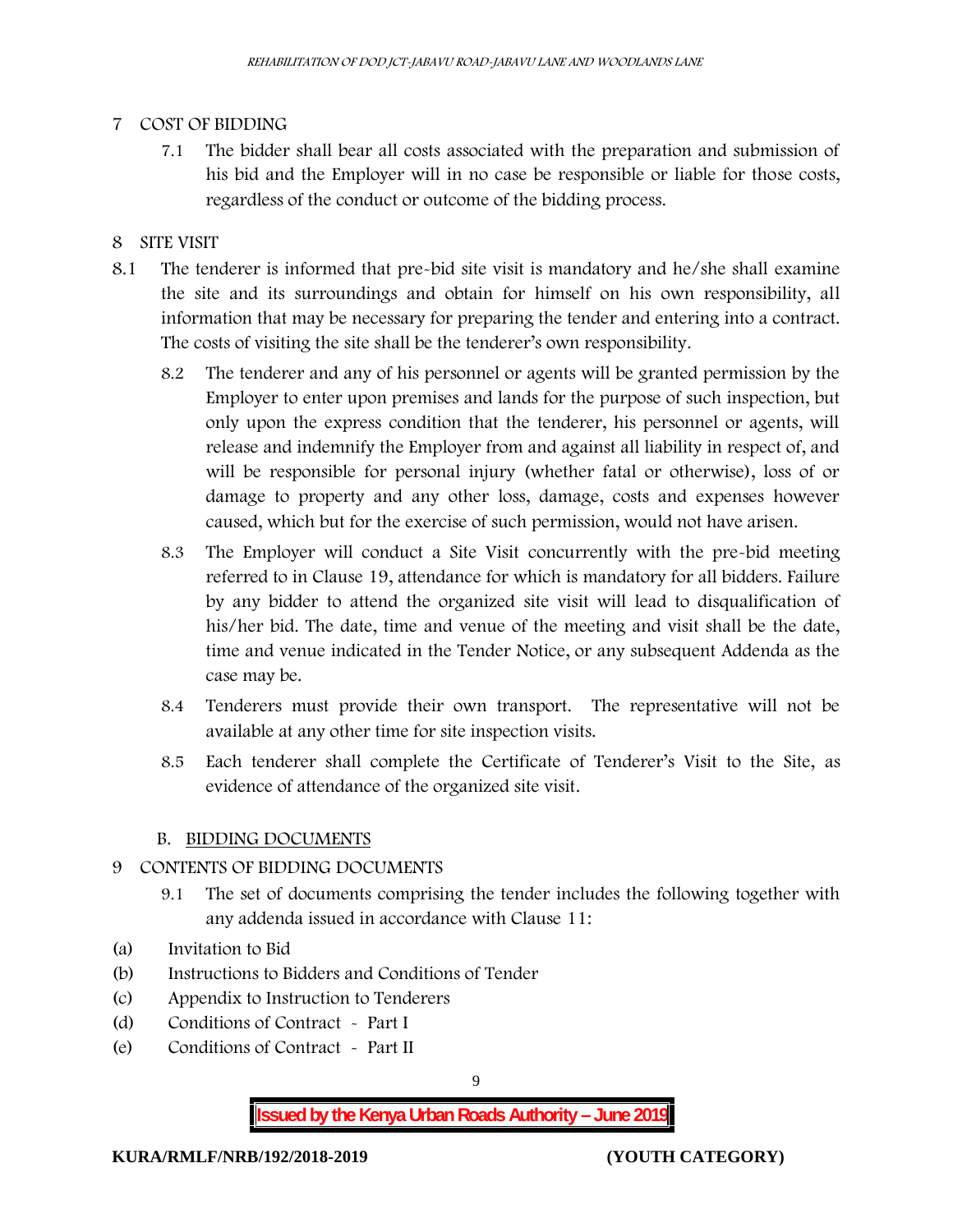- (f) Road Maintenance Manual (May 2010 Edition)
- (g) Standard Specifications
- (h) Special Specifications
- (i) Form of Bid, Appendix to Form of Bid and Bid Security
- (j) Bills of Quantities
- (k) Schedules of Supplementary information
- (l) Form of Contract Agreement
- (m) Form of Performance Security
- (n) Drawings
- (o) BID Addenda (BID Notices)
- (p) Declaration Form
	- 9.2 The bidder is expected to examine carefully all instructions, conditions, forms, terms, specifications and drawings in the bidding documents. Failure to comply with the requirements of bid submission will be at the bidder's own risk. Bids that are not substantially responsive to the requirements of the bidding documents will be rejected.
	- 9.3 All recipients of the documents for the proposed Contract for the purpose of submitting a tender (whether they submit a tender or not) shall treat the details of the documents as "private and confidential".

### **10 CLARIFICATION OF BIDDING DOCUMENTS**

- 10.1 The prospective bidder requiring any clarification of the bidding documents may notify the Employer in writing, cable or by e-mail (hereinafter the term cable is deemed to include telex and facsimile) at the Employer's mailing address indicated in the Bidding Data.
- 10.2 The Employer will respond in writing to any request for clarification that he receives earlier than 7 days prior to the deadline for the submission of bids. Copies of the Employer's response to queries raised by bidders (including an explanation of the query but without identifying the sources of the inquiry) will be sent to all prospective bidders who will have purchased the bidding documents.

### **11 AMENDMENT OF BIDDING DOCUMENTS**

- 11.1 At any time prior to the deadline for submission of bids, the Employer may, for any reason, whether at his own initiative or in response to a clarification requested by a prospective bidder, modify the bidding documents by issuing subsequent Addenda.
- 11.2 The Addendum thus issued shall be part of the bidding documents pursuant to Sub-Clause 10.1 and shall be communicated in writing or cable to all purchasers

**Issued by the Kenya Urban Roads Authority – June 2019**

10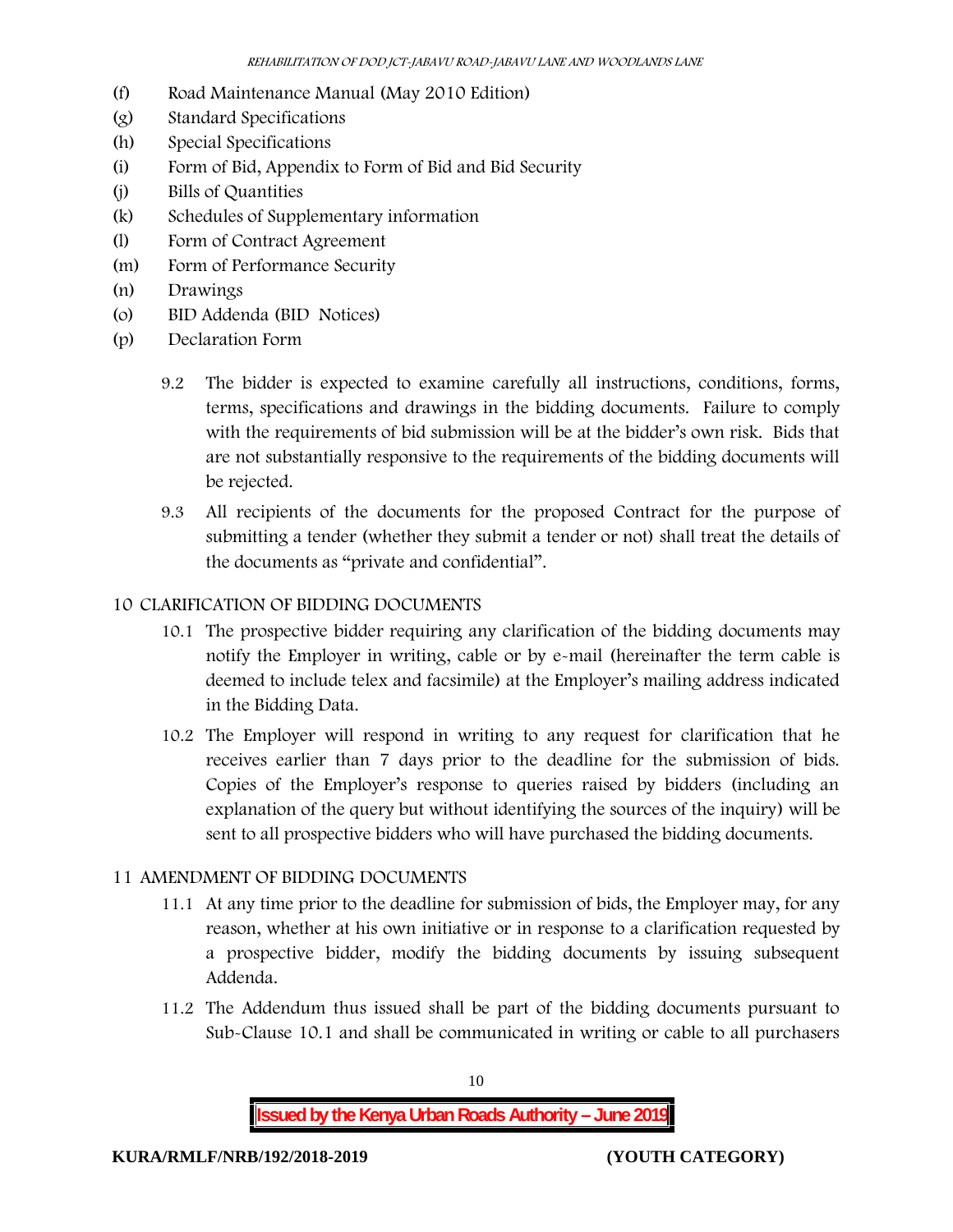of the bidding documents. Prospective bidders shall promptly acknowledge receipt of each Addendum in writing or by cable to the Employer.

11.3 In order to afford prospective bidders reasonable time in which to take an Addendum into account in preparing their bids, the Employer may, at his discretion, extend the deadline for the submission of bids in accordance with Clause 16.2.

# **C. PREPARATION OF BIDS**

# **12 LANGUAGE OF BID**

12.1 The bid prepared by the bidder and all correspondences and documents relating to the bid exchanged by the bidder and the Employer shall be written in the English Language. Supporting documents and printed literature furnished by the bidder may be in another language provided they are accompanied by an appropriate translation of pertinent passages in the above stated language. For the purpose of interpretation of the bid, the English language shall prevail.

# **13 DOCUMENTS COMPRISING THE BID**

13.1 The bid to be prepared by the bidder shall comprise:

- (a) Duly filled-in Form of Bid and Appendix to form of bid;
- (b) Bid security;
- (c) Priced Bills of Quantities;
- (d) Schedules of information
- (e) Qualification criteria
- (f) Any other materials required to be completed and submitted in accordance with the Instructions to Bidders embodied in these bidding documents.
	- 13.2 These Forms, Bills of Quantities and Schedules provided in these bidding documents shall be used without exception (subject to extensions of the Schedules in the same format).

# **14 BID PRICES**

- 14.1 Unless explicitly stated otherwise in the bidding documents, the contract shall be for the whole works as described in Sub-Clause 1.1, based on the basic unit rates and prices in the Bill of Quantities submitted by the bidder.
- 14.2 The bidder shall fill in rates and prices for all items of Works described in the Bills of Quantities, whether quantities are stated or not.
- 14.3 All duties, taxes (including VAT) and other levies payable by the Contractor under the Contract, or for any other cause as of the date 7 days prior to the deadline for submission of bids, shall be included in the rates and prices and the total Bid Price submitted by the bidder.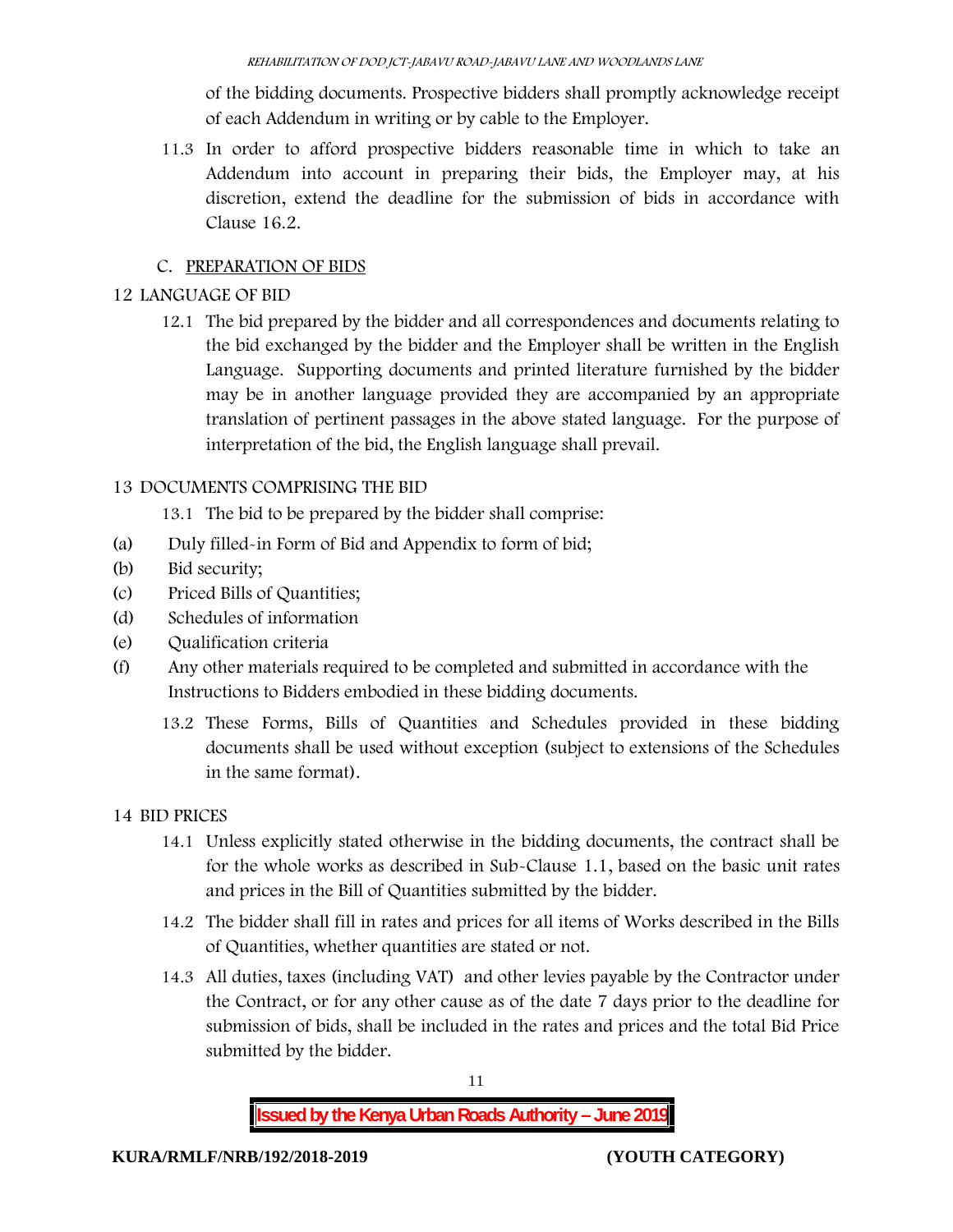14.4 Unless otherwise provided in the Bidding Data and Conditions of Particular Application the rates and prices quoted by the bidder are subject to adjustment during the performance of the contract in accordance with the provisions of Clause 70 of the Conditions of Contract.

### **15 CURRENCIES OF BID AND PAYMENT**

15.1 Bids shall be priced in Kenya Shillings.

### **16 BID VALIDITY**

16.1 The bid shall remain valid and open for acceptance for a period of 90 calendar days from the specified date of bid opening specified in Clause 22.

In exceptional circumstances prior to expiry of the original bid validity period, the Employer may request that the bidders extend the period of validity for a specified additional period. The request and the responses thereto shall be made in writing or by cable. A bidder may refuse the request without forfeiting his bid security. A bidder agreeing to the request will not be required nor permitted to modify his bid, but will be required to extend the validity of his bid security for the period of the extension.

# **17 TENDER SECURING DECLARATION**

17.1 The bidder is not required to submit a bid security but shall furnish, as part of his bid, a tender securing declaration.

17.2 The tender securing declaration shall be in the format shown in the appendix to form of bid. Any bidder who fails to adhere to the terms of the tender securing declaration shall be liable to debarment pursuant to section 115 of the public procurement and asset disposal act 2015 and regulations of 2006.

17.2 Any bid not accompanied by a completed and signed tender securing declaration will be rejected by the employer as non-responsive.

17.3 The tender securing declaration shall expire;-

- (A) If a bidder is unsuccessful,
- (B) On receipt of notification of award
- (C) 28 days after the expiration of the tender validity.

17.4 The tender securing declaration of the successful bidder will be discharged upon the bidder signing the contract agreement and furnishing the required performance security.

17.5 A bidder will automatically be suspended from being eligible for bidding in any contract with the authority for a period of 5 years starting from the date of expiration of tender validity period, if a bidder is in breach of his/her obligation(s) under the bid conditions, because:

(a)The bidder has withdrawn its bid during the period of bid validity specified in the bidding data sheet or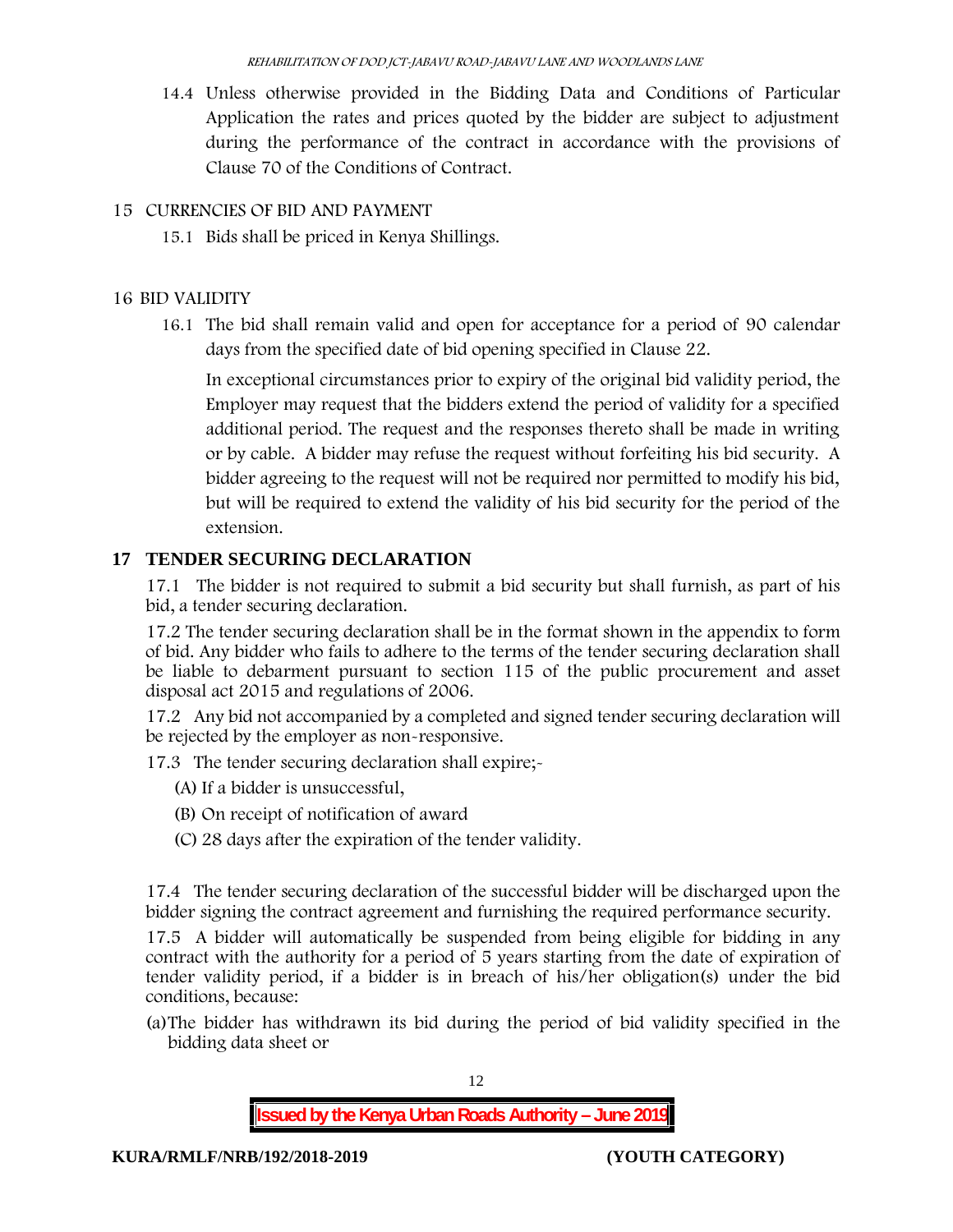(b)The bidder does not accept correction of errors, pursuant to sub-clause

29.1(f) or

(c)In the case of a successful bidder, the bidder fails within the specified time limit to:

- (i) Sign the contract agreement or
- (ii) Furnish the necessary performance security

## **18 NO ALTERNATIVE OFFERS**

- 18.1 The bidder shall submit one offer, which complies fully with the requirements of the bidding documents.
- 18.2 The bid submitted shall be solely on behalf of the bidder. A bidder who submits or participates in more than one bid will be disqualified.
- 18.3 A price or rate shall be entered in indelible ink against every item in the Bills of Quantities with the exception of items which already have Prime Cost or Provisional sums affixed thereto. The bidders are reminded that no "nil" or "included" rates or "lump-sum" discounts will be accepted. The rates for various items should include discounts if any. Bidders who fail to comply will be disqualified.

### **19 PRE-BID MEETING**

- 19.1 The bidder's designated representative is invited to attend a mandatory pre-bid meeting, which will take place as specified in the Tender notice. All bidders in attendance must sign attendance register as evidence of their attendance. The purpose of the meeting will be to clarify issues and to answer questions on any matter that may be raised at that stage.
- 19.2 The bidder is requested as far as possible to submit any questions in writing or by cable, to reach the Employer not later than one week before the meeting. It may not be practicable at the meeting to answer questions received late, but questions and responses will be transmitted in accordance with the Minutes of the meeting, including the text of the questions raised and the responses given together with any responses prepared after the meeting, will be transmitted without delay to all purchasers of the bidding documents. Any modification of the bidding documents listed in Sub-Clause 9.1, which may become necessary as a result of the pre-bid meeting shall be made by the Employer exclusively through the issue of an Addendum pursuant to Clause 10 or through the minutes of the pre-bid meeting.

# **20 FORMAT AND SIGNING OF BIDS**

20.1 The bidder shall prepare one original of the documents comprising the bid as described in Clause 13 of these Instructions to Bidders, bound with the section containing the Form of Bid and Appendix to Bid, and clearly marked "ORIGINAL".

**Issued by the Kenya Urban Roads Authority – June 2019**

13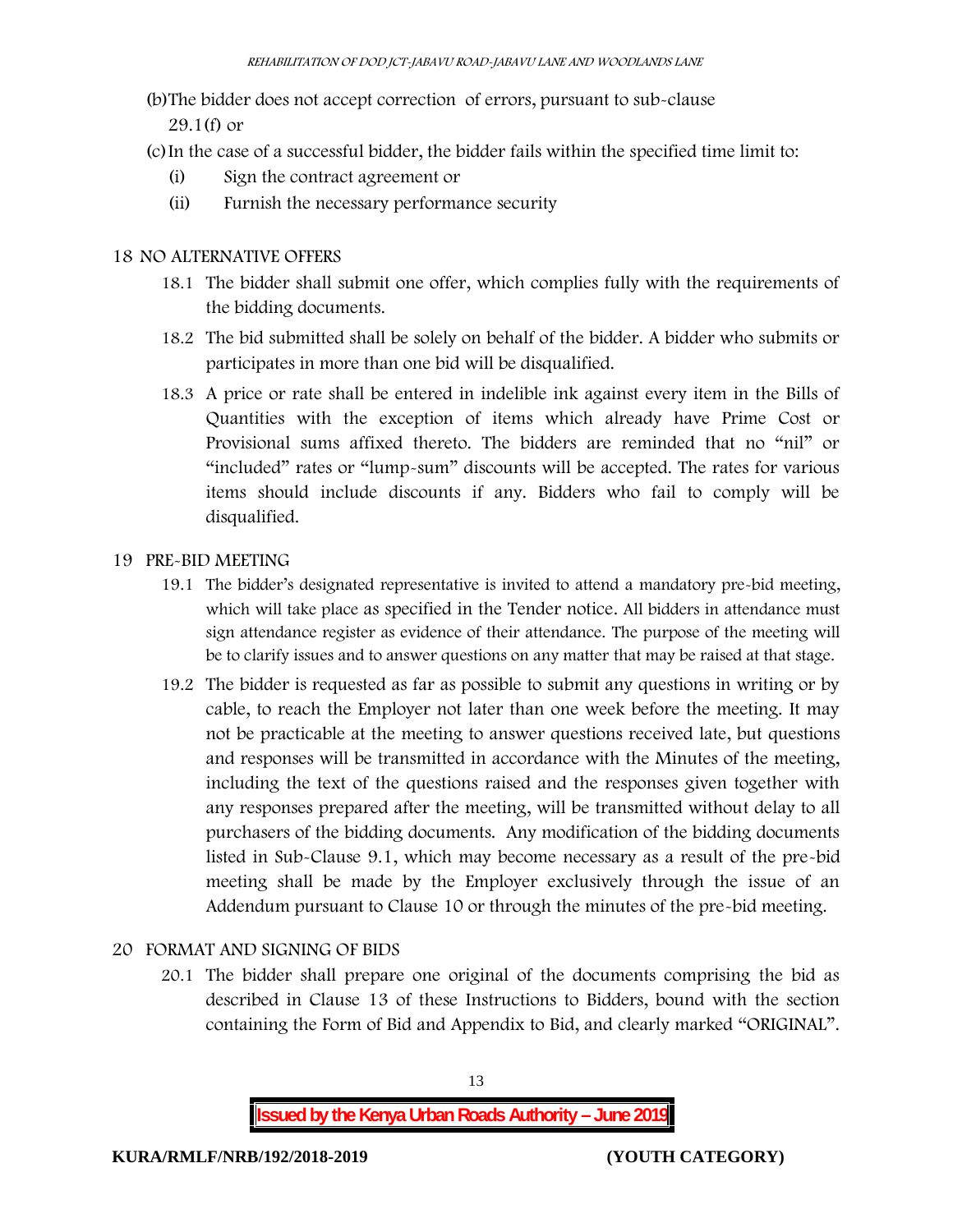In addition, the bidder shall submit one copy of the bid clearly marked "COPY OF ORIGINAL". In the event of discrepancy between them, the original shall prevail.

- 20.2 The original and copies of the bid shall be typed or written in indelible ink (in the case of copies, photocopies are also acceptable) and shall be signed by a person or persons duly authorized to sign on behalf of the bidder pursuant to Sub-Clause 5.1(a) OR 4.3 (c) as the case may be. The person or persons signing the bid shall initial all pages of the bid where entries or amendments have been made. Noninitialization shall constitute non-responsiveness
- 20.3 The bid shall be without alterations, omissions or conditions except as necessary to correct errors made by the bidder, in which case such corrections shall be initialled by the person or persons signing the bid. Non-initialization shall constitute non-responsiveness
- 20.4 The bidder shall serialize all pages of the document using indelible ink. Nonserialization shall constitute non-responsiveness.

### **D. SUBMISSION OF BIDS**

### **21 SEALING AND MARKING OF BIDS**

- 21.1 The bidder shall seal the original and each copy of the bid in separate envelopes duly marking the envelopes "ORIGINAL" and "COPY". The envelopes shall then be sealed in an outer separate envelope.
- 21.2 The inner and outer envelopes shall be:
- (a) Addressed to the Employer at the address provided in the Appendix to Form of Bid.
- (b) Bear the name and identification number of the contract. In addition to the identification required in sub-Clause 21.2, the inner envelopes shall indicate the name and address of the bidder to enable the bid to be returned unopened in case it is declared "late" pursuant to Clause 23.1, and for matching purposes under Clause 24.
- 21.3 If the outer envelope is not sealed and marked as instructed above, the Employer will assume no responsibility for the misplacement or premature opening of the bid. If the outer envelope discloses the bidder's identity the Employer will not guarantee the anonymity of the bid submission, but this shall not constitute grounds for rejection of the bid.

### **22 DEADLINE FOR SUBMISSION OF BIDS**

- 22.1 Bids must be received by the Employer at the address specified in Sub Clause 21.2 not later than **the date indicated in the tender notice or any subsequent Addenda as the case may be.**
- 22.2 Tenders delivered by hand must be placed in the "tender box" provided in the office of the employer.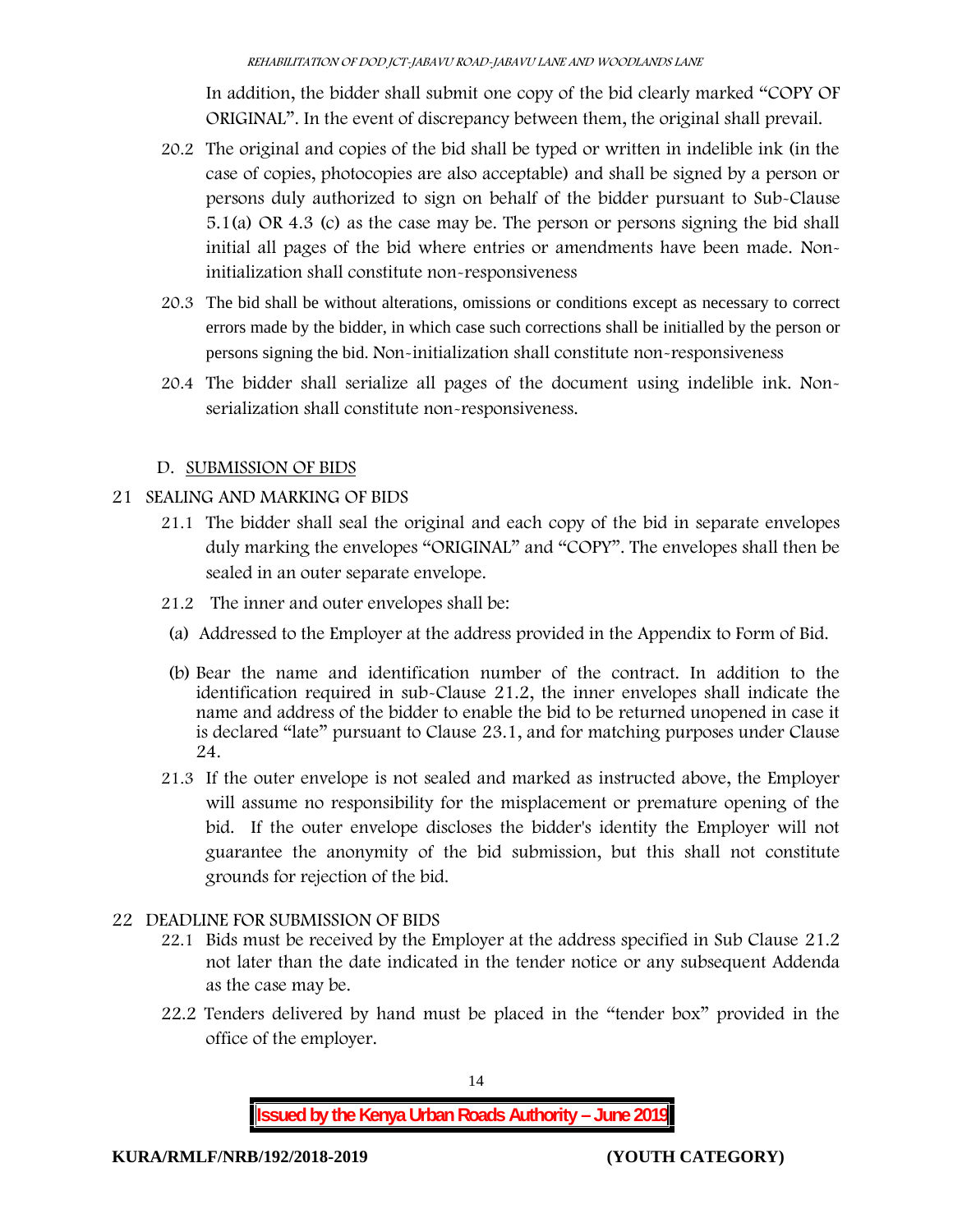- 22.3 Proof of posting will not be accepted as proof of delivery and any tender delivered after the above stipulated time, from whatever cause arising will not be considered.
- 22.4 The Employer may, at his discretion, extend the deadline for the submission of bids through the issue of an Addendum in accordance with Clause 11 in which case all rights and obligations of the Employer and the bidders previously subject to the original deadline shall thereafter be subject to the new deadline as extended.

# **23 LATE BIDS**

23.1 Any bid received by the Employer after the deadline for submission of bids prescribed in Clause 22 will be returned unopened to the bidder.

### **24 MODIFICATION, SUBSTITUTION AND WITHDRAWAL OF BIDS**

- 24.1 The bidder may modify, substitute or withdraw his bid after bid submission, provided that written notice of modification or withdrawal is received by the Employer prior to the prescribed deadline for submission of bids.
- 24.2 The bidder's modification, substitution or withdrawal notice shall be prepared, sealed, marked and delivered in accordance with the provisions of Clause 21, with the outer and inner envelopes additionally marked "MODIFICATION" or "WITHDRAWAL" as appropriate.
- 24.3 No bid may be modified subsequent to the deadline for submission of bids, except in accordance with Sub-Clause 29.2.
- 24.4 Any withdrawal of a bid during the interval between the deadline for submission of bids and expiration of the period of bid validity may result in the forfeiture of the bid security.

### **E. BID OPENING AND EVALUATION**

### **25 BID OPENING**

- 25.1 The Employer will open the bids, including withdrawals and modifications made pursuant to Clause 24, in the presence of bidders' designated representatives who choose to attend, at the time, date, and location stipulated in the letter of invitation. The bidders' representatives who are present shall sign a register evidencing their attendance.
- 25.2 Envelopes marked "WITHDRAWAL" and "SUBSTITUTION" shall be opened first and the name of the bidder shall be read out. Bids for which an acceptable notice of withdrawal has been submitted pursuant to Clause 24 shall not be opened.

15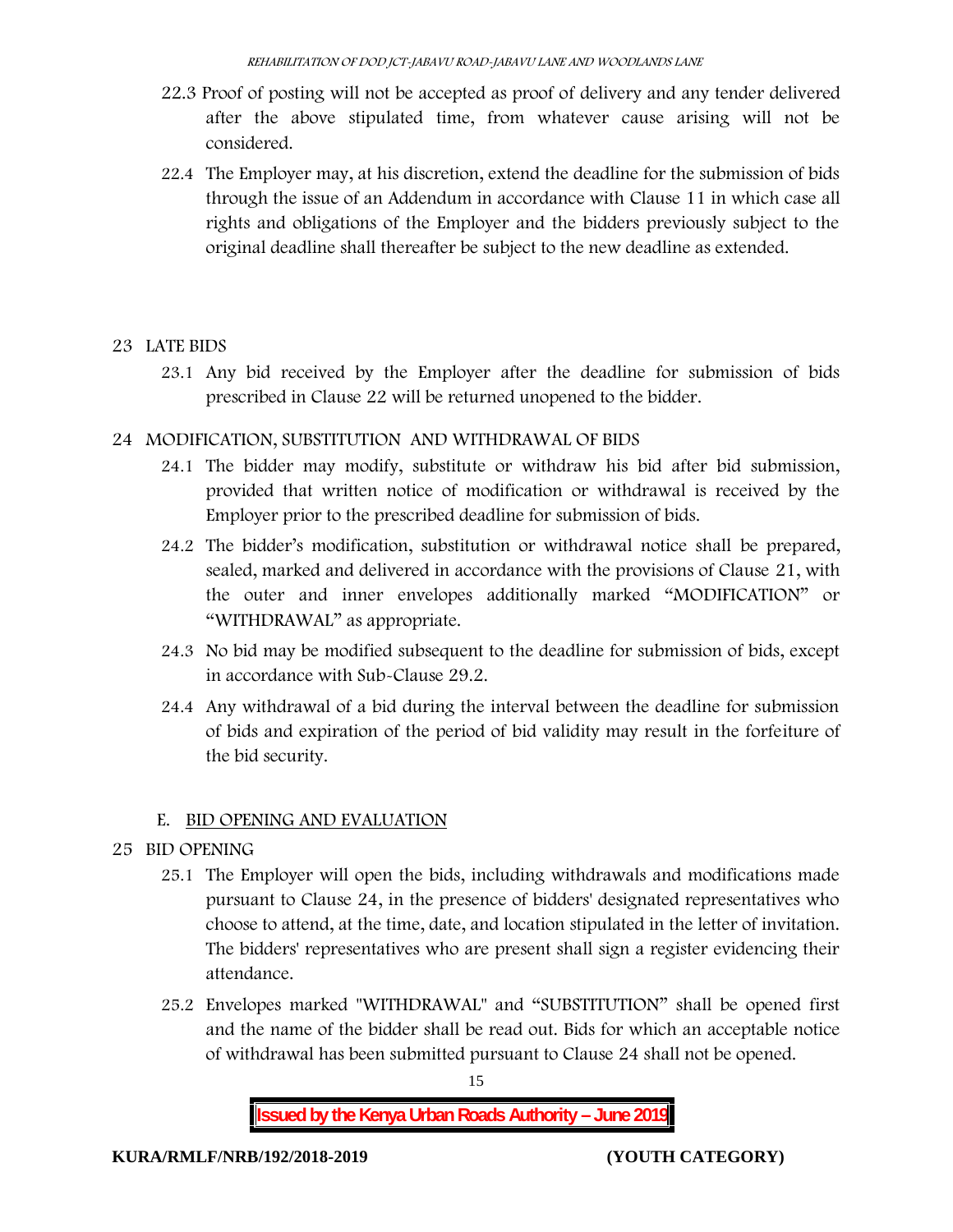- 25.3 The bidder's name, the Bid Prices, including any bid modifications and withdrawals, the presence (or absence) of bid security, and any such details as the Employer may consider appropriate, will be announced by the Employer at the opening. Subsequently, all envelopes marked "MODIFICATION" shall be opened and the submissions therein read out in appropriate detail. No bid shall be rejected at bid opening except for late bids pursuant to Clause 22.
- 25.4 The Employer shall prepare minutes of the bid opening, including the information disclosed to those present in accordance with Sub-Clause 24.3.
- 25.5 Bids not opened and read out at bid opening shall not be considered further for evaluation, irrespective of the circumstances.
- **26 PROCESS TO BE CONFIDENTIAL**
	- 26.1 Information relating to the examination, evaluation and comparison of bids, and recommendations for the award of contract shall not be disclosed to bidders or any other persons not officially concerned with such process until the award to the successful bidder has been announced. Any effort by a bidder to influence the Employer's processing of bids or award decisions may result in the rejection of the bidder's bid.

### **27 CLARIFICATION OF BIDS AND CONTACTING OF THE EMPLOYER**

- 27.1 To assist in the examination, evaluation, and comparison of bids, the Employer may, at its discretion, ask any bidder for clarification of its bid, including breakdowns of unit rates. The request for clarification and the response shall be in writing or by cable, but no change in the price or substance of the bid shall be sought, offered, or permitted except as required to confirm the correction of arithmetic errors discovered by the Employer in the evaluation of the bids in accordance with Clause 29.
- 27.2 Subject to Sub-Clause 26.1, no bidder shall contact the Employer on any matter relating to its bid from the time of the bid opening to the time the contract is awarded. If the bidder wishes to bring additional information to the notice of the Employer, should do so in writing.
- 27.3 Any effort by the bidder to influence the Employer in the Employer's bid evaluation, bid comparison or contract award decisions may result in the rejection of the bidder's bid.

### **28 EXAMINATION OF BIDS AND DETERMINATION OF RESPONSIVENESS**

28.1 Prior to the detailed evaluation of bids, the Employer will determine whether each bid (a) has been properly signed; (b) is accompanied by the required securities; (c) is substantially responsive to the requirements of the bidding documents; and (d)

**Issued by the Kenya Urban Roads Authority – June 2019**

16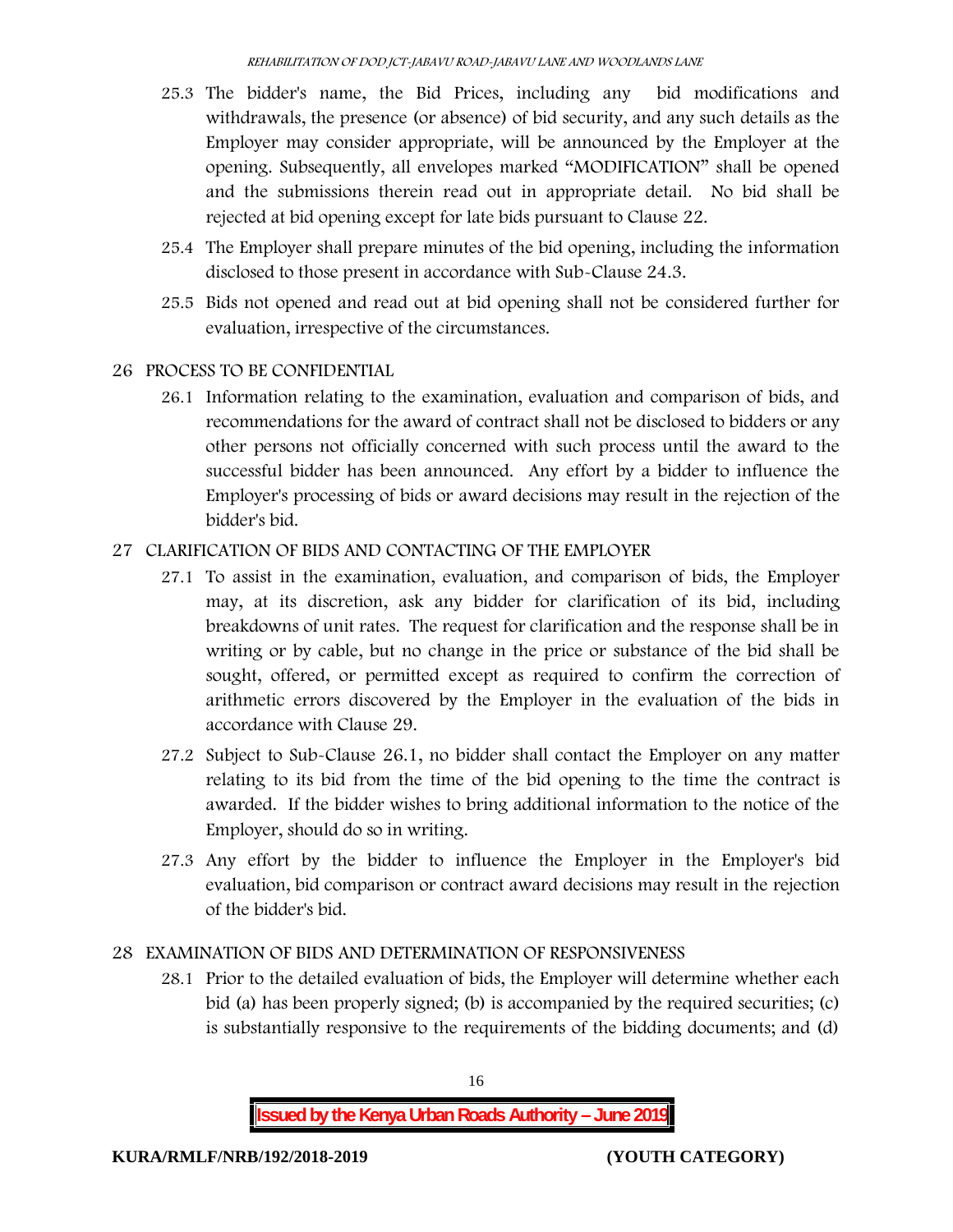provides any clarification and/or substantiation that the Employer may require to determine responsiveness pursuant to Sub-Clause 28.2.

28.2 A substantially responsive bid is one that conforms to all the terms, conditions, and specifications of the bidding documents without material deviation or reservation and has a valid tender bank guarantee. A material deviation or reservation is one

(a) Which affects in any substantial way the scope, quality, or performance of the works;

(b) Which limits in any substantial way, inconsistent with the bidding documents, the Employer's rights or the bidder's obligations under the contract; or

(c) Whose rectification would affect unfairly the competitive position of other bidders presenting substantially responsive bids.

28.3 If a bid is not substantially responsive, it will be rejected by the Employer and may not subsequently be made responsive by correction or withdrawal of the nonconforming deviation or reservation.

# **29 CORRECTION OF ERRORS**

Tenders determined to be substantially responsive shall be checked by the Employer for any arithmetic errors in the computations and summations. Errors will not be corrected by the Employer. Any bid found to have errors shall be disqualified.

### **30 EVALUATION AND COMPARISON OF BIDS**

- 30.1 The Employer will carry out evaluation of details and information provided in post-Qualification Questionnaire and any bidder who does not qualify shall not have his/her bid evaluated further.
- 30.2 The Employer will then evaluate and compare only the bids determined to be substantially responsive in accordance with Clauses 27 and 28.
	- 30.3 The procuring entity may at any time terminate procurement proceedings before contract award and shall not be liable to any person for the termination.
	- 30.4 A tenderer who gives false information in the tender document about its qualification or who refuses to enter into a contract after notification of contract award shall be considered for debarment from participating in future public procurement.

# **31 QUALIFICATION AND EVALUATION CRITERIA**

31.1 Post-qualification will be based on meeting all of the following minimum point scale criteria regarding the Applicant's general and particular experience, personnel and equipment capabilities as well as financial position. The Employer reserves the right to

17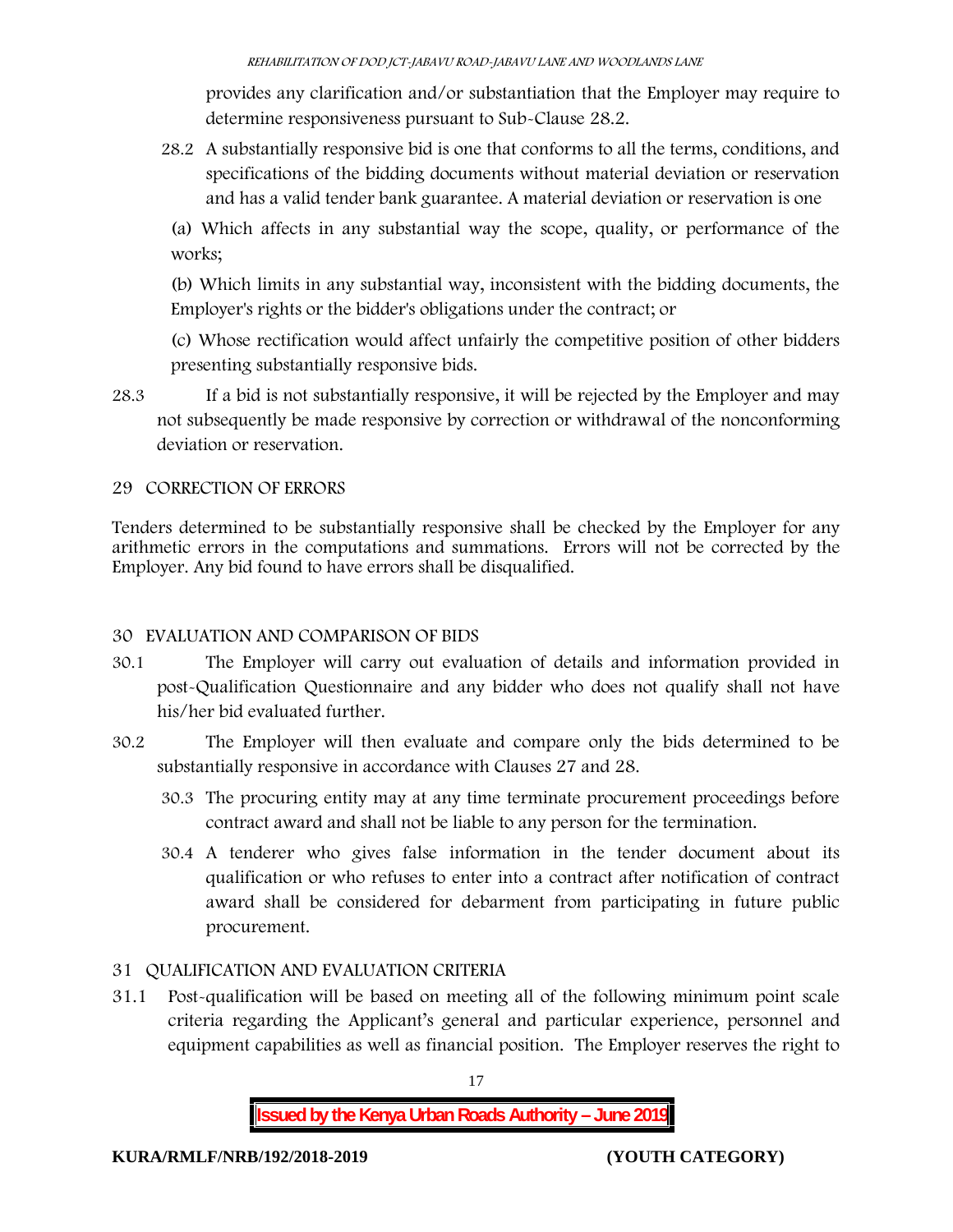waive minor deviations, if they do not materially affect the capacity of an applicant to perform the contract. Subcontractor's experience and resources shall not be taken into account in determining the Applicant's compliance with qualifying criteria.

**31.2** *General Experience***.**

The Applicant shall meet the following minimum criteria: -

- (a) Average annual turnover for the last 2 years **KShs.70,000,000.00/-.**
- (b) Successful completion as a prime contractor or sub-contractor in the execution of at least three roads rehabilitation/new construction projects of a similar nature and comparable in complexity to the proposed contract within the last five years, for which at least one was located in an urban environment in Kenya.
- 31.3 *Personnel Capabilities***.** The Applicant should list down personnel of minimum qualification of Diploma in Civil Engineering for Site Agent, Ordinary Diploma for the surveyor and other supervisory staff.
- 31.4 *Equipment Capabilities.* The Applicant should list down, the plants and equipment that are in his ownership and the ones proposed for hire which should be suitable for executing contract works. – Applicants must attaché evidence of ownership or hiring arrangements.
- 31.5 *Cash flow statement.* The Applicant should demonstrate that the firm has access to or has available, liquid assets, unencumbered real assets, lines or credit, and other financial means sufficient to meet the construction cash flow for a period of 2 months, estimated at 20% of the estimated tender sum.
- **31.6 Balance Sheets***.* Signed and stamped Audited balance sheets for the last two years should be submitted and must demonstrate the soundness of the Applicant's financial position, availability of working capital and net worth.
- **31.7 Financial position/Ratios.** The applicant's financial information will be assessed in terms of ROCE, current ratio and return on equity, and the point scale criteria on their financial position given on this basis. Where necessary, the Employer may make inquiries with the Applicant's bankers.
- 31.8 *Litigation History.* The Applicant should provide accurate information on any litigation or arbitration resulting from contracts complete or under execution by him over the last five years. A consistent history of litigation against the Applicant may result in failure of the application.
- 31.9 Post-qualification criteria are as provided in the Appendix to instruction to tenderers. The bidders who pass the technical criteria will be subjected to financial evaluation.

#### **F. FINANCIAL EVALUATION**

31.8 Comparison of major rates of items of construction & credibility of tenderers rates

18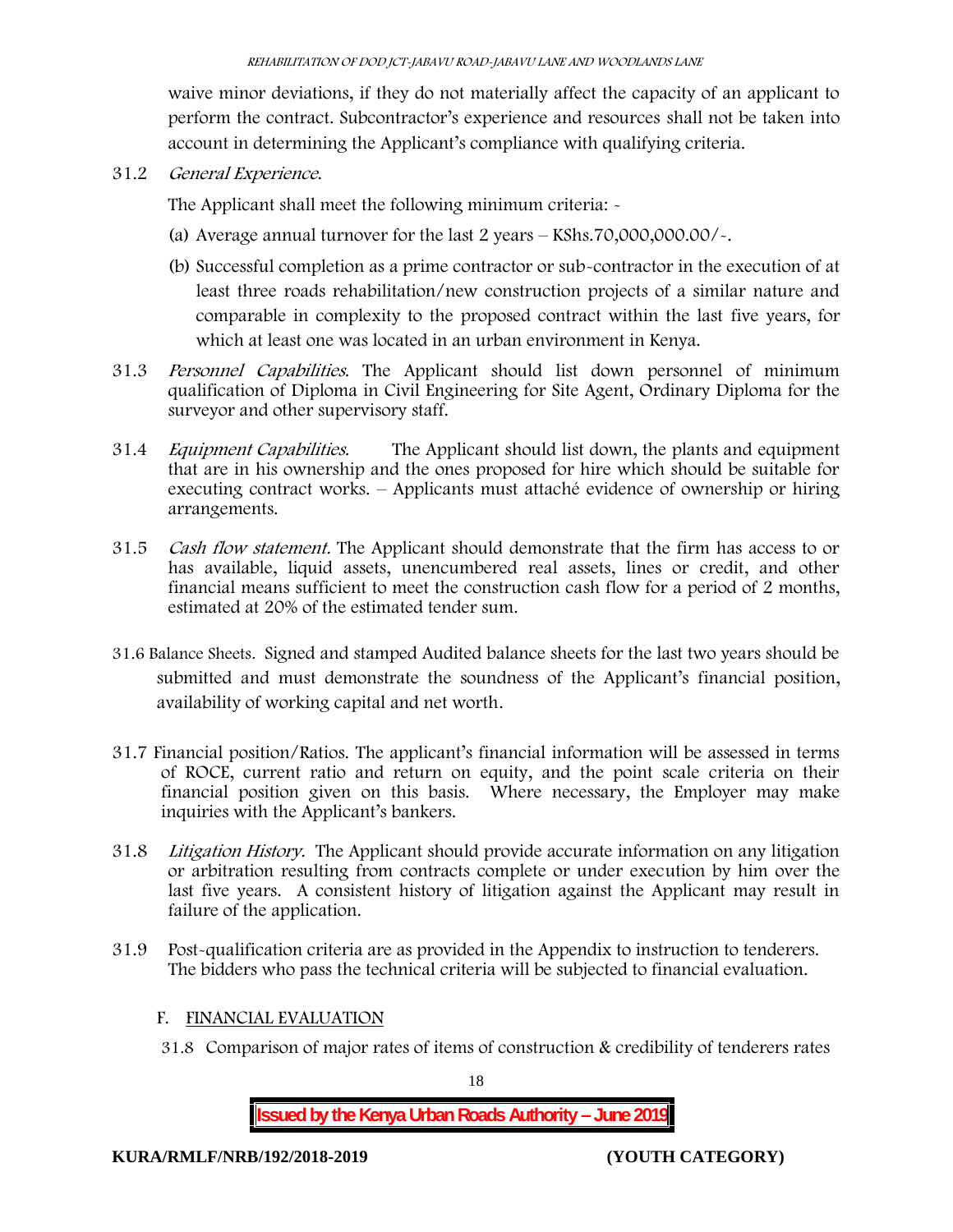The Employer will compare the tenderers' rates with the Engineer's estimates for major items of construction. If some bids are seriously unbalanced or front loaded in relation to the Engineer's estimates for the major items of work to be performed under the contract, the Employer may require the bidder to produce detailed price analyses for any or all items of the Bills of Quantities, to demonstrate the internal consistency of those prices with the construction methods and schedule proposed. After evaluation of the price analyses, taking into consideration the schedule of estimated contract payments, the Employer may require that the amount of the Performance Security set forth in Clause 35 be increased at the expense of the bidder to a level sufficient to protect the Employer against financial loss in the event of default of the successful bidder under the contract.

### **G. AWARD OF CONTRACT**

### **32 AWARD**

32.1 Subject to Clause 32, the Employer will award the contract to the bidder whose bid has been determined to be substantially responsive to the bidding documents and who has offered the lowest Evaluated Bid Price pursuant to Clause 29, provided that such bidder has been determined to be (a) eligible in accordance with the provisions of Sub-Clause 3.1, and (b) qualified in accordance with the provisions of Clause 4.

### **33 EMPLOYER'S RIGHT TO ACCEPT ANY BID AND TO REJECT ANY OR ALL BIDS**

33.1 The Employer reserves the right to accept or reject any bid, and to annul the bidding process and reject all bids, at any time prior to award of contract, without thereby incurring any liability to the affected bidder or bidders or any obligation to inform the affected bidder or bidders of the grounds for the Employer's action.

### **34 NOTIFICATION OF AWARD**

- 34.1 Prior to expiration of the period of bid validity prescribed by the Employer, the Employer will notify the successful bidder in writing or by cable confirmed by registered letter that its bid has been accepted. This letter (hereinafter and in the Conditions of Contract called "Letter of Acceptance") shall specify the sum, which the Employer will pay the Contractor in consideration of the execution and completion of the works and the remedying of any defects therein by the Contractor as prescribed by the contract (hereinafter and in the Conditions of Contract called "the Contract Price").
- 34.2 At the same time that the Employer notifies the successful bidder that his bid has been accepted, the Employer shall notify the other bidders that their bids have been unsuccessful and that their bid security will be returned as promptly as possible, in accordance with sub clause 17.4.

19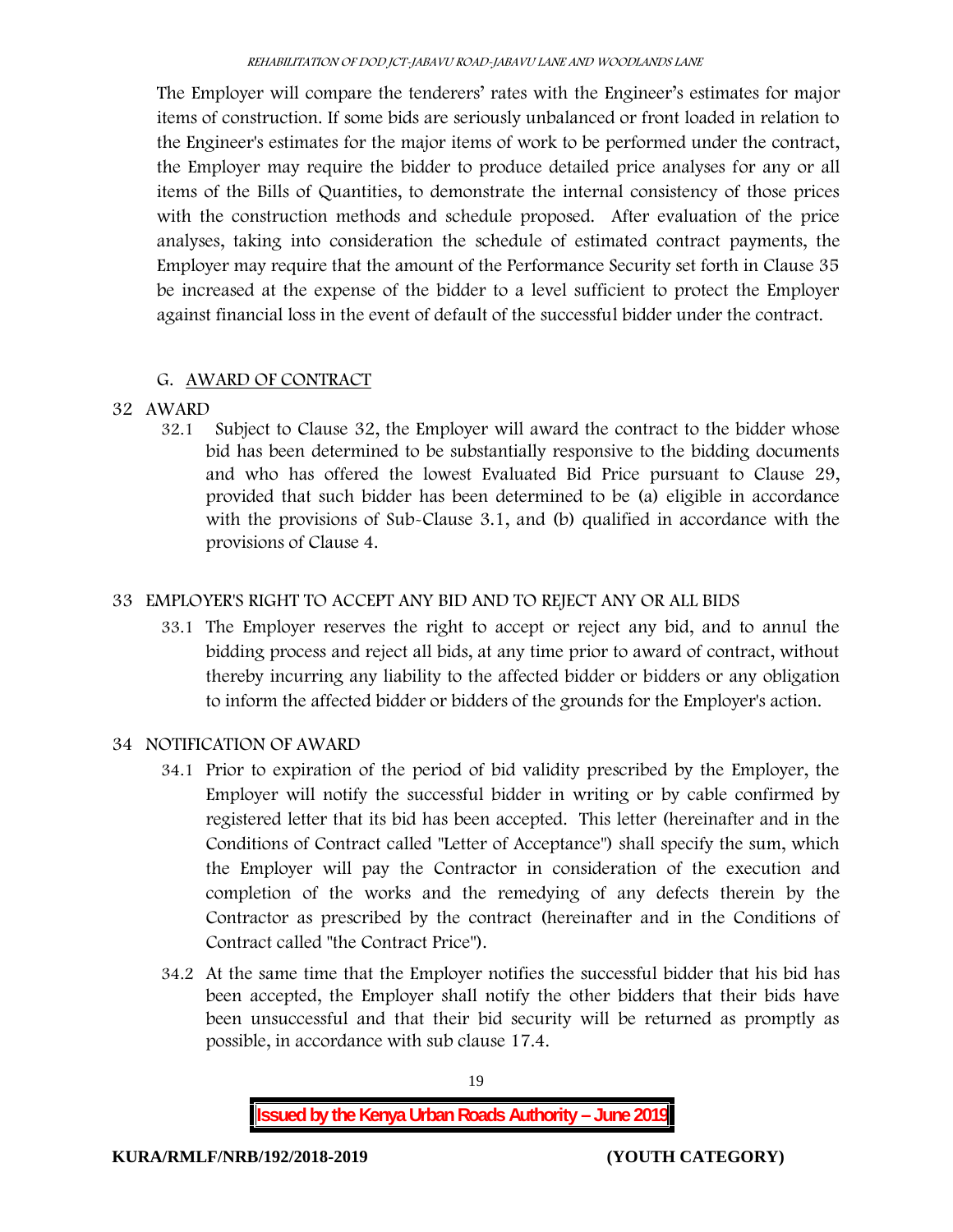#### **35 SIGNING OF AGREEMENT**

35.1 Within 21 days of receipt of the Notification of Award, the successful bidder shall sign the Form of Agreement and return it to the Employer, together with the required performance security.

## **36 PERFORMANCE SECURITY**

- 36.1 Within 21 days of receipt of the Letter of Acceptance from the Employer, the successful bidder shall furnish to the Employer a performance security in the form stipulated in the Conditions of contract. The form of performance security provided in Section 9 of the bidding documents shall be used.
- 36.2 The successful bidder shall provide a performance security in the form of an Unconditional Bank Guarantee from a reputable bank located in Kenya.
- 36.3 Failure by successful bidder to lodge the required performance Guarantee within 21 days of the receipt of the letter of Acceptance shall constitute sufficient grounds for annulment of the award and forfeiture of the bid surety; in which event the Employer may make the award to another bidder or call for new bids.

### **37 CONTRACT EFFECTIVENESS**

37.1 The Contract will be effective only upon signature of the Agreement between the Contractor and the Employer.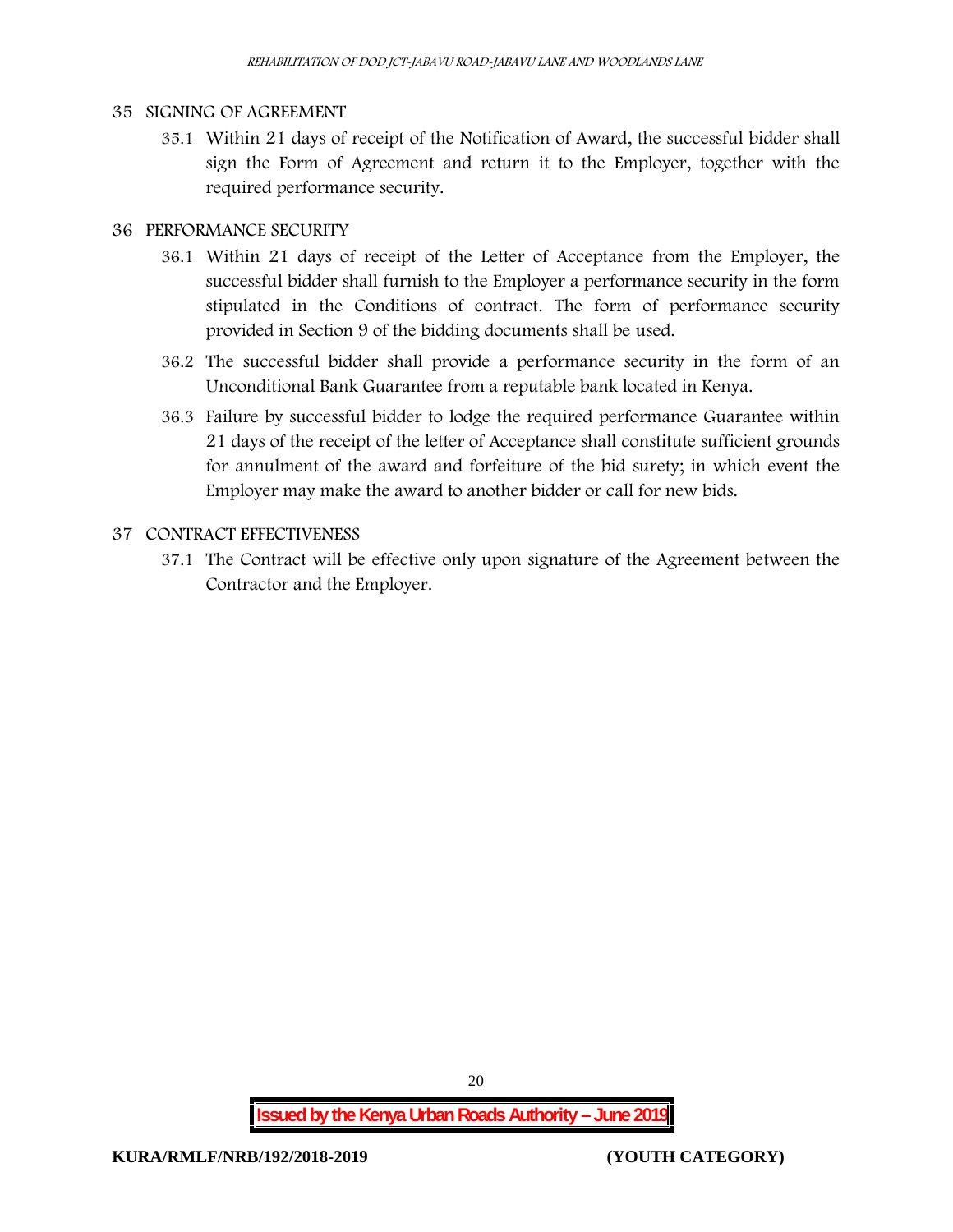# **QUALIFICATION CRITERIA**

This Section contains all the factors, methods and criteria that the Employer shall use to evaluate applications. The information to be provided in relation to each factor and the definitions of the corresponding terms are included in the respective Application Forms.

#### **Contents**

| 7. Schedule of the Major Items of Plant/Equipment Available for Proposed Contract. 22 |  |
|---------------------------------------------------------------------------------------|--|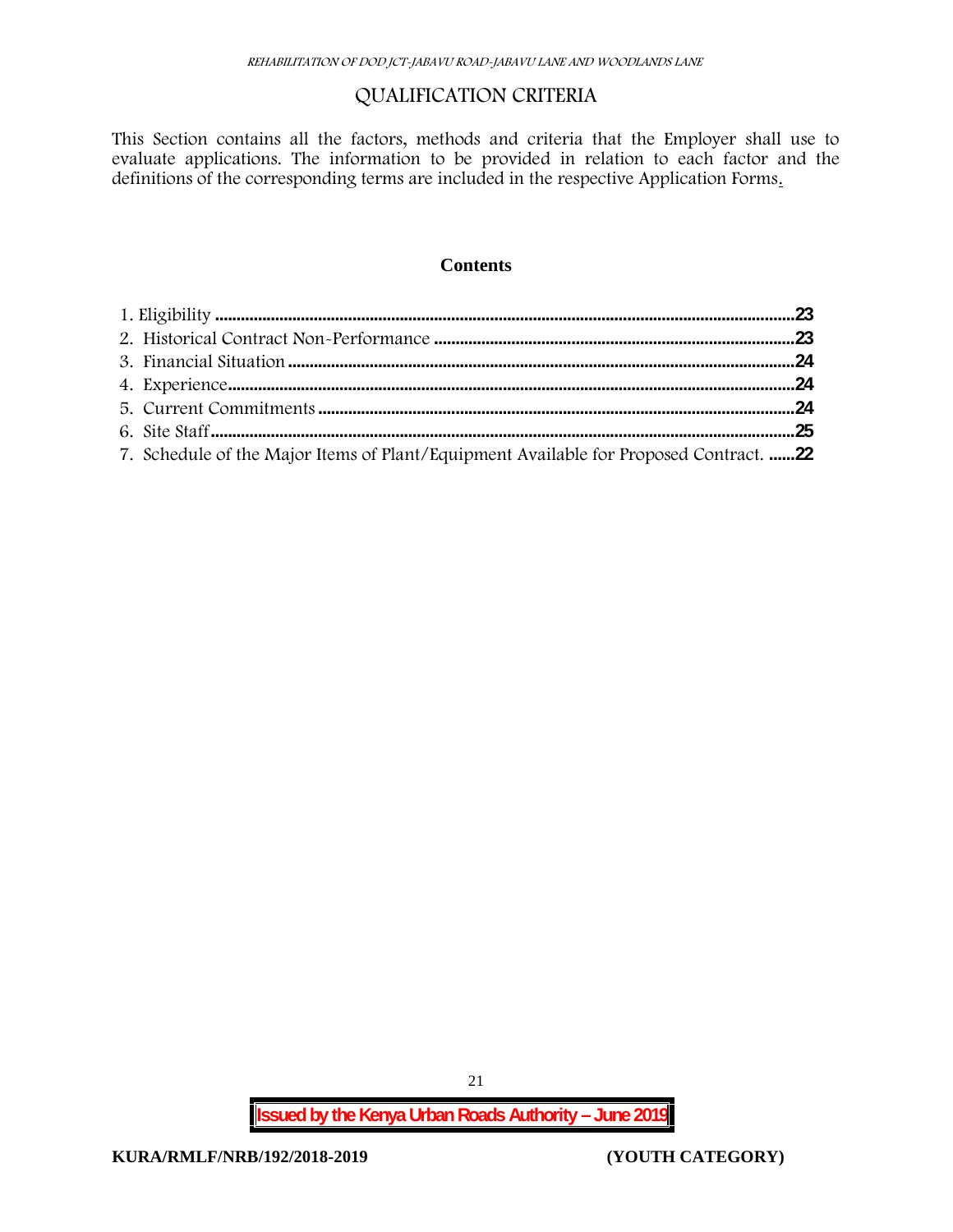# **QUALIFICATION CRITERIA**

This Section contains all the factors, methods and criteria that the Employer shall use to evaluate applications. The information to be provided in relation to each factor and the definitions of the corresponding terms are included in the respective Application Forms.

#### **Contents**

| 7. Schedule of the Major Items of Plant/Equipment Available for Proposed Contract. 22 |  |
|---------------------------------------------------------------------------------------|--|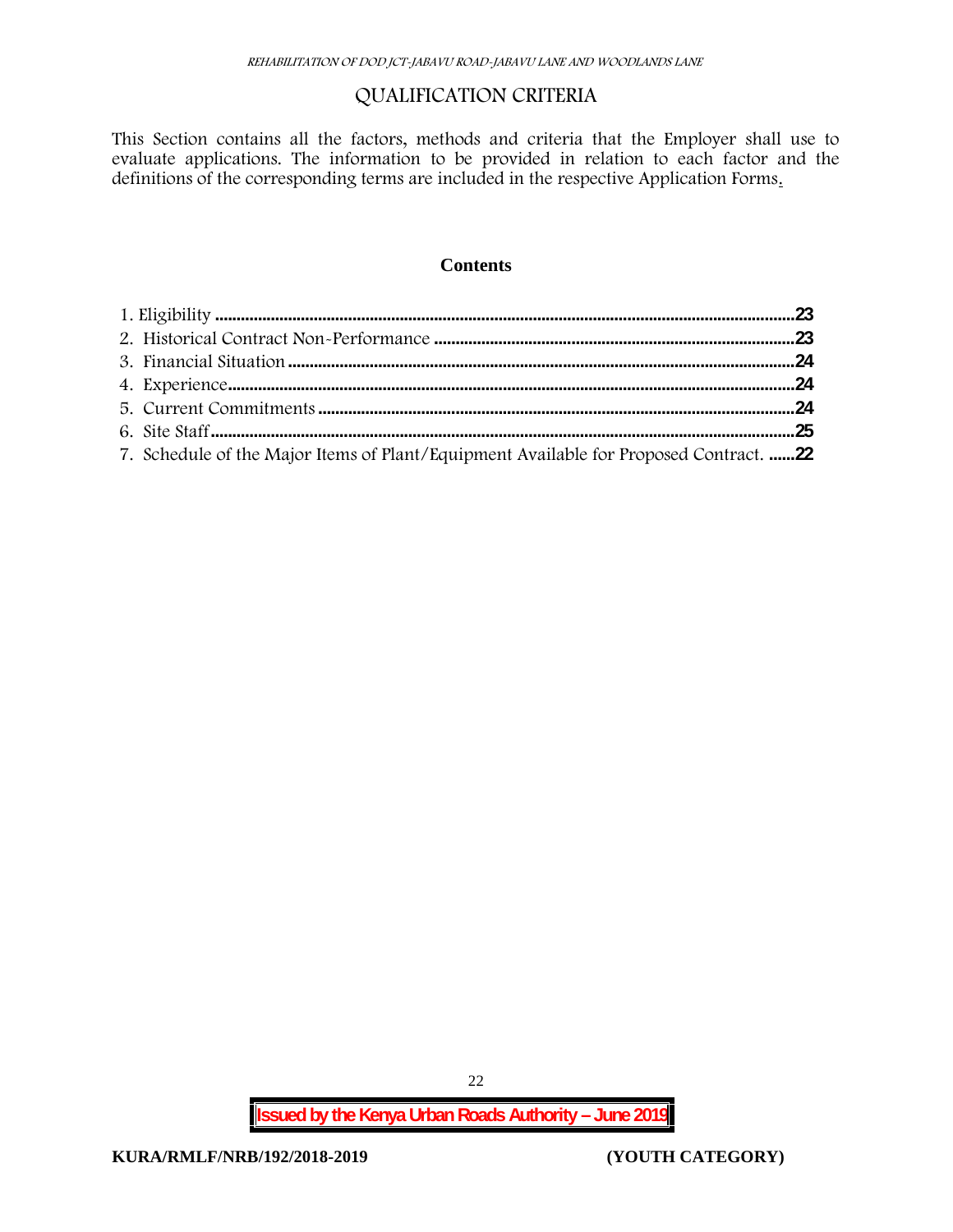| No.            | Subject                                    | Requirement                                                                                                                                                                                                                                                                                                                                                                                                                                                                   | Bidder                | Submission<br>Requirements |
|----------------|--------------------------------------------|-------------------------------------------------------------------------------------------------------------------------------------------------------------------------------------------------------------------------------------------------------------------------------------------------------------------------------------------------------------------------------------------------------------------------------------------------------------------------------|-----------------------|----------------------------|
| 1. Eligibility |                                            |                                                                                                                                                                                                                                                                                                                                                                                                                                                                               |                       |                            |
| 1.1            | Eligibility                                | Nationality in accordance with<br>Sub-Clause 4.1.                                                                                                                                                                                                                                                                                                                                                                                                                             | Must meet requirement | Section 2, Schedule 1      |
| 1.2            | Conflict of Interest                       | No conflicts of interest in Sub-<br>Clause 4.2.                                                                                                                                                                                                                                                                                                                                                                                                                               | Must meet requirement | Section 2, Schedule 1      |
| 1.3            | Debarment                                  | Not having been declared<br>ineligible by the Employer, as<br>described in Sub-Clause 4.3.                                                                                                                                                                                                                                                                                                                                                                                    | Must meet requirement | Section 2, Schedule 11     |
| 1.4            | Incorporation &<br>Registration            | Pursuant to sub-clause 4.1 the<br>following shall be provided;<br>- Copy of Certificate of<br>incorporation certified by a<br>Commissioner of Oaths or<br>issuing authority to show that<br>the applicant is a registered<br>company and legally authorised<br>to do business in Kenya<br>- Proof of registration with the<br>National Construction Authority<br>(NCA) in the categories<br>indicated in the tender notice.                                                   | Must meet requirement | Section 2, Schedule 1      |
|                | 2. Historical Contract Non-Performance     |                                                                                                                                                                                                                                                                                                                                                                                                                                                                               |                       |                            |
| 2.1            | History of Non-<br>Performing<br>Contracts | Non-performance of a contract<br>did not occur within the last<br>five (5) years prior to the<br>deadline for application<br>submission based on all<br>information on fully settled<br>disputes or litigation. A fully<br>settled dispute or litigation is<br>one that has been resolved in<br>accordance with the Dispute<br>Resolution Mechanism under<br>the respective contract, and<br>where all appeal instances<br>available to the applicant have<br>been exhausted. | Must meet requirement | Section 2, Schedule 5      |
| 2.2            | Pending Litigation                         | All pending litigation shall in<br>total not represent more than<br>fifty percent (50%)] of the<br>Applicant's net worth and shall<br>be treated as resolved against<br>the Applicant.                                                                                                                                                                                                                                                                                        | Must meet requirement | Section 2, Schedule 10     |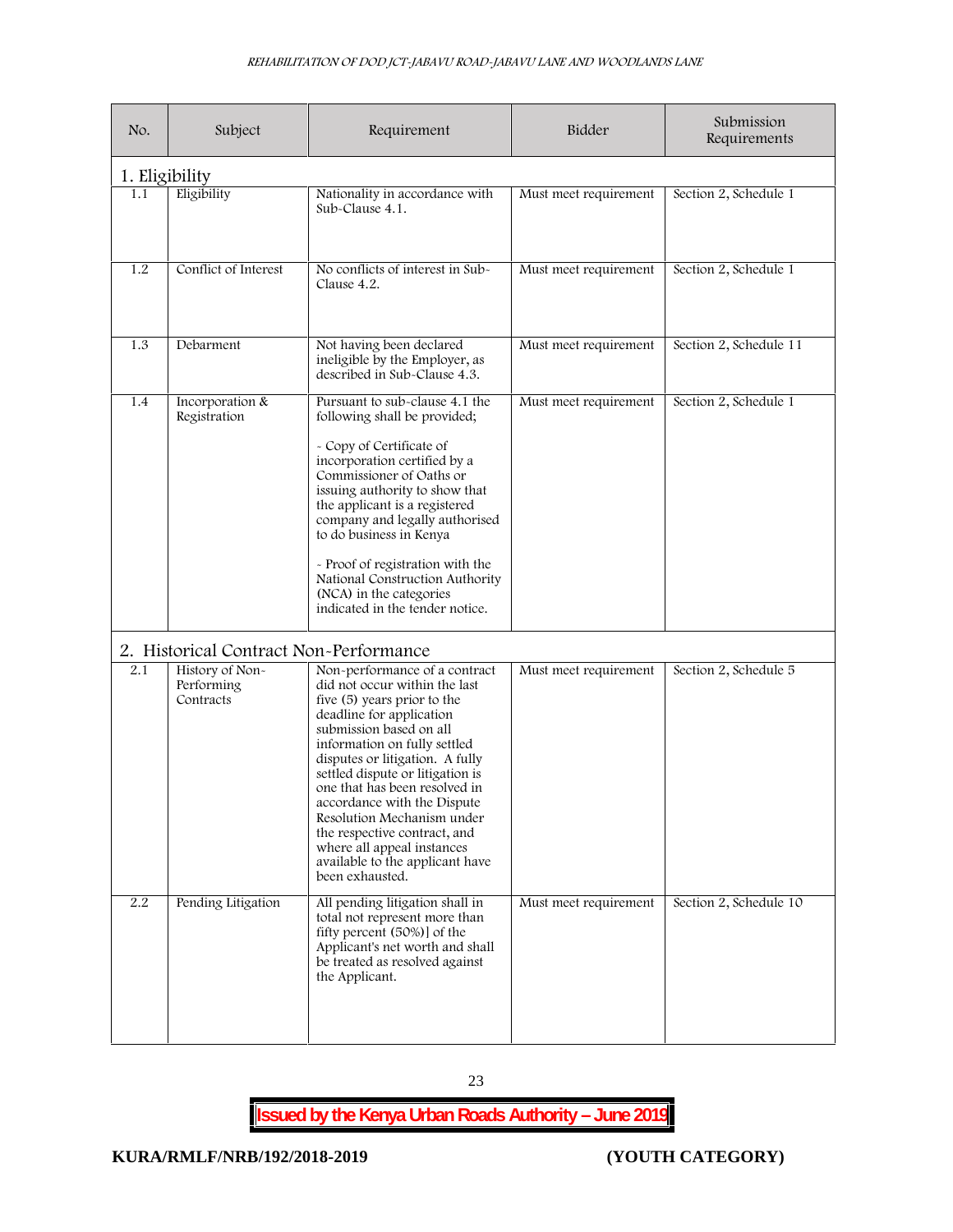| No.    | Subject                                                                                                                                                                                                                                                                                                                                                                                                                                                                                                                                                                                    | Requirement                                                                                                                                                                                 | Bidder                | Submission<br>Requirements                                                                                                                                                                                                                                                                                                                                                                                                 |
|--------|--------------------------------------------------------------------------------------------------------------------------------------------------------------------------------------------------------------------------------------------------------------------------------------------------------------------------------------------------------------------------------------------------------------------------------------------------------------------------------------------------------------------------------------------------------------------------------------------|---------------------------------------------------------------------------------------------------------------------------------------------------------------------------------------------|-----------------------|----------------------------------------------------------------------------------------------------------------------------------------------------------------------------------------------------------------------------------------------------------------------------------------------------------------------------------------------------------------------------------------------------------------------------|
|        | 3. Financial Situation                                                                                                                                                                                                                                                                                                                                                                                                                                                                                                                                                                     |                                                                                                                                                                                             |                       |                                                                                                                                                                                                                                                                                                                                                                                                                            |
| 3.1    | (a) Submission of audited<br>Financial<br>Performance<br>balance sheets or other financial<br>statements acceptable to the<br>Employer, for the last two [2]<br>years and authenticated bank<br>statement for the last six (6)<br>months to demonstrate:<br>(b) the current soundness of the<br>applicant's financial position<br>and its prospective long-term<br>profitability, and<br>(c) capacity to have a cash flow<br>equivalent to 20% of the tender<br>sum                                                                                                                        |                                                                                                                                                                                             | Must meet requirement | Attach evidence on the<br>requirement of Section 2,<br>Schedule 8<br>a) All pages of audited<br>balance sheets must be<br>initialized and stamped by<br>both a practicing Auditor<br>registered with ICPAK and<br>one of the Directors.<br>Auditor's practicing<br>membership number from<br>ICPAC must be indicated.<br>(b) All pages of the bank<br>statement must be<br>initialized and stamped by<br>the issuing bank. |
| 3.2    | (d) Average annual<br>Average Annual<br>Construction<br>construction turnover of<br>Turnover<br>KShs.70 Million [seventy<br>Million], calculated as total<br>certified payments received for<br>contracts in progress or<br>completed, within the last two<br>$[(2)]$ years                                                                                                                                                                                                                                                                                                                |                                                                                                                                                                                             | Must meet requirement | Section 2, Schedule 8                                                                                                                                                                                                                                                                                                                                                                                                      |
|        | 4. Experience                                                                                                                                                                                                                                                                                                                                                                                                                                                                                                                                                                              |                                                                                                                                                                                             |                       |                                                                                                                                                                                                                                                                                                                                                                                                                            |
| 4.1(a) | General Construction<br>Experience                                                                                                                                                                                                                                                                                                                                                                                                                                                                                                                                                         | Experience under construction<br>contracts in the role as a main<br>contractor or subcontractor for<br>at least the last five [5] years<br>prior to the applications<br>submission deadline | Must meet requirement | Section 2, Schedule 6A                                                                                                                                                                                                                                                                                                                                                                                                     |
| 4.2(b) | Specific Construction<br>Participation as contractor,<br>Experience<br>management contractor, or<br>subcontractor, in at least three<br>$(3)$ contracts within the last $(5)$<br>five years, with at least two (2)<br>of which should have a<br>minimum value 37 Million, that<br>have been successfully and<br>substantially completed and that<br>are similar to the proposed<br>Works and Services. The<br>similarity shall be based on the<br>physical size, complexity,<br>methods/technology or other<br>characteristics as described in<br>Section 2, Employer's<br>Requirements 2. |                                                                                                                                                                                             | Must meet requirement | Section 2, Schedule6A<br>Submit Award letters and<br>substantial or completion<br>certificates which must be<br>certified by the issuing<br>authority.                                                                                                                                                                                                                                                                     |
|        | 5. Current Commitments                                                                                                                                                                                                                                                                                                                                                                                                                                                                                                                                                                     |                                                                                                                                                                                             |                       |                                                                                                                                                                                                                                                                                                                                                                                                                            |
| 5.1    | On-going contracts                                                                                                                                                                                                                                                                                                                                                                                                                                                                                                                                                                         | The total value of outstanding<br>works on the on-going<br>contracts should not exceed the<br>average annual turnover for the<br>last two years.                                            | Must meet requirement | Section 2, Schedule 6B                                                                                                                                                                                                                                                                                                                                                                                                     |

24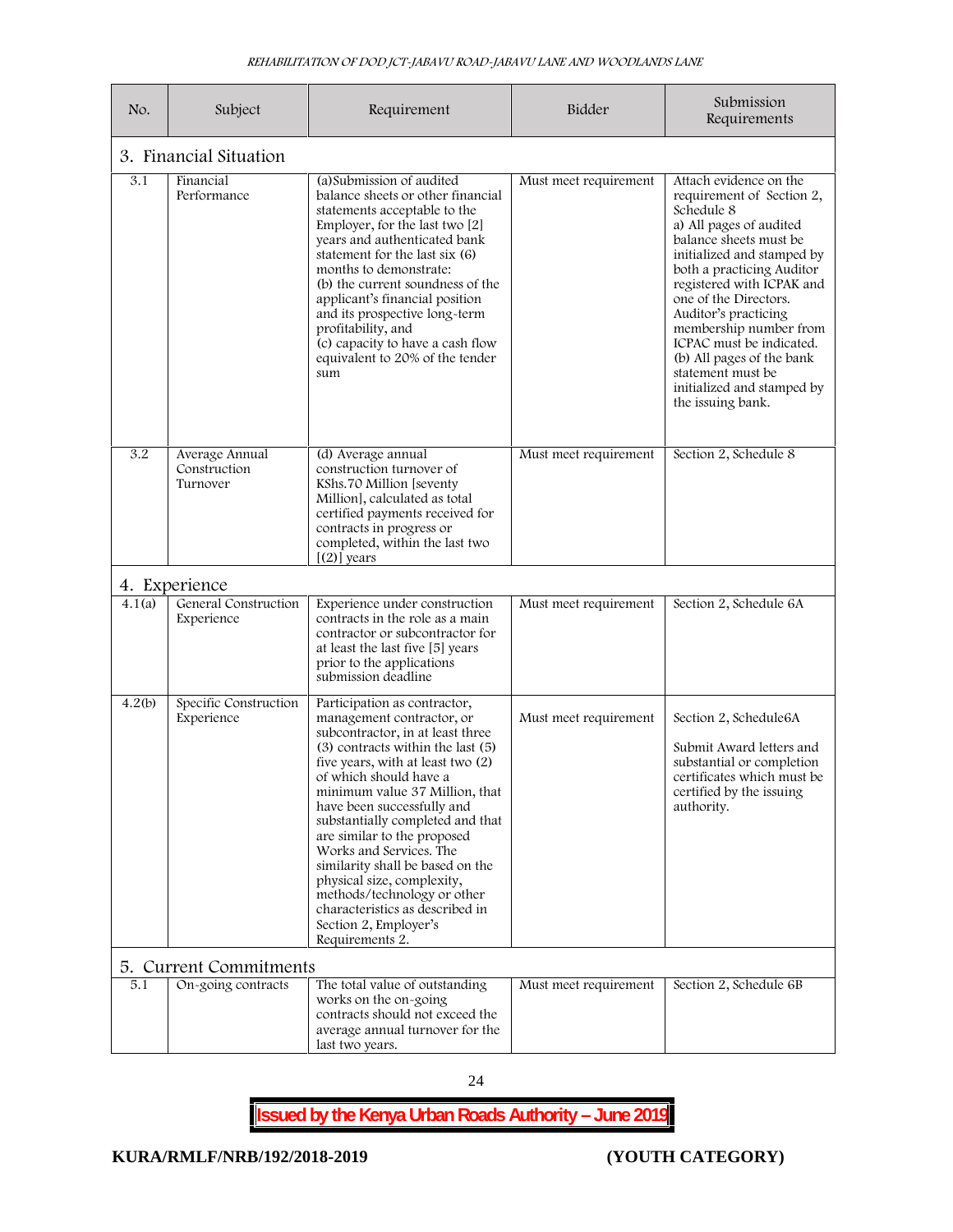| No.           | Subject                                | Requirement                                                                                                                                                                                                                                                                                                                                  | Bidder                | Submission<br>Requirements                                                                                                             |
|---------------|----------------------------------------|----------------------------------------------------------------------------------------------------------------------------------------------------------------------------------------------------------------------------------------------------------------------------------------------------------------------------------------------|-----------------------|----------------------------------------------------------------------------------------------------------------------------------------|
| 6. Site Staff |                                        |                                                                                                                                                                                                                                                                                                                                              |                       |                                                                                                                                        |
|               |                                        | The site staff shall possess<br>minimum levels of<br>qualifications set below;                                                                                                                                                                                                                                                               | Must meet requirement | Section 2, Schedule 5                                                                                                                  |
|               | HQ Staff                               | Qualification $=$<br>Diploma in Civil<br>Engineering/Building<br>construction                                                                                                                                                                                                                                                                |                       |                                                                                                                                        |
|               | Site Agent                             | Qualification $=$<br>HND in Civil Engineering<br>General Experience - 5 yrs                                                                                                                                                                                                                                                                  |                       |                                                                                                                                        |
|               |                                        | Specific Experience ~ 3 yrs                                                                                                                                                                                                                                                                                                                  |                       |                                                                                                                                        |
|               | Foreman                                | Qualification = $Dip$ . Civil<br>Engineering<br>General Experience $=$ 5 yrs<br>Specific Experience $=$ 3 Yrs                                                                                                                                                                                                                                |                       |                                                                                                                                        |
|               | Site Surveyor                          | Qualification = Diploma in<br>Survey<br>General Experience = $3 \text{ yrs}$<br>Specific Experience $= 2$ Yrs                                                                                                                                                                                                                                |                       |                                                                                                                                        |
|               |                                        |                                                                                                                                                                                                                                                                                                                                              |                       |                                                                                                                                        |
|               |                                        |                                                                                                                                                                                                                                                                                                                                              |                       |                                                                                                                                        |
| 5.            | PLANT AND EQUIPMENT                    |                                                                                                                                                                                                                                                                                                                                              |                       |                                                                                                                                        |
|               | See description<br>below in Schedule 7 |                                                                                                                                                                                                                                                                                                                                              | Must meet requirement | Bidder MUST provide<br>evidence of ownership<br>whether owned or leased.<br>all leases agreements<br>should be valid from<br>July.2018 |
| 6.            | Work Methodology                       | Submission of a brief work<br>methodology in accordance<br>with sub-clause 5.3<br>The tenderer shall provide the<br>following;<br>1. Signed work programme<br>chart and cash flow estimate<br>2. Proposals on work<br>scheduling including the<br>response time<br>3. Detailed method statement<br>on how to carry out the<br>intended works | Must meet requirement | Section 2                                                                                                                              |
| 7.            | Business permit and<br>office location | Should have a physical address<br>and Current business Permit                                                                                                                                                                                                                                                                                | Must meet requirement | Section 2, Schedule 1                                                                                                                  |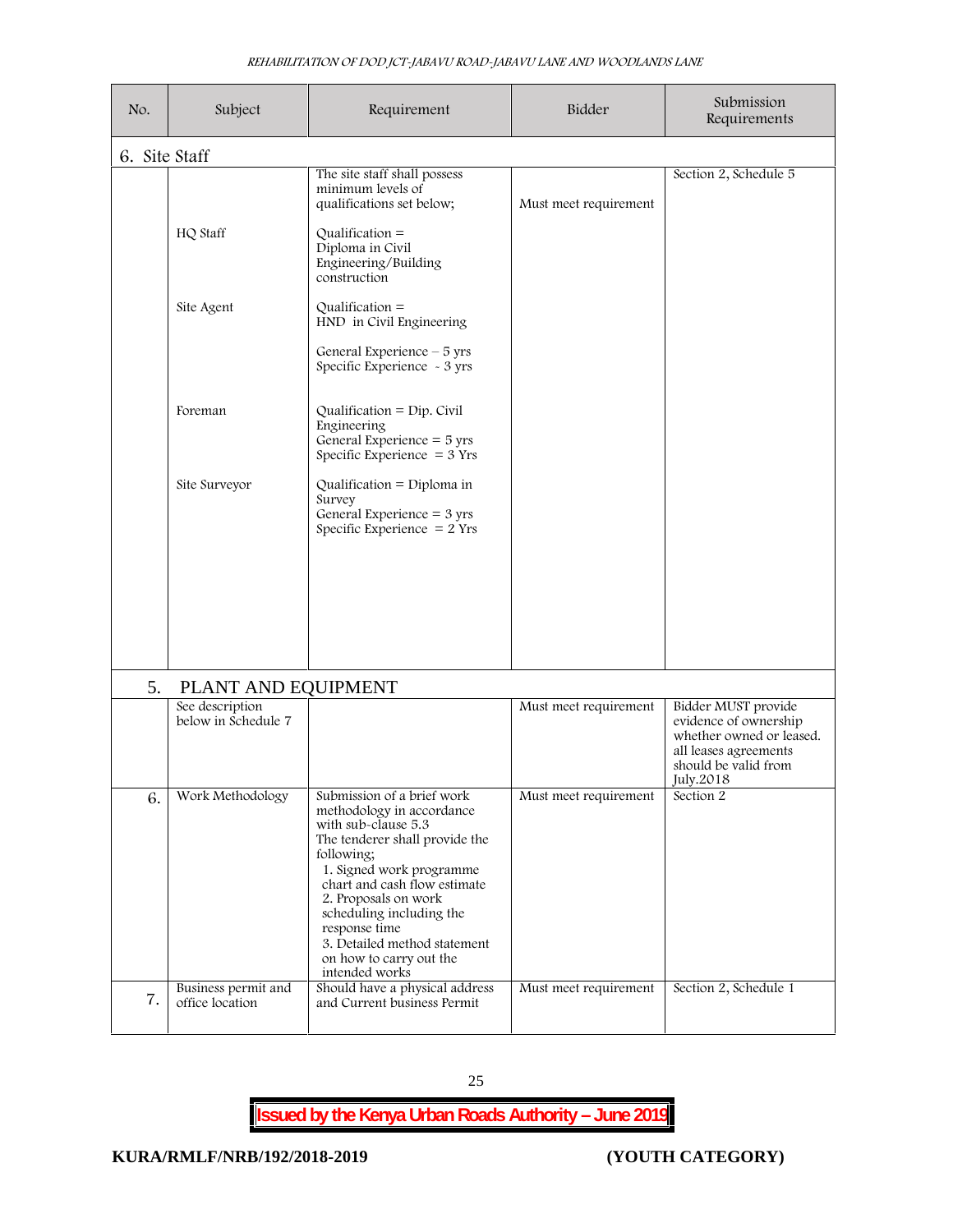| No. | Subject            | Requirement                                                         | Bidder                | Submission<br>Requirements                                                      |
|-----|--------------------|---------------------------------------------------------------------|-----------------------|---------------------------------------------------------------------------------|
| 8.  | Litigation History | The applicant to provide a valid<br>Sworn affidavit for the tender. | Must meet requirement | Section 2, Schedule 10<br>Sworn affidavit should be<br>specific for the tender. |

**Issued by the Kenya Urban Roads Authority – June 2019**

26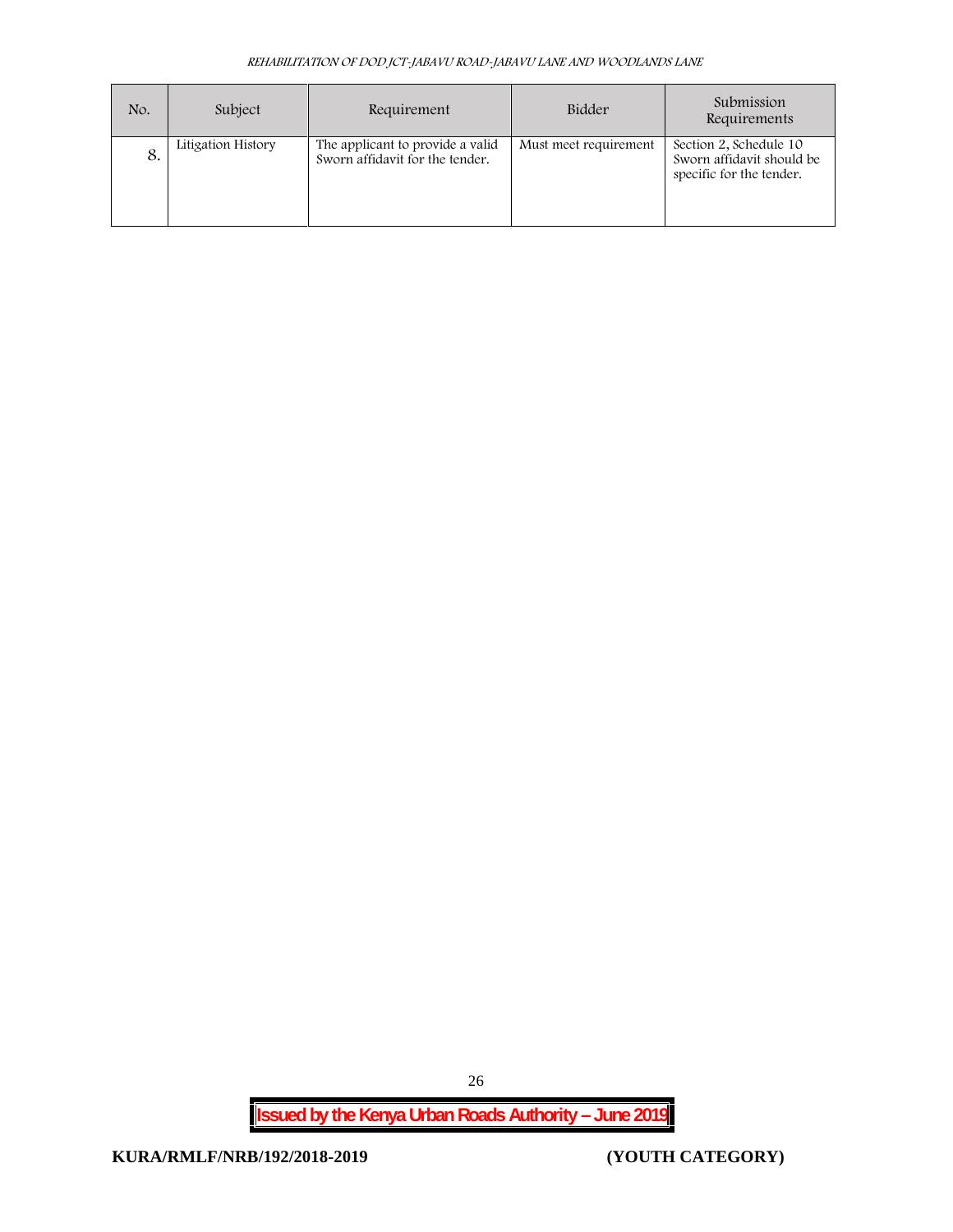**7. Schedule of the Major Items of Plant/Equipment Available for Proposed Contract.**

The Bidder must indicate the core plant and equipment considered by the company to be necessary for undertaking the project together with proof of ownership or lease of the same. The lease must be current i.e. dated from June, 2019. Leases which are out dated will not be accepted. (\* Mandatory minimum number of equipment required by the Employer for the execution of the project that the bidder must make available for the Contract).

| <b>Item</b><br>No. | <b>Equipment Details</b>                                                                         | <b>Ideal</b><br><b>Number</b><br><b>Required</b><br>for<br>the<br><b>Contract</b><br><b>Execution</b> | <b>of</b><br>No.<br>Equipment<br>Owned by<br>the Bidder | of<br>No.<br>equipment<br>to<br>be<br>hired/purc<br>hased by<br>the Bidder | No.<br>of<br>equipment<br>to be made<br>available<br>for<br>the<br>Contract by<br>the Bidder | <b>of</b><br>Date<br><b>Arrival</b><br>on<br>Project (Days<br>after<br>commence) |
|--------------------|--------------------------------------------------------------------------------------------------|-------------------------------------------------------------------------------------------------------|---------------------------------------------------------|----------------------------------------------------------------------------|----------------------------------------------------------------------------------------------|----------------------------------------------------------------------------------|
|                    | <b>Concrete Equipment</b><br>A)                                                                  |                                                                                                       |                                                         |                                                                            |                                                                                              |                                                                                  |
|                    | Mobile concrete mixers<br>(i)                                                                    | $\mathbf{1}$                                                                                          |                                                         |                                                                            |                                                                                              |                                                                                  |
|                    | (ii) Concrete vibrators                                                                          | $\mathbf{1}$                                                                                          |                                                         |                                                                            |                                                                                              |                                                                                  |
|                    | <b>Transport (Tippers,</b><br>$\bf{B}$ )<br>dumpers, water tankers)                              |                                                                                                       |                                                         |                                                                            |                                                                                              |                                                                                  |
|                    | 6 X 4 tippers payload 16<br>(i)<br>$-20$ tones                                                   | $\overline{4}$                                                                                        |                                                         |                                                                            |                                                                                              |                                                                                  |
|                    | (ii) Water tankers $(18,000 -$<br>20,000 lts. capacity)                                          | $\mathbf{1}$                                                                                          |                                                         |                                                                            |                                                                                              |                                                                                  |
|                    | C) Earth - Moving<br>Equipment                                                                   |                                                                                                       |                                                         |                                                                            |                                                                                              |                                                                                  |
|                    | Wheeled loaders<br>(i)                                                                           | $\mathbf{1}$                                                                                          |                                                         |                                                                            |                                                                                              |                                                                                  |
|                    | Motor graders (93 -<br>(ii)<br>205kW)                                                            | $\mathbf{1}$                                                                                          |                                                         |                                                                            |                                                                                              |                                                                                  |
|                    | <b>Excavators</b><br>D)                                                                          |                                                                                                       |                                                         |                                                                            |                                                                                              |                                                                                  |
|                    | Hydraulic crawler<br>(i)<br>mounted $(7 - 10 \text{ tonnes})$<br>$-0.25 - 0.4$ m3 SAE<br>bucket. | $\overline{a}$                                                                                        |                                                         |                                                                            |                                                                                              |                                                                                  |
|                    | <b>Rollers</b><br>E)                                                                             |                                                                                                       |                                                         |                                                                            |                                                                                              |                                                                                  |
|                    | Self-propelled single<br>(i)<br>drum vibrating (various<br>types)                                | $\mathbf{1}$                                                                                          |                                                         |                                                                            |                                                                                              |                                                                                  |
|                    | (ii) Pneumatic Roller                                                                            | $\mathbf{1}$                                                                                          |                                                         |                                                                            |                                                                                              |                                                                                  |
|                    | F) Others<br>$\mathbf{F}$                                                                        |                                                                                                       |                                                         |                                                                            |                                                                                              |                                                                                  |
|                    | Paver<br>(i)<br>(ii) Pot hole cutter<br>(iii) Hand sprayer<br>(iv) Pedestrian Roller             | $\mathbf{1}$<br>1<br>1<br>1                                                                           |                                                         |                                                                            |                                                                                              |                                                                                  |

I certify that the above information is correct.

Signature of Tenderer: …………………………… Date: ……………………………………… Name of Signatory: ……………………………………….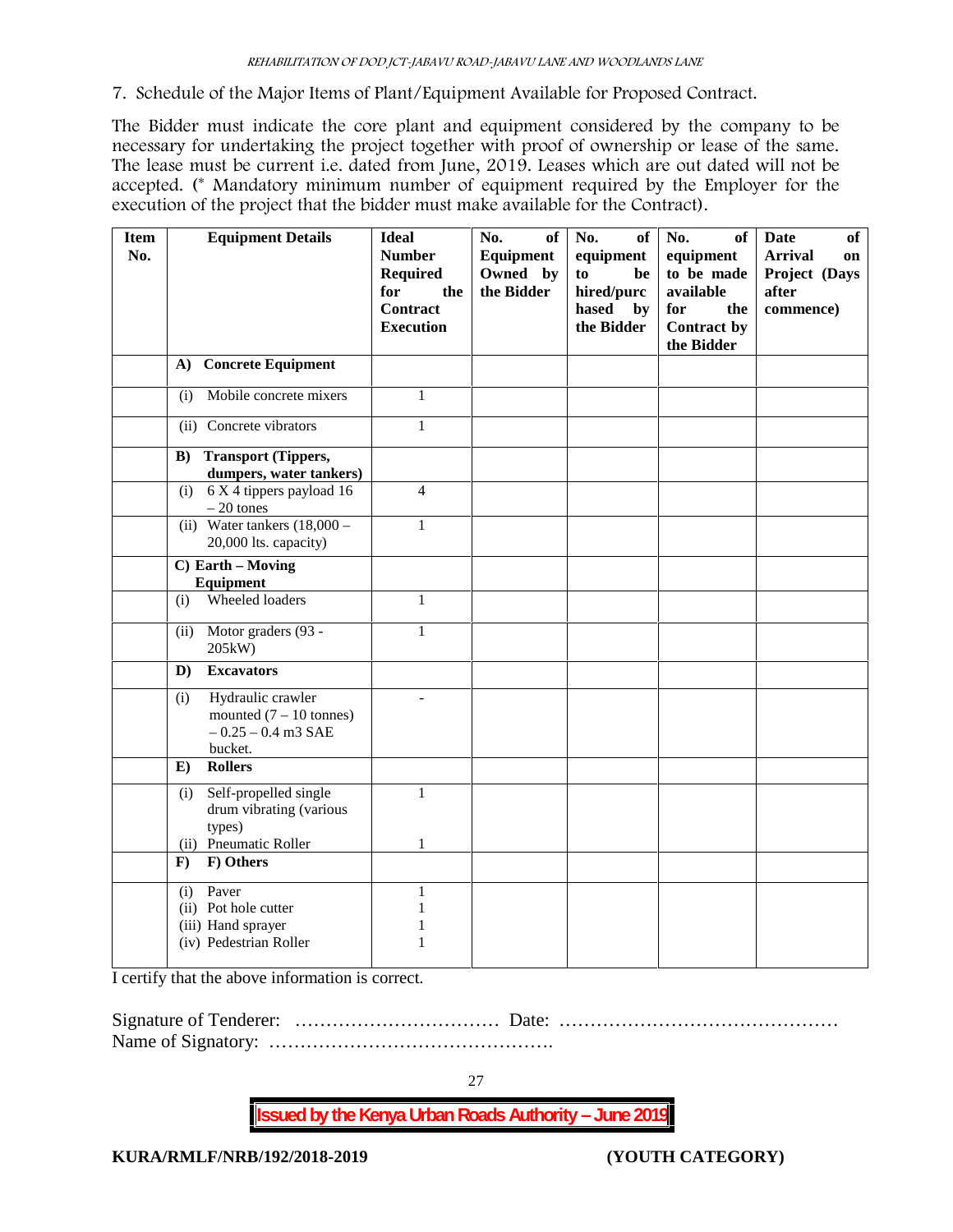# **Appendix to Instruction to Tenderers**

# **Table 1: Pre- Qualification Checklist for Completeness and Responsiveness.**

| $S/NO$ . | Completeness and<br>Responsiveness Criteria                   | References                                                  | Requirement                                                                                                                                                                                  |
|----------|---------------------------------------------------------------|-------------------------------------------------------------|----------------------------------------------------------------------------------------------------------------------------------------------------------------------------------------------|
| 1.       | Form of Bid                                                   | Section II                                                  | Amount must be indicated<br>$\tilde{\phantom{a}}$                                                                                                                                            |
|          |                                                               | Clause 20.2                                                 | Properly stamped, filled and signed                                                                                                                                                          |
| 2.       | Appendix to Form of Bid                                       | Section II<br>Clause 20.2                                   | Properly stamped, filled and signed                                                                                                                                                          |
| 3.       | <b>Bid Security</b>                                           | Section II<br>Clause 17                                     | The bidder must fill the Bid Securing<br>$\tilde{\phantom{a}}$<br>Declaration Form                                                                                                           |
| 4.       | <b>Confidential Business</b><br>Questionnaire                 | Section IX; Schedule 1                                      | Properly filled, stamped and signed<br>Provide all required information                                                                                                                      |
| 5.       | Form of Power of<br>Attorney                                  | Section IX; Schedule 2<br>Clause $5.1(a)$                   | Properly filled, stamped and signed                                                                                                                                                          |
| 6.       | Tax Compliance<br>Certificate                                 | Tender notice                                               | Provide valid tax compliance certificate<br>$\tilde{}$                                                                                                                                       |
| 7.       | Registration with<br>National Construction<br>Authority (NCA) | Tender notice<br>Item 1.4 of QC                             | Copy of valid certificate and practicing<br>license                                                                                                                                          |
| 8.       | Certificate of<br>Incorporation                               | Tender notice<br>Item 1.4 of QC                             | Copy of certificate Certified by<br>$\sim$<br>Commissioner for Oaths                                                                                                                         |
| 9.       | Priced Bill of Quantities                                     | Clause 14.1<br>Section IX                                   | Fill all rates, prices and amounts and<br>counter sign any alteration(s)<br>Stamp and initial all pages of BOQ's                                                                             |
| 10.      | Eligibility                                                   | Section II;<br>Schedule 1<br>Clause 4.1                     | Legible copies of National ID or passport<br>$\widetilde{\phantom{m}}$<br>for all directors<br>System generated Form CR12 (12<br>$\tilde{\phantom{a}}$<br>months)<br>-Valid AGPO certificate |
| 11.      | Conflict of interest                                          | Section II;<br>Schedule 1<br>Clause 4.2                     | - to state explicitly                                                                                                                                                                        |
| 12.      | Debarment                                                     | Section II<br>Clause 30.4; Schedule<br>11<br>Item 1.3 of QC | Properly filled, stamped and signed                                                                                                                                                          |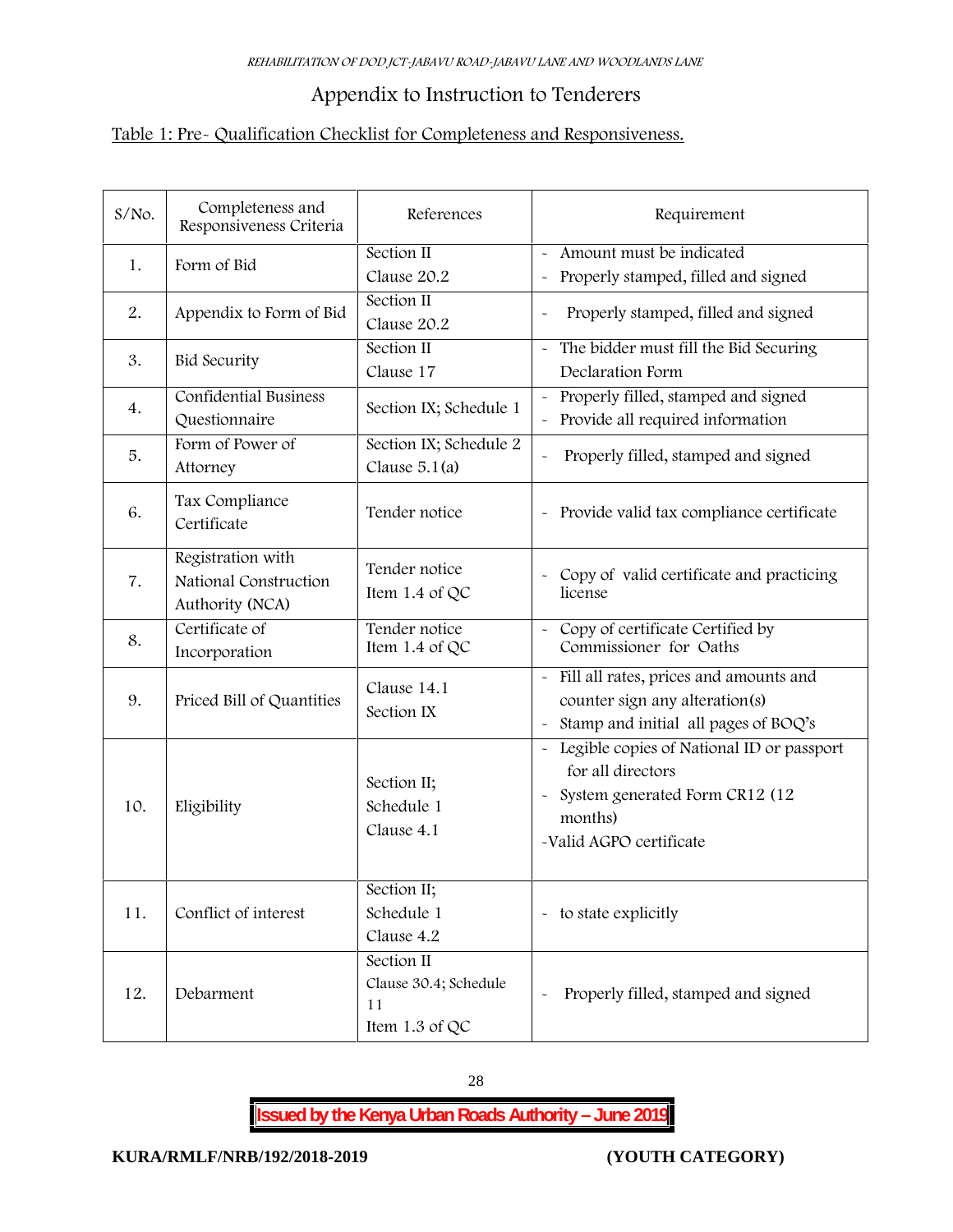|                |                                                                            | КИНАЛИНАТІОН ОТ DOD JCT - ЈАЛА VU КОАД - ЈАЛА VU LATIL ATID WOODLATIDS LATIL |                                                                                                                                                                                                                                                                                                                                                                 |  |
|----------------|----------------------------------------------------------------------------|------------------------------------------------------------------------------|-----------------------------------------------------------------------------------------------------------------------------------------------------------------------------------------------------------------------------------------------------------------------------------------------------------------------------------------------------------------|--|
| 13.            | Pending Litigation                                                         | Item $2.2$ of QC                                                             | - Provide original sworn affidavit for the<br>specific tender                                                                                                                                                                                                                                                                                                   |  |
| 14.            | Litigation History                                                         | Section II Clause 31.8;<br>Schedule 10                                       | Properly filled, stamped and signed                                                                                                                                                                                                                                                                                                                             |  |
| 15.            | History of Non<br>performance                                              | Schedule 6B<br>Item 2.1 of QC                                                | Fill information on non-completed works<br>$\tilde{}$                                                                                                                                                                                                                                                                                                           |  |
| 16.            | Certificate of Tenderers<br>Visit to Site                                  | Section $\overline{II}$ ;<br>Clause 8.3                                      | Attend pre-bid meeting/visit<br>$\widetilde{\phantom{m}}$<br>Certificate must be signed and stamped by<br>$\tilde{\phantom{a}}$<br>the Employer's representative                                                                                                                                                                                                |  |
| 17.            | Schedule of Major Items<br>of Plant                                        | Section XI<br>Item $5$ of QC;<br>Schedule 7                                  | Properly filled, stamped and signed<br>$\tilde{}$                                                                                                                                                                                                                                                                                                               |  |
| 18.            | Schedule of Key<br>Personnel                                               | Section XI<br>Item 6 of QC;<br>Schedule 5                                    | Properly filled, stamped and signed                                                                                                                                                                                                                                                                                                                             |  |
| 19.            | Roadwork Completed<br>Satisfactorily                                       | Section XI;<br>Item 4 of QC<br>Schedule 6A                                   | Properly filled, stamped and signed                                                                                                                                                                                                                                                                                                                             |  |
| 20.            | Schedule of Ongoing<br>Projects                                            | Section XI;<br>Item 5.1 of QC<br>Schedule 7                                  | Properly filled, stamped and signed<br>$\ddot{\phantom{1}}$                                                                                                                                                                                                                                                                                                     |  |
| 21.            | Schedule of other<br>Supplementary<br>Information / Financial<br>Standings | Section XI;<br>Item 5.1 of QC<br>Schedule 9                                  | Properly filled, stamped and signed                                                                                                                                                                                                                                                                                                                             |  |
| $2\sqrt{2}$    | Declaration form for<br>bankrupt or insolvent                              | Schedule 11                                                                  | Properly filled, stamped and signed<br>$\ddot{\phantom{1}}$                                                                                                                                                                                                                                                                                                     |  |
| 23             | Anti-corruption form                                                       | Schedule 12                                                                  | Properly filled, stamped and signed                                                                                                                                                                                                                                                                                                                             |  |
| 24.            | Copy of Bid Document                                                       | Clause 20.1                                                                  | Replica of the original (mutilating KURA<br>document leads to disqualification)                                                                                                                                                                                                                                                                                 |  |
| 25.            | Serialisation of all pages<br>in the bid document                          | Employer's notice                                                            | All pages of the tender documents must be<br>$\tilde{\phantom{a}}$<br>serialized. (either the bidder serializes<br>from the first page of the tender<br>documents or serializes as continuity from<br>the KURA tender documents i.e. if the<br>KURA tender documents ends at page 200<br>then the next document of the bidder<br>should continue as $201, 2012$ |  |
| <b>REMARKS</b> |                                                                            | Clause 13.1/20.2                                                             | Bid document to be complete, properly<br>$\tilde{}$<br>filled and signed.                                                                                                                                                                                                                                                                                       |  |

*REHABILITATION OF DOD JCT-JABAVU ROAD-JABAVU LANE AND WOODLANDS LANE*

**Key:** QC – Qualification Criteria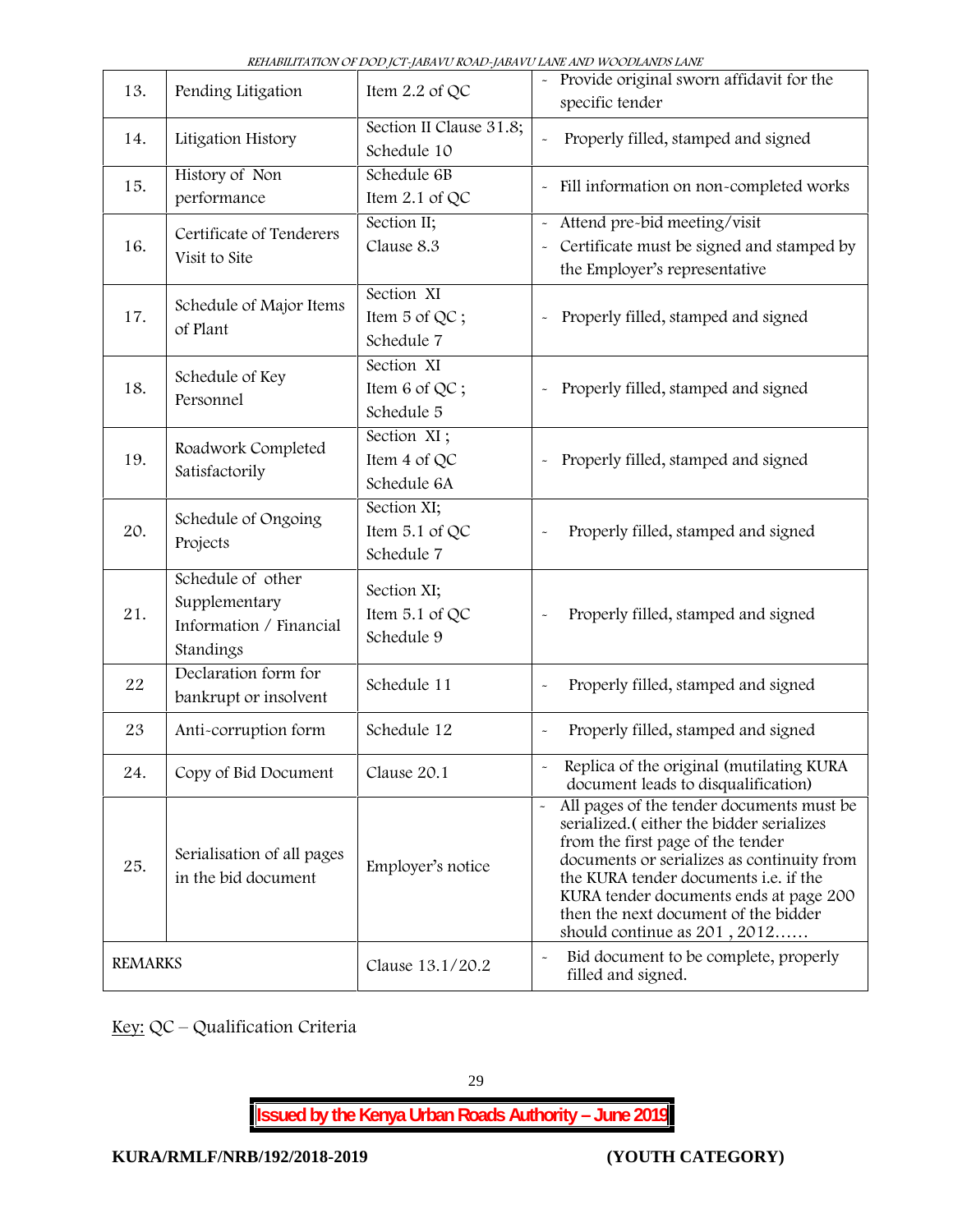# **Table 2: Post- qualification Score**

| <b>ITEM</b>    |               | <b>DESCRIPTION</b>                   | <b>MUST</b><br><b>MEET</b><br><b>CRITERIA</b> |
|----------------|---------------|--------------------------------------|-----------------------------------------------|
| $\mathbf{1}$   |               | <b>FINANCIAL CAPACITY</b>            |                                               |
|                | a             | <b>Audited Statements</b>            | YES/NO                                        |
|                | b             | Cash flow statement (forecasts)      | YES/NO                                        |
|                | $\mathcal{C}$ | Financial position/Ratios            | YES/NO                                        |
|                | d             | Turnover                             | YES/NO                                        |
| $\overline{2}$ |               | <b>EXPERIENCE</b>                    |                                               |
|                |               | General Experience                   | YES/NO                                        |
|                |               | Specific experience in related works | YES/NO                                        |
| 3              |               | <b>CURRENT COMMITMENTS</b>           |                                               |
|                |               | On-going works                       | YES/NO                                        |
| $\overline{4}$ |               | <b>KEY PERSONNEL</b>                 |                                               |
|                |               | HQ Staff                             | YES/NO                                        |
|                |               | Site Agent                           | YES/NO                                        |
|                |               | Surveyor                             | YES/NO                                        |
|                |               | Foreman                              | YES/NO                                        |
| 5              |               | PLANT AND EQUIPMENT                  |                                               |
|                |               | Equipment capabilities               | YES/NO                                        |
| 6              |               | WORK METHODOLOGY                     | YES/NO                                        |
| 7              |               | LITIGATION HISTORY                   | YES/NO                                        |
| 8              |               | Business permit and office location  | YES/NO                                        |
|                |               | <b>REMARKS</b>                       | YES/NO                                        |

- Bidders must achieve **YES** in all the measured parameters to qualify.
- The bidders who pass the technical criteria will be subjected to financial evaluation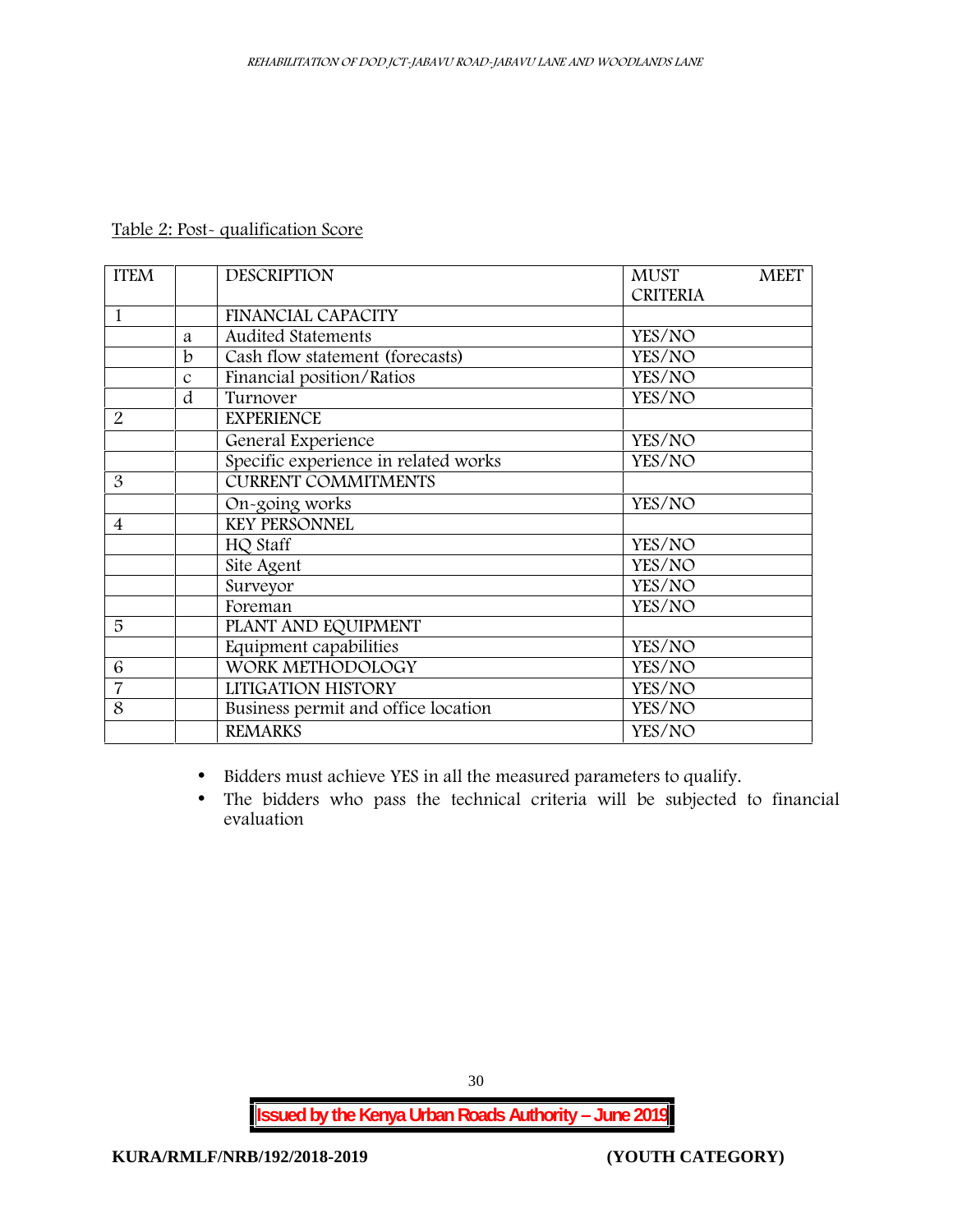#### **SECTION IV: CONDITIONS OF CONTRACT**

#### **PART I: GENERAL CONDITIONS OF CONTRACT**

The Conditions Of Contract Part  $1$  – General Conditions shall be those forming Part 1 of the Conditions Of Contract for works of Civil engineering construction Fourth Edition 1987, reprinted in 1992 with further amendments, prepared by the Federation Internationale des Ingenieurs Conseils (FIDIC)

Copies of the FIDIC Conditions of Contract can be obtained from:

FIDIC Secretariat P.O.Box 86 1000 Lausanne 12 **Switzerland** Fax: 41 21 653 5432 Telephone: 41 21 653 5003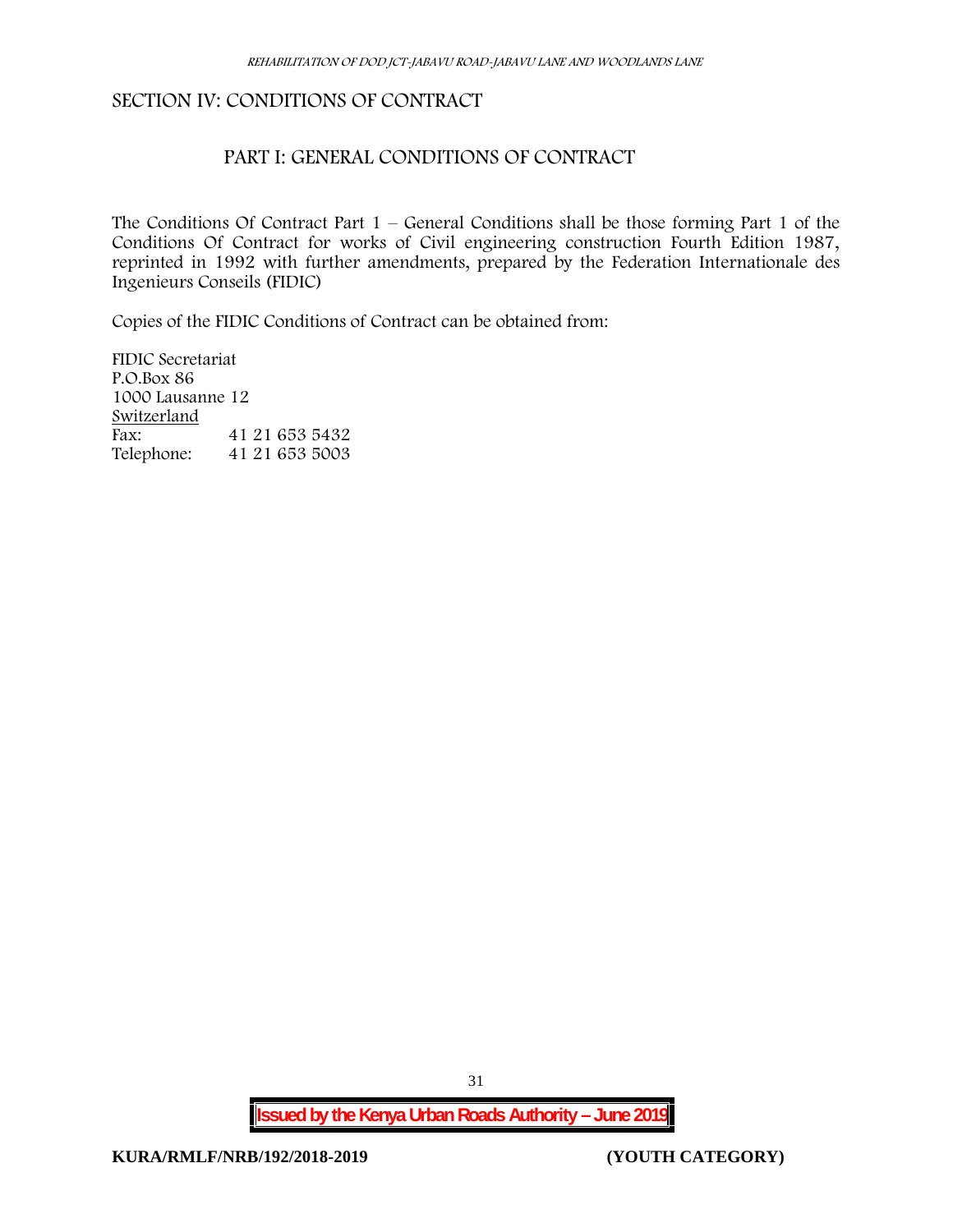### **PART II: CONDITIONS OF PARTICULAR APPLICATION**

The following Conditions of Particular Application shall supplement the General Conditions of Contract. Whenever there is a conflict, the provisions herein shall prevail over those in the General Conditions of Contract. The Particular Condition is preceded by the corresponding clause number of the General Conditions to which it relates.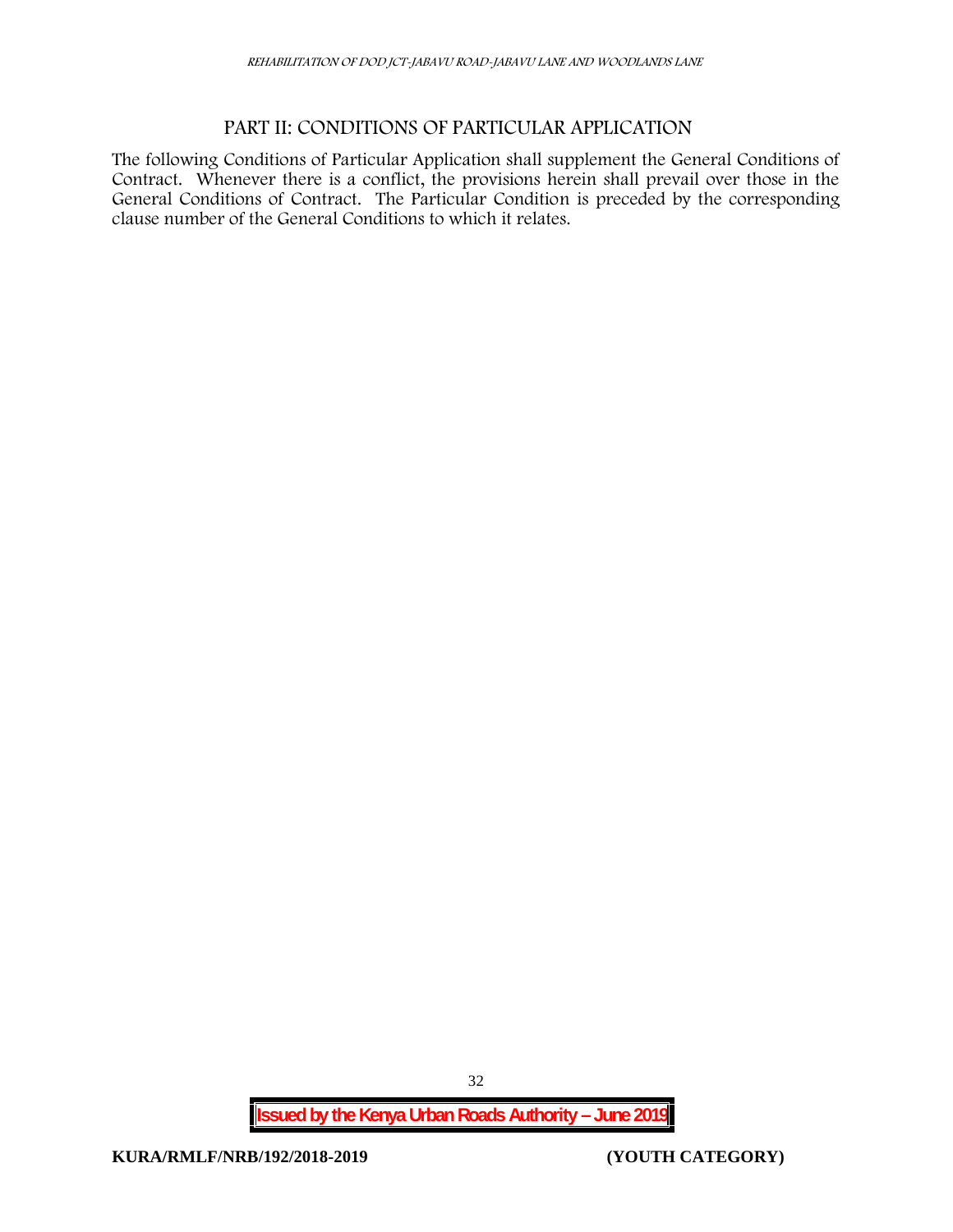#### **CONTENTS**

| SUBCLAUSE 8.2 - SITE OPERATIONS AND METHODS OF CONSTRUCTION 36             |  |
|----------------------------------------------------------------------------|--|
|                                                                            |  |
|                                                                            |  |
|                                                                            |  |
|                                                                            |  |
|                                                                            |  |
|                                                                            |  |
|                                                                            |  |
|                                                                            |  |
| SUBCLAUSE 15.2-LANGUAGE ABILITY AND QUALIFICATIONS OF CONTRACTOR'S         |  |
|                                                                            |  |
|                                                                            |  |
| SUBCLAUSE 16.3~ QUALIFICATION AND LANGUAGE ABILITY OF SUPERINTENDING STAFF |  |
| SUBCLAUSE 19.1 - SAFETY, SECURITY AND PROTECTION OF THE ENVIRONMENT 39     |  |
|                                                                            |  |
| SUBCLAUSE 21.1 - INSURANCE OF WORKS AND CONTRACTOR 'S EQUIPMENT 40         |  |
|                                                                            |  |
| SUBCLAUSE 21.4 ~ EXCLUSIONS …………………………………………………………………………………………41           |  |
|                                                                            |  |
|                                                                            |  |
|                                                                            |  |
|                                                                            |  |
|                                                                            |  |
|                                                                            |  |
| SUBCLAUSE 29.2 - REINSTATEMENT AND COMPENSATION FOR DAMAGES TO PERSONS     |  |
|                                                                            |  |
|                                                                            |  |
|                                                                            |  |
|                                                                            |  |
|                                                                            |  |
|                                                                            |  |
|                                                                            |  |
|                                                                            |  |
|                                                                            |  |
|                                                                            |  |
|                                                                            |  |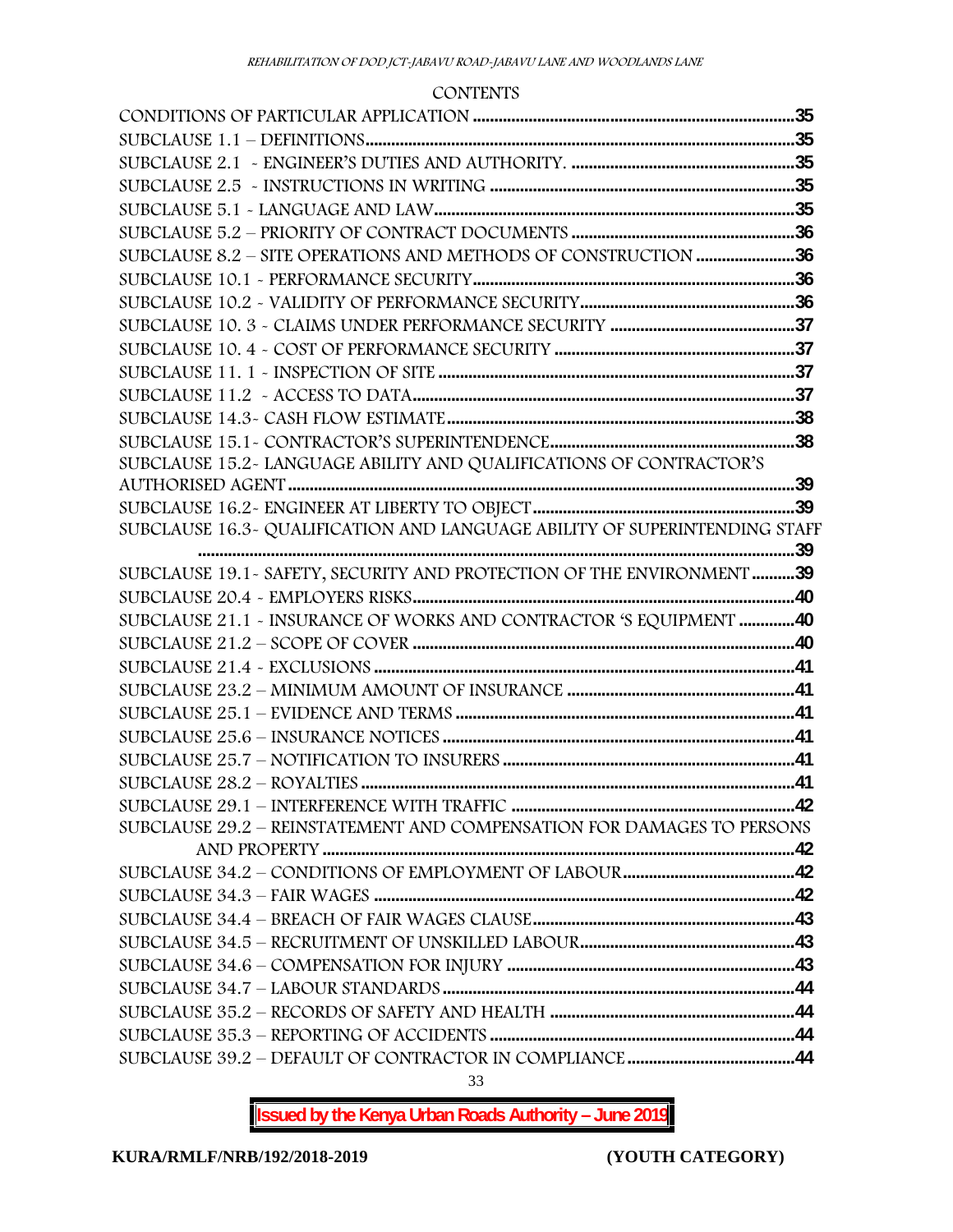| SUBCLAUSE 54.1 - CONTROCTOR'S EQUIPMENT, TEMPORARY WORKS AND MATERIALS |  |
|------------------------------------------------------------------------|--|
|                                                                        |  |
|                                                                        |  |
|                                                                        |  |
|                                                                        |  |
|                                                                        |  |
| SUBCLAUSE 60.3 - RETENTION MONEY AND PAYMENT OF RETENTION MONEY47      |  |
|                                                                        |  |
|                                                                        |  |
|                                                                        |  |
|                                                                        |  |
|                                                                        |  |
|                                                                        |  |
|                                                                        |  |
|                                                                        |  |
|                                                                        |  |
|                                                                        |  |
|                                                                        |  |
|                                                                        |  |
|                                                                        |  |
|                                                                        |  |
|                                                                        |  |
|                                                                        |  |
|                                                                        |  |
|                                                                        |  |
|                                                                        |  |
|                                                                        |  |
|                                                                        |  |
|                                                                        |  |
|                                                                        |  |
|                                                                        |  |
|                                                                        |  |
|                                                                        |  |
|                                                                        |  |
|                                                                        |  |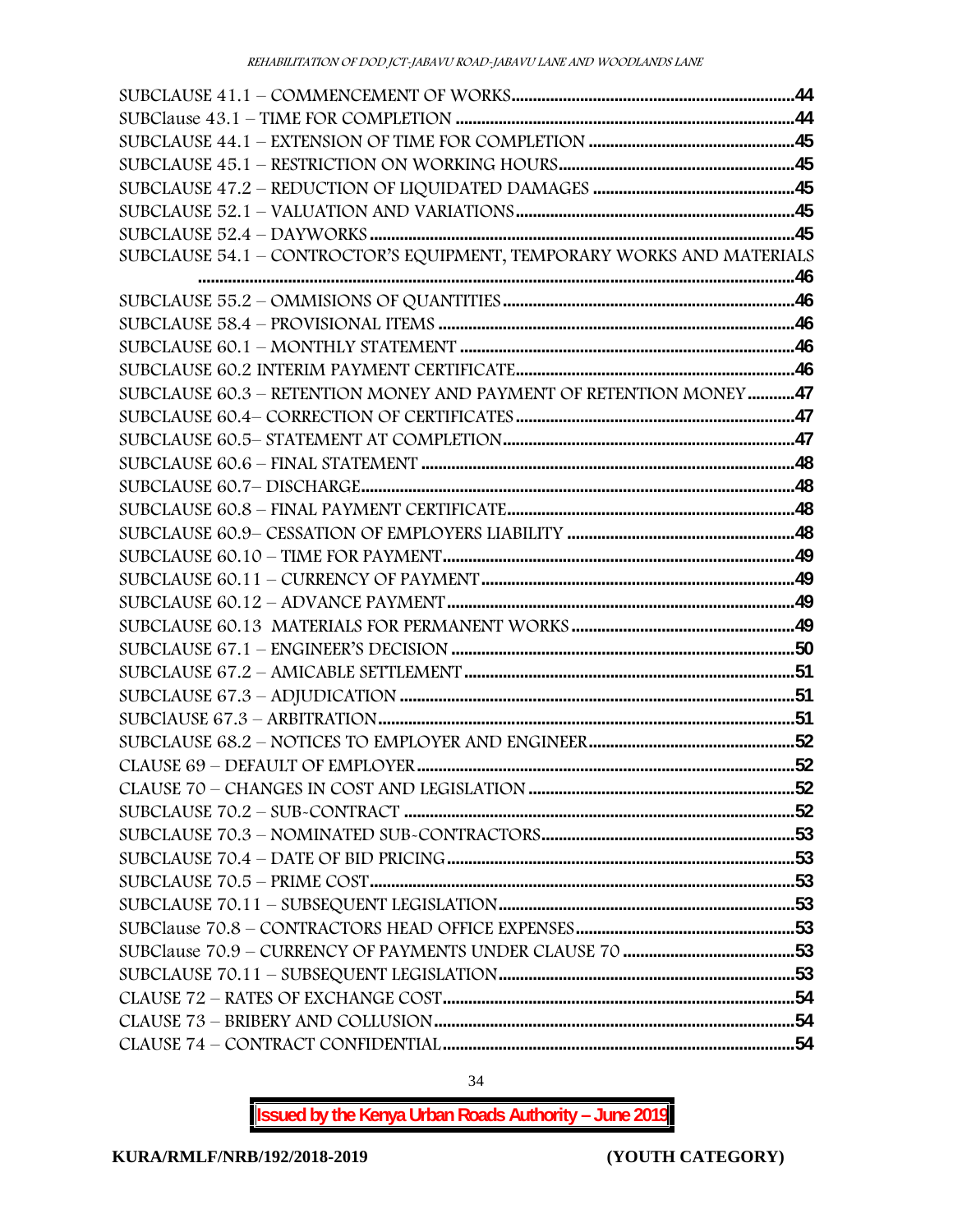#### CONDITIONS OF PARTICULAR APPLICATION

#### SUBCLAUSE 1.1 – DEFINITIONS

#### Amend this sub-clause as follows:

- (a) (i) The "Employer" is the Kenya Urban Roads Authority, represented by the Director General - Kenya Urban Roads Authority.
- (ii) The "Engineer" is the Director-(RACM) Kenya Urban Roads Authority.

.(b) (i) Insert in line 2 after the Bills Of Quantities", the following, "the rates entered by the Contractor (whether or not such rate be employed in computation of the Contract Price),"

Amend subparagraph (b) (v) of Sub-Clause 1.1 by adding the following words at the end: The word "BID" is synonymous with "bid" and the word "Appendix to BID" with "Appendix to Bid" and the word "BID documents" with "bidding documents".

Add the following at the end of this sub-clause:

(h) "Materials" means materials and other things intended to form or forming part of the Permanent Works.

(i) "Quantified site instructions" means Site instructions from the Engineer or his representative to the Contractor instructing him to carry out quantified works drawn from the contract to be carried out within a specified period.

#### SUBCLAUSE 2.1 - ENGINEER'S DUTIES AND AUTHORITY.

With reference to Sub-Clause 2.1 (b), the following shall also apply: The Engineer shall obtain the specific approval of the Employer before taking any of the following actions specified in Part 1:

(a) Consenting to the subletting of any part of the works under Clause 4;

- (b) Certifying additional cost determined under Clause 12;
- (c) Determining an extension of time under Clause 44;
- (d) Issuing a variation under Clause 51;
- (e) Fixing rates or prices under Clause 52

#### SUBCLAUSE 2.5 - INSTRUCTIONS IN WRITING

Add at the end of sub-clause 2.5 the following: "The site instructions shall be in the form of quantified site instructions and the contractor shall commence execution of the site instructions within three (3) days and complete within the completion period as stipulated in the instructions.

#### SUBCLAUSE 5.1 - LANGUAGE AND LAW

The Contract document shall be drawn up in the ENGLISH LANGUAGE. Communication between the Contractor and the Engineer's Representative shall be in this given language.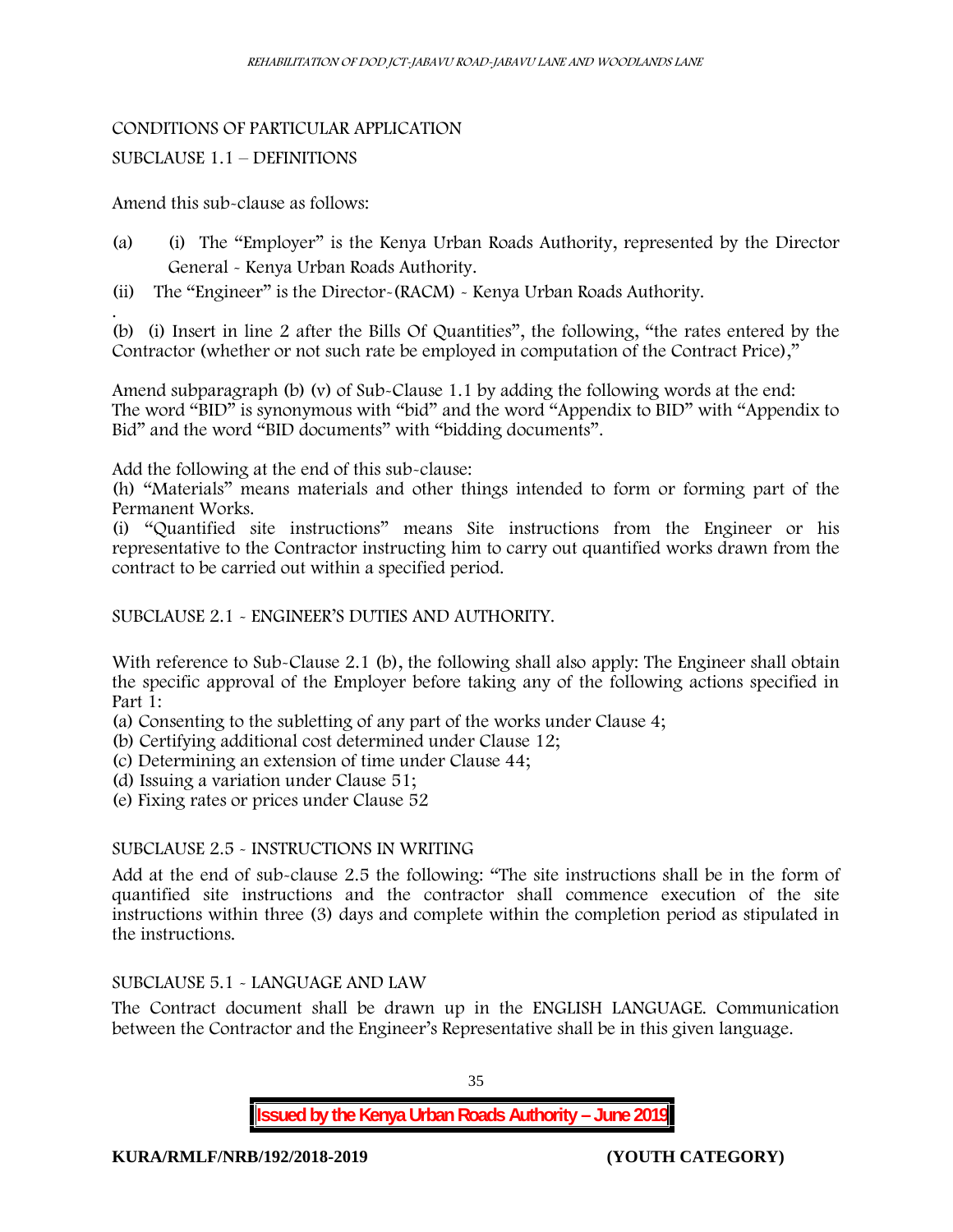The Laws applicable to this Contract shall be the Laws of the Republic of Kenya.

SUBCLAUSE 5.2 – PRIORITY OF CONTRACT DOCUMENTS

Delete the documents listed 1-6 and substitute:

- (1) The Contract Agreement (if completed)
- (2) The Letter Of Acceptance;
- (3) The Bid and Appendix to Bid;
- (4) The Conditions of Contract Part II;
- (5) The Conditions of Contract Part I;
- (6) The Special Specifications;
- (7) The Standard Specification for Road and Bridge Construction, 1986;
- (8) The Drawings;
- (9) The priced Bills of Quantities
- (10) Other documents as listed in the Appendix to form of Bid

# SUBCLAUSE 8.2 – SITE OPERATIONS AND METHODS OF CONSTRUCTION

Add sub- clause 8.2(b) at the end as follows:

"The Contractor shall submit to the Engineer Works Methodology not later than 14 days from the date of award of the contract and general description of his proposed arrangements and methods for the execution of the Works. This shall include inter-alia temporary office, buildings, access roads, construction plant and its intended production output, working shift arrangements, labour strength, skilled and unskilled, and supervision arrangements, power supply arrangements, supply of materials including a materials utilisation programme, stone crushing, aggregate production and storage, cement handling, concrete mixing and handling, methods of excavation, dealing with water, testing methods and facilities."

SUBCLAUSE 10.1 - PERFORMANCE SECURITY

Replace the text of Sub-clause 10.1 with the following:

"The Contractor shall provide security for his proper performance of the Contract within 28 days after receipt of the Letter of Acceptance. The Performance Security shall be in the form of a bank guarantee as stipulated by the Employer in the Appendix to Bid. The Performance Security shall be issued by a bank incorporated in Kenya. The Contractor shall notify the Engineer when providing the Performance Security to the Employer.

"Without limitation to the provisions of the preceding paragraph, whenever the Engineer determines an addition to the Contract Price as a result of a change in cost, the Contractor, at the Engineers written request, shall promptly increase the value of the Performance Security by an equal percentage.

SUBCLAUSE 10.2 - VALIDITY OF PERFORMANCE SECURITY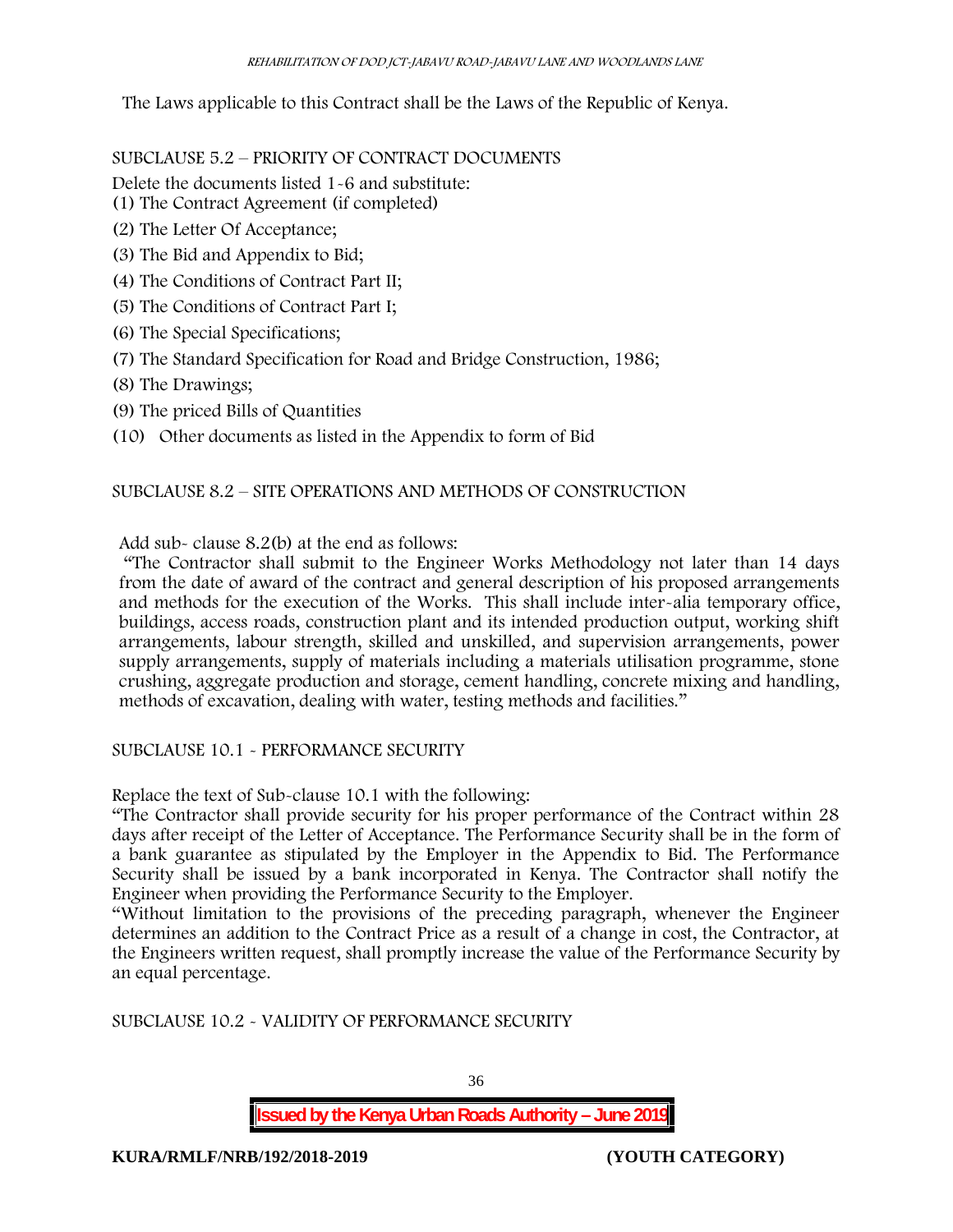The Performance Security shall be valid until a date 28 days after the date of issue of the Defects Liability Certificate. The security shall be returned to the Contractor within 14 days of expiration.

SUBCLAUSE 10. 3 - CLAIMS UNDER PERFORMANCE SECURITY

Delete the entire sub-clause 10.3.

SUBCLAUSE 10. 4 - COST OF PERFORMANCE SECURITY

The cost of complying with the requirements of this clause shall be borne by the Contractor.

SUBCLAUSE 11. 1 - INSPECTION OF SITE

In line 17 after "affect his BID" add

"and the Contractor shall be deemed to have based his BID on all the aforementioned"

Delete the last paragraph completely and replace with the following:

"The Employer in no way guarantees completeness nor accuracy of the soil, materials, subsurface and hydrological information made available to the Contractor at the time of BIDing or at any other time during the period of the Contract, and the Contractor shall be responsible for ascertaining for himself all information as aforesaid for the execution of works and his BID shall be deemed to have been priced accordingly.

SUBCLAUSE 11.2 - ACCESS TO DATA

Data made available by the Employer in accordance with Clause 11.1 shall be deemed to include data listed elsewhere in the Contract as open for inspection at the address stipulated in the Appendix to Bid.

# SUBCLAUSE 14.1 PROGRAM TO BE SUBMITTED

The time within which the program shall be submitted shall be fourteen (14) days from the issuance of order to commence**.**

The programme shall be in the form of a Critical Path Method Network (CPM network) showing the order of procedure and description of the construction methods and arrangements by which he proposes to carry out the works. It should also be supplemented by a time – bar chart of the same programme.

The programme shall be coordinated with climatic, groundwater and other conditions to provide for the completion of the Works in the instruction and by the time specified. The programme shall be revised on demand by the Engineer or his representative.

During the execution of the works, the Contractor shall submit to the Engineer full and detailed particulars of any proposed amendments to the arrangements and methods submitted in accordance with the foregoing. If details of the Contractor's proposals for Temporary

37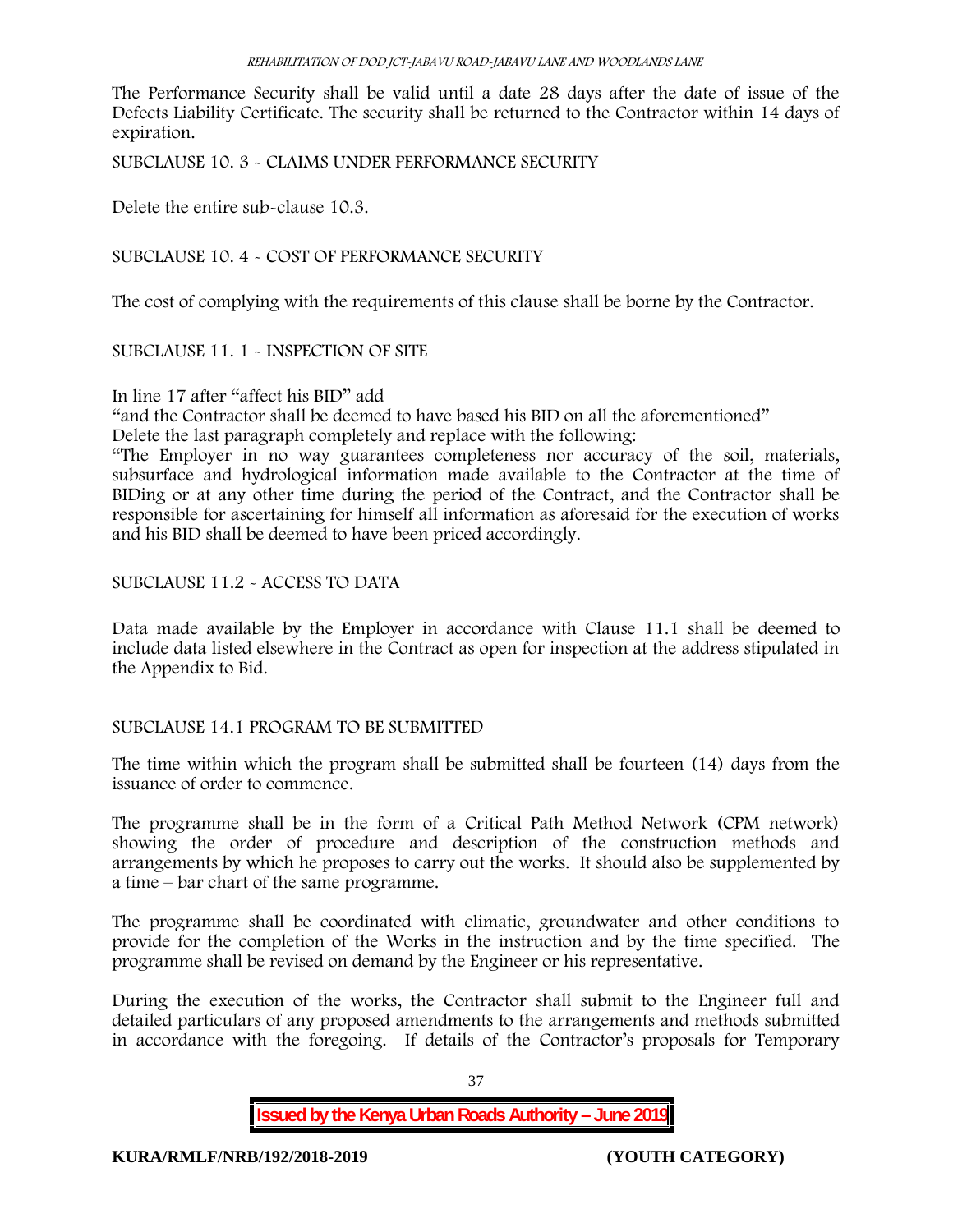Works are required by the Engineer for his own information the Contractor shall submit such details within seven days of being requested to do so.

The various operations pertaining to the works shall be carried out in such a progressive sequence as will achieve a continuous and consecutive output of fully completed road works inclusive of all bridge works and culverts within the time limits specified in the Contract and the instructions. Generally the Contractor shall carry out works within the sections stated in the instructions.

The Contractor shall allow in his programme for the following 10 public holidays per calendar year in Kenya.

- New Years Day (1<sup>st</sup> January)
- Good Friday
- Easter Monday
- Labour day  $(1^{st}$  May)
- Madaraka Day (1<sup>st</sup> June)
- Idd Ul Fitr
- Mashujaa Day (20<sup>th</sup> October)
- Jamhuri day (12th December)
- Christmas Day  $(25<sup>th</sup> December)$
- Boxing day (26<sup>th</sup> December)

The Contractor should also allow per calendar year for a further 2 unspecified public holidays which may be announced by the Government of Kenya with no prior notification.

Add the following at the end of this sub-clause: -

The Employer shall have the right to withhold payment at any time if the contractor fails to submit the programme or revised programme due to his negligence, failure or omission.

# SUBCLAUSE 14.3- CASH FLOW ESTIMATE

The cash flow estimates shall be submitted together with the works programme.

SUBCLAUSE 15.1- CONTRACTOR'S SUPERINTENDENCE

Add the following at the end of the first paragraph of sub-clause 15.1:

"The Contractor shall, within seven (7) days of receipt of the Engineer's order to commence the works inform the Engineer in writing the name of the Contractor's Representative and the anticipated date of his/her arrival on site."

Add the following Sub-clause 15.2

38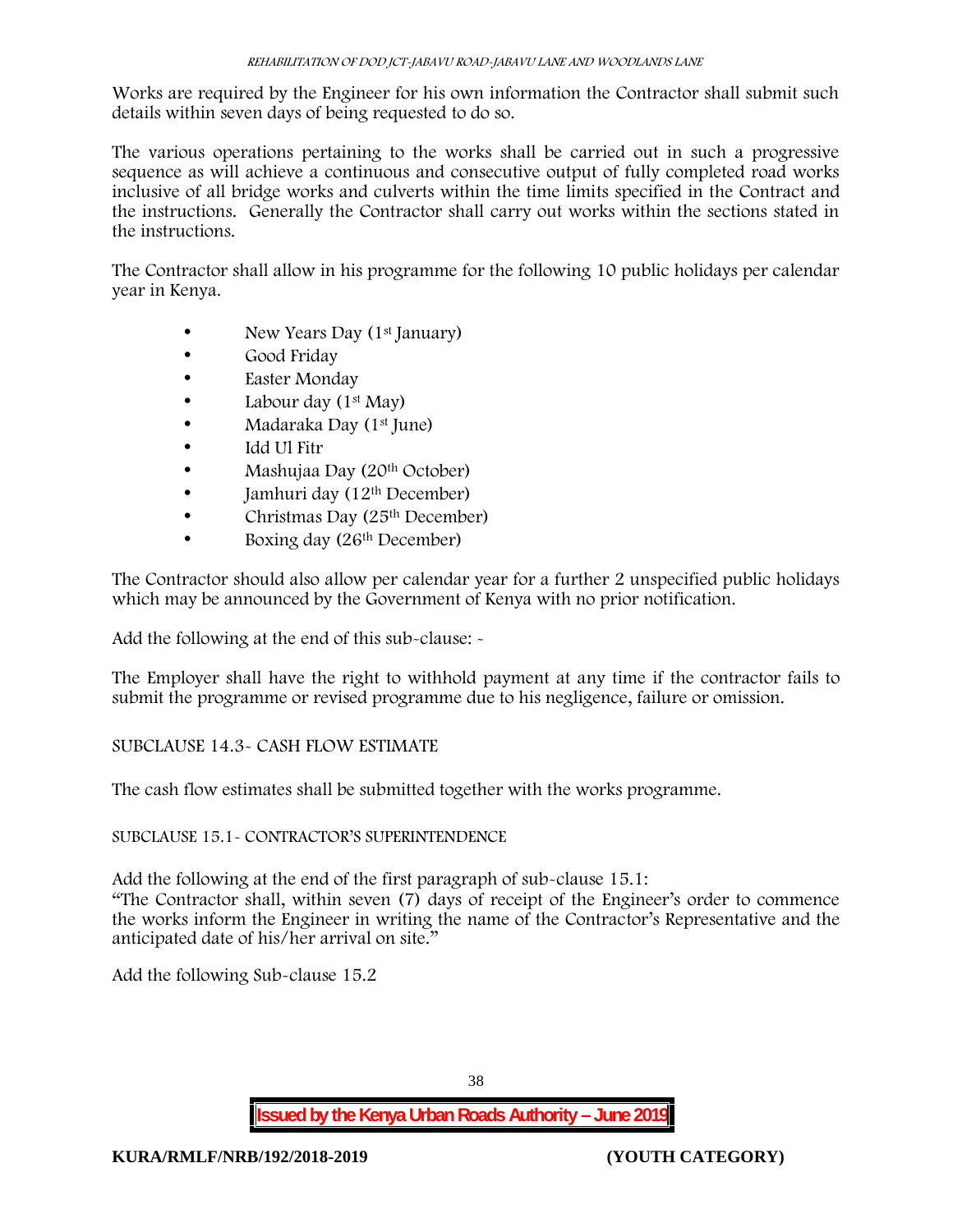SUBCLAUSE 15.2- LANGUAGE ABILITY AND QUALIFICATIONS OF CONTRACTOR'S AUTHORISED AGENT

The Contractor's Agent or Representative on the site shall have as a minimum an ordinary diploma in civil Engineering or building construction or have equivalent status approved by the Engineer and shall be able to read and write English fluently.

The Contractor's Agent or Representative shall have at least 3 years related experience.

SUBCLAUSE 16.2- ENGINEER AT LIBERTY TO OBJECT

At the end of this Clause add

"by a competent substitute approved by the Engineer and at the Contractors own expense." Add the following Sub-Clauses 16.3 and 16.4:

### SUBCLAUSE 16.3- QUALIFICATION AND LANGUAGE ABILITY OF SUPERINTENDING STAFF

The Contractor's superintending staff shall meet the following minimum qualifications: Should have a working knowledge of English or Kiswahili. Should any of the superintending staff not be able to meet this condition, the Contractor shall propose to the Engineer arrangements for provision of a sufficient number of interpreters of approved qualifications. The Engineer, at his discretion, may amend, approve or reject such arrangements or reject deployment of superintending staff not meeting the language requirements. The Engineer may at any time during the duration of the Contract amend any approved arrangements made for interpreters, which shall be implemented at the Contractors expense.

The key staff listed below must have academic qualifications from government-recognised institutions or equivalent institutions of the levels set out in Section 5, Part 6.

- Site Agent
- Site Engineer
- Site Surveyor
- Foremen

The key staff listed below must have minimum experience set out in Section 5, Part 6:

- Site Agent
- Site Engineer
- Site Surveyor
- Foremen

Qualifications as above shall be subject to verification and approval on site by the Engineer or his representative on site before commencement of the said works.

SUBCLAUSE 19.1- SAFETY, SECURITY AND PROTECTION OF THE ENVIRONMENT

Add Sub-Clause-paragraph (d) of Sub-Clause 19 as follows:

Notwithstanding the Contractor's obligation under Sub-Clause-paragraph (a), (b) and 9(c) of Sub-Clause 19.1 of the Conditions Of Contract, the Contractor shall observe the following measures with a view to reducing or elimination adverse environmental effects by the site works:

39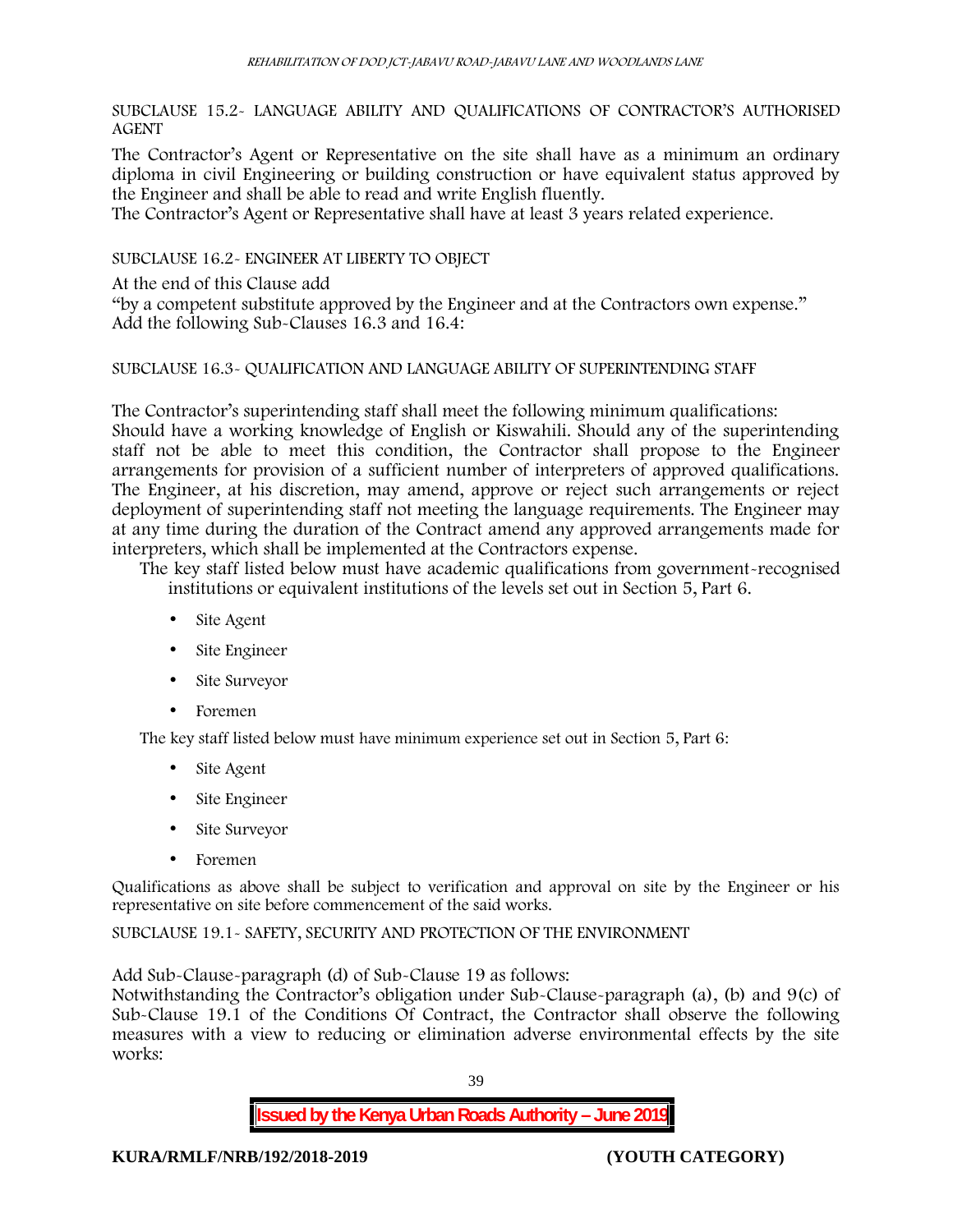- (i) All quarries and borrow pits shall be filled and landscaped to their original state after extraction of construction material
- (ii) Soil erosion due to surface runoff or water from culverts or other drainage structures should be avoided by putting in place proper erosion control measures that shall include, but are not limited to grassing and planting if trees
- (iii) Long traffic diversion roads shall be avoided so as to minimize the effect of dust on the surrounding environment. In any case all diversions shall be kept damp and dust free
- (iv) Spillage of oils, fuels and lubricants shall be avoided and if spilt, shall be collected and disposed off in such a way as not to adversely affect the environment
- (v) Rock blasting near settlement areas shall be properly coordinated with the relevant officers of the Government so as to minimize noise pollution and community interference.

# SUBCLAUSE 20.4 - EMPLOYERS RISKS

Delete Sub-Clause (h) and substitute with;

- (h) any operation of the forces of nature (insofar as it occurs on site) which an experienced contractor:
	- (i) could not have reasonably foreseen, or
	- (ii) could reasonably have foreseen, but against which he could not reasonably have taken at least one of the following measures:
		- (A) prevent loss or damage to physical property from occurring by taking appropriate measures or
		- (B) insure against such loss or damage

# SUBCLAUSE 21.1 - INSURANCE OF WORKS AND CONTRACTOR 'S EQUIPMENT

Add the following words at the end of Sub-paragraph (a) and immediately before the last word of Sub-paragraph (b) of Sub-Clause 21.1:

"It being understood that such insurance shall provide for compensation to be payable in the types and proportions of currencies required to rectify the loss or damage incurred"

Delete the first sentence of this Clause and replace with he following:

"prior to commencement of the Works the Contractor shall, without limiting his or the Employer's obligations and responsibilities under Clause 20, insure to the satisfaction of the Employer:"

SUBCLAUSE 21.2 – SCOPE OF COVER

Amend sub-paragraph (a) of Sub-Clause 21.2 as follows:

Delete words "from the start of work at the site" and substitute the words "from the first working day after the Commencement Date"

Add the following as Sub-Clause (c) under Sub-Clause-Clause 21.2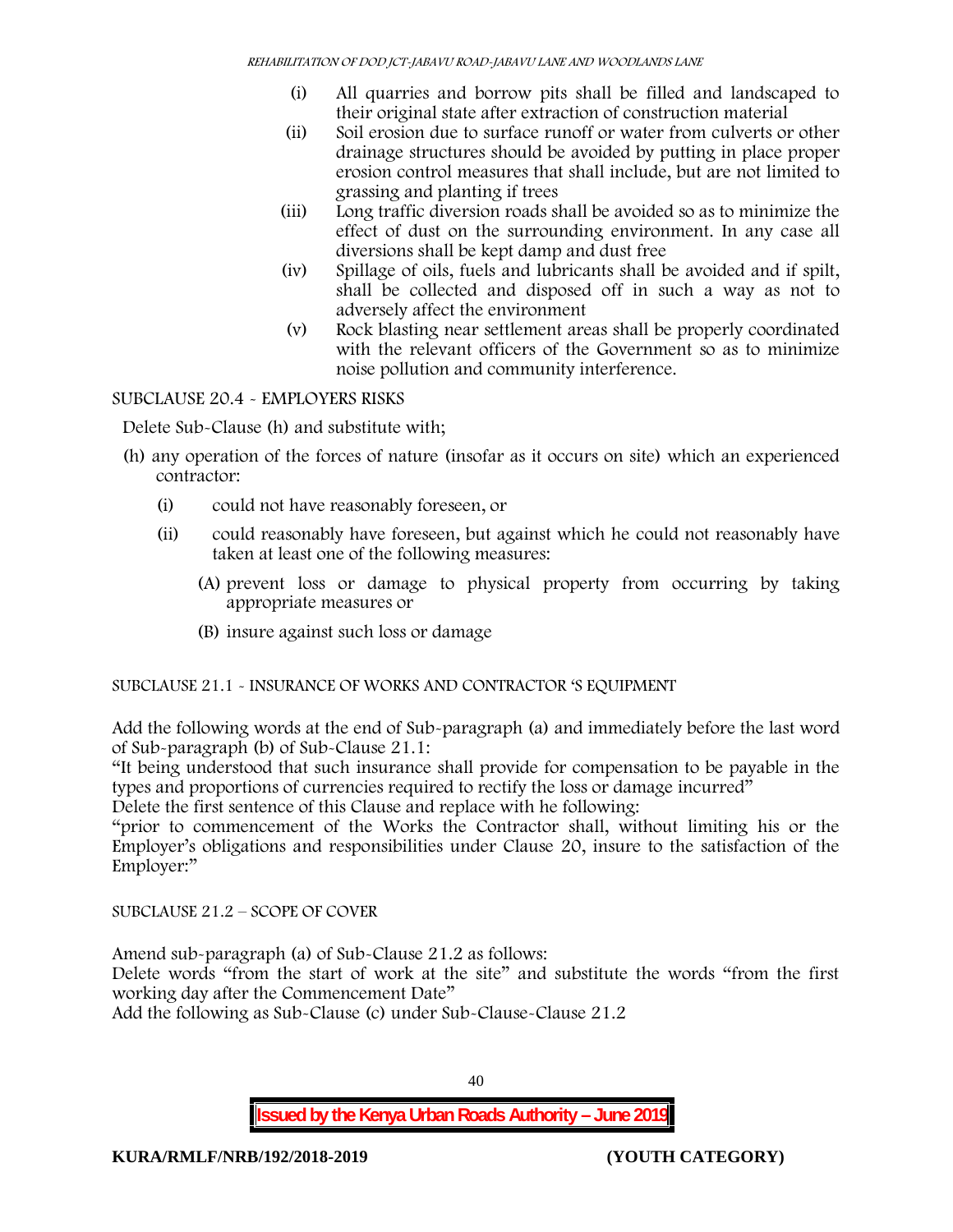(c ) It shall be the responsibility of the Contractor to notify the insurance company of any change in the nature and extent of the Works and to ensure the adequacy of the insurance coverage at all times during the period of the Contract.

### SUBCLAUSE 21.4 - EXCLUSIONS

Amend Sub-Clause 21.4 to read as follows:

"There shall be no obligation for the insurances in Sub-Clause 21.1 to include loss or damage caused by the risks listed under Sub-Clause 20.4 sub-paragraph (a) (i) to(iv) of the Conditions of Particular Application."

## SUBCLAUSE 23.2 – MINIMUM AMOUNT OF INSURANCE

Add the following at the end of this Clause: "... with no limits to the number of occurrences".

SUBCLAUSE 25.1 – EVIDENCE AND TERMS

Amend Sub-Claus OF INSURANCE 25.1 as follows: Insert the words "as soon as practicable after the respective insurances have been taken out but in any case" before the words "prior to the start of work at the site" Add the following Sub-Clauses 25.6, 25.7

## SUBCLAUSE 25.6 – INSURANCE NOTICES

Each policy of insurance effected by the Contractor for purposes of the Contract shall include a provision to the effect that the Insurer shall have a duty to give notice in writing to the Contractor and Employer of the date when a premium becomes payable. This shall not be more than thirty (30) days before that date and the policy shall remain in force until thirty (30) days after the giving of such notice.

### SUBCLAUSE 25.7 – NOTIFICATION TO INSURERS

It shall be the responsibility of the Contractor to notify insurers under any of the insurance referred to in the preceding clauses 21, 23 and 24 on any matter or event, which by the terms of such insurance are required to be so notified. The Contractor shall indemnify and keep indemnified the Employer against all losses, claims, demands, proceedings, costs, charges and expenses whatsoever arising out of or in consequence of any default by the Contractor in complying with the requirements of this Sub-Clause whether as a result of avoidance of such insurance or otherwise.

SUBCLAUSE 28.2 – ROYALTIES

Add at the end of this Sub-Clause the following sentence:

"The Contractor shall also be liable for all payments or compensation if any that are levied in connection with the dumping of part or all of any such material."

**Issued by the Kenya Urban Roads Authority – June 2019**

41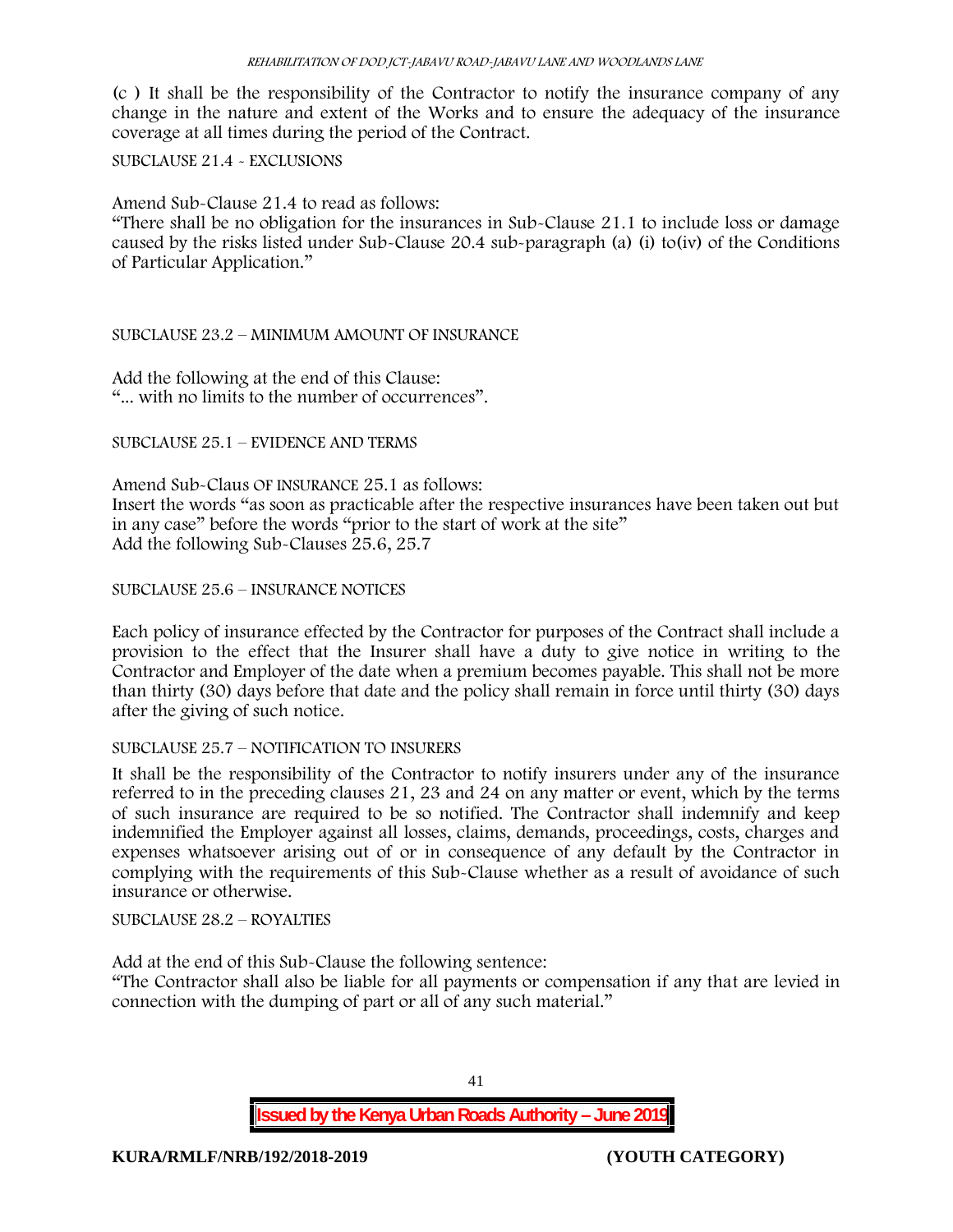#### SUBCLAUSE 29.1 – INTERFERENCE WITH TRAFFIC

Supplement Sub-Clause 29.1 by adding the following sentence at the end:

"The Contractor will be permitted to use existing public roads for access to the site. The Contractor shall pay vehicle license tax and road maintenance duty in accordance with relevant regulations and shall obtain any necessary permits or licenses from relevant authorities for transporting his equipment."

Add the following subclause 29.2:

## SUBCLAUSE 29.2 – REINSTATEMENT AND COMPENSATION FOR DAMAGES TO PERSONS AND **PROPERTY**

The Contractor shall reinstate all properties whether public or private which are damaged in consequence of the construction and, maintenance of the works to a condition as specified and at least equal to that prevailing before his first entry on them.

If in the opinion of the Engineer the Contractor shall have failed to take reasonable and prompt action to discharge his obligations in the matter of reinstatement, the Engineer will inform the Contractor in writing of his opinion, in which circumstances the Employer reserves the right to employ others to do the necessary work of reinstatement and to deduct the cost thereof from any money due or which shall become due to the Contractor.

The Contractor shall refer to the Employer without delay all claims which may be considered to fall within the provisions of Clause 22.1.

Add the following Sub-Clause 34.2 to 34.8

## SUBCLAUSE 34.2 – CONDITIONS OF EMPLOYMENT OF LABOUR

The Contractor shall be responsible for making all arrangements for and shall bear all costs relating to recruitment, obtaining of all necessary visas, permits or other official permission for movements of staff and labour.

## SUBCLAUSE 34.3 – FAIR WAGES

The Contractor shall, in respect of all persons employed anywhere by him in the execution of the Contract, and further in respect of all persons employed by him otherwise than in the execution of the Contract in every factory, Workshop or place occupied or used by him for the execution of the Contract, observe and fulfil the following conditions:

- (a) The Contractor shall pay rates of wages, observe hours of labour and provide conditions of labour, housing, amenities and facilities not less favourable than those required by the latest Regulation of Wages (Building and Construction Industry) Order as of the time of bid submission, and subsequent amendments thereto, or in any wage scales, hours of work or conditions agreed by the Ministry of Labour or other Government Department in consultation with the appropriate wage fixing authority and generally recognized by other employees in the district whose general circumstances in the trade or industry in which the Contractor is engaged are similar.
- (b) In the absence of any rates of wages, hours or conditions of labour so established the Contractor shall pay rates of wages and observe hours and conditions of labour which are not less favourable than the general level of wages, hours and conditions observed by other Employers whose general circumstances in the trade or industry in which the Contractor is engaged are similar.

42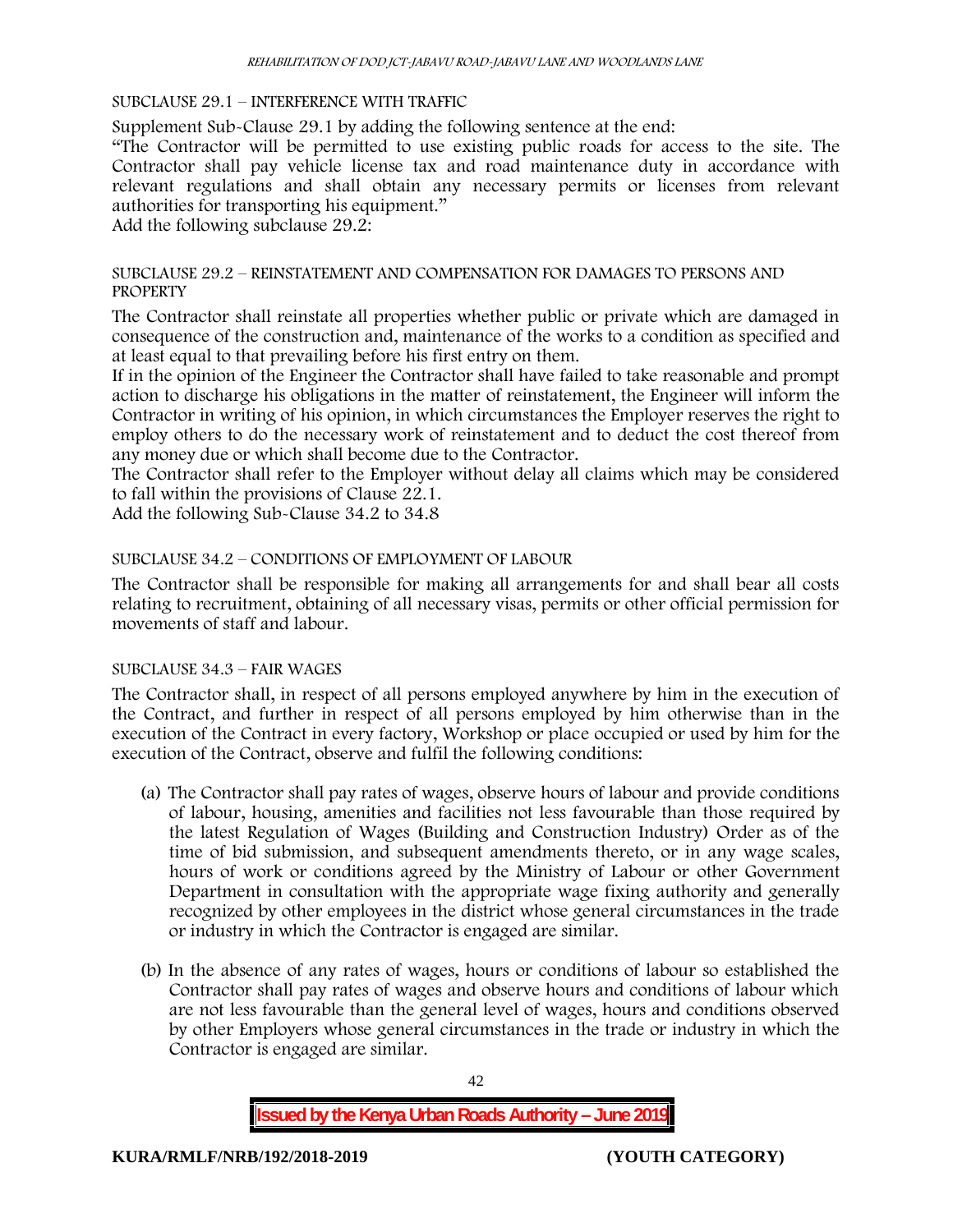- (c) Where the absence of established rates of wages, hours and conditions of labour or the dissimilarity of the general circumstances in the trade of industry in which the Contractor is engaged prevent the Contractor from observing rates of wages, hours and conditions of labour ascertained under sub-paragraph (a) and (b) above the Contractor in fixing the rates of wages, hours and conditions of labour of his employees shall be guided by the advice of the Labour Department.
- (d) The Contractor shall recognize the freedom of his employees to be members of trade unions.
- (e) The Contractor shall maintain records in English of the time worked by, and the wages paid to, his employees. The Contractor shall furnish to the Engineer or Employer, if called upon to do so, such particulars of the rates, wages and conditions of labour as the Employer or Engineer may direct.
- (f) The Contractor shall at all times during the continuance of the contract display, for the information of his employees in every factory, workshop or place occupied or used by him for the execution of the Contract, a copy of this clause together with a notice setting out the general rates of wages, hours and conditions of labour of his employees.
- (g) The Contractor shall be responsible for the observance of this clause by sub-Contractors employed in the execution of the works.

## SUBCLAUSE 34.4 – BREACH OF FAIR WAGES CLAUSE

Any Contractor or Sub-Contractor who is found to be in breach of Fair Wages Clause shall cease to be approved as a Contractor or Sub-Contractor for such period as the Permanent Secretary for the Ministry of Roads may determine.

Should a claim be made to the Employer alleging the Contractor's default in payment of Fair Wages of any workman employed on the Contract and if proof thereof satisfactory to the Employer is furnished by the Labour Authority, the Employer may, failing payment by the Contractor, pay the claims out of any monies due or which may become due to the Contractor under the Contract.

### SUBCLAUSE 34.5 – RECRUITMENT OF UNSKILLED LABOUR

Any additional unskilled labour which is required by the Contractor for the works and which is not in his employment at the time of the acceptance of the BID shall be recruited by the Contractor from the Labour Exchange or Exchange or Exchanges nearest to the site or sites of the work.

# SUBCLAUSE 34.6 – COMPENSATION FOR INJURY

The Contractor shall in accordance with the Workmen's Compensation Act of the Laws of Kenya and any other regulations in force from time to time pay compensation for loss or

43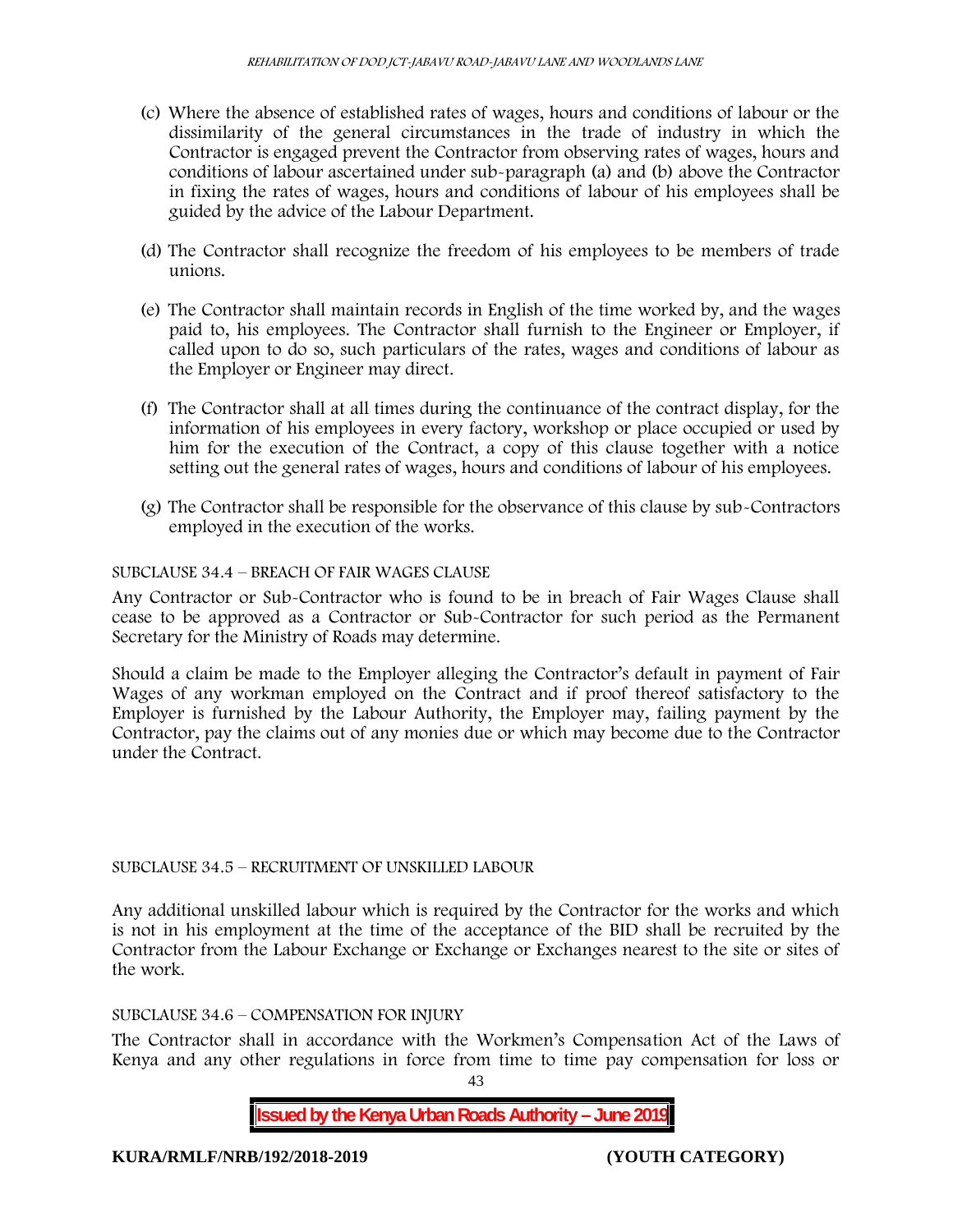damage suffered in consequence of any accident or injury or disease resulting from his work to any workman or other person in the employment of the Contractor or any Subcontractor.

# SUBCLAUSE 34.7 – LABOUR STANDARDS

(a) the Contractor shall comply with the existing local labour laws, regulations and labour standards

(b) the Contractor shall formulate and enforce an adequate safety program with respect to all work under his contract, whether performed by the Contractor or subcontractor. The Contractor has assurance from the Employer of cooperation where the implementation of these safety measures requires joint cooperation.

(c) Upon written request of the Employer the Contractor shall remove or replace any of his employees employed under this Contract.

Add the following Sub-Clause 35.2 and 35.3.

## SUBCLAUSE 35.2 – RECORDS OF SAFETY AND HEALTH

The Contractor shall maintain such records and make such reports concerning safety, health and welfare of persons and damage to property as the Engineer may from time to time prescribe.

SUBCLAUSE 35.3 – REPORTING OF ACCIDENTS

The Contractor shall report to the Engineer details of any accident as soon as possible after its occurrence. In the case of any fatality or serious accident, the Contractor shall, in addition, notify the Engineer immediately by the quickest available means. The Contractor shall also notify the relevant authority whenever the Laws of Kenya require such a report.

SUBCLAUSE 39.2 – DEFAULT OF CONTRACTOR IN COMPLIANCE

Add at the end of Sub-Clause 39.2 the following: "Where the contractor has no pending payments with the employer and the retention funds are less than the value of works to be carried out by the employer, the employer shall apply funds as per clause 10.3". The contract shall then stand determined clause 63 not withstanding.

# SUBCLAUSE 41.1 – COMMENCEMENT OF WORKS

Amend Sub-Clause 41.1 as follows:

Delete the words "as soon as is reasonably possible" in the first sentence and replace with "within the period stated in the Appendix to Bid".

For the purposes of this clause the quantified site instructions shall be treated as the works and delay in commencement in the instructed works shall constitute breach of contract that will lead to institution of remedies under clause 63 of these conditions.

SUBCLAUSE 43.1 – TIME FOR COMPLETION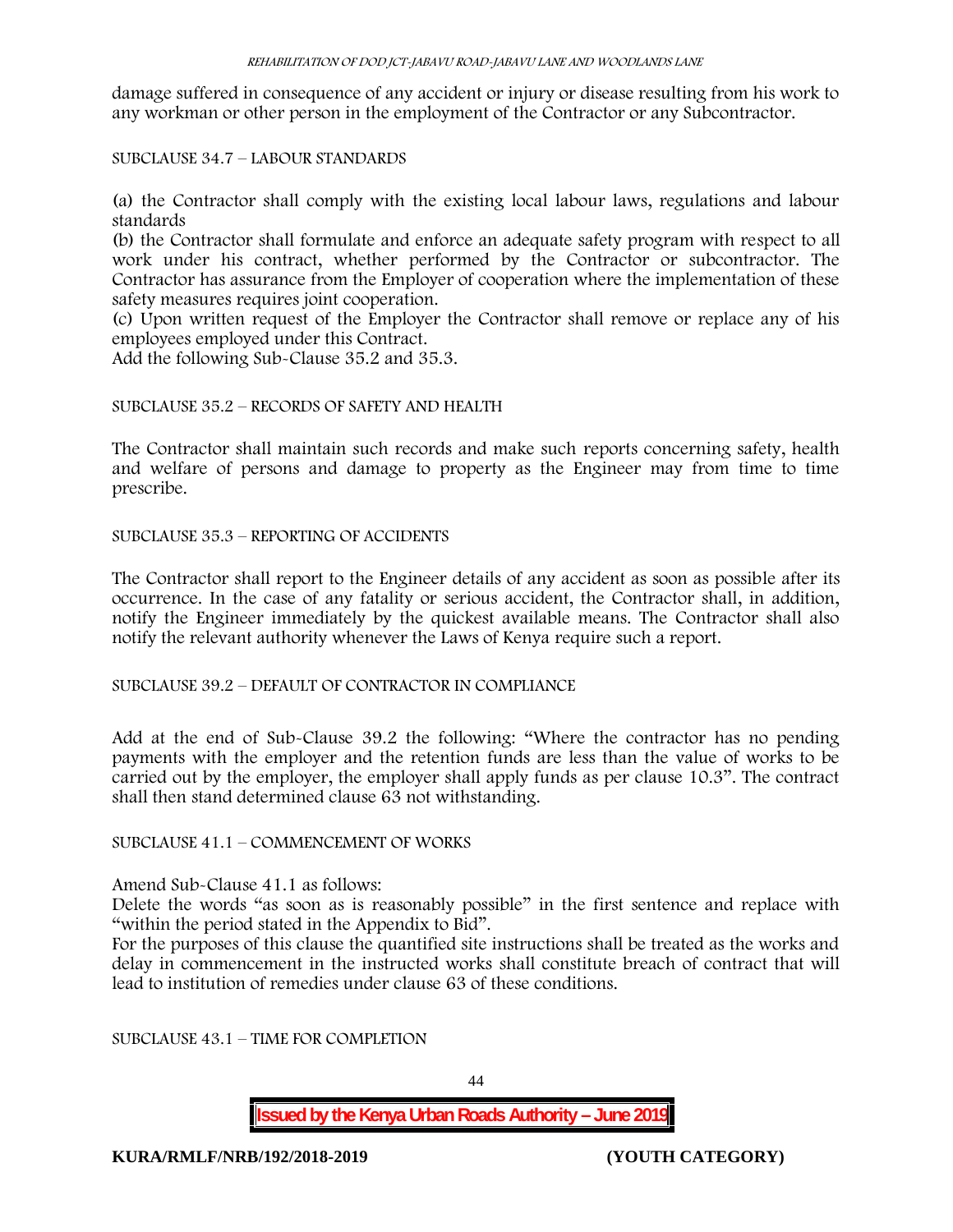Amend Sub-Clause 43.1 as follows:

Delete the words "within the time" to "such extended time" and substitute "by the date or dates stated or implied in Clause 14 of these Conditions of Particular Application.

SUBCLAUSE 44.1 – EXTENSION OF TIME FOR COMPLETION

Add at the end of Sub-Clause 44.1 the following:

"Neither rains falling within the rainy seasons as occurs in Kenya nor floods caused by such rains shall be deemed exceptional weather conditions such as may fairly entitle the Contractor to an extension of time for the completion of the work."

SUBCLAUSE 45.1 – RESTRICTION ON WORKING HOURS

Add at the end of Sub-Clause 45.1 the following:

"If the Contractor requests permission to work by night as well as by day, then if the Engineer shall grant such permission the Contractor shall not be entitled to any additional payments for so doing. All such work at night shall be carried out without unreasonable noise or other disturbance and the Contractor shall indemnify the Employer from and against any liability for damages on account of noise or other disturbance created while or in carrying out night work and from and against all claims, demands, proceedings, costs, charges and expenses whatsoever in regard or in relation to such liability.

"In addition the Contractor will be required to provide, for any work carried out at night or recognized days of rest, adequate lighting and other facilities so that the work is carried out safely and properly.

"In the event of the Engineer granting permission to the Contractor to work double or rotary shifts or on Sundays, the Contractor shall be required to meet any additional costs to the Employer in the administration and supervision of the Contract arising from the granting of this permission."

SUBCLAUSE 47.2 – REDUCTION OF LIQUIDATED DAMAGES

Add the following paragraphs at the end of this Sub-Clause:

"There shall be no reduction in the amount of liquidated damages in the event that a part or a section of the Works within the Contract is certified as completed before the whole of the Works comprising that Contract.

The Employer shall pay no bonus for early completion of the Works to the Contractor.

SUBCLAUSE 52.1 – VALUATION AND VARIATIONS

Add new Clause 52.2(c )

No change in the unit rates or prices quoted shall be considered for items included in the schedule of Dayworks rates, or Provisional Sums and items, or for any item in the BOQ.

SUBCLAUSE 52.4 – DAYWORKS

Add the following at the end of Sub-Clause 52.4:

The work so ordered shall immediately become part of the works under the contract. The Contractor shall, as soon as practicable after receiving the Dayworks order from the Engineer undertake the necessary steps for due execution such work. Prior to commencement of any

45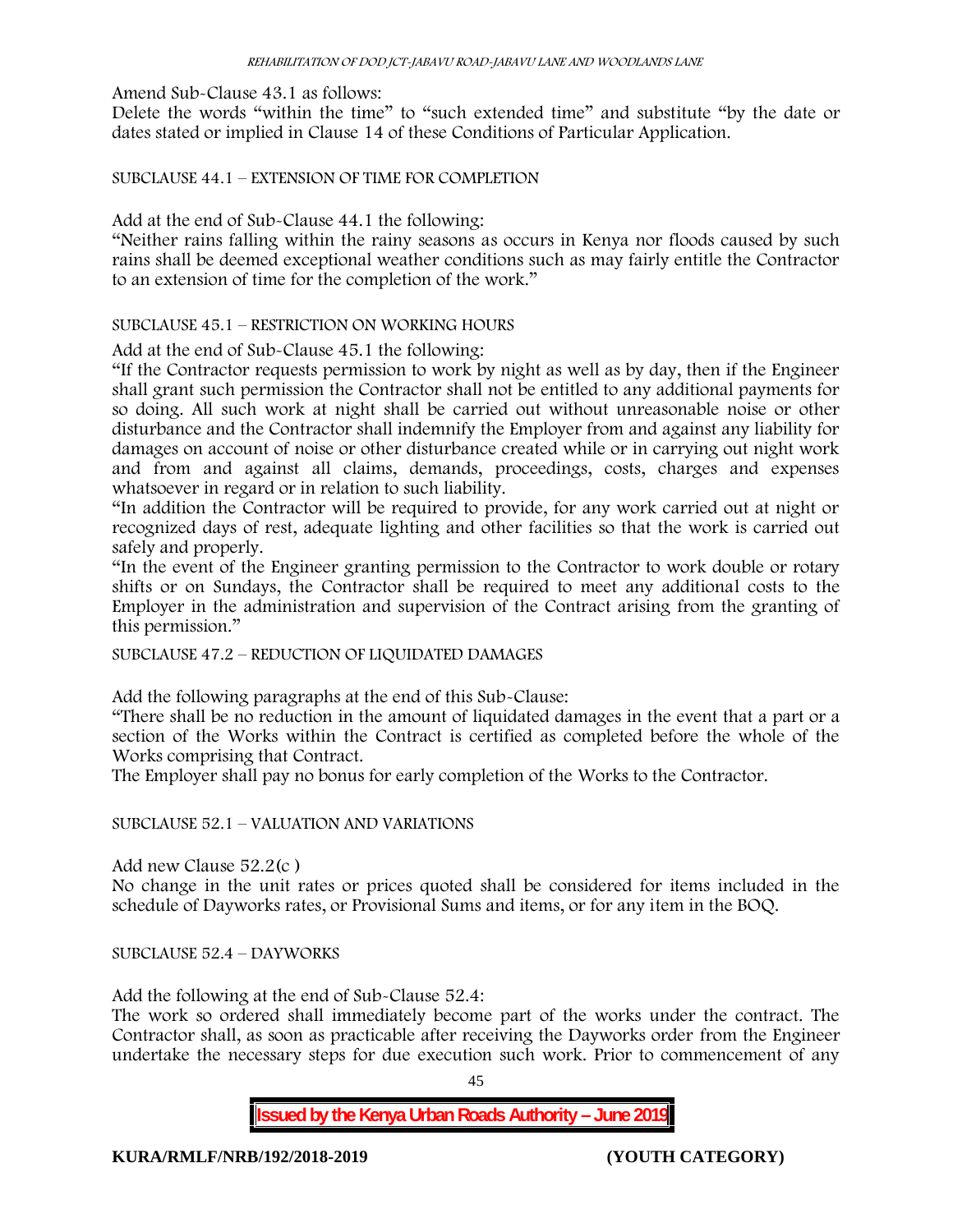work to be done on a Dayworks basis, the Contractor shall give an advance notice to the Engineer stating the exact time of such commencement.

SUBCLAUSE 54.1 – CONTROCTOR'S EQUIPMENT, TEMPORARY WORKS AND MATERIALS : Exclusive use for the works

Amend Sub-Clause 54.1 as follows: Line 5: add "written" between "the" and "consent". Delete Sub-Clauses 54.2 and 54.5.

SUBCLAUSE 55.2 – OMMISIONS OF QUANTITIES

Items of Works described in the Bills of Quantities for which no rate or price has been entered in the Contract shall be considered as included in other rates and prices in the Contract and will not be paid for separately by the Employer.

Add the following Sub-Clause 58:

Add the words "or Engineer's representative" where the word "Engineer" appears in clause 58.

SUBCLAUSE 58.4 – PROVISIONAL ITEMS

Provisional items shall be read as Provisional Sums and shall be operated as such in accordance with Sub-Clauses 58.1 to 58.3.

Clause 60 of the General Conditions is deleted and substituted with the following:-

SUBCLAUSE 60.1 – MONTHLY STATEMENT

The Contractor shall submit a statement to the Engineer at the end of each month, in a tabulated form approved by the Engineer, showing the amounts to which the Contractor considers himself to be entitled. The statement shall include the following items, as applicable;

- the value of the Permanent Work executed up to the end of previous month

- such amount as the Engineer may consider fair and reasonable for any Temporary Works for which separate amounts are provided in the Bill of Quantities
- any amount to be withheld under retention provisions of Sub-clause 60.3
- any other sum to which the Contractor may be entitled under the Contract

If the Engineer disagrees with or cannot verify any part of the statement, the Contractor shall submit such further information as the Engineer may reasonably require and shall make such changes and corrections in the statement as may be directed by the Engineer. In cases where there is difference in opinion as to the value of any item, the Engineer's view shall prevail.

# SUBCLAUSE 60.2 INTERIM PAYMENT CERTIFICATE

The Contractor shall forward to the Engineer an Interim Payment Certificate based on the statement as corrected above and, should it be necessary in the Engineers opinion, shall promptly make any further amendments and corrections to the Interim Payment Certificate.

46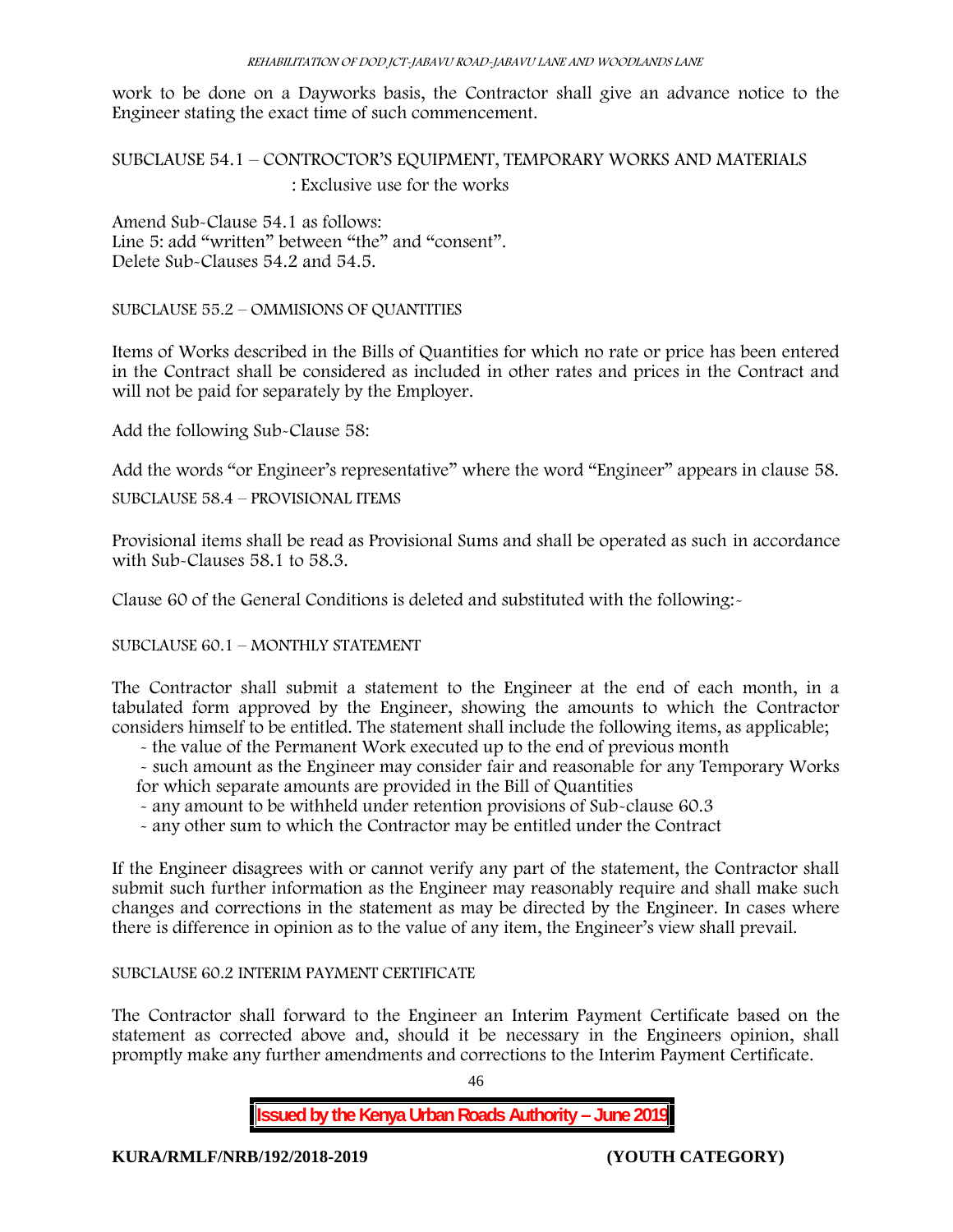The Engineer shall not unreasonably withhold certifying an Interim Payment Certificate and in case of likely delay in establishing the value of an item, such item may be set aside and the remainder certified for payment.

Within 14 days after receipt of the Interim Payment Certificate and subject to the Contractor having made such further amendments and corrections as the Engineer may require, the Engineer will forward to the Employer the certified Interim Payment Certificate.

Provided that the Engineer shall not be bound to certify any payment under this Clause if the net amount thereof, after all retentions and deductions, would be less than the minimum amount of Interim Payment Certificate's stated in the Appendix to Form of Bid. However in such a case, the uncertified amount will be added to the next interim payment, and the cumulative unpaid certified amount will be compared to the minimum amount of interim payment.

SUBCLAUSE 60.3 – RETENTION MONEY AND PAYMENT OF RETENTION MONEY

A retention amounting to the percentage stipulated in the Appendix to Bid shall be made by the Engineer in the first and following Interim Payment Certificates until the amount retained shall reach the "Limit of Retention Money" named in the Appendix to Form of BID.

Upon the issue of the Taking-Over Certificate, with respect to the whole of the works one half of the retention money shall become due and shall be paid to the Contractor when the Engineer shall certify in writing that the last section of the whole works has been substantially completed.

Upon expiration of the Defects Liability Period for the works, the other half of the Retention Money shall be certified by the Engineer for payment to the Contractor.

Provided that in the event of different Defects Liability Periods being applicable to different Sections of the Permanent Works pursuant to Clause 48, the expression "expiration of the Defects Liability Period "shall, for the purpose of this sub-clause, be deemed to mean the expiration of the latest of such periods.

Provided also that if at such time, there remain to be executed by the Contractor any work instructed, pursuant to Clause 49 and 50, in respect of the works, the Engineer shall be entitled to withhold certification until completion of any such work or so much of the balance of the Retention money as shall in the opinion of the Engineer, represents the cost of the remaining work to be executed.

# SUBCLAUSE 60.4– CORRECTION OF CERTIFICATES

The Engineer may in any Interim Payment Certificate make any correction or modification to any previous Interim Payment Certificate signed by him and shall have authority, if any work is not being carried out to his satisfaction to omit or reduce the value of such work in any Interim Payment Certificate.

### SUBCLAUSE 60.5– STATEMENT AT COMPLETION

Not later than 84 days after the issue of the Taking-Over Certificate in respect of the whole of the works, the Contractor shall submit to the Engineer a statement at completion showing in detail, in a form approved by the Engineer;

47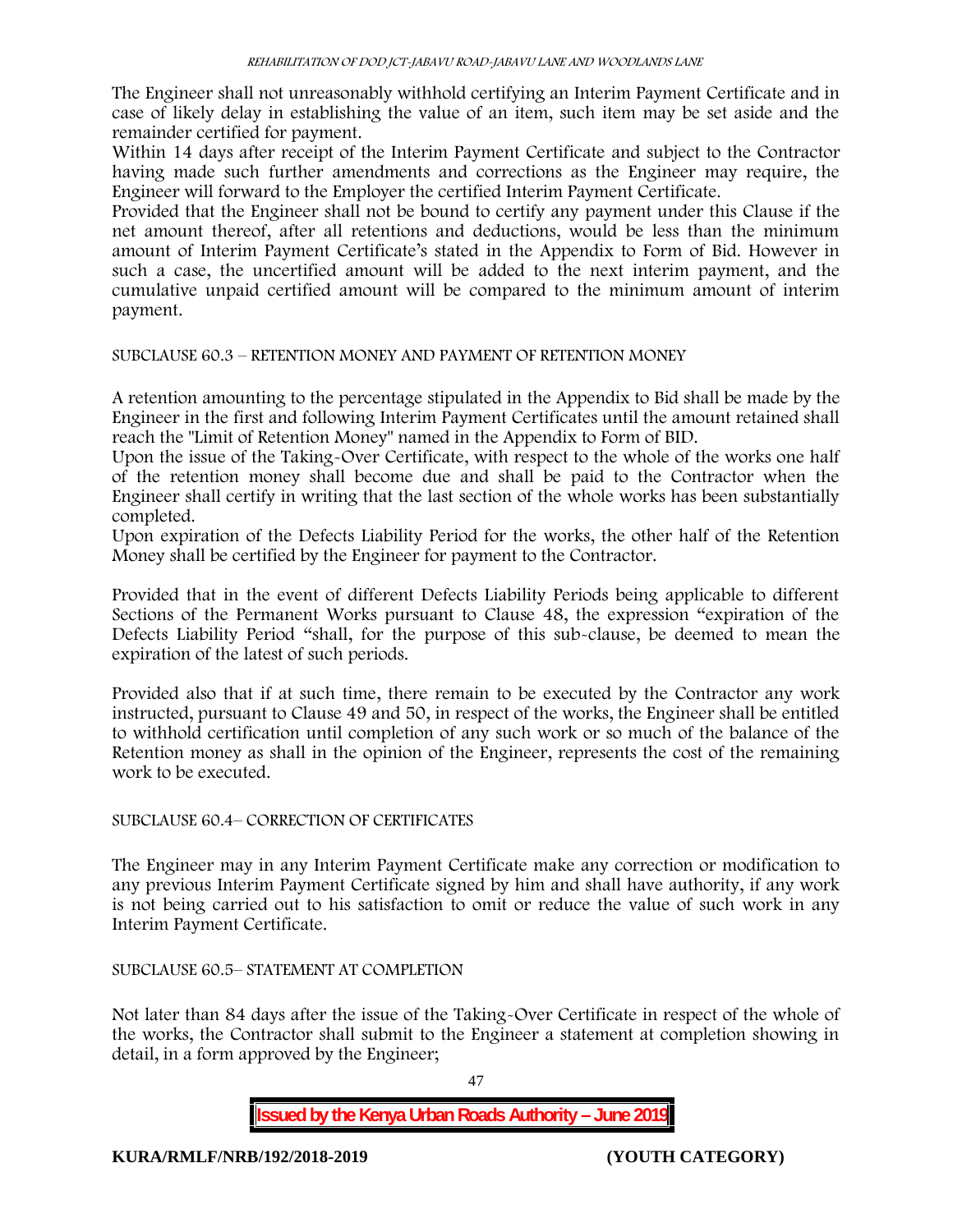The final value of all work done in accordance with the Contract up to the date stated in such Taking-Over Certificate.

Any further sums which the Contractor considers to be due; and

An estimate of amounts that the Contractor considers will become due to him under the Contract.

Estimate amounts shall be shown separately in the Statement at Completion. The Contractor shall amend and correct the Statement as directed by the Engineer and submit a Certificate at Completion to be processed as in Sub-Clause 60.2.

### SUBCLAUSE 60.6 – FINAL STATEMENT

Not later than 56 days after the issue of the Defects Liability Certificate pursuant to Sub-Clause 62.1, the Contractor shall submit to the Engineer for consideration a draft final statement with supporting documents showing in detail, in the form approved by the Engineer; The final value of all work done in accordance with the Contract;

Any further sums which the Contractor considers to be due to him.

If the Engineer disagrees with or cannot verify any part of the draft final statement, the Contractor shall submit such further information as the Engineer may reasonable require and shall make such changes in the draft as may be required.

SUBCLAUSE 60.7– DISCHARGE

Upon submission of the Final Statement, the Contractor shall give to the Employer, with a copy to the Engineer, a written discharge confirming that the total of the Final statement represents full and final settlement of all monies due to the Contractor arising out of or in respect of the Contract. Provided that such discharge shall become effective only after payment under the Final Payment Certificate issued pursuant to Sub-Clause 60.8 has been made and the Performance Security referred to in Sub-Clause 10.1 has been returned to the Contractor.

SUBCLAUSE 60.8 – FINAL PAYMENT CERTIFICATE

Upon acceptance of the Final Statement as given in Sub-Clause 60.6, the Engineer shall prepare a Final Payment Certificate which shall be delivered to the Contractor's authorized agent or representative for his signature. The Final Payment Certificate shall state:

The final value of all work done in accordance with the Contract;

After giving credit to the Employer for all amounts previously paid by the Employer, the balance, if any, due from the Employer to the Contractor or the Contractor to the Employer.

Final Certificate shall be issued for any sum due to the Contractor even if such is less than the sum named in the Appendix to the Form of BID.

### SUBCLAUSE 60.9– CESSATION OF EMPLOYERS LIABILITY

unless the Contractor notifies the Engineer of his objection to the Final Certificate within fourteen days of delivery thereof he shall be deemed to have agreed that he accepts the total Contract Price as set out in the Final Certificate as full settlement for all Work Done under the

48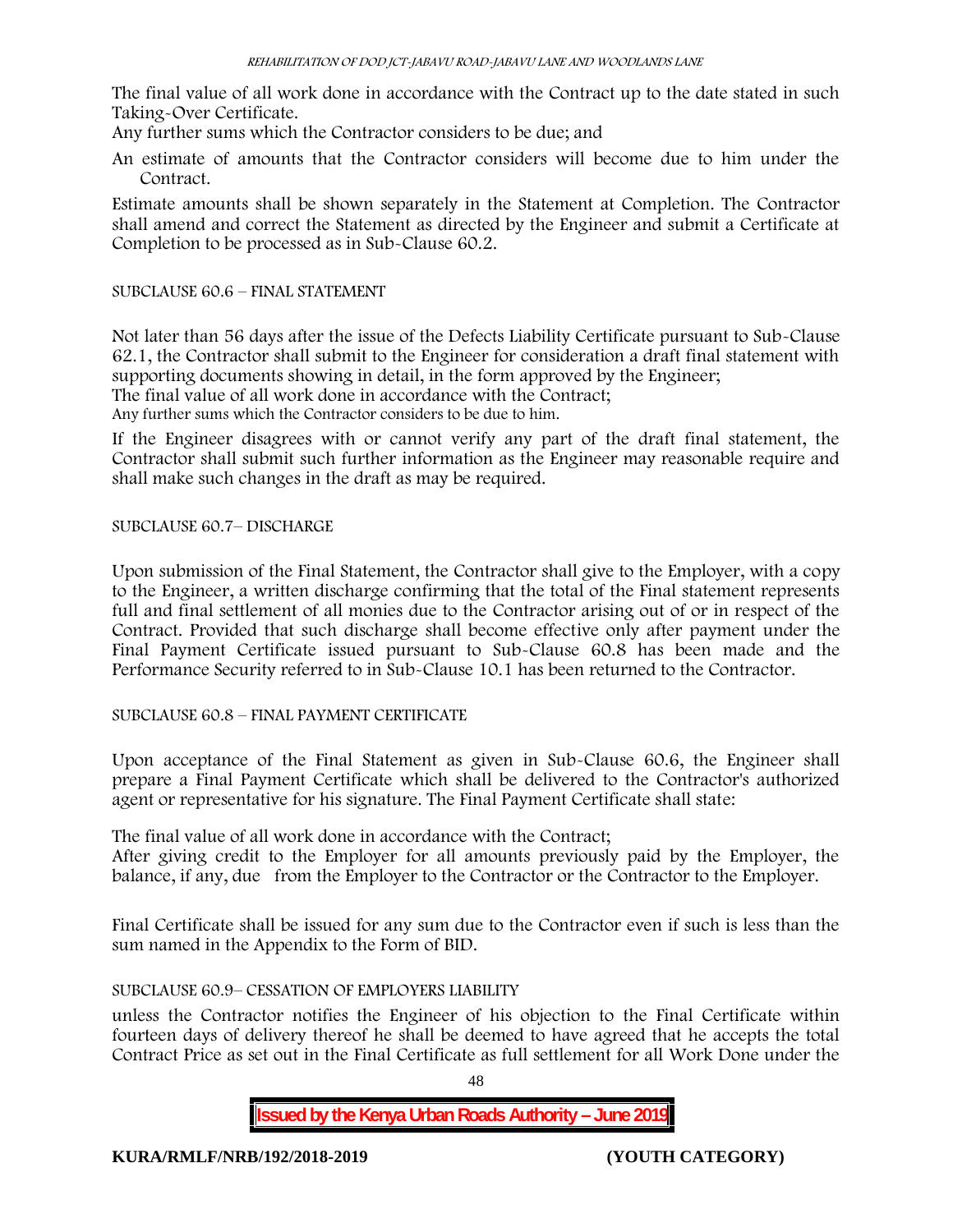Contract including any variations and omissions thereof but excluding any variations and claims previously made in writing.

## SUBCLAUSE 60.10 – TIME FOR PAYMENT

The amount due to the Contractor under any Interim Payment Certificate or Final Payment Certificate issued pursuant to this Clause or to any other term of the Contract, shall, subject to Clause 47, be paid by the Employer to the Contractor as follows:

- (i) In the case of Interim Payment Certificate, within the time stated in the Appendix to Form of Bid, after the Engineer has signed the Interim Payment Certificate.
- (i) In the case of the Final Payment Certificate pursuant to Sub clause 60.8, within the time stated in the Appendix to Form Of Bid, after the Engineer has signed the Final Payment Certificate.
- (ii) In the event of the failure of the Employer to make payment within the times stated, the Employer shall make payment to the Contractor of simple interest at a rate equal to two percentage points above the average Base Lending Rate of three leading banks namely Kenya Commercial Bank, Standard Chartered Bank and Barclays Bank for the time being or as shall be the case from the time to time obtained from the Central Bank of Kenya. The provisions of this Sub clause are without prejudice to the Contractor's entitlements under Clause 69 or otherwise.

## SUBCLAUSE 60.11 – CURRENCY OF PAYMENT

The Contract Price shall be designated in Kenyan Currency.

All work performed by the Contractor under the Contract shall be valued in Kenya Shillings using the rates and prices entered in the Bills of Quantities together with such other increases to the Contract Price, except for variation of price payments in accordance with Clause 70.1.

SUBCLAUSE 60.12 – ADVANCE PAYMENT

Advance payment shall not be offered in this Contract.

SUBCLAUSE 60.13 MATERIALS FOR PERMANENT WORKS

With respect to materials brought by the Contractor to the site for incorporation into the permanent works, the Contractor shall,

-Receive a credit in the month in which these materials are brought to site,

-Be charged a debit in the month in which these materials are incorporated in the permanent works.

Both such credit and debit to be determined by the Engineer in accordance with the following provisions.

No credit shall be given unless the following conditions shall have been met to the Engineers satisfaction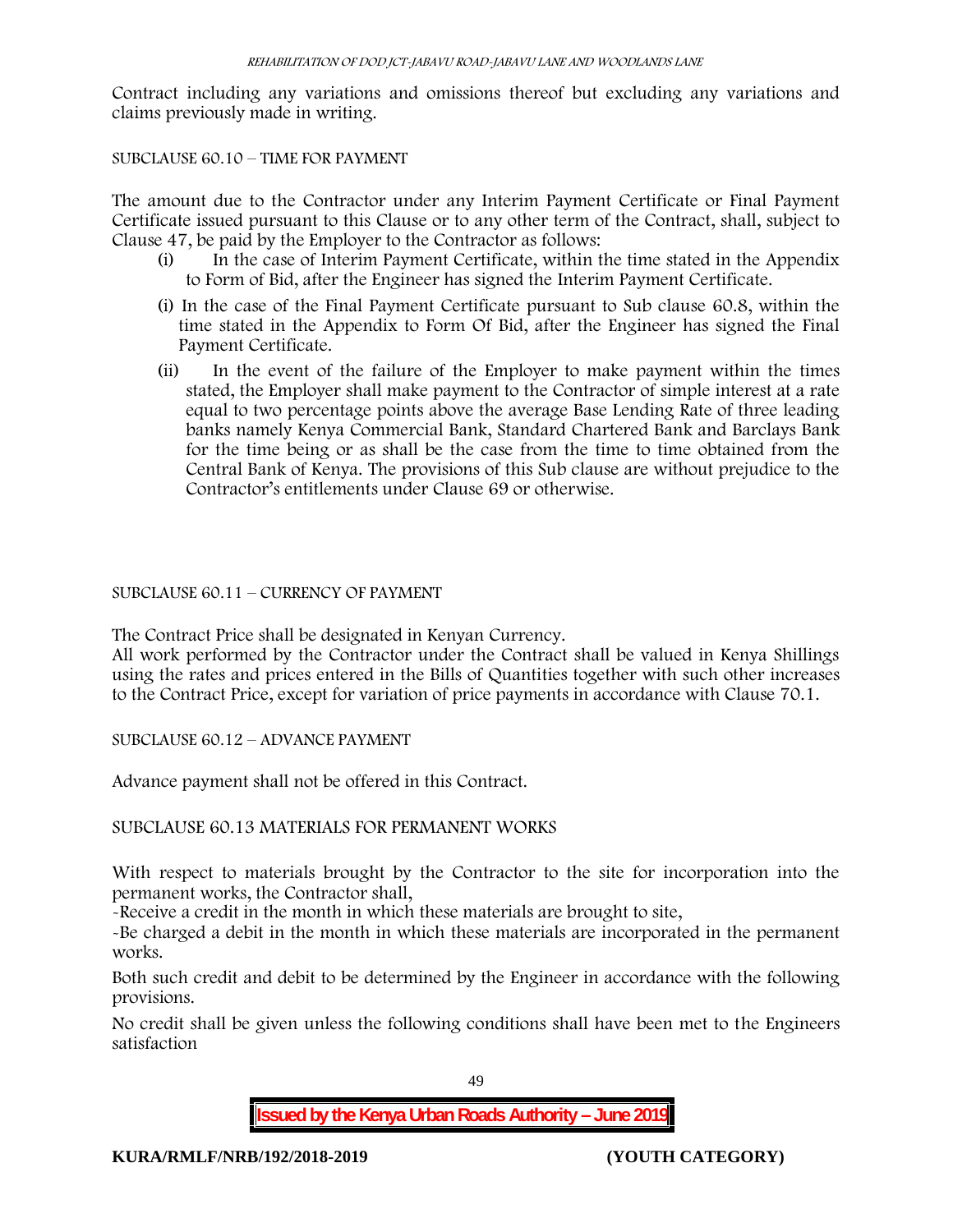- The materials are in accordance with the specifications for the works;
- The materials have been delivered to site and are properly stored and protected against loss, damage or deterioration;
- The Contractors record of the requirements, orders receipts and use of materials are kept in a form approved by the Engineer, and such records are available for inspection by the Engineer;
- The Contractor has submitted a statement of his cost of acquiring and delivering the materials and plant to the Site, together with such documents as may be required for the purpose of evidencing such cost;
- The materials are to be used within a reasonable time.
- The amount to be credited to the Contractor shall not be more than 75% of the Contractor's reasonable cost of the materials delivered to site, as determined by the Engineer after review of the documents listed in subparagraphs (a) (iv) above;
- The amount to be debited to the Contractor for any materials incorporated into the works shall be equivalent to the credit previously granted to the Contractor for such materials pursuant to Clause (b) above as determined by the Engineer.

# SUBCLAUSE 63.1 – DEFAULT OF THE CONTRACTOR

## SUBCLAUSE 67.1 – ENGINEER'S DECISION

Delete the entire Sub clause 67.1 and add the following;

"If a dispute of any kind whatsoever arises between the Employer and the Contractor in any connection with, or arising out of, the Contract or the execution of the works, whether during the execution of the works or after their completion and whether before or after repudiation or other termination of the Contract including any dispute as to any opinion, instruction, determination, certificate or valuation of the Engineer, the matter in dispute shall, in the first place, be referred in writing to the Engineer, with a copy to the other party. Such reference shall state it is made pursuant to this clause. No later than 28 (twenty eight) day after the day on which he received such reference the Engineer shall give notice of his decision to the Employer and the Contractor. Such decision shall state it is made pursuant to this clause.

Unless the Contract has already been repudiated or terminated, the Contractor shall, in every case, continue to proceed with the works with all due diligence and the Contractor and the Employer shall give effect forthwith to every such decision of the Engineer unless and until the same shall be revised, as hereinafter provided, in an Amicable Settlement, Adjudicator's or Arbitrator's award.

If either the Employer or the Contractor be dissatisfied with the any decision of the Engineer, or if the Engineer fails to give notice of his decision on or before the 28th (twenty eighth) after the day on which he received the reference, then either the Employer or the Contractor may, on or before the 28th (twenty eighth) day after the day the day on which he received notice of

50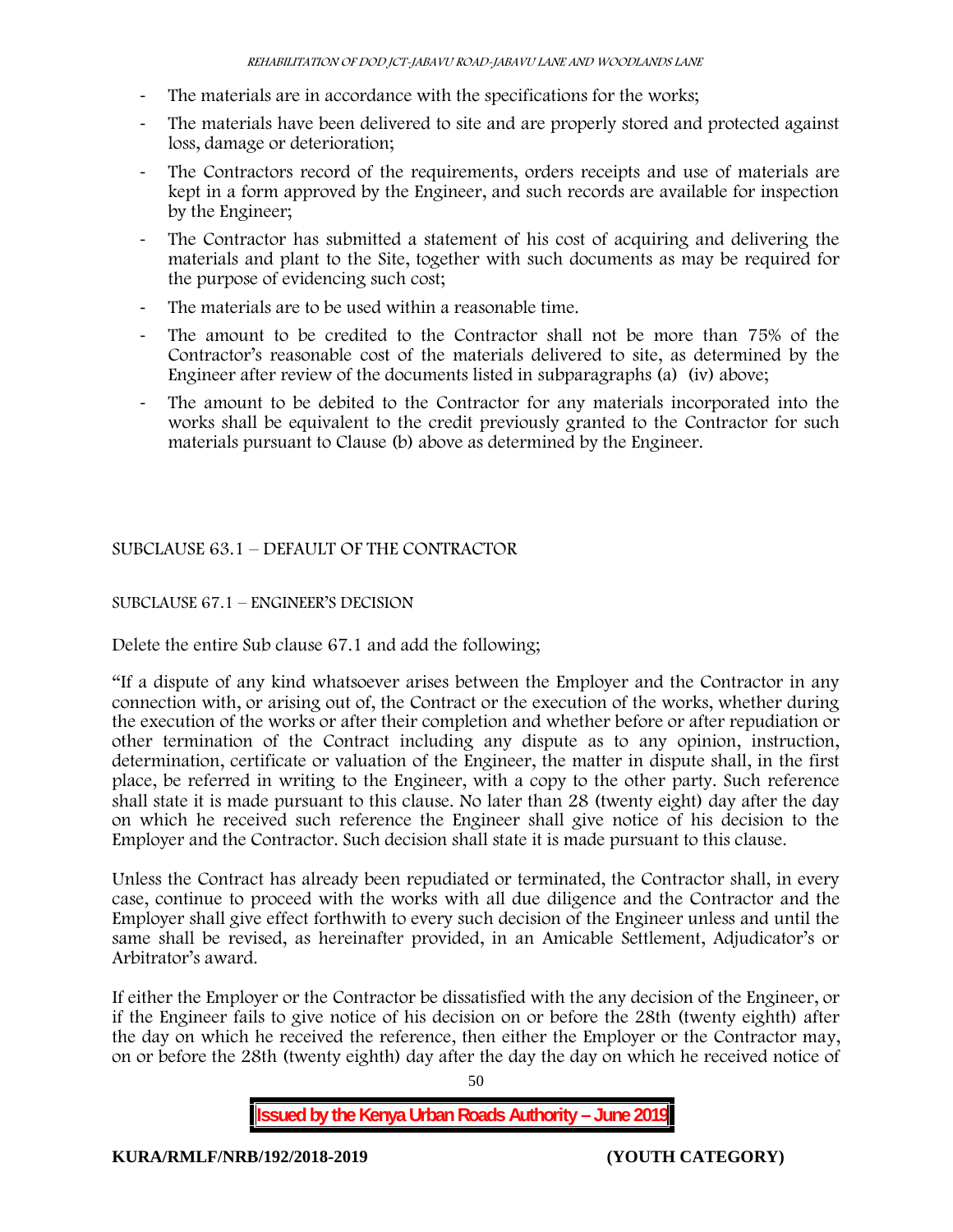such decision, or on or before the 28th (twenty eighth) day after the day the day on which the said period of 28 days expired, as the case may be, give notice to the other party, with a copy for information to the Engineer, of his intention to commence Adjudication, as hereinafter provided, as to the matter in dispute. Such notice shall establish the entitlement of the party giving the same to commence Adjudication, as hereinafter provided, as to such dispute; no adjudication in respect thereof may be commenced unless such notice is given.

If the Engineer has given notice of his decision as to a matter in dispute to the Employer and the Contractor and no notice of intention to commence adjudication as to such dispute has been given by either the Employer or the Contractor on or before the twenty eighth day after the day on which the parties received notice as to such decision from the Engineer, the said decision shall become final and binding upon the Employer and the Contractor. "

SUBCLAUSE 67.2 – AMICABLE SETTLEMENT

Delete the entire subclause 67.2 and add the following;

"Where notice to of intention to commence adjudication as to a dispute has been in accordance with subclause 67.1, the parties shall attempt to settle such dispute in amicably before the commencement of Adjudication; provided that, unless the parties otherwise agree, Adjudication may be commenced on or after the 14th (fourteenth) day after the day on which notice of intention to commence adjudication of such dispute was given, even if an attempt at amicable settlement thereto has been made."

SUBCLAUSE 67.3 – ADJUDICATION

Delete the entire subclause 67.3 and add the following;

"The Adjudicator shall be appointed by the Chartered Institute of Arbitrators (Kenya) unless the appointment is agreed by the parties within 7 (seven) days of the notice to adjudication.

The adjudication process shall be conducted according to the Laws of Kenya and the Rules of the Chartered Institute of Arbitrators (Kenya)."

SUBCLAUSE 67.3 – ARBITRATION

Delete the entire subclause 67.3 and add the following;

"Any dispute in respect of which:

The decision, if any, of the Adjudicator has not become final and binding pursuant to subclause 67.1, and Amicable settlement has not been reached within the period stated in subclause 67.2,

shall be finally settled, under the Laws of Kenya and the Arbitration Rules of the Chartered Institute of Arbitrators (Kenya Branch) by one or more arbitrators appointed by the Chartered Institute of Arbitrators (Kenya Branch).

51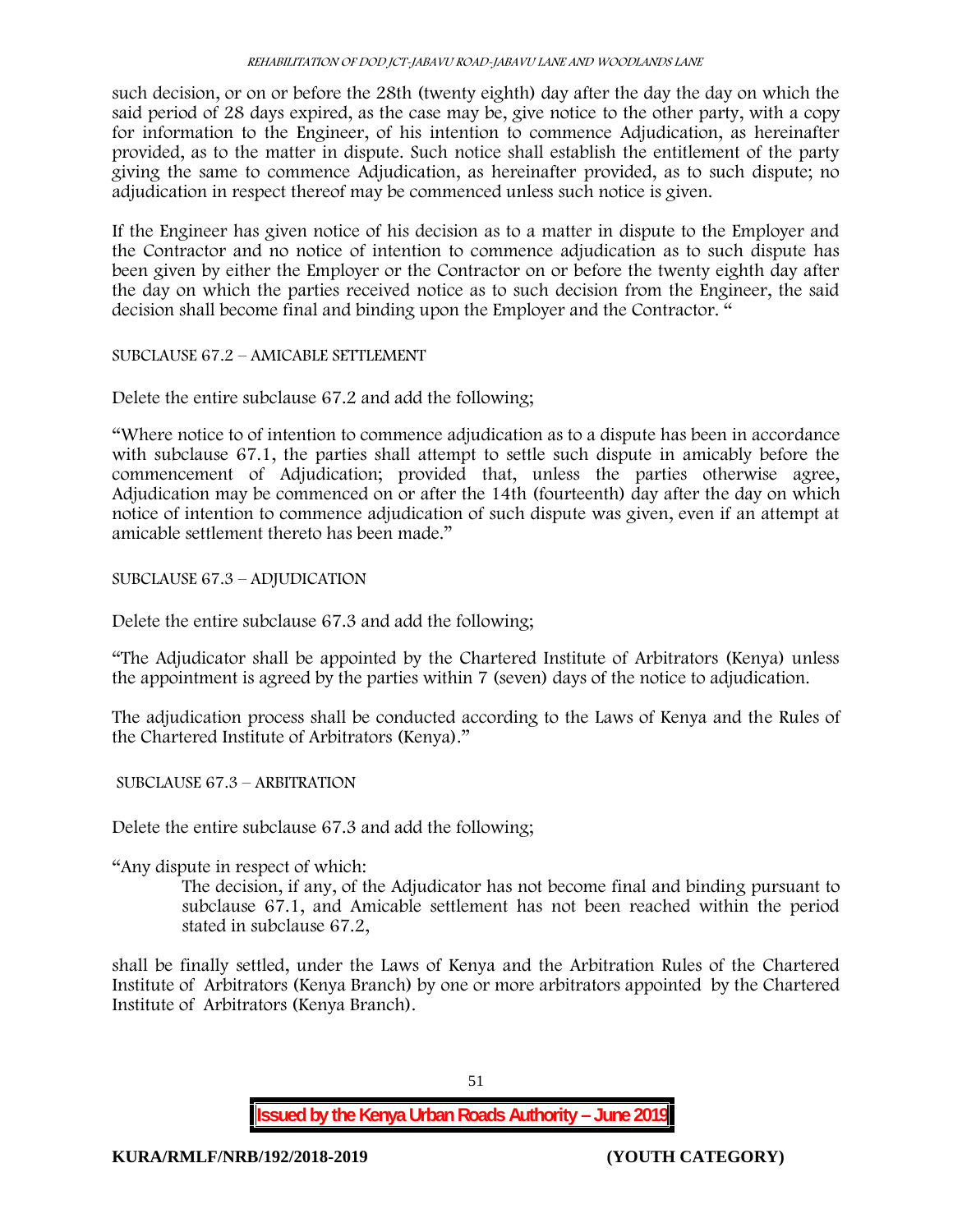Neither party shall be limited in the in the proceedings before such arbitrator/s to the evidence or arguments put before the Adjudicator for the purpose of obtaining his said decision pursuant to subclause 67.1.

Arbitration may be commenced prior to or after completion of the works, provided that the obligations of the Employer, the Engineer and the Contractor shall not be altered by reason of the arbitration being conducted during the progress of the works.

SUBCLAUSE 68.2 – NOTICES TO EMPLOYER AND ENGINEER

Delete in Sub-Clause 68.2 the words "nominated for that purpose in Part II of these conditions".

- a. The Employer's address is: The Director General, Kenya Urban Roads Authority (KURA), P.O. Box 41727 - 00100 **NAIROBI**
- b. The Engineer's address is: Director Road Asset and Corridor Management (RACM), Kenya Urban Roads Authority (KURA), P.O. Box 41727 - 00100 **NAIROBI**

SUBCLAUSE 68.4 – All letters and notices from the Contractor to the Employer and/Engineer must be signed by the Managing Director or the person given written power of Attorney.

CLAUSE 69 – DEFAULT OF EMPLOYER

Delete Sub-Clause 69.1 (c)

In Sub-Clause 69.4 add at the end of first paragraph the following "the period of such suspension shall be as agreed upon by both parties and in any case not more than six (6) months".

In Subclause 69.4 of General Conditions of Contract Part I, insert at the end -----"The amounts of such costs which shall be added to the Contract Price shall exclude any cost due to idle time for equipment, plant and labour."

CLAUSE 70 – CHANGES IN COST AND LEGISLATION

There shall be no claims of payments for Variation of Prices (VOP) or changes in cost for legislation.

SUBCLAUSE 70.2 – SUB-CONTRACT

(a) If the Contractor shall decide subject to Clause 4 thereof to sub-let any portion of the work he shall incorporate in the sub-contract provisions to the like effect as those contained in sub clause (1) of this Clause;

52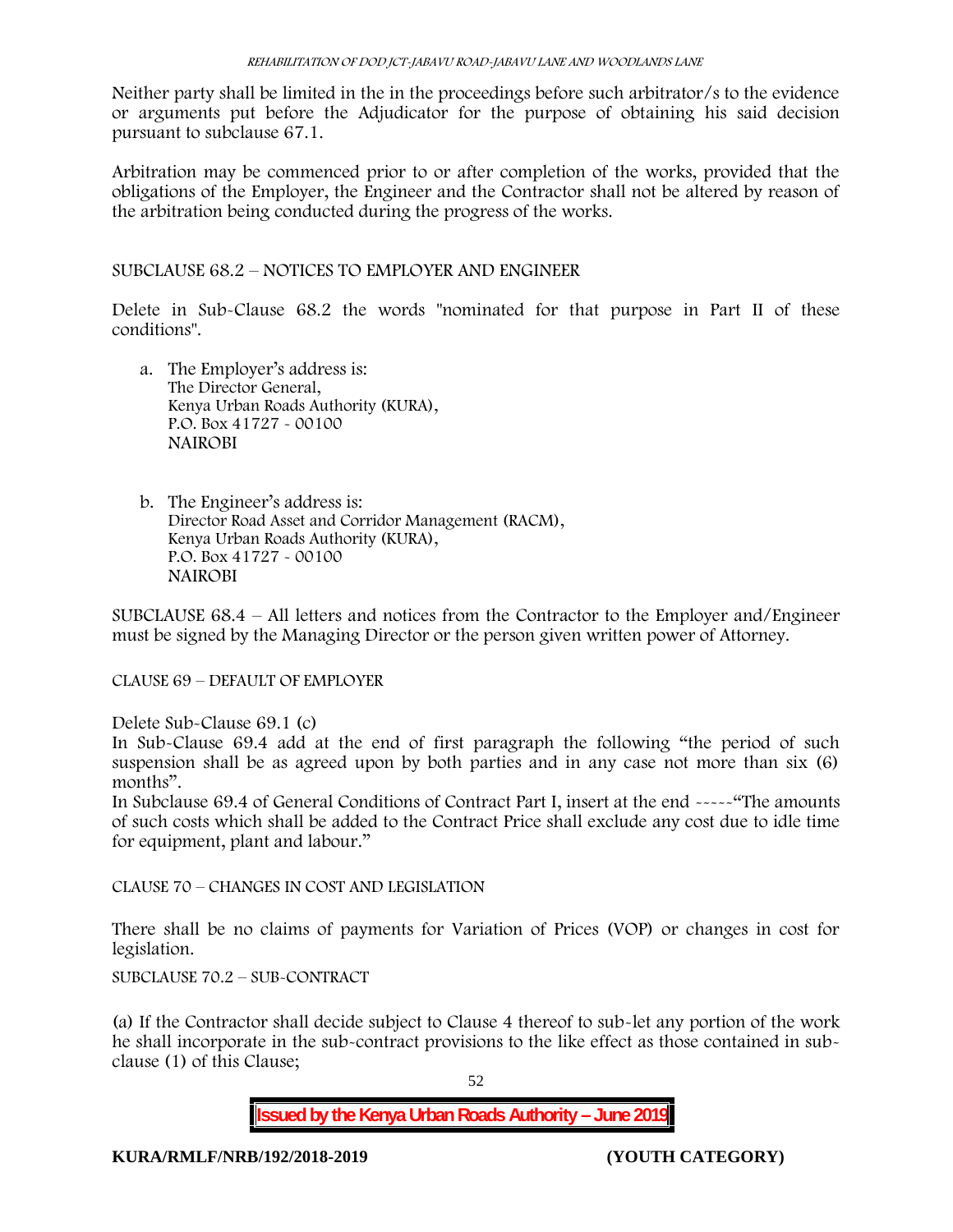(b) If the price payable under a sub-contract as aforesaid is increased above or decreased below the price in such sub-contract by reason of the operation of the incorporated provisions of sub- clause (1) of this clause then the net amount of such increase or decrease shall as the case may be, be paid to or allowed by the Contractor under this contract.

SUBCLAUSE 70.3 – NOMINATED SUB-CONTRACTORS

This clause shall not apply in respect of work executed by any nominated sub-Contractor (fluctuation in relation to nominated sub-Contractors shall be dealt with under provisions in relation thereto which may be included in the appropriate sub-contract or contract of sale).

## SUBCLAUSE 70.4 – DATE OF BID PRICING

The expression "the date of BID pricing" as used in this Clause means the date 30 days prior to the final date for submission of BIDs as determined by the Employer in the BID documents

SUBCLAUSE 70.5 – PRIME COST

For imported materials, the supplier's/ manufacturer's Prime costs shall be C.I.F. cost at point of entry by the same means of transport as determined by the Contractor's Basic Rate.

For locally produced materials, the supplier's or manufacturer's prime costs shall be at their nearest depot or the nearest railway station relevant to the works.

For materials that are subject to Government Price Control, payments for price variations will be determined from the difference between the control price in force at a date 30 days prior to the final date for submission of BIDs and the price in force on the date of purchase.

SUBCLAUSE 70.11 – SUBSEQUENT LEGISLATION

No payment shall be paid for changes in the prices of the materials and labour.

SUBCLAUSE 70.8 – CONTRACTORS HEAD OFFICE EXPENSES

No payments will be made for price variation related to expenses incurred by the Contractor in his Head Office in Kenya, or overseas.

SUBCLAUSE 70.9 – CURRENCY OF PAYMENTS UNDER CLAUSE 70

All payments made pursuant to Clause 70 shall be in Kenya Shillings.

SUBCLAUSE 70.11 – SUBSEQUENT LEGISLATION

Renumber sub-clause 70(2) of part I as sub-clause 70.11 and add the following:

"Notwithstanding the foregoing, such additional or reduced cost shall not be separately paid or credited as aforesaid if the same shall already have been taken into account in accordance with the provisions of sub-clause 70.1 through 70.10 of this clause.

53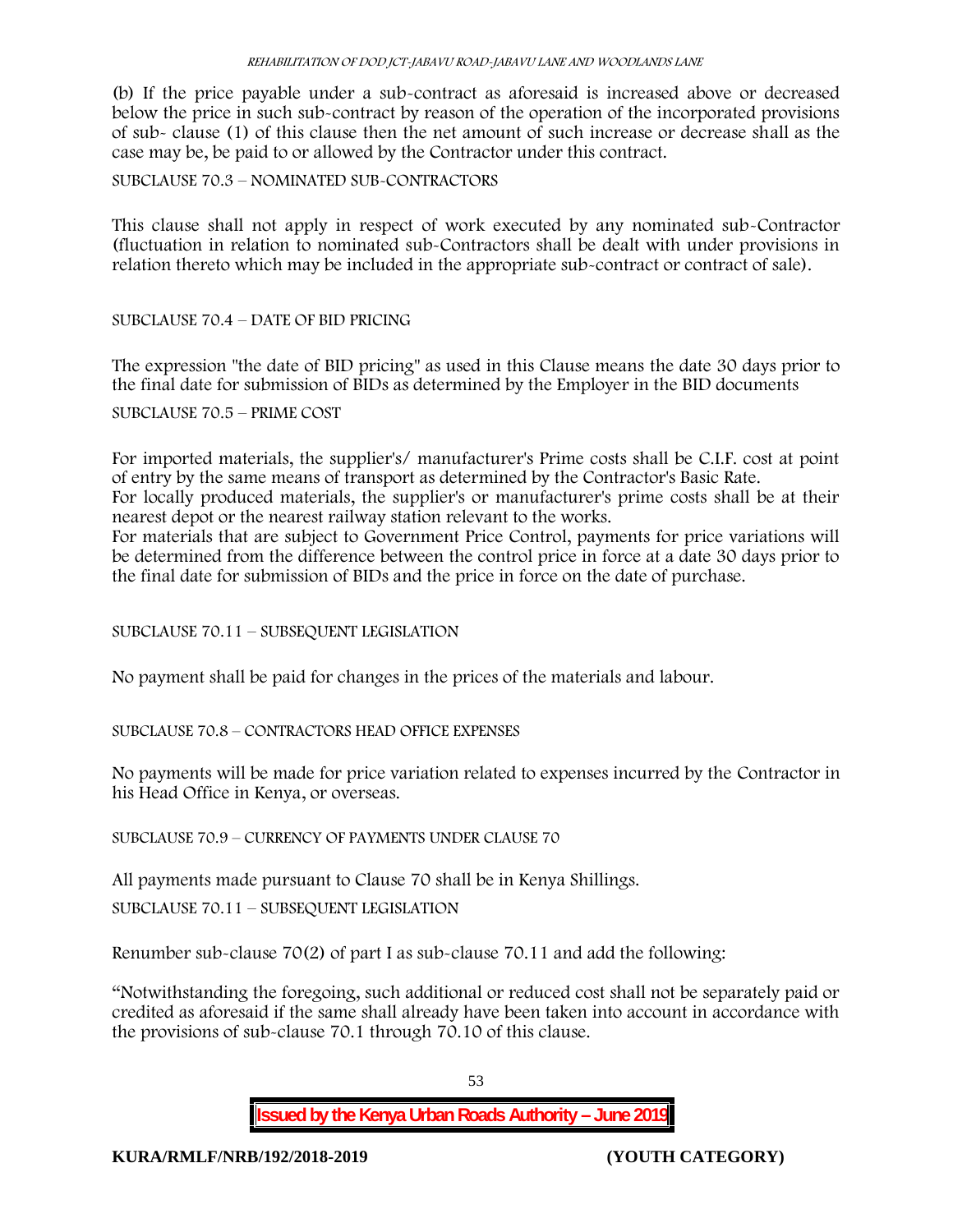### CLAUSE 72 – RATES OF EXCHANGE COST

Delete clause 72 in its entirety and substitute the following:

The currency of BID and payment is Kenya Shillings and rates of exchange requirements are not applicable.

CLAUSE 73 – BRIBERY AND COLLUSION

Add new Clause 73.1:

"The Contractor shall not:

(a) Offer or give or agree to give to any person in the service of the Government of Kenya any gift or consideration or any kind as an inducement or reward for doing or forbearing to do or for having done or forborne to do any act in relation to the obtaining or execution of this or any other contract to which the Government of Kenya is a party or for showing or forbearing to show favour or disfavour to any person in relation to this or any other contract for the Government of Kenya.

(b) Enter into this or any other contract with the Government of Kenya in connection with which commission has been paid or agreed to be paid by or on his behalf or to his knowledge, unless before the contract is made particulars of any such commission and of the terms and conditions of any agreement for the payment thereof have been disclosed in writing to the Employer.

Any breach of this condition by the Contractor or by anyone employed by him or acting on his behalf (whether with or without the knowledge of the Contractor) or the commission of any offence by the Contractor or by anyone employed by him or acting on his behalf in relation to this or any other contract to which the Government of Kenya is a party shall entitle the Employer to determine the Contract (See Condition 63 hereof) and/ or to recover from the Contractor the amount or value of any such gift, consideration or commission.

Any dispute or difference of opinion arising in respect of either the interpretation, effect or application of this condition or of the amount recoverable hereunder by the Employer from the Contractor shall be decided by the Employer, whose decision shall be final and conclusive.

CLAUSE 74 – CONTRACT CONFIDENTIAL

Add new Clause 74.1:

The Contractor shall treat the details of this Contract as Private and Confidential and shall not publish or disclose the same or any particulars thereof in any trade or technical paper or elsewhere (save in so far as may be necessary for the purpose thereof) without the previous consent in writing of the Government. If any dispute arises as to the necessity of any publication or disclosures for the purposes of this Contract the same shall be referred to the decision of the Engineer mentioned in the said Conditions of Contract whose award shall be final.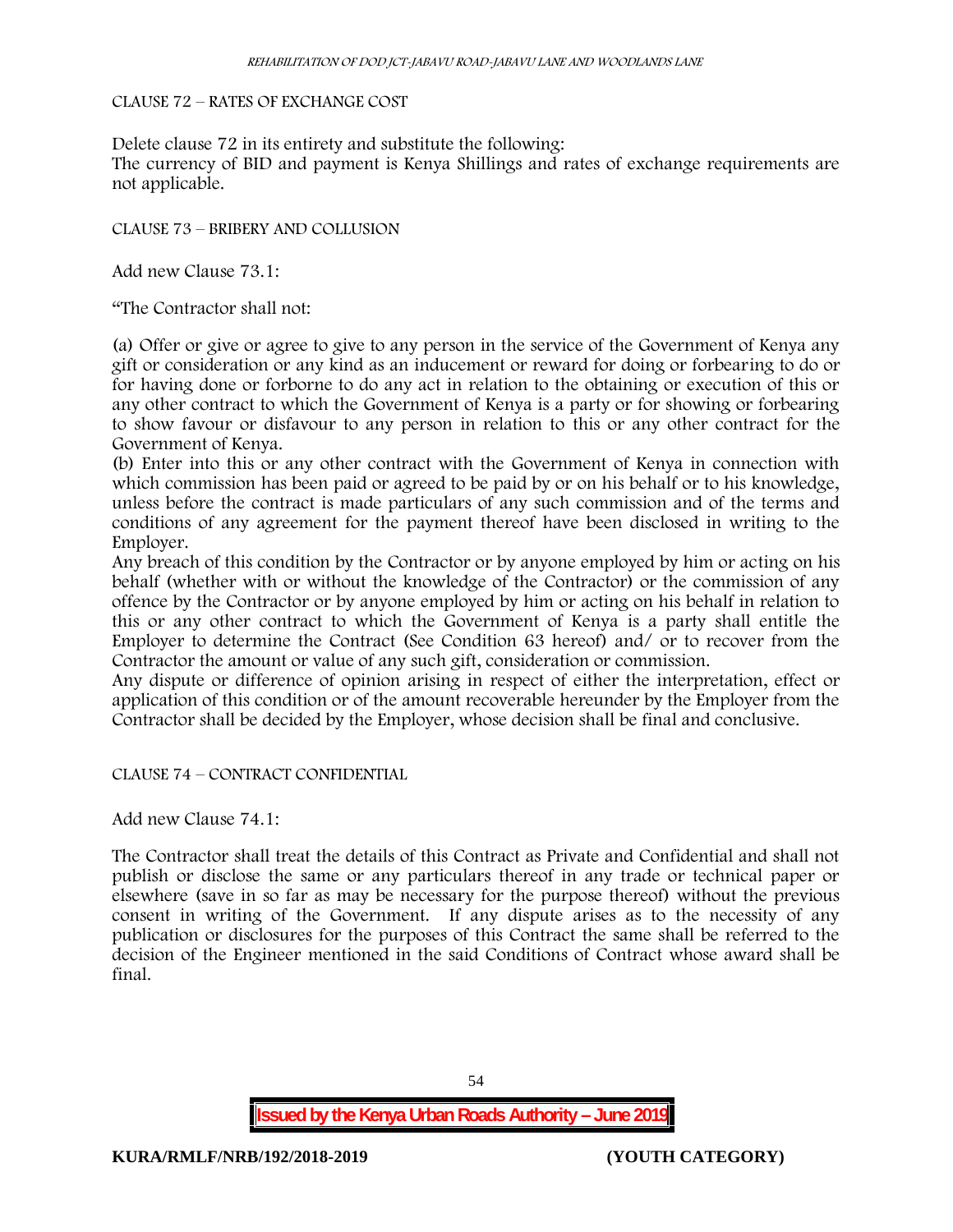# **SECTION V: SPECIAL SPECIFICATIONS**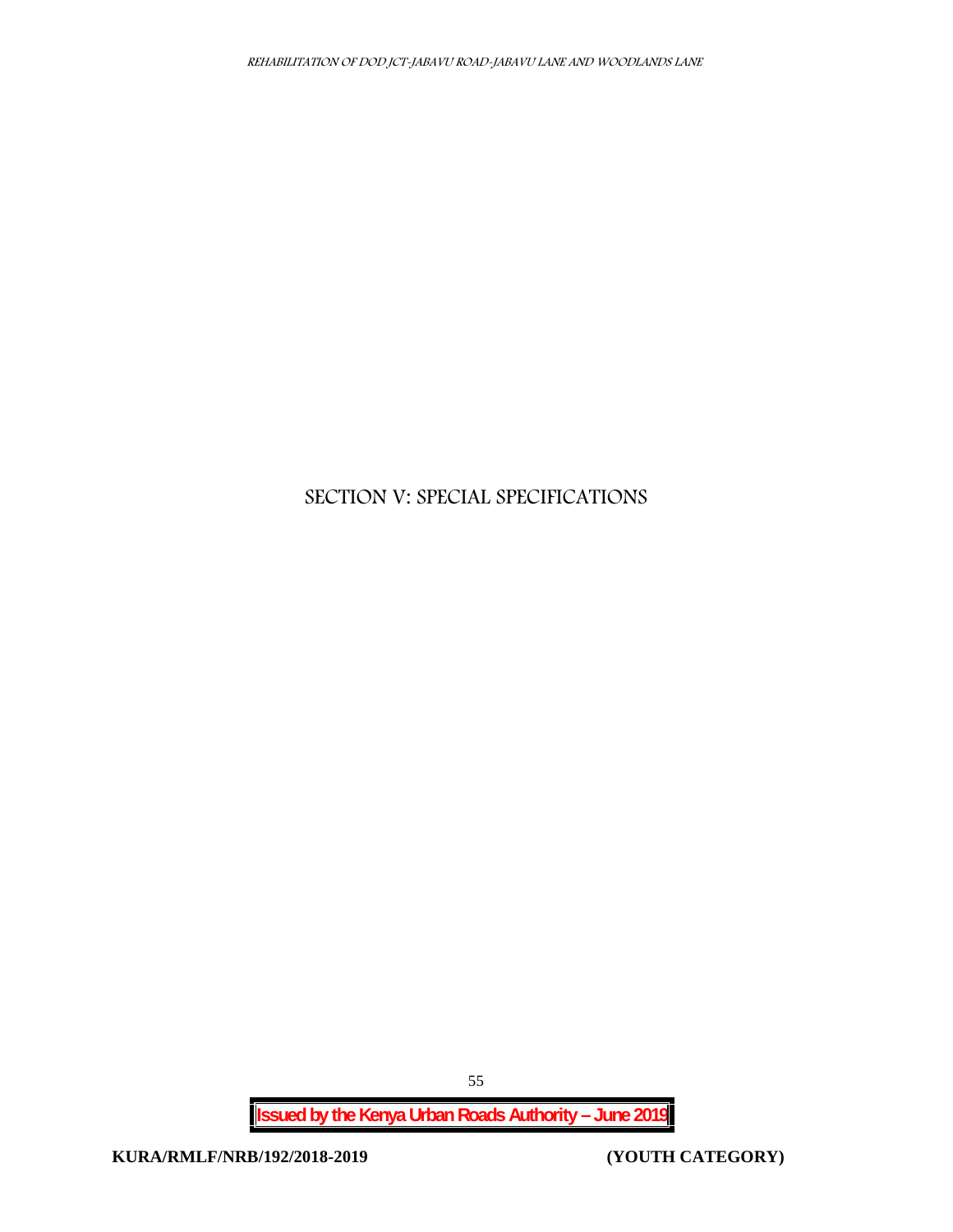# **SPECIAL SPECIFICATIONS**

**SECTION 1 – GENERAL**

#### **101 SPECIAL SPECIFICATIONS**

Special specification is supplementary to the Standard Specifications and the two must be read in conjunction. In any case where there appears to be conflict between the two then the Special Specifications will take precedence.

#### **102 LOCATION OF CONTRACT.**

The works are located in Nairobi North area of Nairobi County. The project works include construction to bitumen standards of Woodland Lane, Jabavu (Part) Road and Jabavu Lane.

The roads contained in this contract are as detailed below:

| S/N <sub>O</sub> | Road Name     | Project Section        | Length (KM) |
|------------------|---------------|------------------------|-------------|
|                  | Woodland Lane | Gravel section         | 0.22        |
|                  | Jabavu Road   | DoD to Jabavu Lane Jct | 0.25        |
|                  | Jabavu Lane   | Entire length          | 0.22        |
|                  |               |                        | 0.69        |

The length of the roads is approximately 0.690 Km

# The location Map for the proposed project roads;

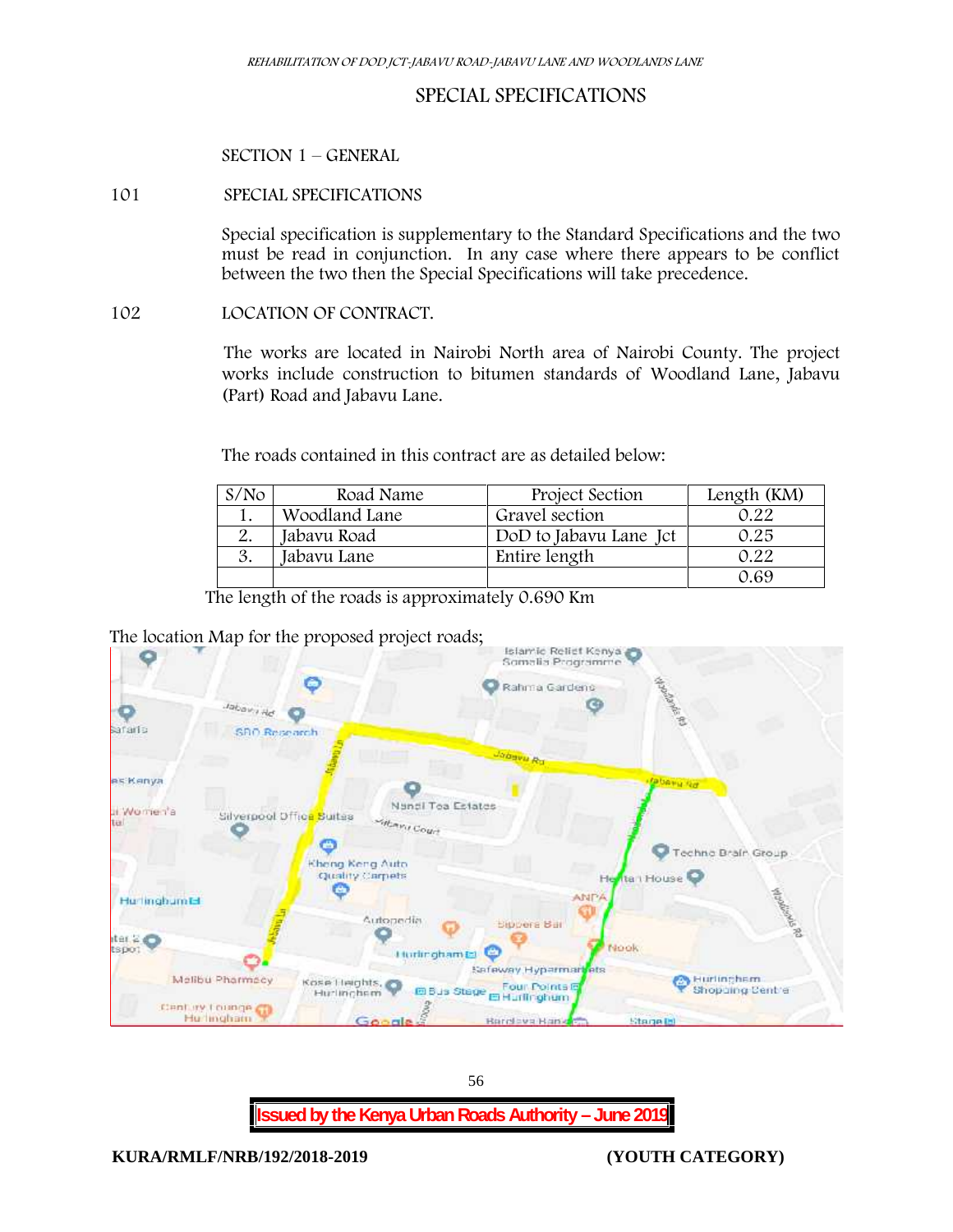## **103 EXTENT OF CONTRACT**

The works to be executed under the Contract comprise mainly of but not limited to the following:-

- **1. Road Works**
- Site clearance including removal of encroachments; Kiosks and Power poles
- Removal of topsoil
- Clearance of road reserve Cut to spoil/fill for vertical alignment
- Filling with gravel or approved materials for sub-grade; and shoulders
- Benching/grading and gravelling of shoulders
- Sub-base and Base construction with hand packed stones
- Pothole patching and regulation with Asphalt concrete for repair sections on Jabavu Road
- Asphalt Concrete Wearing Course 50mm Regulation and surfacing with Asphalt Concrete on carriageway of Woodland Lane road
- Repair and replacement of Concrete Paving blocks on Jabavu Lane
- **2. Drainage Works**
- Excavation/cleaning of drains and culverts
- Installation/repair of culverts
- Culvert cleaning
- Excavation of drains
- Lining of drains using masonry/reinforced concrete
- Installation of culverts and Invert Block Drains (IBDs) where applicable
- Installation of reinforced cover slabs on the lined drain
- Protection works: Stone pitching etc.
- **3. Maintenance of passage of traffic through and around the works.**
- **4. Relocation of services.**
- **5. Maintenance of works during Contract Period – Defect Liability Period shall be 3 month.**

**Any other activity not listed above in either category but deemed to be necessary by the Engineer, shall be subject to the Engineer's formal instructions within the mode of payment stipulated either by day works or on a measured basis.**

### **105 ORDER OF EXECUTION OF WORKS**

In addition to Clause 105 of the Standard Specification the Contractor shall carry out the Works such that a continuous and consecutive output of fully completed work is achieved.

57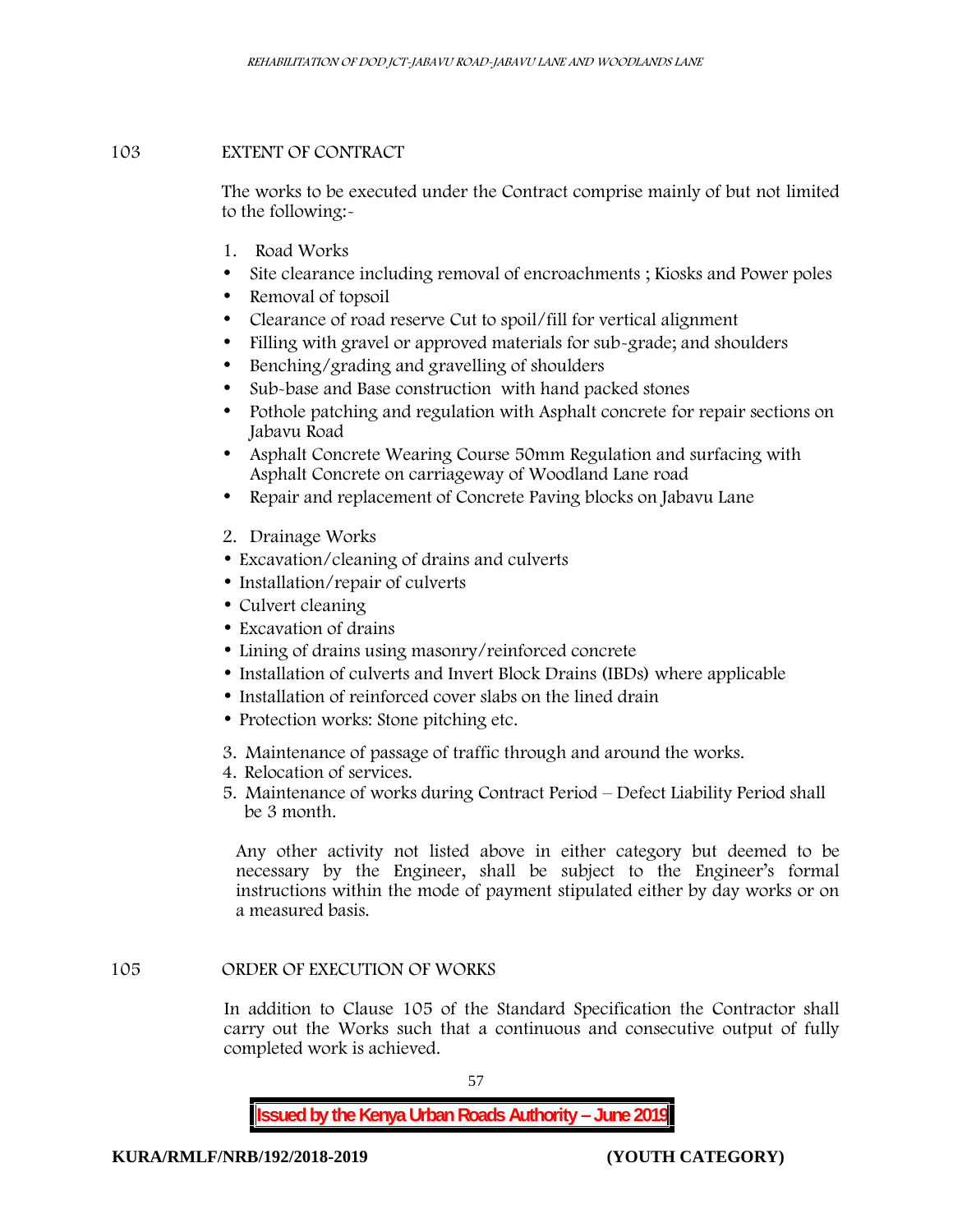#### **107 TAKING OVER CERTIFICATE**

The minimum length of the road for which a certificate will be issued under clause 48 of the conditions of Contract shall be the whole length of each section of the road substantially completed.

### **109 NOTICE OF OPERATIONS**

Add the following sub- Clause.

#### Notification Terms

It shall be the Contractor's responsibility to notify the Engineer when any item of works scheduled are completed and ready for approval, and the contractor shall give sufficient notice to allow control tests to be performed.

### Explosive and Blasting

- (a) The requirements of the Laws of Kenya governing explosives and other requirements and regulations of Government of Kenya and other authorities shall be complied with.
- (b) No explosives of any kind shall be used without prior written consent of the Engineer.

The Contractor shall be solely responsible for the provision, handling, and storage and transporting of all explosives, ancillary materials and all other items of related kind whatsoever required for blasting.

#### **117 HEALTH, SAFETY AND ACCIDENTS**

Add the following:

In addition to providing, equipping and maintaining adequate first aid stations throughout the works in accordance with the laws of Kenya, the contractor shall provide and maintain on site during the duration of the Contract, a fully equipped dispensary. This shall be with a qualified Clinical Officer / Nurse who shall offer the necessary medical advice on HIV and related diseases to the Engineer's and Contractor's Site staff. The Contractor shall allow for this in the rates and be responsible for all site welfare arrangements at his own cost.

### **120 PROTECTION OF EXISTING WORKS AND SERVICES**

The Contractor shall acquaint himself with the position of all existing services such as sewers, water drains, cables for electricity and telephone, lighting and telephone poles, water mains, etc., before commencing any excavation or other work likely to affect the existing services.

The cost of all plant, equipment and materials, labour, technical and professional staff, transport and the like necessary for determining the locations of existing services, including the making good of any damage caused to such services all to the satisfaction of the Engineer, shall be deemed to be included in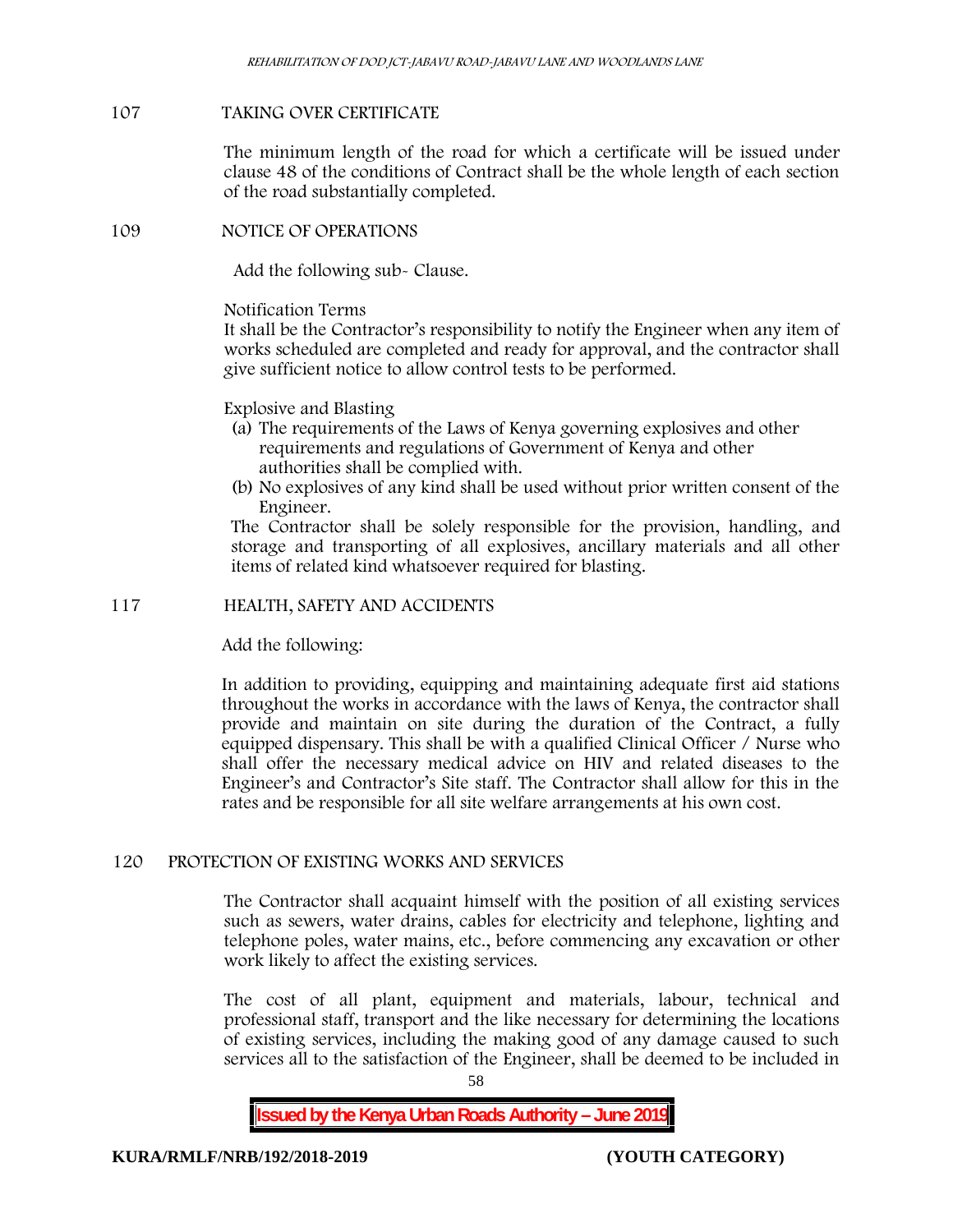the tender rates. No other payment shall be made for the costs of such operations, nor for the making good of damage caused thereby to the existing services.

The Contractor shall be held responsible for injury to existing structures, works or services and shall indemnify and keep indemnified the Employer against any claims in this respect (including consequential damages).

## **121 DIVERSION OF SERVICES**

- (a) The Contractor shall acquaint himself with the location of all existing services such as telephone lines, electricity cables, water pipes, sewers etc., before execution of any works that may affect the services. The cost of determining the location of the existing services together with making good or repairing of any damage caused all to the satisfaction of the Engineer shall be included in the BID rates.
- (b) Subject to the agreement with the Engineer, the Contractor shall be responsible for removal of alteration and relocation of existing services.
- (c) The Contractor shall indemnify the Employer against claims originating from damage to existing services or works.

### **123 LIAISON WITH GOVERNMENT AND POLICE OFFICIALS**

The Contractor shall keep in close touch with the Police and the other Government officials of the area regarding their requirements in the control of traffic or other matters, and shall provide all assistance or facilities, which may be required by such officials in the execution of their duties.

**124 LAND FOR ALL CAMPS SITES AND FOR THE CONTRACTOR'S OWN PURPOSES, INCLUDING TEMPORARY WORKS.**

> Notwithstanding Clause 124 of the Standard Specification all requirements of land for temporary works and construction purposes shall be to the approval of the Engineer but the Contractor will make all necessary arrangements with the property owners concerned and pay all charges arising therefrom. On or before completion of the Contract, the Contractor shall remove all temporary works and shall restore all such land to the condition in which it was immediately prior to the occupation thereof as far as is reasonable and practicable. No separate payment will be made to the Contractor on account of these items and the Contractor must make due allowance for them in his rates.

> Notwithstanding Clause 120 of the Standard Specifications, the Contractor shall be required to appoint competent surveyors who will liaise with the Engineer on matters related to the demarcation of the existing road reserve, site measurements, removal and reinstatement of existing services.

## **128 STORAGE OF MATERIALS**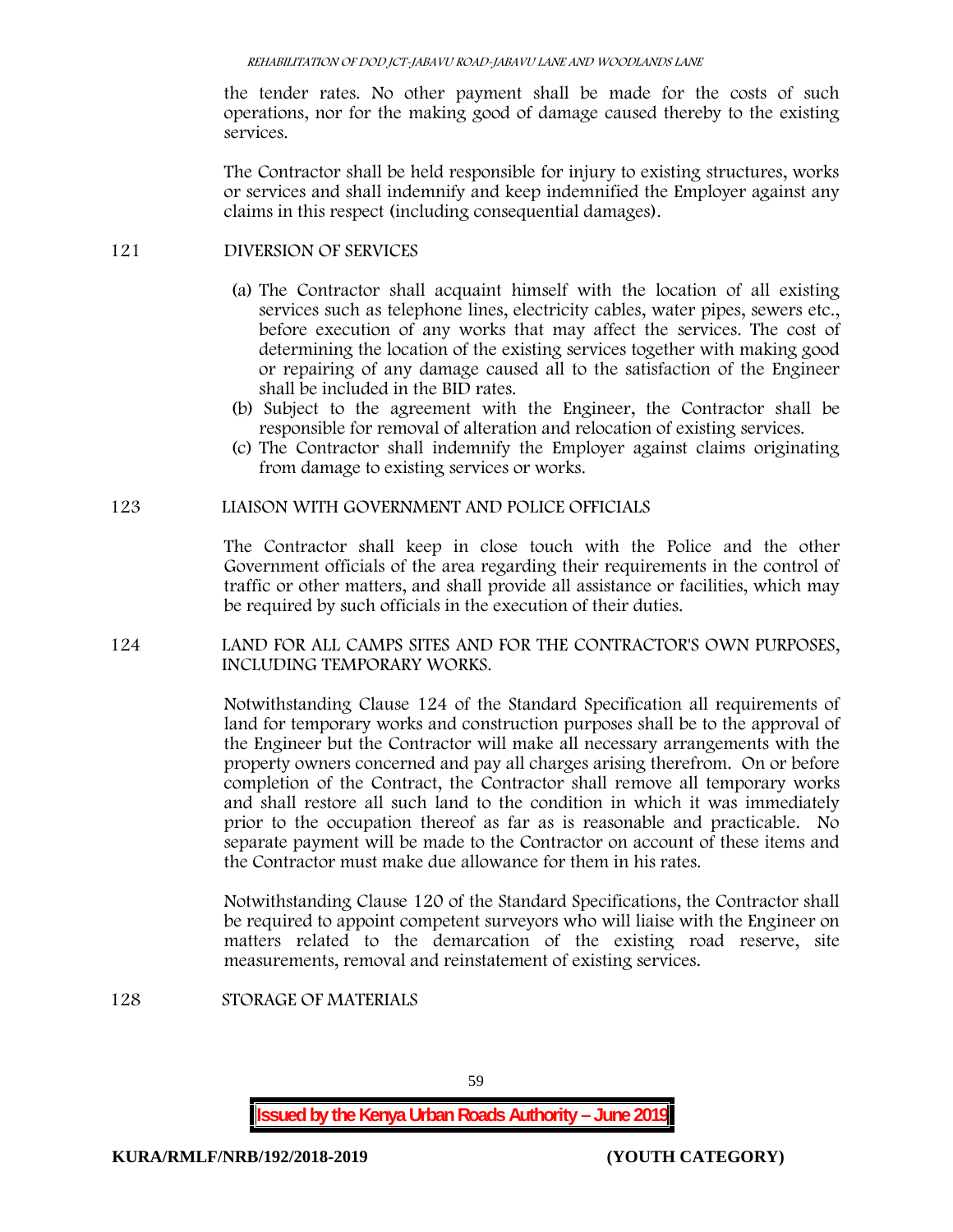All materials shall be stored on Site in a manner approved by the Engineer and the Contractor shall carefully protect from the weather all work and materials which may be affected thereby.

#### **129 TEST CERTIFICATES**

When instructed by the Engineer the Contractor shall submit certificates of test from the suppliers of materials and goods required in connection with the works as the Engineer may require.

Such certificates shall certify that the materials or goods concerned have been tested in accordance with the requirements of the specifications and shall give the results of all the tests carried out. The Contractor shall provide adequate means of identifying the materials and goods delivered to the site with the corresponding certificates.

#### **131 SIGNBOARDS**

The Contractor shall provide and erect two (2) publicity signs on the site as directed. The Engineer shall, as shown in the Drawings, direct the minimum dimensions and thickness of the steel framework and sheet. The framework and sheet shall be prepared and painted black, while the ring at the top of the supporting frames shall be painted white. The wordings and KURA's logo shall be printed on backlit sticker paper resistant to the effects of weather using reflectorised paint or material approved by the Engineer. The sticker shall be placed on both sides of the board. The colours, fonts and heights of the letters shall be as indicated on the typical drawings and as directed by the Engineer.

### **132 OFFICE FOR THE RESIDENT ENGINEER, SURVEY EQUIPMENT AND FURNITURE**

### **132.1 ENGINEER'S REPRESENTATIVE OFFICE**

The contractor, when instructed, shall for the duration of the Contract, furnish and equip Resident engineer's office located at the KURA's Regional offices. The room to be occupied by the Engineer's Representative and its front office shall be provided with a floor carpet to be approved by the Engineer. The windows shall be fitted with curtains and blinders.

A telephone shall also be provided for the Resident Engineer's office for his exclusive use. All the charges and fees related to the installation and maintenance of the telephone shall be deemed to have been included in the rates for providing and maintaining the Office. The Contractor will be reimbursed, separately, the cost of operating the telephone under appropriate bill item in the BoQ.

The offices shall be provided with day and night watchmen and security lights, the cost of which shall be deemed to have been included in the rates for the offices.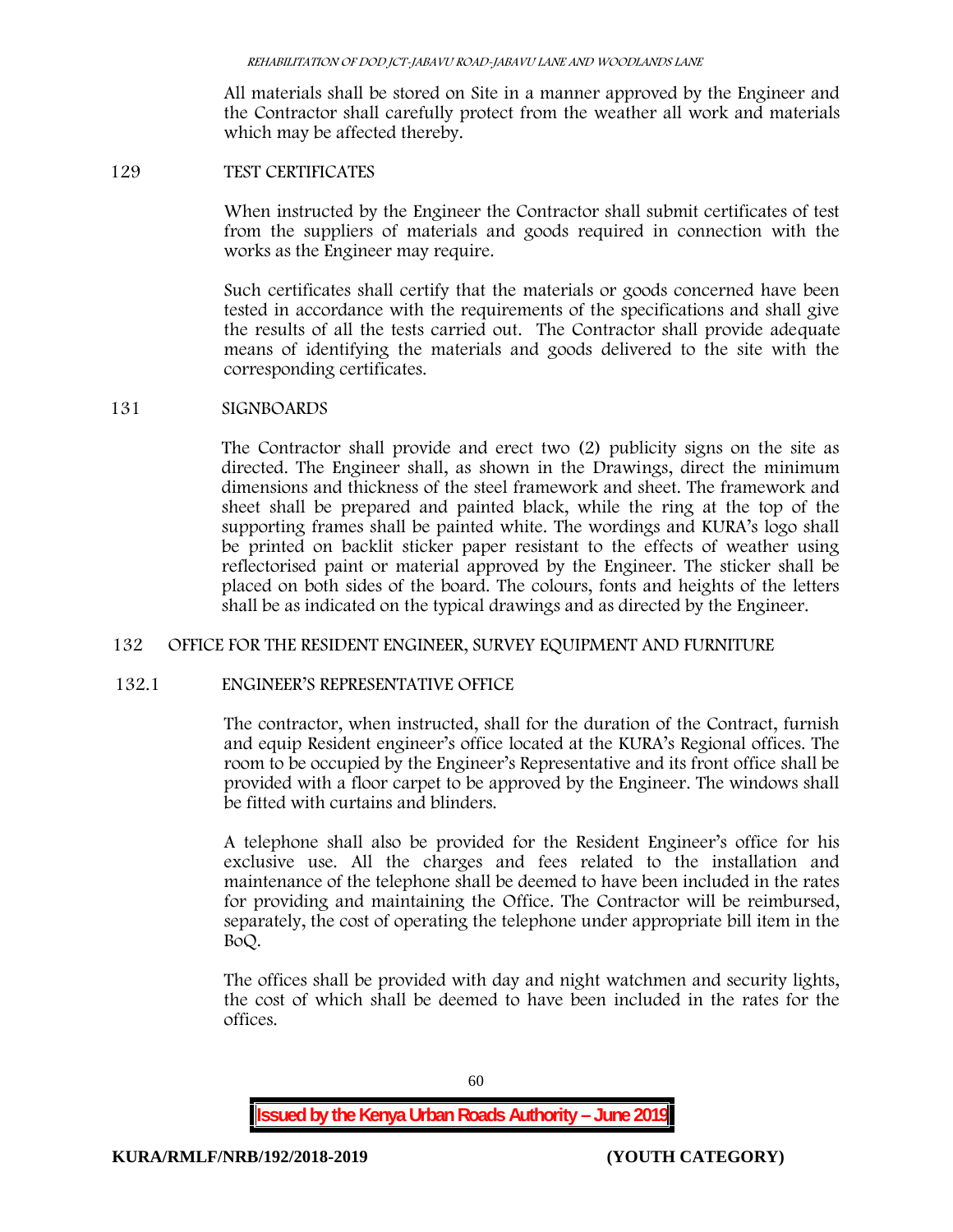The Contractor may be instructed by the Engineer under clause 58 of the General Conditions of Contract to make payments of general receipted accounts for such items as stationery, stores, furniture and equipment, claims and allowances for supervision personnel and any miscellaneous claims or the Engineer may direct the Contractor to purchase or pay for the above. The Contractor will, on provision of receipts, be paid under appropriate bill items in the BoQ.

**The survey equipment to be provided would include:**

| 1. Engineer's automatic level Wild NAK 2 or similar           | 2No             |
|---------------------------------------------------------------|-----------------|
| 2. Total station reading 1" with tripod and setting on        |                 |
| pole with datalogger and survey software to match             |                 |
| Total Station Datalogger. Include data transfer program,      |                 |
| and plotting modes, setting out calculations                  |                 |
| and Cogo facilities                                           | 1No             |
| 3. Levelling staff 5m. with levelling bubble Wild GNLE        |                 |
| or similar                                                    | 4No             |
| 4. 50 m. steel band measuring tape                            | 2No             |
| 5. 30m. linen measuring tape                                  | 2No.            |
| 6. 3m. aluminium straight edge                                | 2No             |
| 7. 1m. stainless steel straight edge                          | 1No             |
| 8. 100m. steel band tape                                      | 2No.            |
| 9. Draughtsman's stool                                        | 3No.            |
| 10. Complete set of highway curves                            | 1N <sub>o</sub> |
| 11. Programmable scientific calculators FX 880P or equivalent | 4No             |
| 12. Survey umbrella                                           | 2No.            |
| 13. Roll of tracing paper                                     | 10No            |
| 14. Protractor 360                                            | 2N <sub>O</sub> |
| 15. Graph paper A3 size                                       | 100No           |
| 16. Drawing table                                             | 2No.            |
| 17. Erasing shield                                            | 4No.            |
| 18. 3m. ranging rods                                          | 9N <sub>o</sub> |
| 19. Marker pens                                               | 30No.           |

The contractor may be directed to pay for stationery, equipment or reagents that are foresaid and also pay for servicing and repair of the laboratory equipment being used on the project.

The Contractor shall provide, install and maintain in a good state of repair, such survey and other equipment as listed for the duration of the contract.

Such equipment shall be of approved manufacture, and shall be made available to the Engineer for the Engineer's exclusive use throughout the Contract, not later than three (3) weeks after the Engineer's order to supply. All equipment shall be ready to use and complete to perform the tests. The equipment shall revert to the Employer on completion of the Contract.

**Issued by the Kenya Urban Roads Authority – June 2019**

61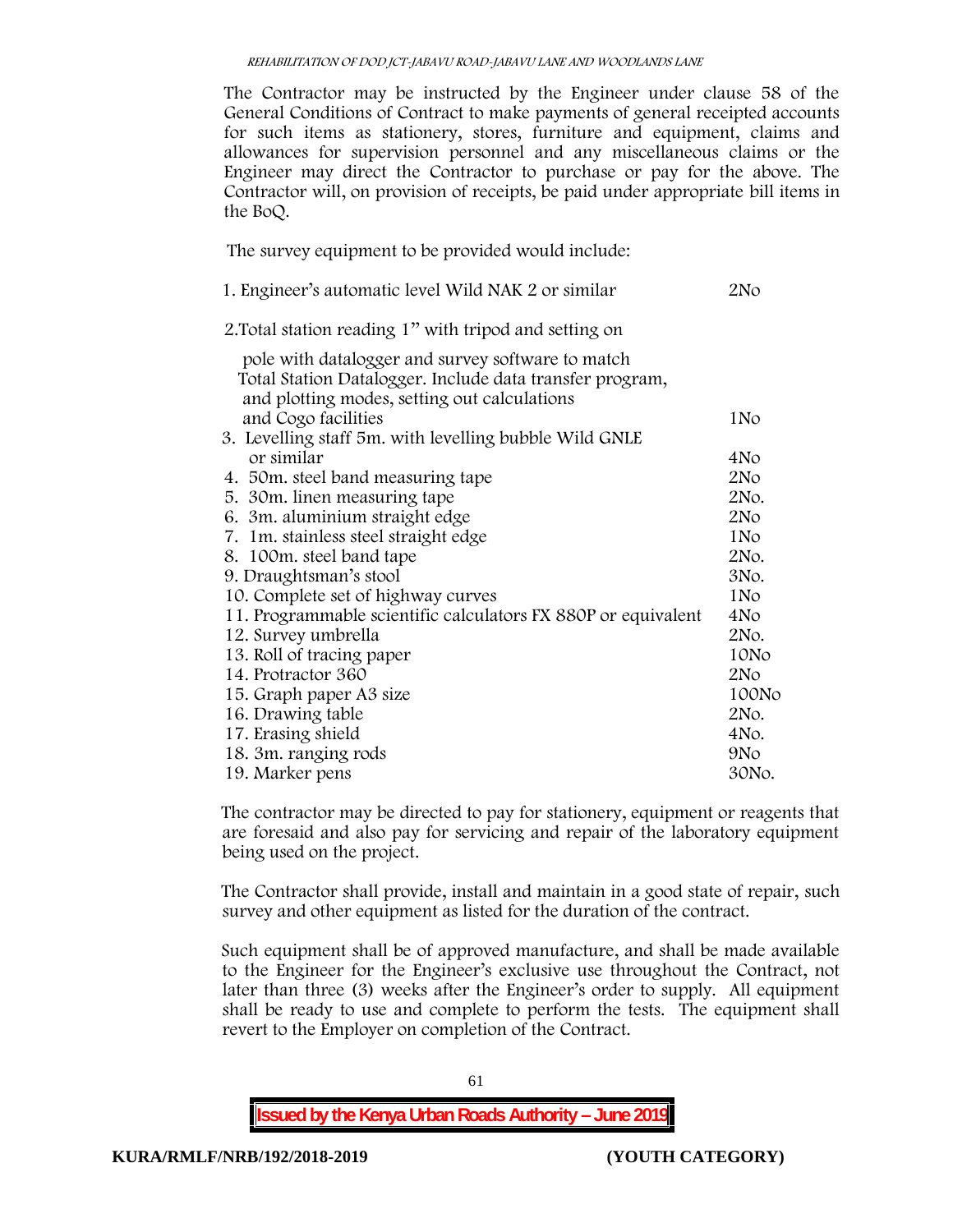Any delays to the Contractor or the Contractor's activities caused by the Engineer being unable to perform survey work, field or laboratory tests due to the contractor's failure to supply and/or maintain the said equipment shall be deemed to have been caused entirely by the Contractors own actions, and any consequences of such delays shall be interpreted as such.

The payment to comply with this requirement is provided in the Bill of Quantities and ownership of all equipment paid for as instructed above shall revert to the Employer after the completion of the Works.

Failure by the Contractor to provide or maintain the equipment shall make him responsible to bear all costs that may be incurred as a result of the Engineer's staff using alternative means of communication, including delays in supervision and approval of Works by the Engineer.

# **132.3 COMMUNICATION FOR THE ENGINEEER**

## **(a) Mobile phones**

The Contractor shall provide, connect and maintain mobile phones for the exclusive use by the Engineer for the duration of the contract. The Contractor shall include for the cost of providing the mobile units complete with charger unit, "hands free" headset for each unit, connection to the network and all service charges applicable all as directed by the Engineer. The Contractor shall provide air-time with each mobile phone which shall be paid for under prime cost sum allowed for in the bills of quantities. The mobile telephones shall be WAP enabled with e-mail capabilities and integrated camera of a minimum of 3.0 mega pixels. Payment for these mobiles and associated costs is included in the Bill of Quantities, and ownership of mobile phones will revert to the Employer after completion of the Works.

# **(b) Internet and e-mail services**

Where directed, the contractor shall provide 24 hours terrestrial or wireless internet connectivity with minimum throughput speed of 128kilobytes per second for the exclusive use by the Engineer, including all accessories and Terminal Equipment and pay for all associated installation, maintenance and usage charges throughout the duration of the contract.

The contractor shall allow for the provision and maintenance of internet connectivity and associated costs as per Appendix to item 1.17 of the Bills of Quantities.

# **137 ATTENDANCE UPON THE ENGINEER AND HIS STAFF**

In addition to the staff stated in Clause 135, the following staff will be provided for the supervision of work: 1No. Artisans, 2No. Labourers, 1No. Office assistants, 2No. Lab attendants. Additional attendant staff, as required by the Engineer, shall be paid for under Item 01-80-030 of the Bill of Quantities.

# **138 VEHICLES AND DRIVERS FOR THE ENGINEER AND HIS STAFF AND METHOD OF PAYMENT**

In addition to provisions of the Clause 138 of the Standard Specification, the Contractor shall when instructed, provide and maintain in good working condition for the exclusive use of the Engineer and his staff throughout the Contract, the following types and numbers of brand new

62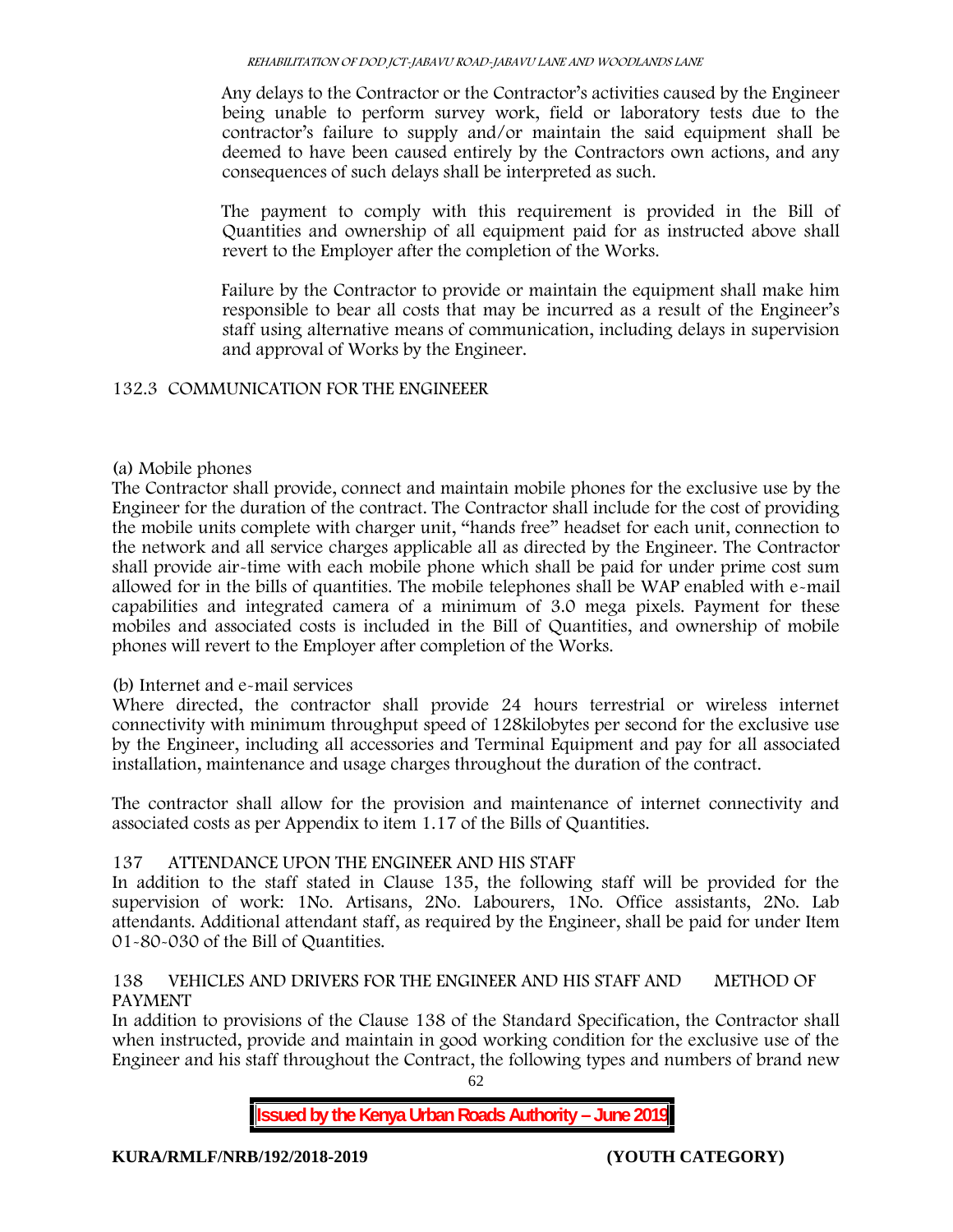vehicles or as specified. The Engineer shall approve the type of vehicles and confirm the number of each type to be provided. The Contractor shall insure the vehicles comprehensively for any licensed drivers and shall provide competent drivers during normal working hours and whenever required by the Engineer. The cost of provision of the vehicle shall be inclusive of the first 4,000 kilometers travelled in any month.

.Should any vehicle supplied not be in roadworthy condition, the Contractor shall provide an acceptable equivalent replacement vehicle until such a time as the original vehicle is repaired to the satisfaction of the Engineer and returned for use.

# **(a) Type 1 Vehicles (Double Cabin 4WD Pick up)**

Type 1 Vehicles should be four Wheel Drive (4WD), with power assisted steering, Double wishbone independent suspension at front axle and rigid axle with leaf springs at rear, diesel propelled engine maximum 2,500 cc. The starting mileage of the vehicles shall not exceed 60,000km odometer reading. The vehicles should be fitted with other accessories below:

- (a) Spare tyre and wheel jack;
- (b) FM radio and CD player;
- (c) Power Windows;
- (d) Full Air-conditioning;
- (e) Immobilizer and antitheft security system;
- (e) Driver and passenger SRS Airbags;
- (f) Canvas cover over the carrying deck at the back.

At the end of the contract, all type 1 vehicles shall revert to the Contractor.

# **(c) Type 2 Vehicles (station wagon/saloon)**

Specifications for Type 2 Vehicles shall be station wagon/saloon vehicles; petrol propelled engine maximum 1,800 cc. The starting mileage of the vehicles shall not exceed 60,000km odometer reading. shall in addition be fitted with a fibre glass body or similar and two columns of sitting benches on the carting deck at the back.

The Contractor shall insure comprehensively the vehicles for any licensed drivers and shall provide competent drivers during normal working hours and whenever required by the Engineer.

At the end of the contract, all type 2 vehicles shall revert to the Contractor.

Payment of vehicle shall be per vehicle month in item 01-80-017/18 of the BOQ.

# **139 MISCELLANEOUS ACCOUNTS**

The Contractor maybe instructed by the Engineer to make payments of general miscellaneous accounts for such items as stationary, stores and equipment and miscellaneous supervision personnel and claims or the Engineer may direct the Contractor to purchase or pay for the above. The Contractor will be paid on a prime cost basis plus a percentage for overheads and profits under appropriate items in the Bills of Quantities.

# **142 ENVIRONMENTAL PROTECTION**

63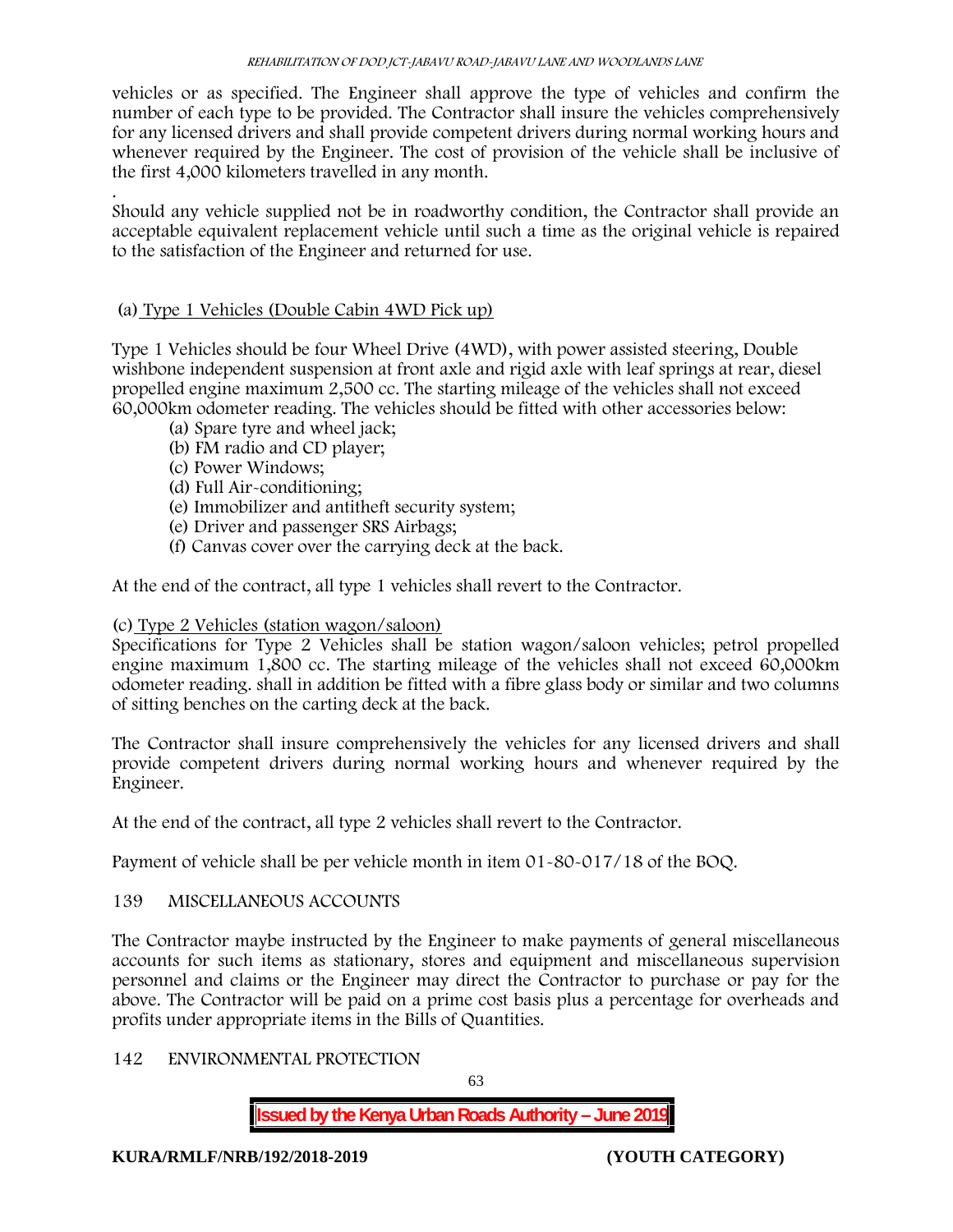The Contractor shall comply with the Statutory Regulations in force in Kenya regarding environmental protection and waste disposal, and shall liaise with the National Environmental Management Agency (NEMA).

The Contractor shall ensure so far as is reasonably practicable and to the satisfaction of the Engineer; that the impact of the construction on the environment shall be kept to a minimum and that appropriate measures are taken to mitigate any adverse effects during the construction.

- (a) The Contractor shall exercise care to preserve the natural landscape and shall conduct his construction operations so as to prevent any unnecessary destruction, scarring, or defacing of the natural surroundings in the vicinity of the work. Except where clearing is required for permanent works, all trees, native shrubbery, and vegetation shall be preserved and shall be protected from damage by the Contractor's construction operations and equipment. All unnecessary destruction, scarring, damage or defacing resulting from the Contractor's operations shall be repaired, replanted, reseeded or otherwise corrected as directed by the Engineer, and at the Contractor's expense.
- (b) The Contractor shall ensure that measures are in place to control soil erosion and water pollution, by use of berms, dykes, silt fences, brush barriers, dams, sediment basins, filter mats, netting, gravel, mulches, grasses, slope drains, contour banks, and other erosion control devices and methods. Temporary erosion control provisions shall be coordinated with permanent erosion control features to assure economical, effective and continuous measures throughout the period of the works. The Contractor's attention is drawn to the requirements of Clause 502, in that works need to be progressively finished so that permanent vegetation can establish quickly to mitigate soil erosion and erosion of drains.
- (c) The Contractor shall provide all the labour, equipment, materials, and means required and shall carry out proper and efficient measures wherever and as often as necessary to minimise the dust nuisance.
- (d) The Contractor shall comply with all applicable Kenyan laws, orders and regulations concerning the prevention, control and abatement of excessive noise. Blasting, use of jackhammers, pile driving, rock crushing, or any other activities producing highintensity impact noise may be performed at night only upon approval of the Engineer.
- (e) Immediately after extraction of materials, all borrows pits shall be backfilled to the satisfaction of the Engineer. In particular borrow pits near the project road shall be backfilled in such a way that no water collects in them.
- (f) Spilling of bitumen fuels Oils and other pollutants shall be cleared up.
- (g) The Contractor's attention is drawn to the requirements of the Standard Specification in regard to the environment and in particular to the following clauses:

| 64 |                                    |  |
|----|------------------------------------|--|
|    | Clause 136: Removal of Camps       |  |
|    | Clause 116: Protection from Water  |  |
|    | Clause 115: Construction Generally |  |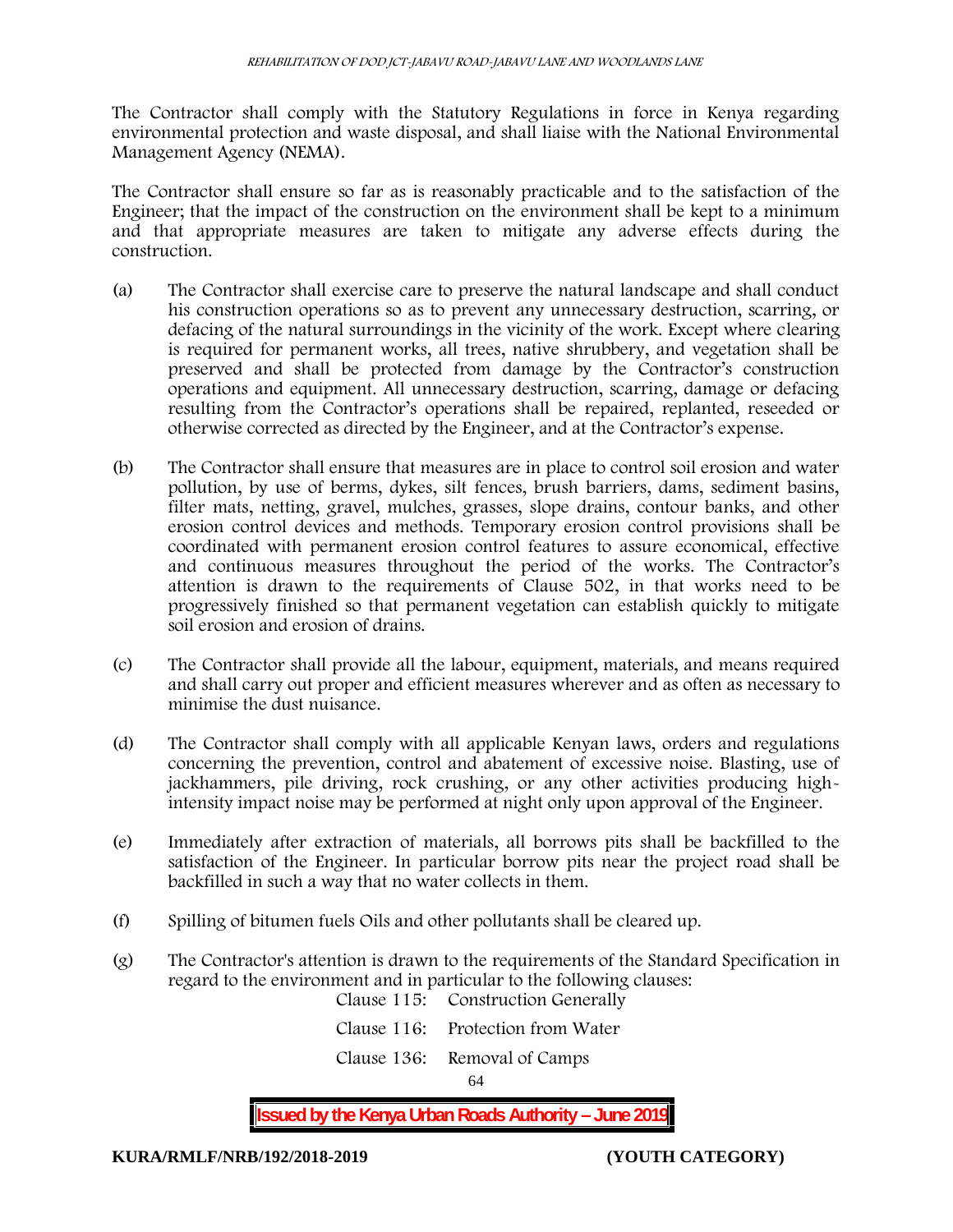Clause 605: Safety and Public Health Requirements Clause

Clause 607: Site Clearance and Removal of Topsoil and Overburden

(h) No additional payment will be made to the Contractor to cover costs arising from the requirements for this Clause and the Contractor must include these costs in the rates inserted into the Bills of Quantities.

#### **143 STAFF TRAINING**

The Contractor shall allow for training of engineers, technicians and other support staff as may be instructed by the Engineer.

The payment of the allowances of such staff shall be made as instructed by the Engineer under the relevant provisions in the Bills of Quantities.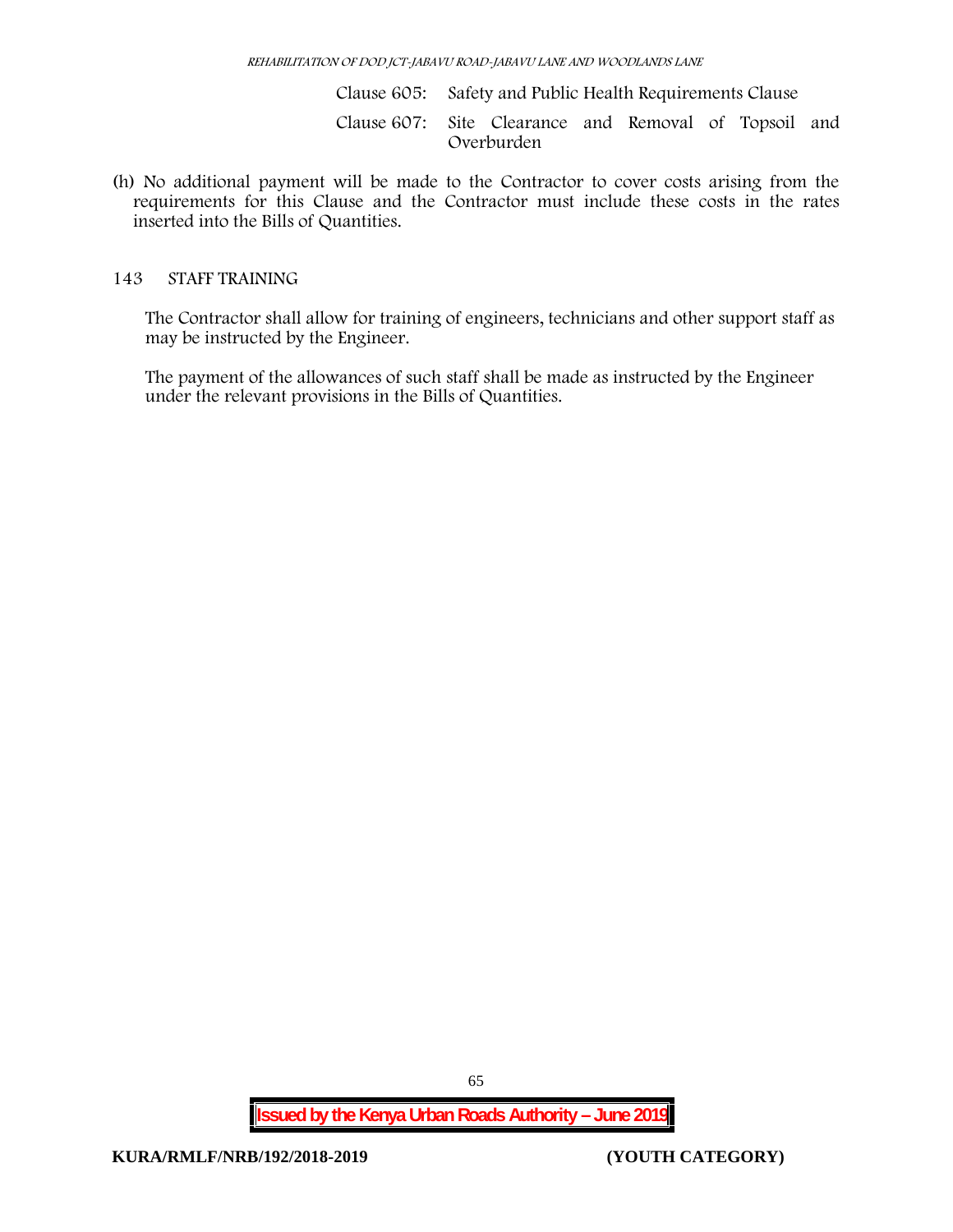#### **SECTION 2 - MATERIALS AND TESTING OF MATERIALS**

All materials testing shall be in accordance with Section 2 of the Standard Specifications.

### **SECTION 3 - SETTING OUT & TOLERANCES**

#### **301 SETTING OUT**

a) In addition to the provisions of clause 3.01(a) if the traverse points to be used for the setting out are close to the existing carriageway and interfere with construction works then the Contractor will have to relocate them to a location where they will not be disturbed. The co ordinates and heights of all traverse points so located shall be listed and provided to the Engineer for checking and/or approval. Contractor shall also monument the new centreline every 200m along straight and all salient points along curves by a pin in the concrete beacon before commencement of any works.

The road reserve boundary posts shall have 12mm diameter steel pins embedded in concrete, 200mm long with 25mm exposed to the air, sticking out form its top surface. This pin shall be co-ordinated and heighted and result of the same shall be provided to the Engineer for approval. Cost of these works shall be included in the rates as no separate item has been provided.

Commencement of the works shall not be permitted until this basic survey data has been provided and approved by the Engineer for at least 2 Kms of the road.

b) Detailed Setting Out

Reference pegs shall be 50mm by 50mm in section 600mm long driven 400mm firmly into ground and painted white above the ground. The offset from centre line shall be indicated by small nail 20mm to 25mm long with its head driven flush with the top of the peg.

Chainages, offset and reference elevation shall be clearly indicated to the sides of the peg to the satisfaction of the Engineer.

After cutting of benches and prior to commencement of earthworks or subgrade works, Contractor shall take cross-sections again and submit the copy of the same to Engineer for agreement. These cross-sections shall then be used as basis of measurement for all subsequent layers, unless otherwise stated.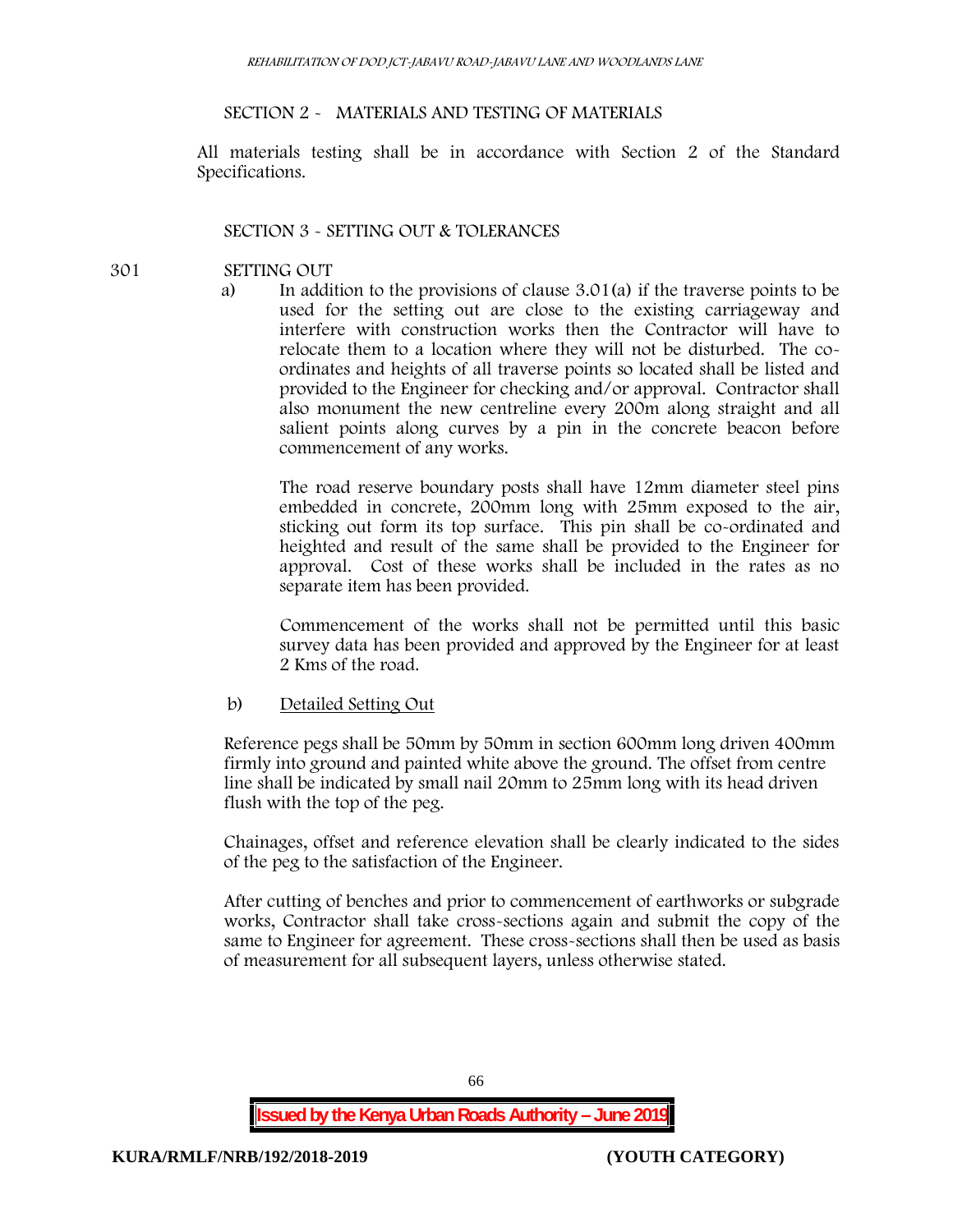*REHABILITATION OF DOD JCT-JABAVU ROAD-JABAVU LANE AND WOODLANDS LANE*

**SECTION 4- SITE CLEARANCE AND TOP SOIL STRIPPING**

**401 SITE CLEARANCE**

Site Clearance shall be carried out as directed by the Engineer.

**402 REMOVAL OF TOPSOIL**

Topsoil shall include up to 200mm depth of any unsuitable material encountered in existing or newly constructed drains, drainage channels, and accesses.

**403 REMOVAL OF STRUCTURES, FENCES AND OBSTRUCTIONS**

When instructed by the Engineer, the Contractor shall demolish or remove any structure and payment for this shall be made on day works basis.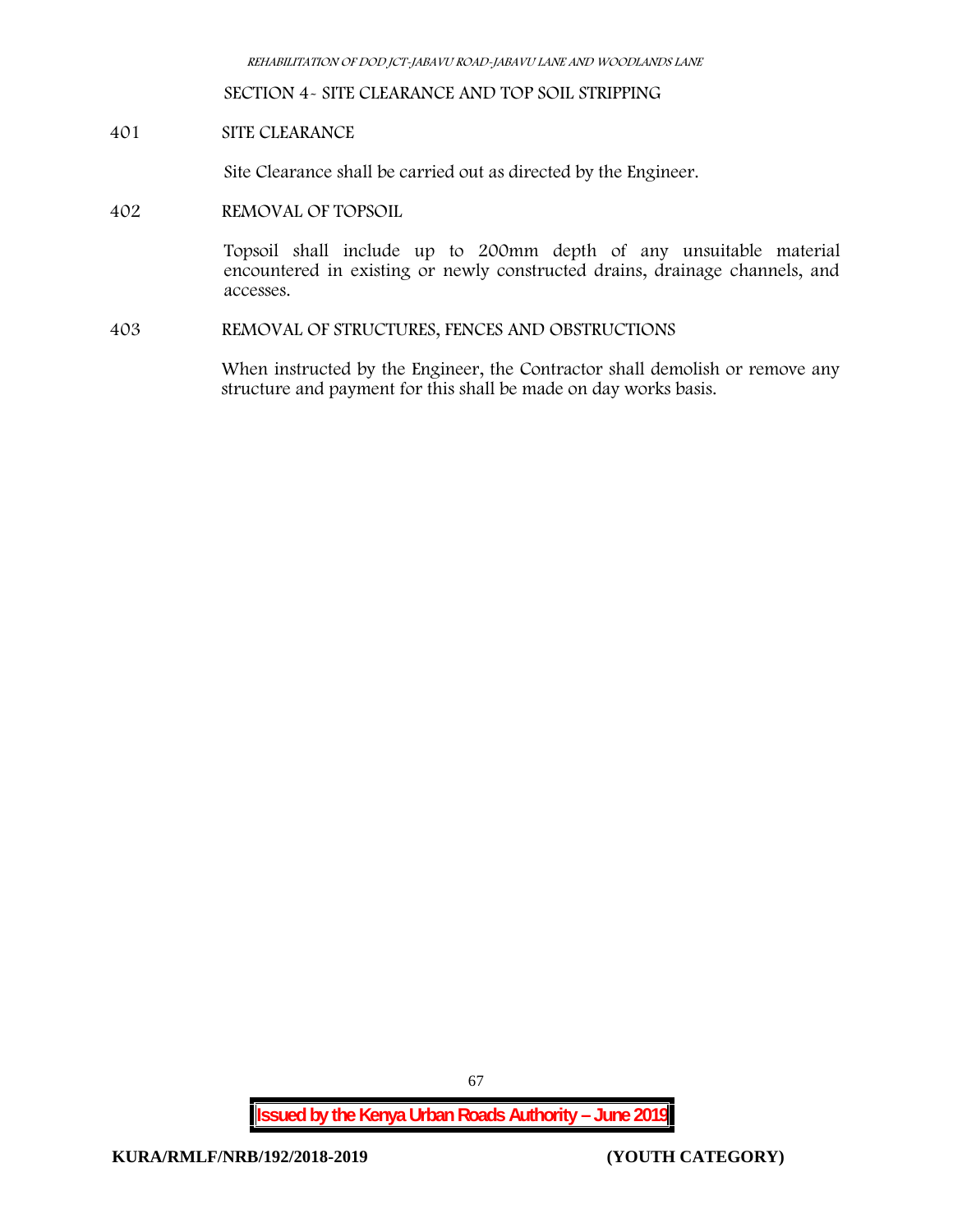#### **SECTION 5 - EARTHWORKS**

#### **504 PREPARATION PRIOR TO FORMING EMBANKMENT**

Where benching is required for existing pavement to accommodate earthworks subgrade or subbase for widening the road, the rate for compaction of existing ground shall be deemed to cover this activity.

Excavation in the pavement of the existing road shall be kept dry. In the event of water penetrating the underlying layer, construction of the subsequent layers shall be postponed until the underlying layers are dry enough to accommodate the construction plant without deforming or otherwise showing distress.

Step construction shall be carried out per layer at the joint where excavating both vertically and perpendicular to the direction of the travel. The step shall be 500mm perpendicular to the direction of the travel and 150mm vertical unless otherwise instructed by the Engineer.

Special care shall be taken when compacting the new material at the joint ensuring that specified density is achieved.

#### **505 CONSTRUCTION OF EMBANKMENTS**

Only material approved by the Engineer shall be used for fill in embankments. Material with high swelling characteristics or high organic matter content and any other undesirable material shall not be used, unless specifically directed by the Engineer. Unsuitable material shall include:

- (i) All material containing more than 5% by weight or organic matter (such as topsoil, material from swamps, mud, logs, stumps and other perishable material)
- (ii) All material with a swell of more than 3% (such as black cotton soil)
- (iii) All clay of plasticity index exceeding 50.
- (iv) All material having moisture content greater than 105% of optimum moisture content (Standard Compaction)

Subgrade: Shall mean upper 300mm of earthworks either insitu or in fill and subgrade shall be provided for as part of earthworks operation and payment shall be made as "fill". The material for subgrade shall have a CBR of not less than 8% measured after a 4 day soak in a laboratory mix compacted to a dry density of 100% MDD (AASHTO T99) and a swell of less than 1%.

Subgrade repair: Where directed by the Engineer, any localized failure in the subgrade shall be repaired by filling in selected soft, hard or natural of minimum CBR 30% and compacted in accordance with clauses in the specifications applying to normal subgrade.

68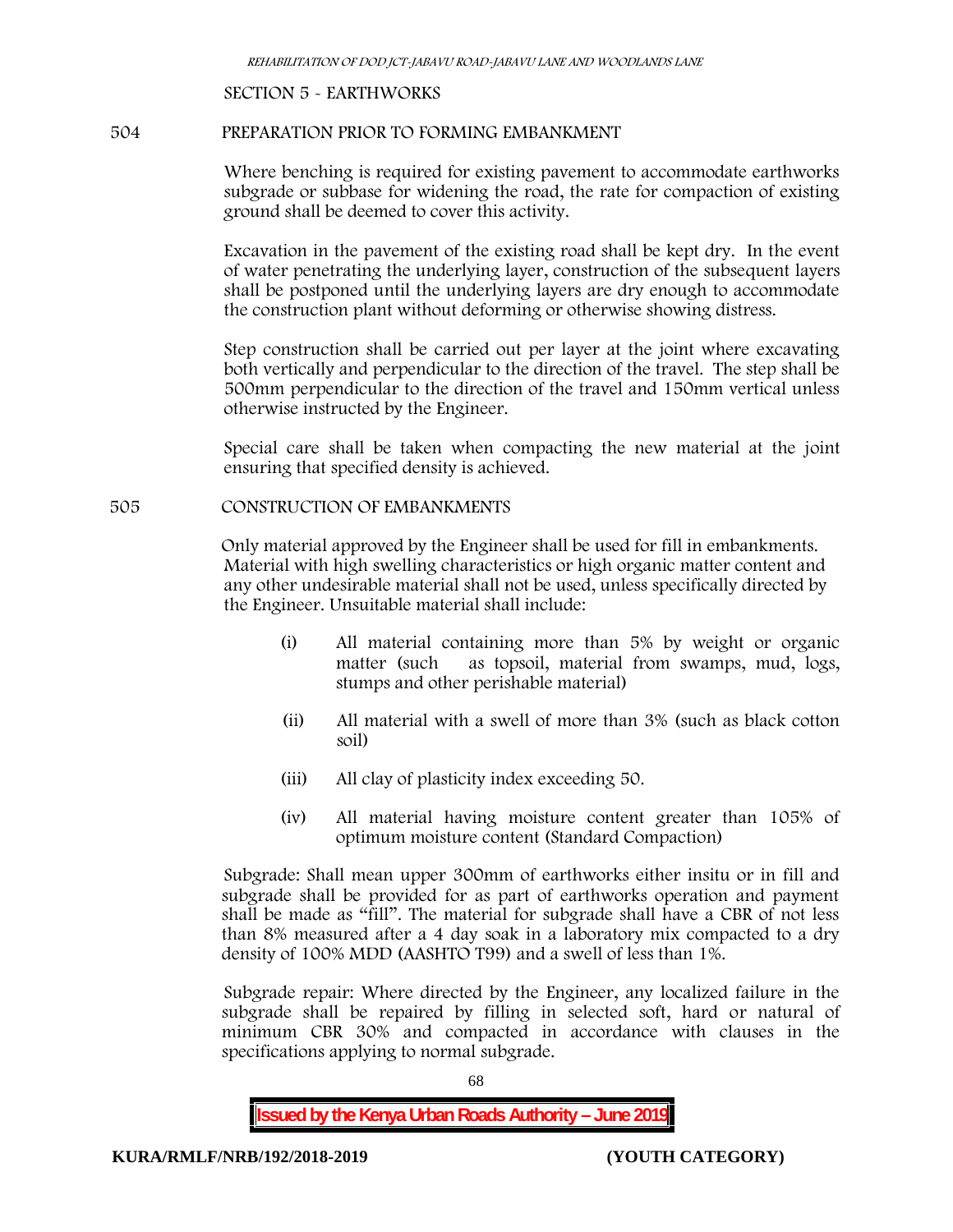Embankment repair: Where directed by the Engineer, any localized filling in soft, hard or natural; selected material requirements shall be executed in accordance with Clause 505.

### **508 COMPACTION OF EARTHWORKS**

At pipe culverts, all fill above ground level around the culverts shall be compacted to density of 100% MDD (AASHTO T.99) up to the level of the top of the pipes or top of the surround(s), if any and for a width equal to the internal diameter of the pipe on either side of the pipe(s) or surround(s) as applicable.

At locations adjacent to structures, all fill above ground level upto the underside of the subgrade shall be compacted to density of 105% MDD (AASHTO T.99). In case of fill around box culverts this should be carried out for the full width of the fill and for a length bounded by the vertical plane passing through the ends of the wingwalls.

Notwithstanding the provision of clause 503 of the standard Specification, Compaction of subgrade material (i.e. material immediately below formation) in cut areas shall not be carried out by the contractor in areas where the formation is formed in hard material, unless specific instructions to the contrary are issued by the Engineer.

Where improved sub-grade material shall be required, this shall be compacted and finished to the same standards and tolerances as those required for normal subgrade and clauses in the specifications applying to normal subgrade shall also apply.

### **511 BORROW PITS**

The first part of the Standard Specification is amended as follows:

Fill material which is required in addition to that provided by excavation shall be obtained from borrow pits to be located and provided by the Contractor but to the approval of the Engineer contrary to what has been stated.

## **517 MEASUREMENT AND PAYMENT**

Notwithstanding the provisions of clause 517 of the standard specifications, the rate for compaction of fill in soft material shall allow for the requirements of clause 508 of the special specification and no extra payment shall be made for compaction around pipe culverts (100% MDD AASHTO T.99).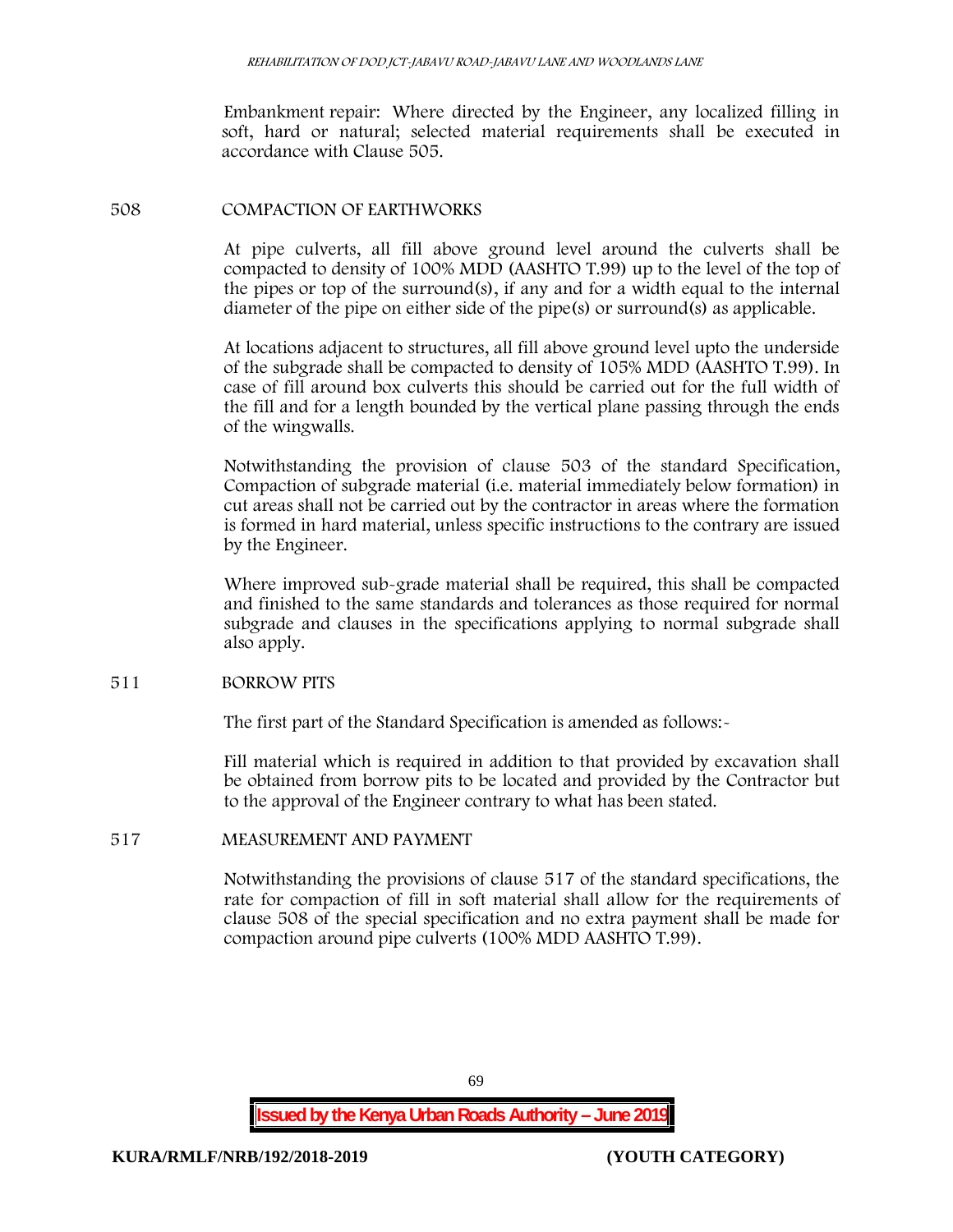#### **SECTION 6 - QUARRIES, BORROW PITS, STOCKPILES AND SPOIL AREAS**

#### **601 GENERAL**

Notwithstanding any indications to the contrary in the Standard specification the Engineer will not make available to the Contractor any land for quarries, borrow pits, stockpiles and spoil areas, except for those areas in road reserves specifically approved by him.

The contractor will be entirely responsible for locating suitable sources of materials complying with the Standard and Special Specifications, and for the procurement, Wining, haulage to site of these materials and all costs involved therein. Similarly the contractor will be responsible for the provision and costs involved in providing suitable areas for stockpiling materials and spoil dumps. Should there be suitable sites for spoil dumps or stockpiles within the road reserve forming the site of the works the Contractor may utilise these subject to the approval of the Engineer.

No additional payment will be made to the Contractor to cover costs arising from the requirements for this Clause and the Contractor must include these costs in the rates inserted into the Bills of Quantities.

#### **602 MATERIAL SITES**

The information on possible material sites is given for the general guidance of bidders. Bidders are however advised to conduct their own investigation as the information contained therein is neither guaranteed nor warranted

#### **603 PROVISION OF LAND**

Notwithstanding any indications to the contrary in the Standard specification the Engineer will not make available to the Contractor any land for quarries, borrow pits, stockpiles and spoil areas, except for those areas in road reserves specifically approved by him.

The contractor will be entirely responsible for locating suitable sources of materials complying with the Standard and Special Specifications, and for the procurement, Wining, haulage to site of these materials and all costs involved therein. Similarly the contractor will be responsible for the provision and costs involved in providing suitable areas for stockpiling materials and spoil dumps. Should there be suitable sites for spoil dumps or stockpiles within the road reserve forming the site of the works the Contractor may utilise these subject to the approval of the Engineer.

No additional payment will be made to the Contractor to cover costs arising from the requirements for this Clause and the Contractor must include these costs in the rates inserted into the Bills of Quantities.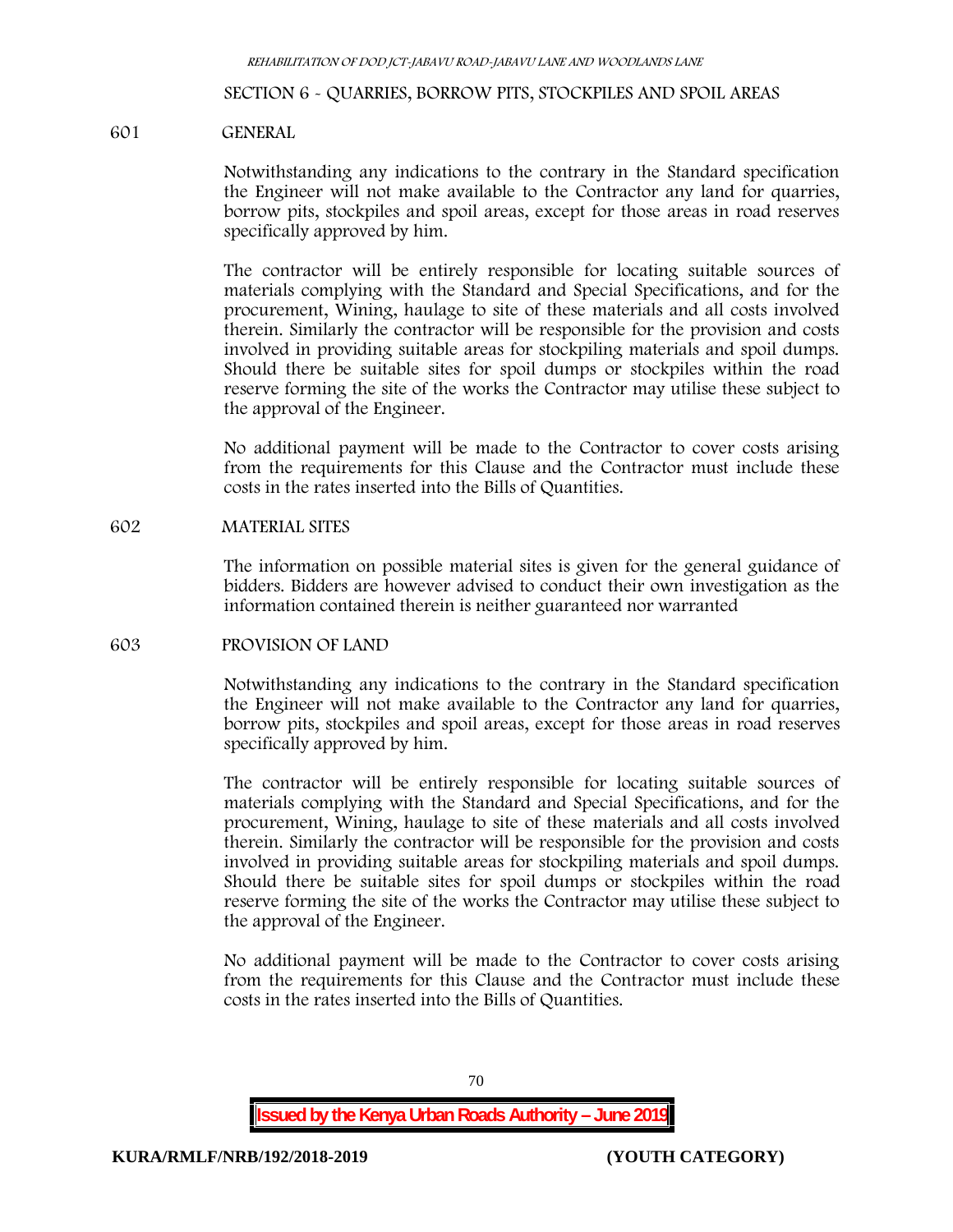# **605 SAFETY AND PUBLIC HEALTH REQUIREMENTS**

In addition to clause 605, the contractor shall allow for professionals to conduct lectures to the workers regarding the spread of HIV/Aids.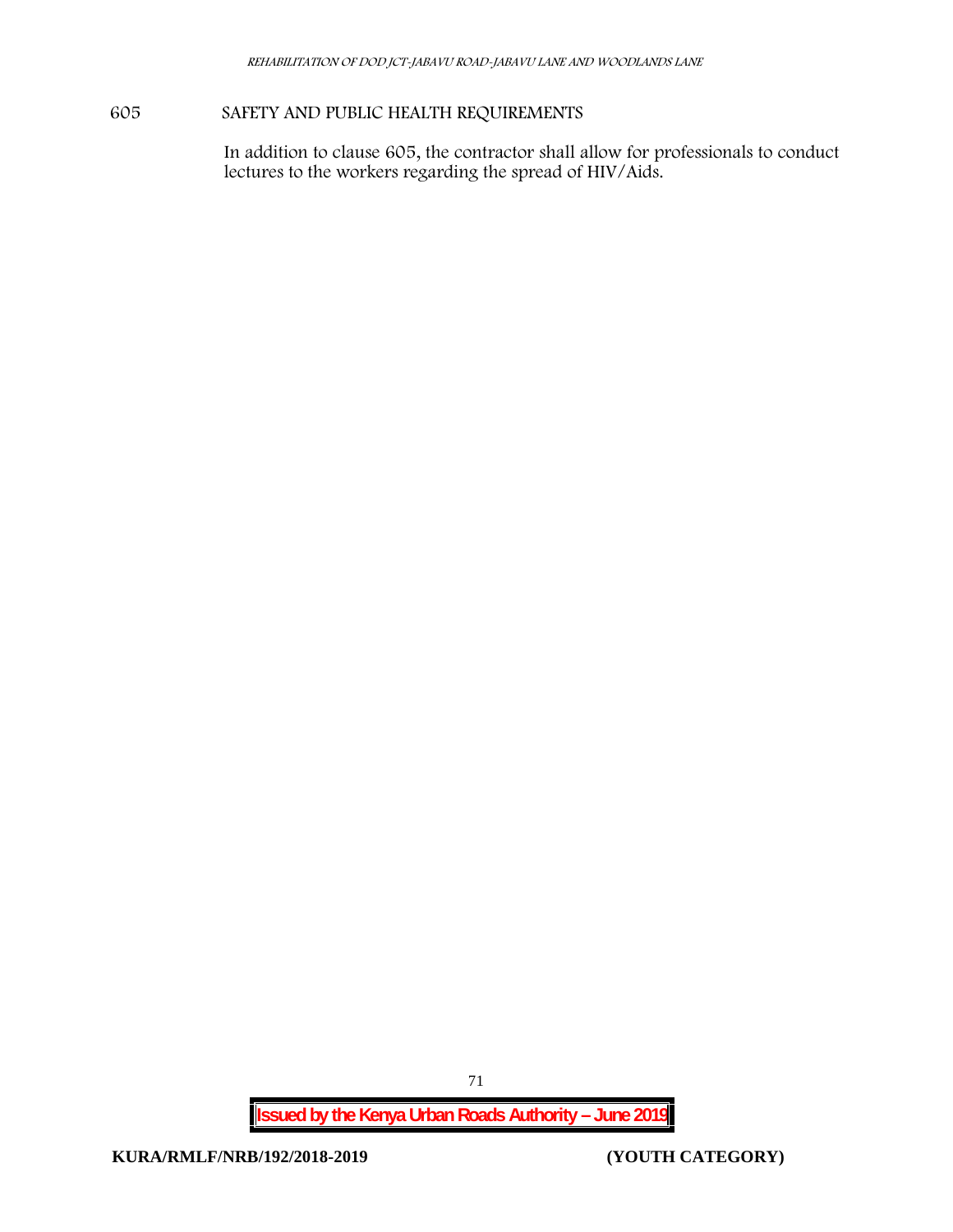**SECTION 7 - EXCAVATION AND FILLING FOR STRUCTURES**

### **703 EXCAVATION OF FOUNDATIONS FOR STRUCTURES**

Unless otherwise instructed by the Engineer, all excavated surfaces in material other than hard material, on which foundations for structures shall be placed, shall be compacted to 100% MDD (AASHTO T.99) immediately before structures are constructed.

Paragraph 4, last line: - Replace "95%" with "100%".

#### **707 BACKFILLING FOR STRUCTURES**

Unless otherwise instructed by the Engineer, all backfilling material shall be compacted to a minimum of 100% MDD (AASHTO T.99).

#### **709 EXCAVATIONS FOR RIVER TRAINING AND NEW WATER COURSES**

Payments for river training and establishment of new watercourses shall only be made where such work constitute permanent works. Works done for road deviation or other temporary works shall not qualify for payment.

### **710 STONE PITCHING**

Stone pitching to drains, inlets and outlets of culverts to embankments and around structure shall consist of sound unweathered rock approved by the Engineer.

The stone as dressed shall be roughly cubical in shape with minimum dimensions of 150 x 150mm for normal thickness of stone pitching.

The surface to receive the pitching shall be compacted and trimmed to slope and the stone laid, interlocked and rammed into the material to give an even finished surface.

In areas where stone pitching has been damaged, the Contractor shall identify such areas and notify the Engineer for his agreement of the extent of the Works required and his approval and instructions to proceed with the Works. Stone Pitching Repair and Reconstruction shall be carried out in accordance with Clause 710 of the Standard Specifications.

The Works shall involve removal of the damaged stone pitching and reconstruction of the said areas in accordance with Clause 710 of the Standard Specifications by use of the sound salvaged material together with any necessary additional material where all such materials shall comply with Section 7 of the Standard Specifications.

Contrary to clause 713 of the standard specifications, the rates inserted for stone pitching shall allow for grouting.

72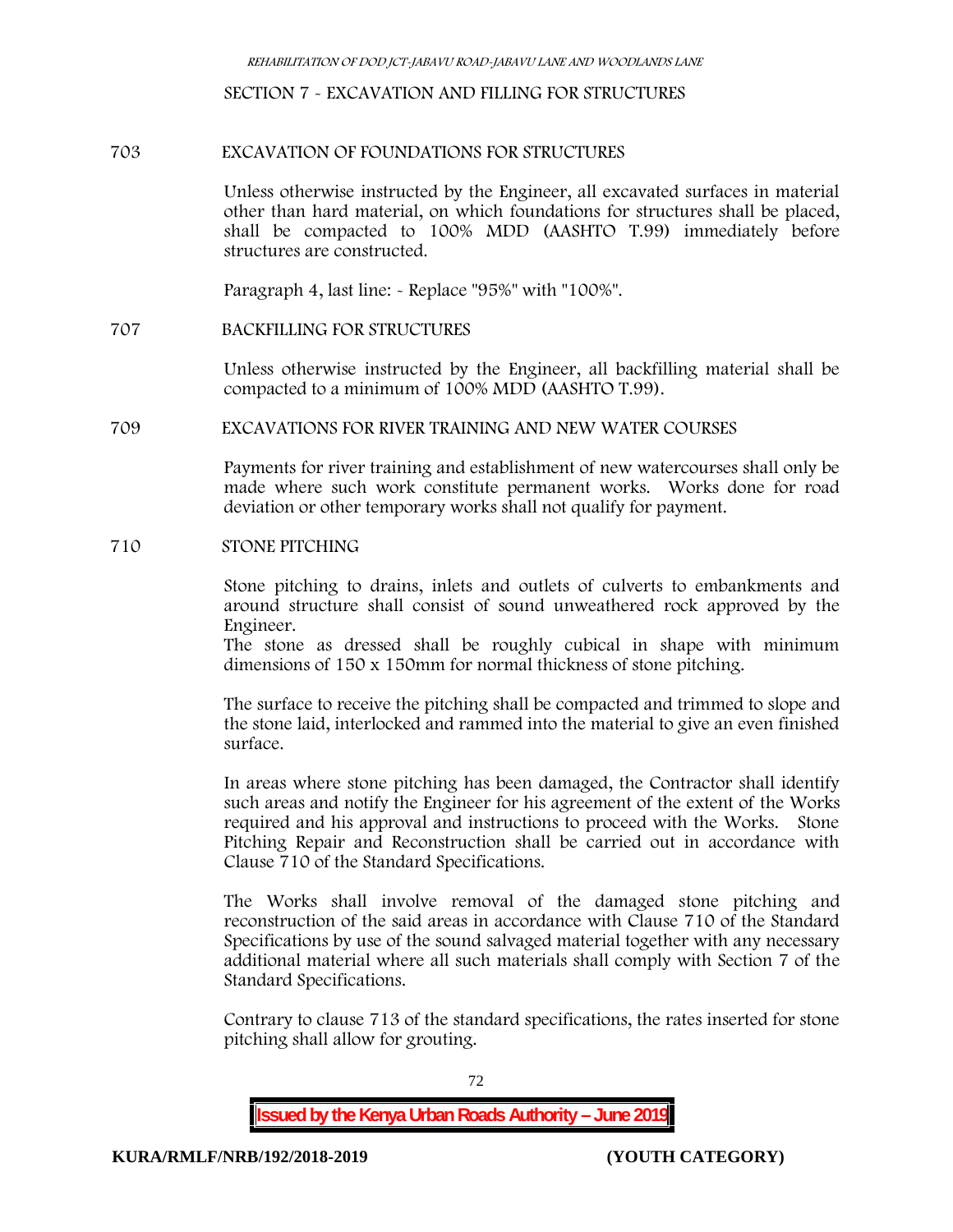### **711 GABIONS**

Where instructed by the Engineer the Contractor will install gabions as protection works to washout areas or bridge Piers and or Abutments. Gabions shall be constructed in accordance with Clause 711 of the Standard Specification.

I n cases where existing gabions have been damaged, the Contractor shall identify them and notify the Engineer for his agreement of the extent of the Work required and his approval and instructions to proceed with the Works.

The Works shall involve removal of the damaged gabions / rocks, excavation to the correct levels and grades as directed by the Engineer, and in accordance with Clause 711 of the Standard Specifications and reconstruction with new gabions and other necessary materials as necessary. The damaged gabions shall be recovered and transported to the nearest KURA'S Yard or M.O. R &P.W Department depot.

#### **712 RIP-RAP PROTECTION WORK**

Quarry waste or similar approved material shall be used to backfill scoured and eroded side, outfall and cut-off drain. The material shall be compacted to form a flat or curved surface preparatory to stone [pitching of drainage channels, existing and new scour checks as directed by the Engineer.

The surface to receive the pitching shall be compacted and trimmed to slope and the stone hand laid, interlocked and rammed into the material to give an even finished surface. The interstices of the Pitching shall be rammed with insitu material. The insitu material immediately behind the pitching shall be compacted to minimum density of 100% MDD compaction (AASHTO T.99)

# **714 BACKFILL BELOW STRUCTRURES**

Where instructed this shall be carried out in compliance with the requirements of Clause 507 and 804 of the Standard Specification.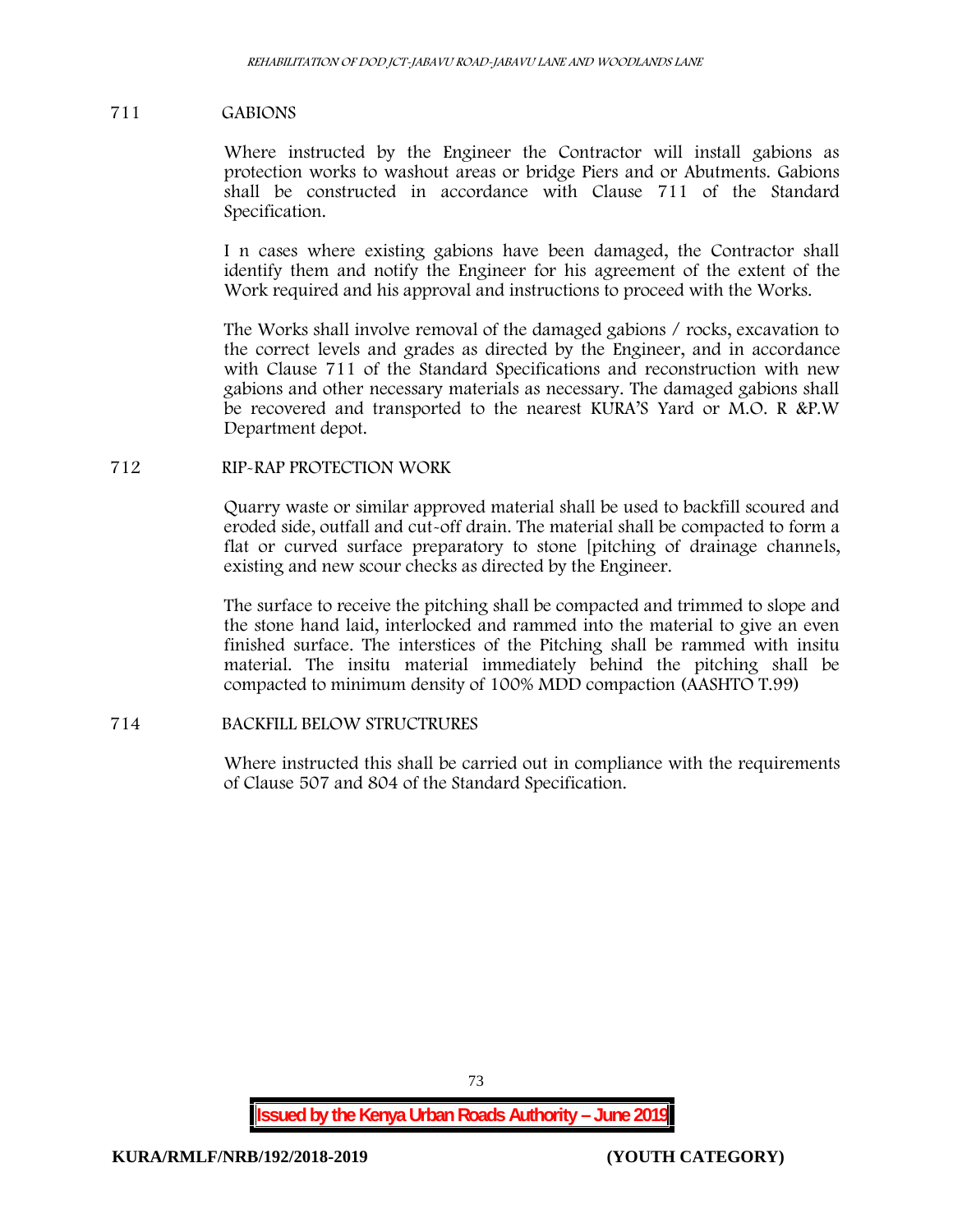#### **SECTION 8 - CULVERTS AND DRAINAGE WORKS**

#### **801 SCOPE OF SECTION**

The operations specified in this section apply to the installation of drainage works and reinstatement and improvement of the same.

In addition, this Section covers: -

- Extending of existing 450mm, 600mm and 900mm diameter pipes to be compatible with the increased road width or access.
- Desilting and cleaning of existing pipes and outfall drains to make them free flowing.

#### **804 EXCAVATION FOR CULVERTS AND DRAINAGE WORKS**

In the Standard Specifications, make the following amendments: -

- (a) In paragraph 6, line 3, and in paragraph 7, line 5 and in paragraph 11, line 6, delete "95%" and insert "100%".
- (b) Removal of Existing Pipe Culverts

Where instructed by the Engineer, the Contractor shall excavate and remove all existing blocked or collapsed culvert pipes of 450mm, 600mm and 900mm diameter including concrete surround, bedding, inlet and outlet structure.

The void left after removal of culvert pipes shall be widened as necessary to accommodate new concrete bedding, pipe and haunching. The payment of this work shall be per linear metre of pipes removed, and the volume in m<sup>3</sup> of inlet/outlet structure removed. The void left by removal of these pipes shall be carefully preserved in order to accommodate replacement of 450mm, 600mm or 900mm diameter pipe culverts as shall be directed by the Engineer.

- (c) Removal of Other Existing Drainage Structures When instructed by the Engineer, the Contractor shall demolish or remove any other structure and payment for this shall be made on day work basis.
- (d) Excavation for Culverts and Drainage Works The Contractor shall carry out all excavations for new culverts and drainage works to the lines, levels, inclinations, and dimensions shown on the drawings or as instructed by the Engineer.

**805 EXCAVATION IN HARD MATERIAL**

74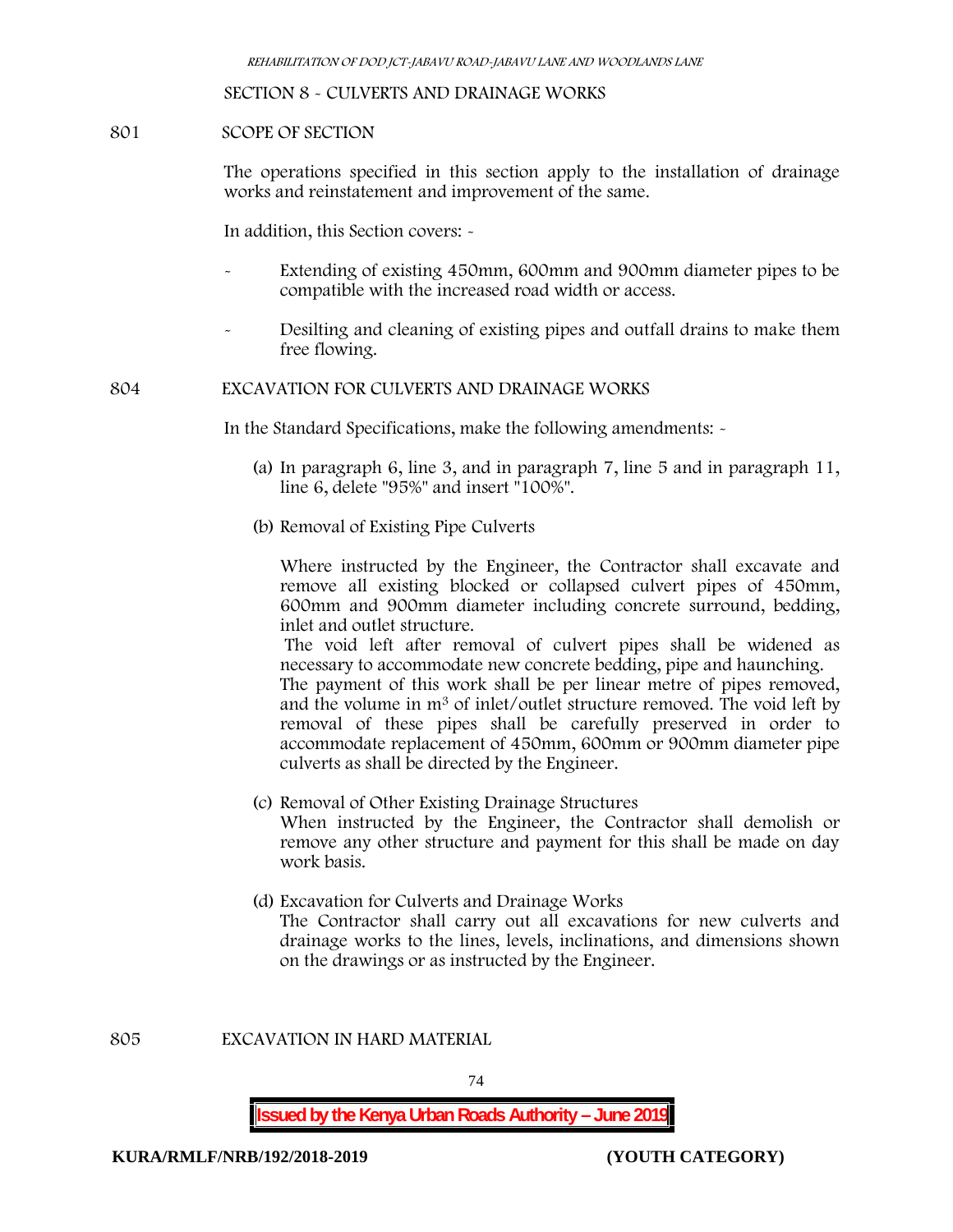*REHABILITATION OF DOD JCT-JABAVU ROAD-JABAVU LANE AND WOODLANDS LANE*

In the Standard Specifications, Sub-clauses 805(a) and 805 (b) delete "95%" and insert "100%".

In sub-clause 809(a), paragraph 1, line 1, substitute "95%" with "100%".

In sub-clause 809(c), paragraph 2, line 4, between the words "compacted" and "and shaped" insert the words "to 100% MDD (AASHTO T.99)".

Hard material is material that can be excavated only after blasting with explosives or barring and wedging or the use of a mechanical breaker fitted with a rock point in good condition and operated correctly. Boulders of more than 0.2m<sup>3</sup> occurring in soft material shall be classified as hard material.

**809 BEDDING AND LAYING OF PIPE CULVERTS**

Concrete pipes shall be laid on a 150mm thick concrete bed of class 15/20 and the pipes shall be bedded on a 1:3 cement: sand mortar at least 50mm thick, 150mm wide and extending the full length of the barrel.

The rates inserted shall allow for compaction of the bottom of excavation to 100% MDD (AASHTO T.99).

#### **810 JOINTING CONCRETE PIPES**

The concrete pipes for the culverts shall have ogee joints and will be jointed by 1:2 cement: sand mortar and provided with fillets on the outside as described in clause 810 of the Standard Specification.

#### **812 BACKFILLING OVER PIPE CULVERTS**

In the Standard Specifications, clause 812

a) Wherever the expression "dry density of 95% MDD (AASHTO T. 99)" occurs delete and replace with "dry density of 100% MDD (AASHTO T.99)".

The rates entered for laying of pipe culverts shall allow for backfilling to pipe culverts and compacting to 100% MDD (AASHTO T.99) and these works shall not be measured and paid for separately.

#### **814 SUBSOIL DRAINS**

In the event of excavation for repairs exposing local seepage, springs or unacceptably high water table, the Engineer may instruct the provision of counter fort or French drains.

These drains shall consist of a trench excavated to the alignment, width, depth and gradient instructed by the Engineer, and backfilled with approved compacted clean hard crushed rock material as specified in clause 815 of the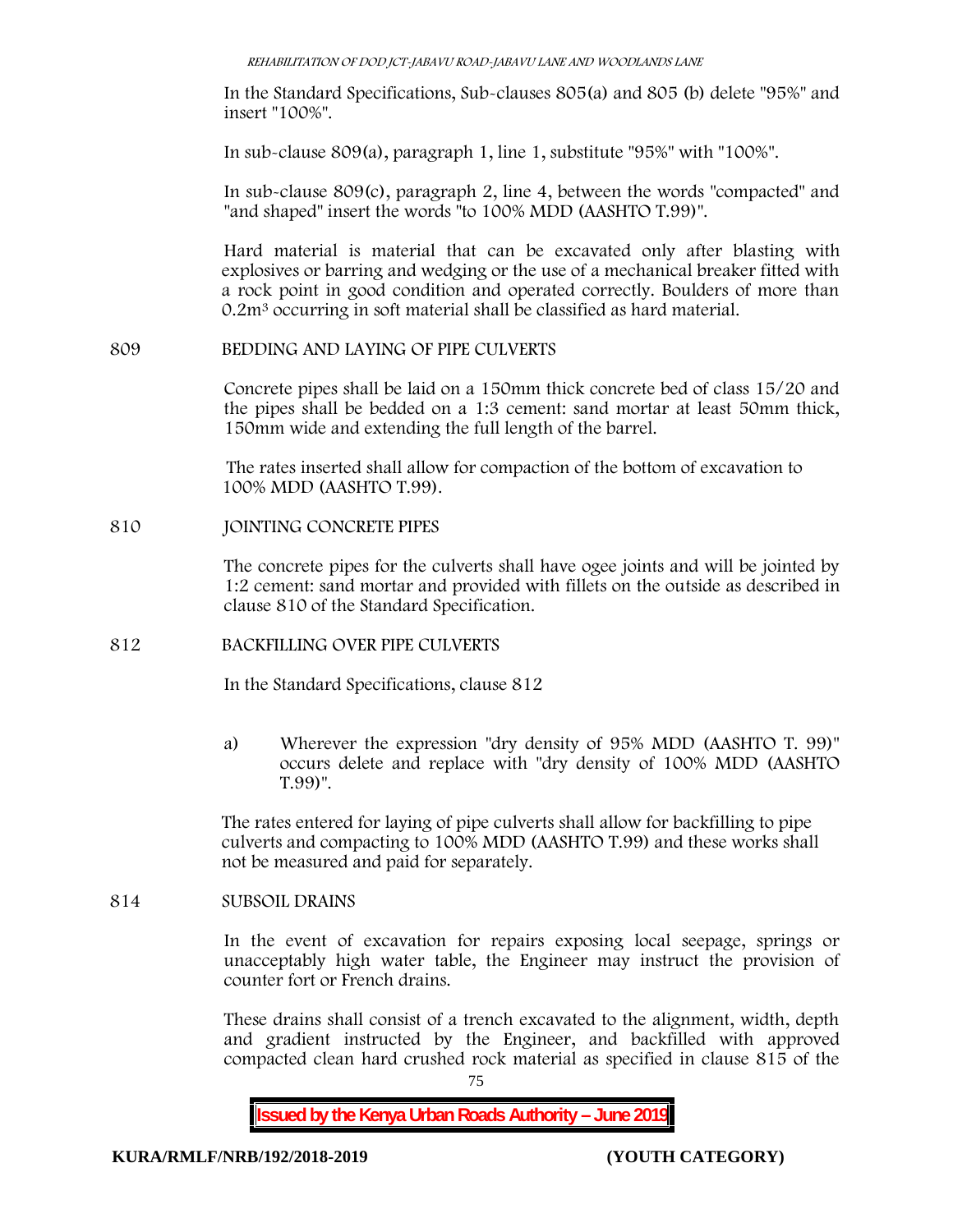standard specification. Where these drains lie within the carriageway the carriageway shall be reinstated with compacted stabilised gravel and surfaced with hot asphalt or a surface dressing as instructed by the Engineer.

# **815 INVERT BLOCK DRAINS AND HALF ROUND CHANNELS**

Invert Block Drains and Half Round Channels shall be constructed as shown in the drawings provided in accordance with the Standard Specifications where directed by the Engineer.

### **817 REPAIRS TO DRAINS**

**817.1 Cleaning and Repair of Existing Drains**

In areas of existing side drains, mitre or outfall drains where such are blocked, the Engineer shall instruct the Contractor to clean and clear the drains to free flowing condition.

The work shall consist of:

- (a) Stripping and removal of any extraneous material to spoil including vegetation and roots in the drains to the satisfaction of the engineer.
- (b) Spreading of any spoil to the satisfaction of the Engineer.

Shaping the drains to free flowing condition as directed by the Engineer. Removing any broken side slabs for inverted block drains and replacing with a new removing any broken inverted block drains and replacing with a new one well jointed.

Measurement and Payment for cleaning drains shall be by linear metre of drain cleaned measured as the product of plan area and vertical depth of extraneous material instructed to be removed. No extra payment will be made for removal of vegetation and roots.

**817.2 Channels**

The Engineer may instruct that the Contractor provides open channels in place of existing subdrains where the latter may be damaged or in any other place. The rates entered by the Contractor in the bills of quantities must include for removal and disposal of any subdrain material, excavation to line and level, backfilling and compaction as directed by the engineer. The channels shall be constructed of precast class 20/20 concrete of minimum 80mm thickness and lengths or widths not exceeding 1000mm. Joints shall be at least 15mm wide filled with 1:2 cement sand mortar.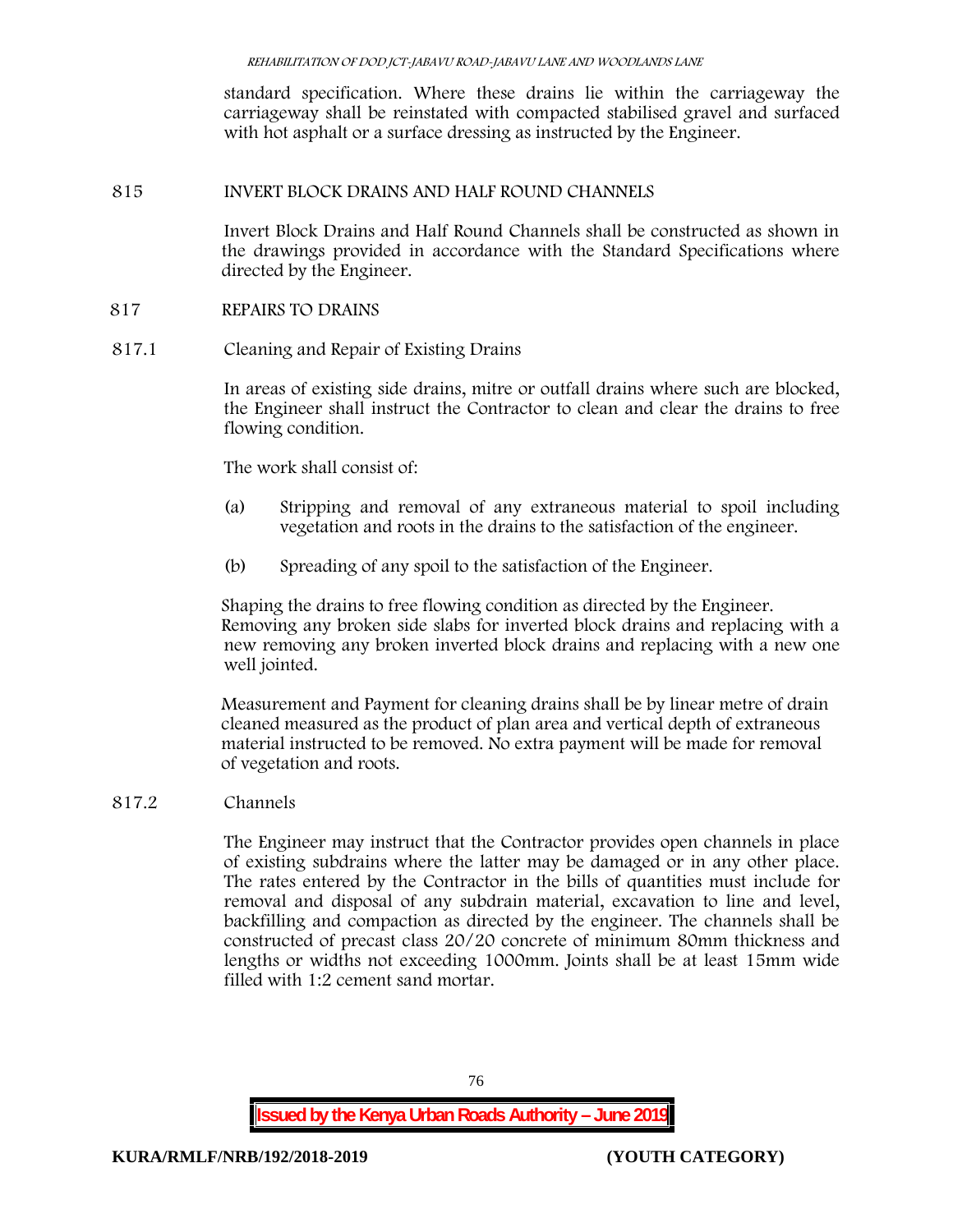*REHABILITATION OF DOD JCT-JABAVU ROAD-JABAVU LANE AND WOODLANDS LANE*

## **817.3 Rubble fills for protection work**

Quarry waste or similar approved material shall be used to back fill scoured and eroded side, outfall and cut-off drains. The material shall be compacted to form a flat or curved surface preparatory to stone pitching of drainage channels, existing and new scour checks as directed by the Engineer.

### **817.4 Stone Pitching**

Stone pitching shall be constructed in accordance with clause 710 of the standard Specification.

### **817.5 Gabions**

Gabions shall be constructed in accordance with clause 711 of the standard Specification.

# **817.6 Spoil Material**

The Contractor shall be responsible for removal from site of all materials excavated in the course of undertaking works in this section of the specifications, unless suitable for re-use, and deposit of the material in a spoil dump to be approved by the Engineer.

### **818 SCOUR CHECKS**

Scour checks are to be constructed in mass concrete in accordance with clause 818 of the standard Specifications and the drawings as shall be provided.

### **819 CLEANING AND MAINTENANCE**

### **819.1 Desilting of Pipe Culverts**

Where instructed, Contractor shall desilt the existing pipe culverts by removing all the material from the pipe to make them clean and free flowing.

Measurement and payment shall be by the linear metres of pipes de-silted, regardless of diameter size.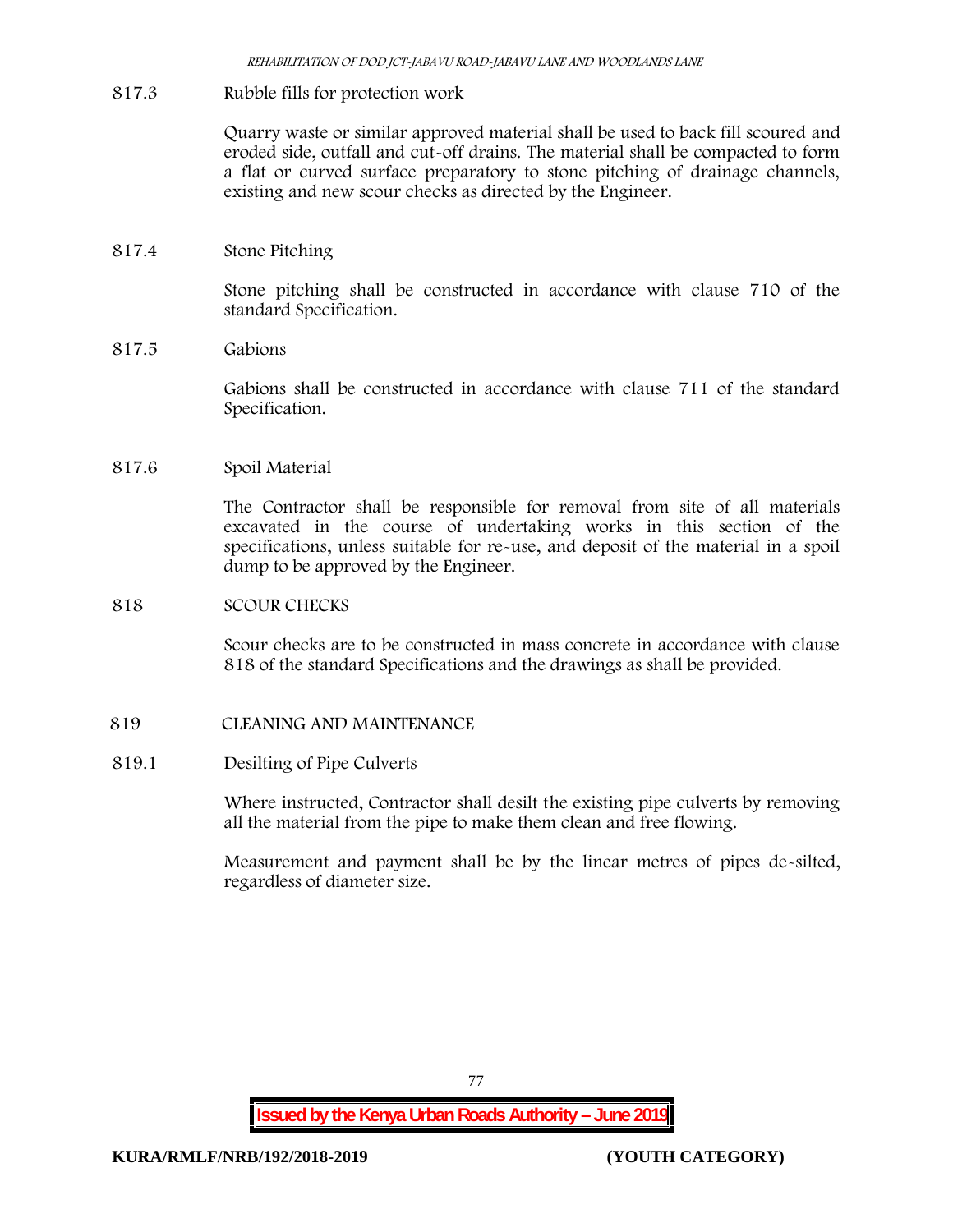#### **SECTION 9 - PASSAGE OF TRAFFIC**

#### **901 SCOPE OF THE SECTION**

The Contractor shall so arrange his work to ensure the safe passage of the Traffic at all times and if necessary construct and maintain an adequate diversion for traffic complete with all the necessary road traffic signs.

The contractor shall provide to the satisfaction of the Engineer adequate warning signs, temporary restriction signs, advance warning signs, barriers, temporary bumps and any other device and personnel equipped with two way radios to ensure the safe passage of traffic through the works.

When carrying out the Works the Contractor shall have full regard for the safety of all road users.

The Contractor shall also provide sign posts and maintain to the satisfaction of the Engineer all deviations necessary to complete the works. The contractor should allow for the costs of complying with the requirements of this clause in his rates.

The contractor will be deemed to have inspected the site and satisfied himself as to the adequacy of his bid for these works and no additional payments will be made to the contractor for any expenditure on traffic control or the provision of deviations. The employer shall not be liable for inadequate prior investigations of this nature by the contractor.

#### **903 MAINTENANCE OF EXISTING ROADS**

The Contractor shall when instructed, maintain the existing project road ahead of works using compacted asphalt concrete type I in accordance with the provisions in clause  $1601B - 1607B$  of the Special Specifications or gravel material depending on the nature of the wearing course surface.

#### **904 CONSTRUCTION OF DEVIATIONS**

(a) **General**

In addition to requirement of this clause, the Contractor shall when instructed construct and complete deviations to the satisfaction of the Engineer before commencing any permanent work on the existing road. Also during these works the contractor is supposed to provide a detour of adequate pipe culverts for pedestrian and traffic crossing where there is bridge works.

Subject to the approval by the Employer, the Contractor may maintain and use existing roads for deviation. Payment for this, made in accordance with clause 912 (a) (i), shall be by the Kilometre used depending on the type of road used, whether bituminous or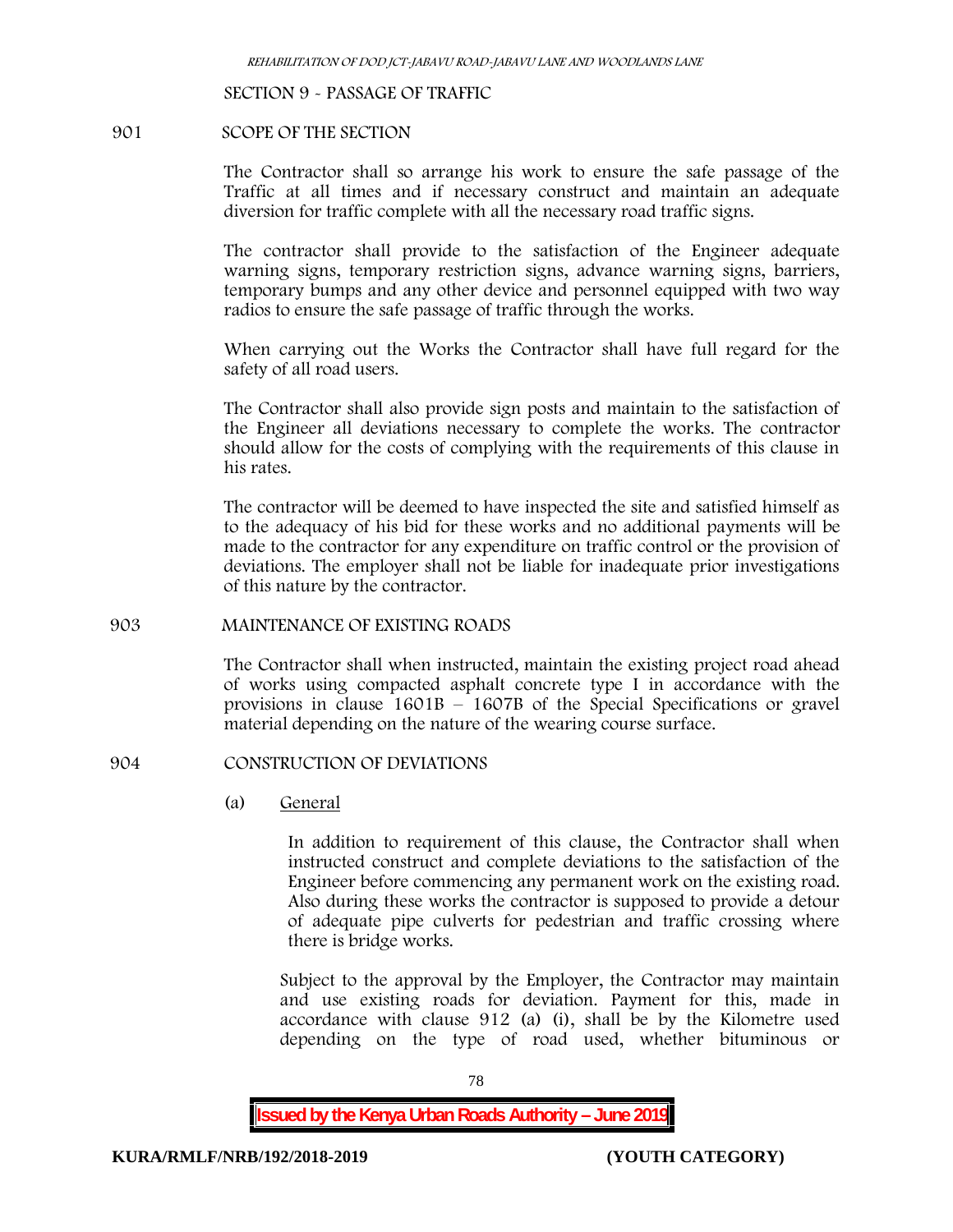earth/gravel. The rates shall include for the provision of materials and the works involved.

b) **Geometry**

The carriageway width of the deviations shall not be less than 6m wide and suitable for 2-way lorry traffic unless otherwise specified.

c) **Construction**

Unless otherwise instructed gravel wearing course for the deviation shall be 150mm compacted thickness complying with section 10 of the Standard Specification. The Contractor shall allow in his rate for removal of any unsuitable material before placing of gravel wearing course, as this will not be paid for separately.

In addition to provision of this clause, Contractor is required to sprinkle water at least 4 times a day at the rate of  $1$  to  $1.4$  litres/ $M<sup>2</sup>$  in regular interval to minimise the effects of dust. Latest sprinkling time shall be one hour before the sunset.

Where existing neighbouring roads are used as deviation, Contractor shall carry out repairs and maintenance in parent materials used for the existing base and surfacing of the road being used.

**906 PASSAGE OF TRAFFIC THROUGH THE WORKS**

The Contractor shall arrange for passage of traffic through the works during construction whenever it is not practicable to make deviations.

Any damage caused by passing traffic through the works shall be made good at the contractor's own cost.

**907 SIGNS, BARRIERS AND LIGHTS**

Contractor shall provide signs, barriers and lights as shown in the drawing in Book of Drawings at the locations where the traffic is being carried off the existing road to the deviation and back again to existing road. The Contractor shall provide ramps and carry out any other measures as instructed by the Engineer to safely carry traffic from the road to deviation.

Contrary to what has been specified in this clause the road signs provided shall be fully reflectorised and in conformity with clause 9.1 of the "Manual for Traffic Signs in Kenya Part II".

**909 ASSISTANCE TO PUBLIC**

In addition to provision of clause 909, Contractor shall maintain close liaison with the relevant authorities to clear any broken down or accident vehicles from the deviations and the main road, in order to maintain smooth and safe flow of

79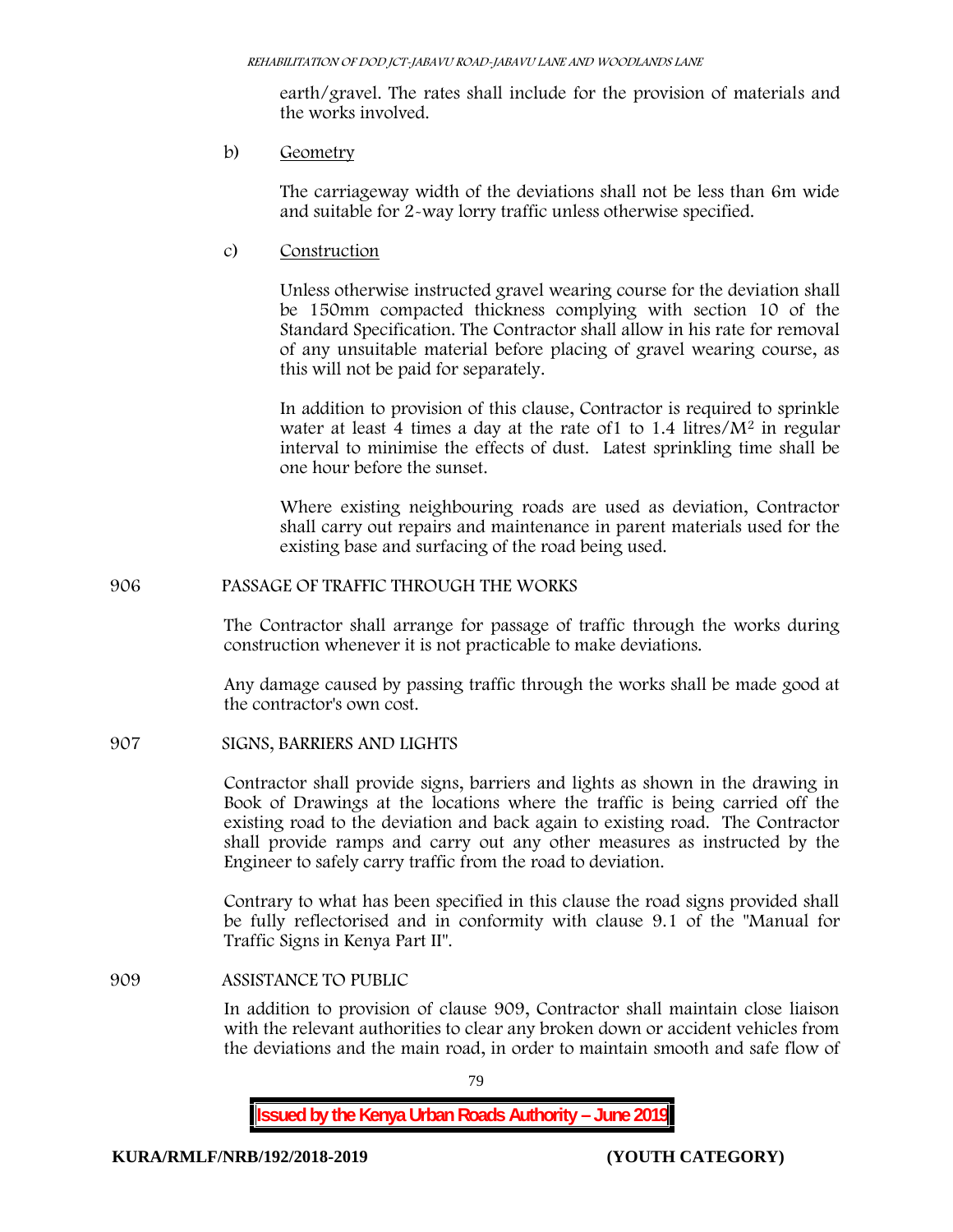the traffic. Further, the Contractor shall provide a traffic management plan to be approved by the Engineer before the commencement of any construction works and execute the same, to the satisfaction of the Engineer, during the entire period of project implementation. A draft traffic management plan shall be submitted with Bid.

# **912 MEASUREMENT AND PAYMENT**

## **Construct Deviation**

## **Road Deviation**

The Contractor shall be paid only 50% of the rate for this when he completes deviation road to the satisfaction of the Engineer. The balance shall be paid in equal monthly instalments over the contract period, as he satisfactorily maintains the deviation (as per clause 904 and 905 above) when it is in operation.

Where existing neighbouring road has been used as deviation, payment shall be by the kilometre rate and shall include the cost of repairs and maintenance of the road carried out in parent base and subbase materials.

# **Deviation using Pipe Culverts**

The Contractor shall be paid only 50% of the rate for this when he completes deviation to the satisfaction of the Engineer. The balance shall be paid in equal monthly instalments over the contract period, as he satisfactorily maintains the deviation when it is in operation. The Contractor shall be paid full amount when the bridge under construction will be in use.

# **Maintain existing road**

Asphalt Concrete or gravel for maintaining the existing road shall be measured by the cubic metre placed and compacted upon the road

# **Passage of traffic through the works**

Payment shall be made on Lump Sum basis.

### **Assistance to Public**

The Contractor will be deemed to have included cost of this item in other items and no separate payment shall be made.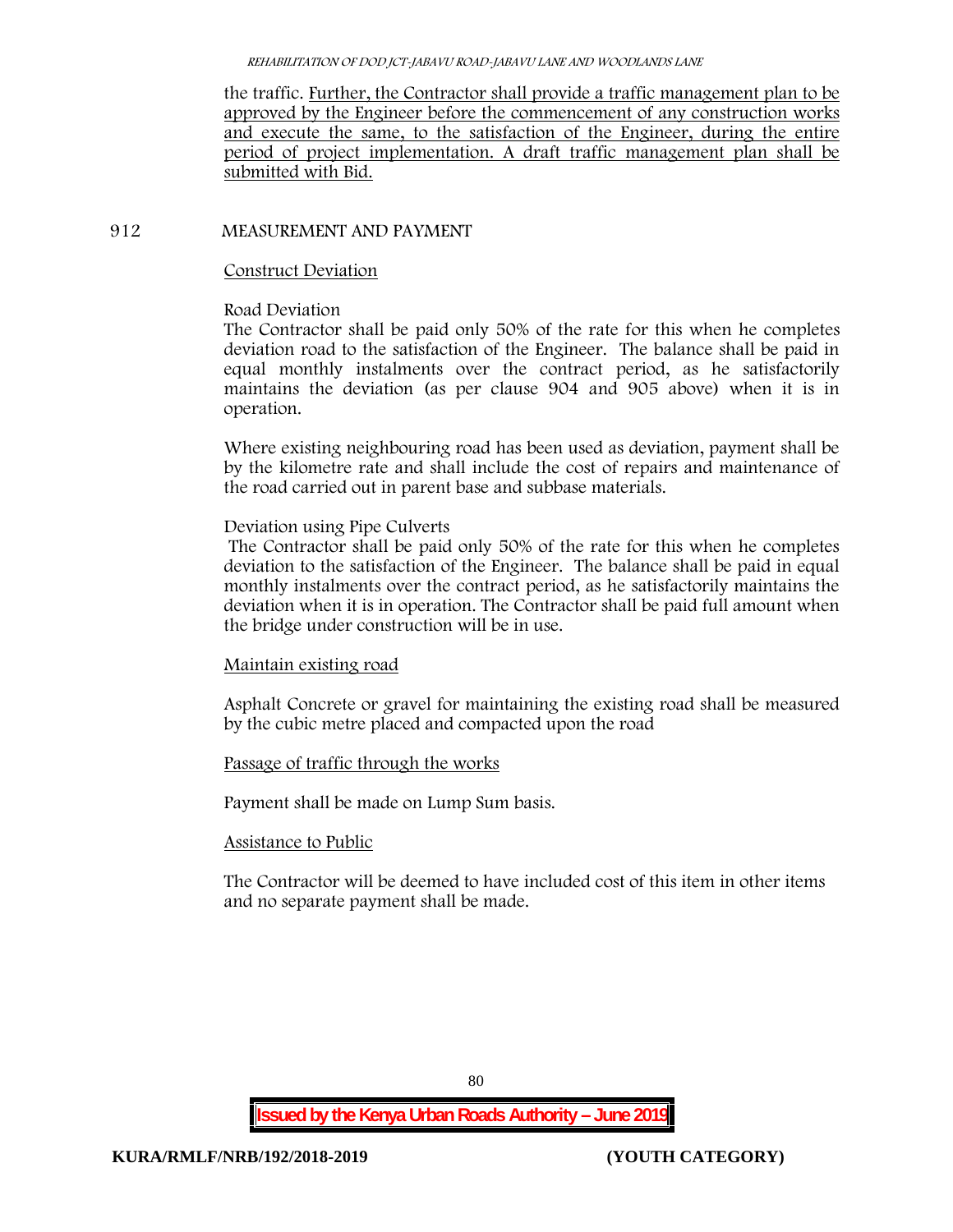# **SECTION 10 – GRADING AND GRAVELLING**

### **1001 GENERAL**

Grading covers the works involved in the reinstatement of the road carriageway to the camber by removing the high points and filling up gullies, corrugations and wheel ruts to restore smooth running surface. Gravelling consists of excavation, loading, hauling, spreading, watering and compaction of gravel or softstone wearing course material on the formation of the road carriageway.

#### Ditch and Shoulder grading

The activity consists of cutting of a  $V$  – ditch and reinstating or reforming of the shoulders of road using either Towed or Motor grader.

### Carriageway grading

#### **(i) Light grading**

This consists of trimming of the carriageway to control roughness and corrugations using either a towed grader or a motorized grader.

### **(ii) Heavy grading**

This consists of scarifying the existing carriageway surface, cutting high spots and moving materials to fill potholes, corrugations and wheel ruts and reshaping of the surface to the specified camber, using either a towed grader or a motorized grader. All loose rocks, roots, grasses shall be removed and disposed well clear off the drains.

Heavy grading will be considered if 70% of the road has potholes, corrugations and wheel ruts of over 200mm deep.

The material shall be bladed toward the center of the road starting from both edges until the specified camber is achieved.

### **1002 MATERIALS**

Gravel shall include lateritic gravel, quartzitic gravel, calcareous gravel, decomposed rock, softstone/quarry waste material, clayey sand and crushed rock.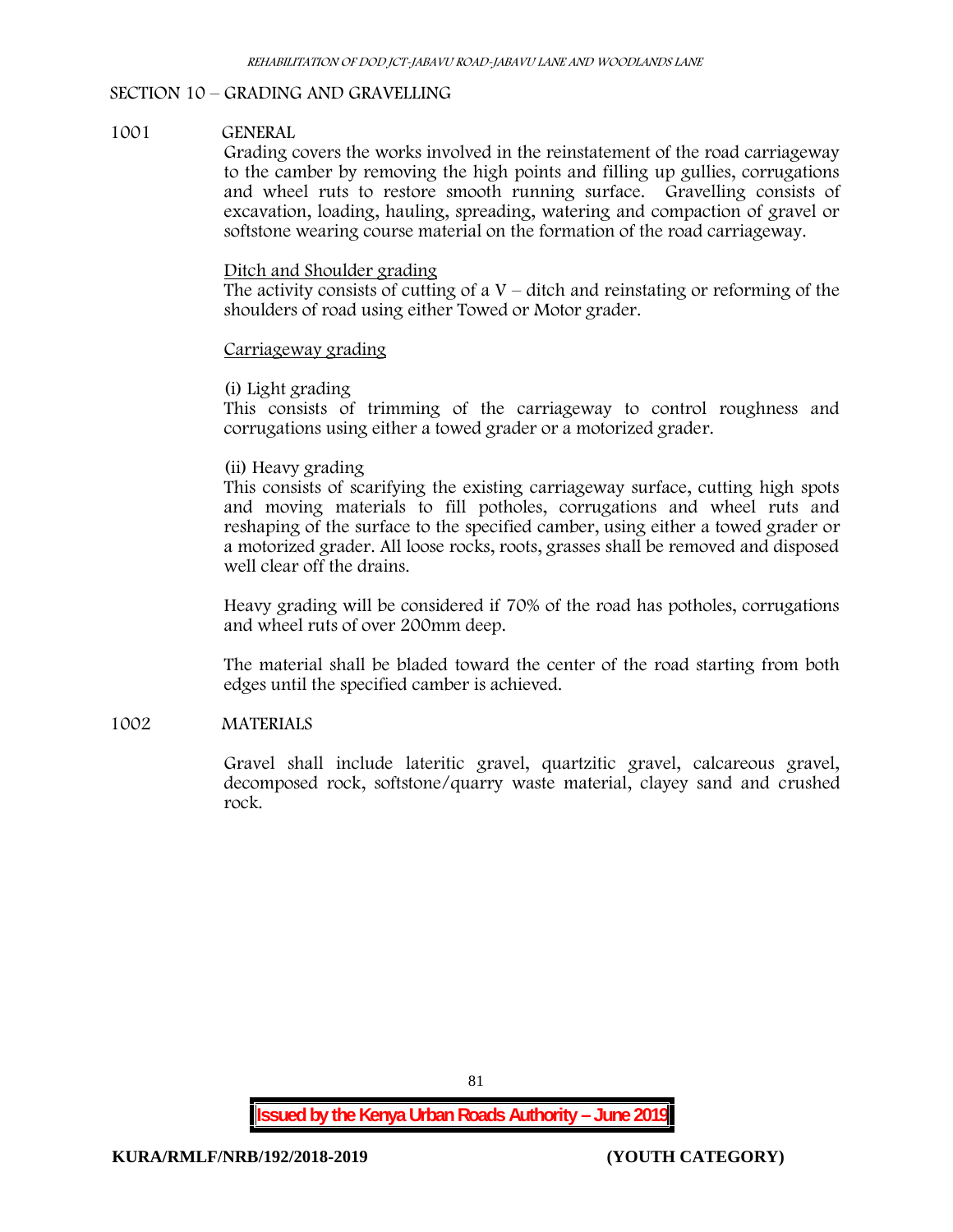# **1003 MATERIAL REQUIREMENTS**

Gravel material shall conform to the requirements given below:

| <b>GRADING REQUIREMENTS</b><br><b>AFTER COMPACTION</b> |                                  |     |
|--------------------------------------------------------|----------------------------------|-----|
| Sieve                                                  | % by weight                      |     |
| (mm)                                                   | passing                          |     |
| 40                                                     | 100                              |     |
| 28                                                     | $95 - 100$                       |     |
| 20                                                     | $85 - 100$                       |     |
| 14                                                     | $65 - 100$                       |     |
| 10                                                     | $55 - 100$                       |     |
| 5                                                      | $35 - 92$                        |     |
| $\overline{2}$                                         | $23 - 77$                        |     |
|                                                        | $18 - 62$                        |     |
| 0.425                                                  | $14 - 50$                        |     |
| 0.075                                                  | $10 - 40$                        |     |
|                                                        | PLASTICITY INDEX REQUIREMENTS PI |     |
| Zone                                                   | Min                              | Max |
| WET                                                    | 5.                               | 15  |
| DRY                                                    | 10                               | 25  |

| BEARING STRENGTH REQUIREMENTS                   |            |                |  |  |
|-------------------------------------------------|------------|----------------|--|--|
| Traffic                                         | <b>CBR</b> | DCP Equivalent |  |  |
| Commercial                                      |            | mm/Blow        |  |  |
| VPD                                             |            |                |  |  |
| Greater than                                    | 20         | 11             |  |  |
| 15                                              |            |                |  |  |
| Less than 15                                    | 15         | 14             |  |  |
| CBR at 95% at MDD, Modified AASHTO and 4        |            |                |  |  |
| days soak                                       |            |                |  |  |
| Lower quality material (CBR 15) may be accepted |            |                |  |  |
| if no better material can be found              |            |                |  |  |

NB: Wet Zone – mean annual rainfall greater than 500mm Dry Zone – mean annual rainfall less than 500mm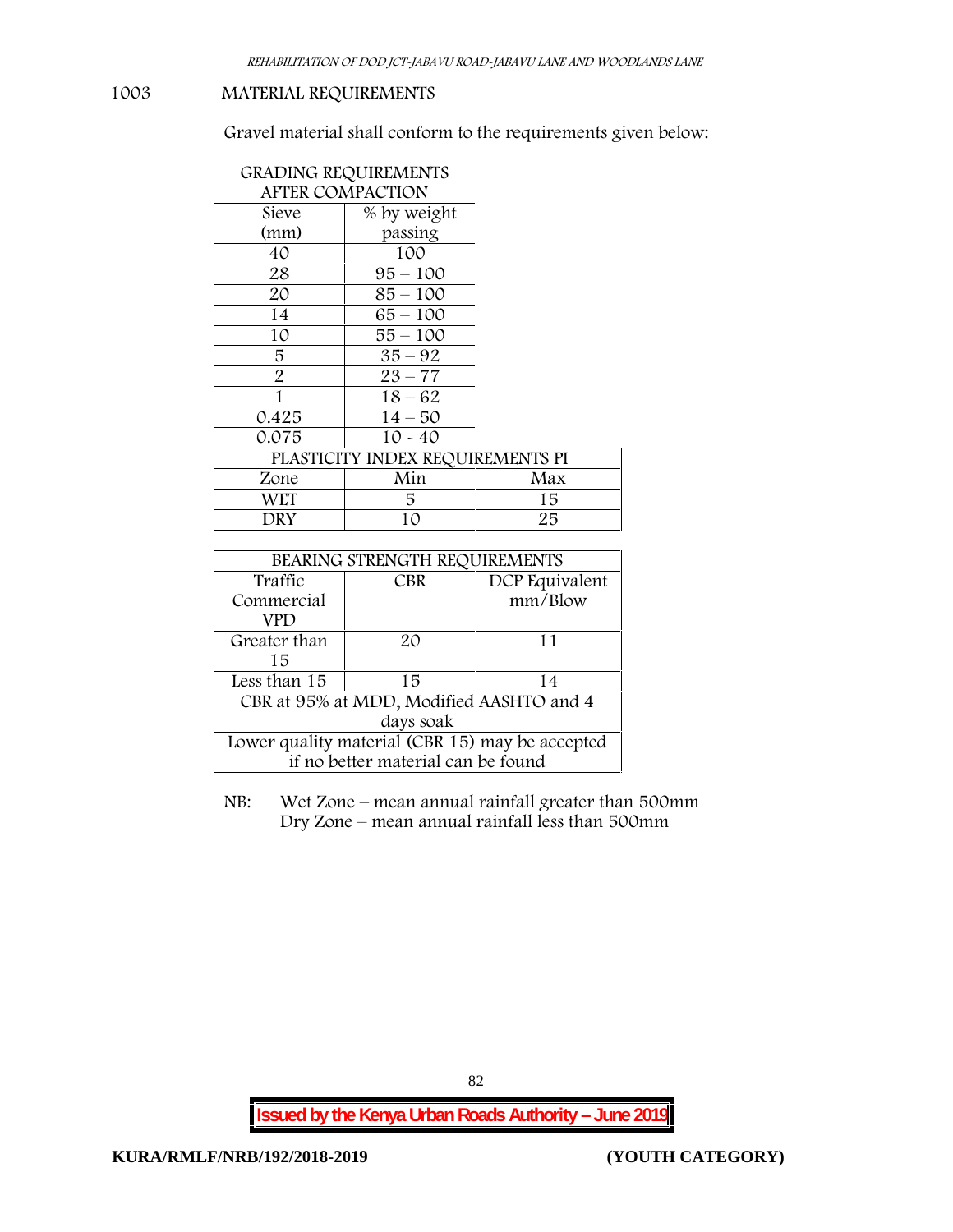### **SECTION 11 – SHOULDERS TO PAVEMENT**

#### **1101 GENERAL**

Shoulders shall be constructed in accordance with guidelines given in 1102 and as directed by the Engineer.

For sections where shoulders are extremely low and requires fill material before the shoulder is reconstructed, the construction of fill embankment shall be in accordance with Section 5 of this specification.

#### **1102 MATERIAL FOR CONSTRUCTION OF SHOULDERS**

The shoulders shall be 1.0m wide both sides and shall be formed of 150mm thick well compacted soft stone material and topsoiled with red coffee soil and planted with grass.

Low shoulder shall be reconstructed by cutting benches, filling and compacting approved fill material to form the formation to the shoulders.

Shoulder reconstruction shall be same in all sections including the slip roads.

# **1105 SURFACE TREATMENT OF SHOULDERS**

The shoulders shall be planted with creeping type kikuyu grass.

#### **1106 MEASUREMENT AND PAYMENT**

Payment for shoulder construction shall be in accordance with the relevant clauses in sections 11, 12, 14, 15 and 23 of the relevant Specifications. Payment for fill material on shoulder shall be in accordance with Section 5 of this specification.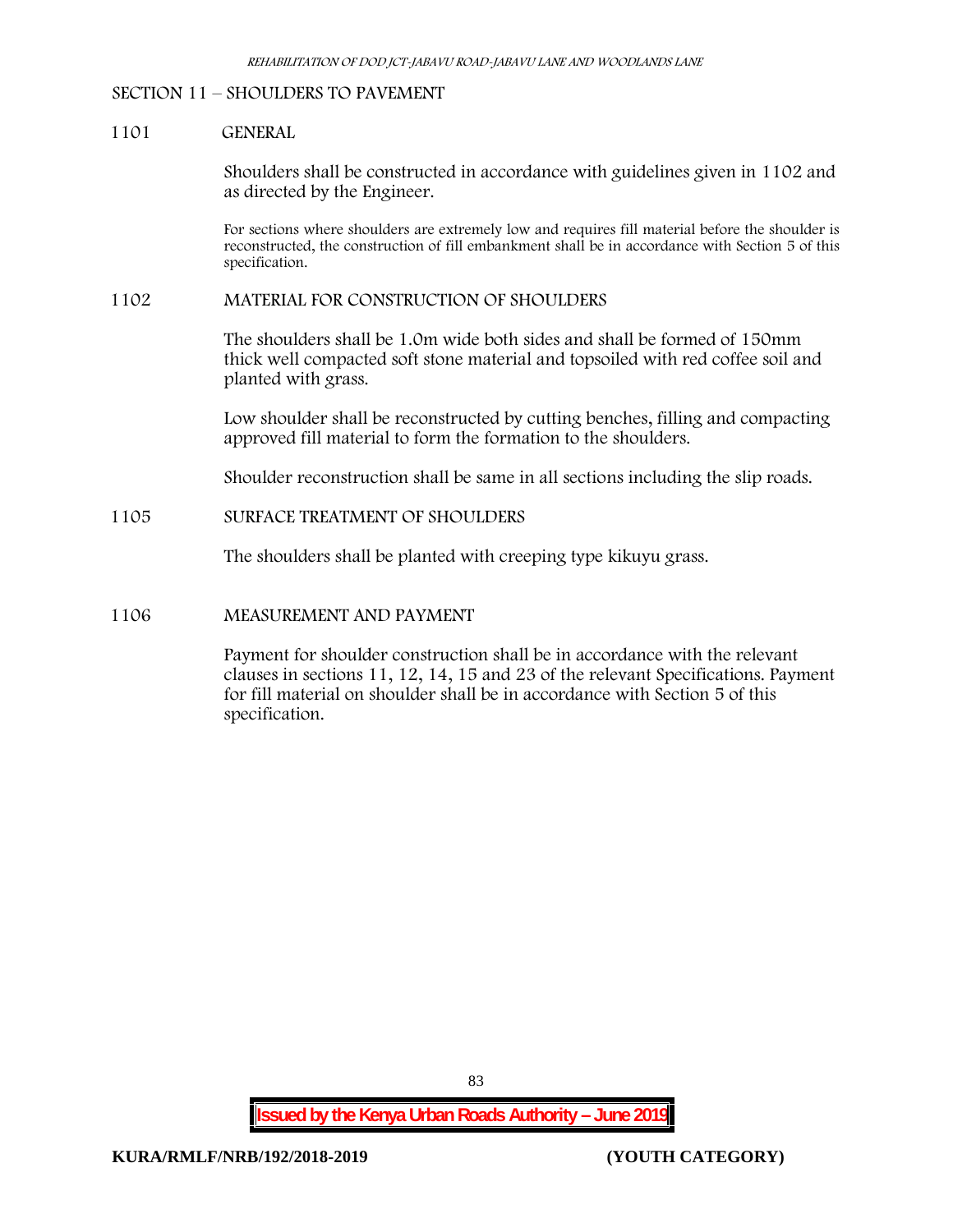#### **SECTION 12 - NATURAL MATERIAL SUBBASE AND BASE**

#### **1201 GENERAL**

Where instructed by the Engineer, the Contractor shall undertake repairs, widening and reprocessing to the existing carriageway and shoulders in accordance with sections 12 and 14 of the Special Specifications.

**a) Areas to be scarified and reprocessed**

The contractor will scarify, add new material and reprocess sections as determined by the Engineer.

**b) Pavement repairs**

The Contractor will carry out repairs to base and subbase as directed by the Engineer and according to Specifications given in Sections 12 and 14 of the Standard Specifications.

**c) Pavement widening**

The Contractor shall, as directed by the Engineer, bench and compact the subgrade to 100% MDD (AASHTO T99), provide lay and compact material for subbase and base as directed by the Engineer and in accordance with Sections 5 and 12 of the Standard Specifications.

#### **1203 MATERIAL REQUIREMENTS**

Natural materials for base and subbase shall conform to the specifications given in Section 12 of the Standard Specifications for Road and Bridge Construction for cement and lime improved base and subbase.

#### **1209 MEASUREMENT AND PAYMENT**

Natural material for subbase and base shall be measured by the cubic metre placed and compacted upon the road calculated as the product of the compacted sectional area laid and the length.

#### **1210 HAND PACKED STONE**

Hand packed stone base is a layer of hand laid stone of defined size and durable in nature, laid in a manner such that when proof rolled and compacted it forms a stable and dense matrix as a road base.

**a) Material for Hand Packed Stone Base**

84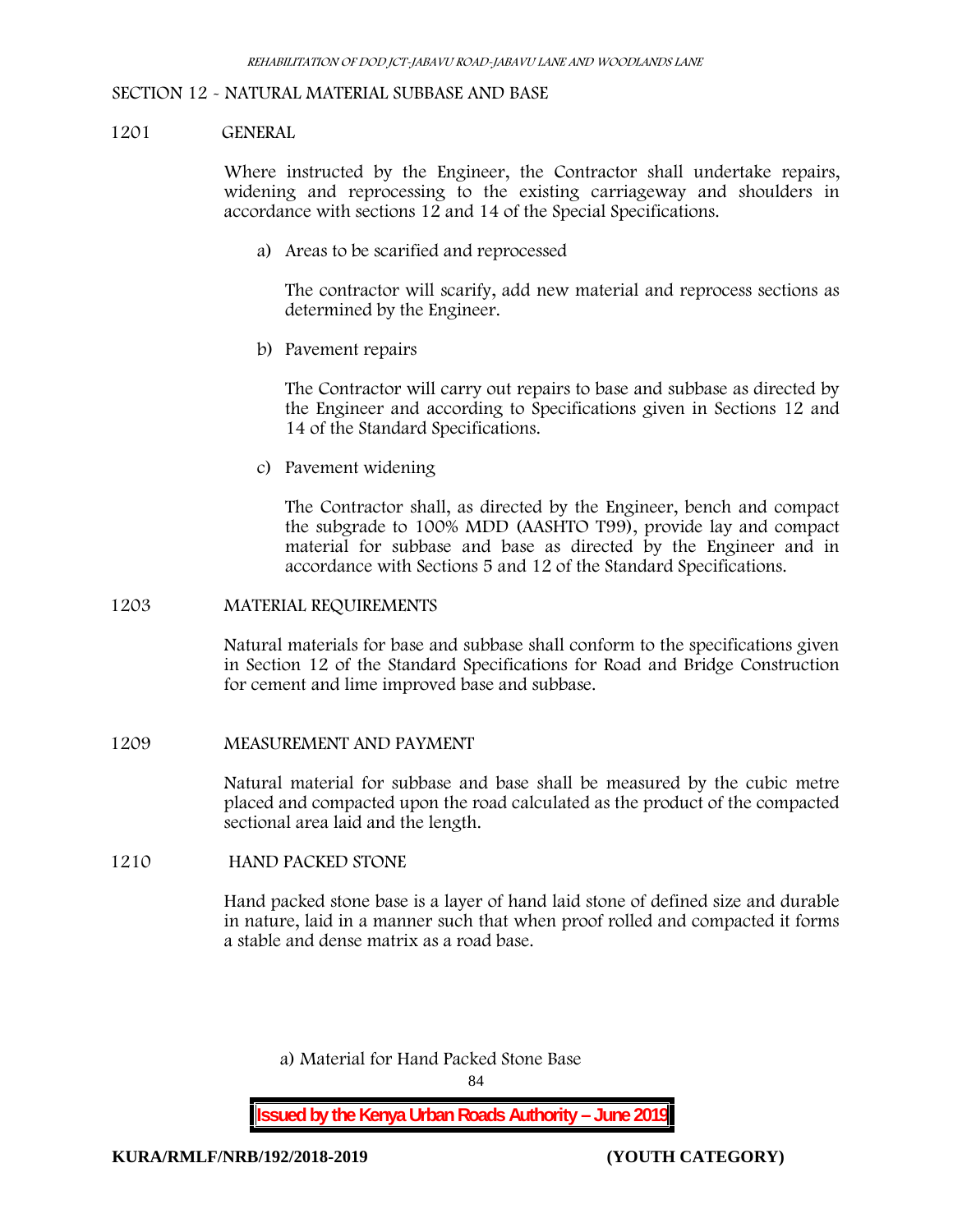This shall consist of durable stone with nominal base dimensions of 75 mm square and minimum height of 150 mm or when compacted to give a layer of 150 mm. The stone shall be class C with the following requirements:

**LAA 45 max ACV 32 max SSS 12 max FI 30 max CR 60 min.**

It shall be free from foreign matter. The fines passing 0.425 mm sieve shall be **NONPLASTIC**

### **b) Laying**

The stone shall be laid by hand closely together. The stone shall be carefully bedded and tightly wedged with suitable spalls. The base of the stone shall alternate with the apex in all directions or as directed by the Engineer. The layer shall be proof rolled with a loaded scrapper or truck with a minimum axle load of 8 tonnes in the presence of the Engineer who shall approve of its stability before compaction.

### **c) Compaction**

This shall be by a steel wheeled roller of at least five tonnes per metre width of roll. It shall consist of four static runs or until there is no movement under the roller. There shall follow vibratory compaction until an average dry density of 85% minimum of specific gravity of stone has been achieved. No result shall be below 82% of specific gravity. The surface of the compacted layer shall then be levelled by quarry dust (0/6 mm). The dust shall have the following specifications:

The stone shall be class C

| Graumg         |            |
|----------------|------------|
| Sieve Size     | % Passing  |
| 10             | 100        |
| 6.3            | $90 - 100$ |
| 4              | 75-95      |
| $\overline{2}$ | $50 - 70$  |
|                | $33 - 50$  |
| 0.425          | $20 - 33$  |
| 0.300          | $16 - 28$  |
| 0.150          | $10 - 20$  |
| 0.075          | $6 - 12$   |

**Grading**

The dust shall be free from foreign matter and fines passing 0.425 mm sieve shall be **NON-PLASTIC**. The maximum layer shall be 40 mm or as directed by the Engineer

**d) Measurement and Payment**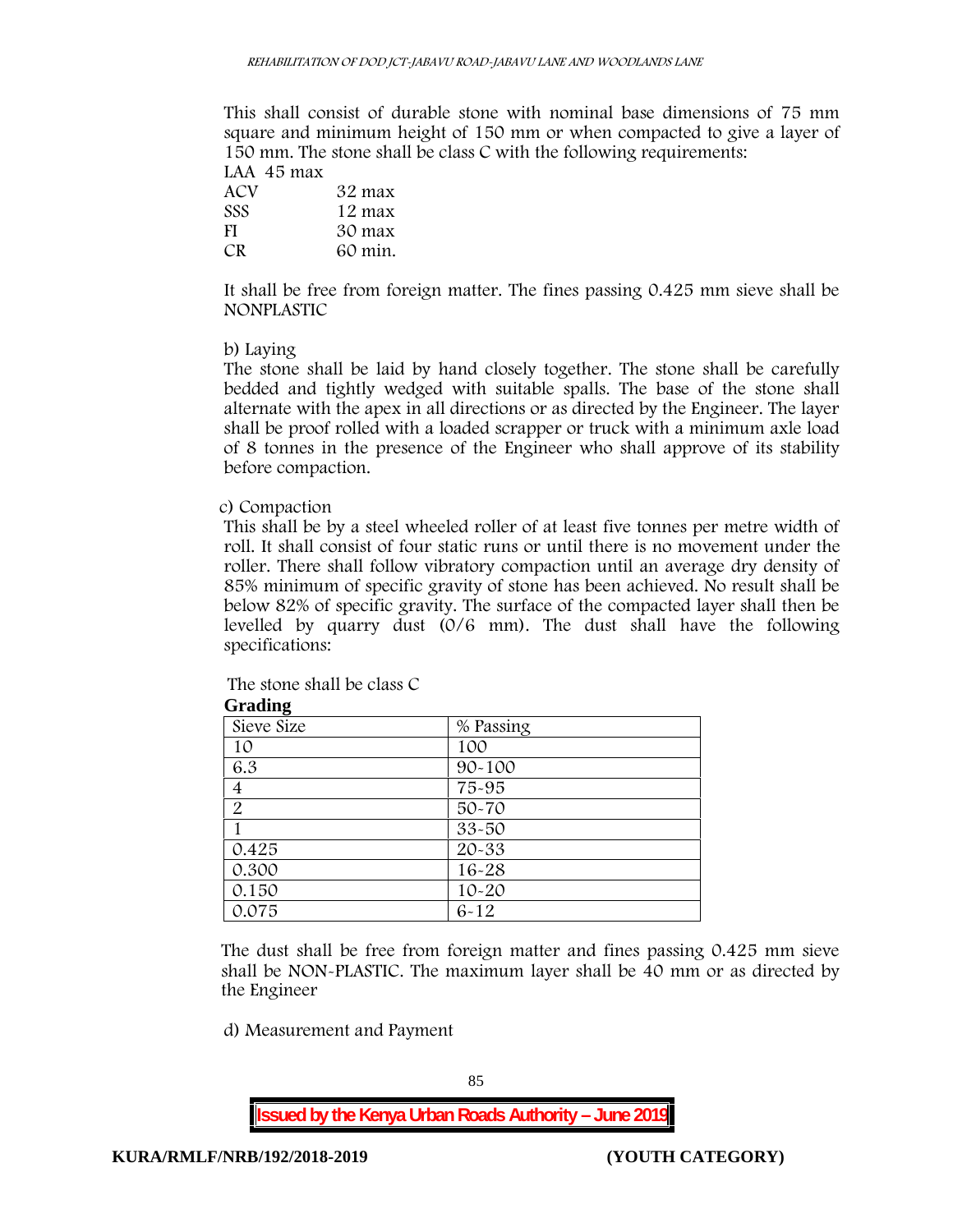Payment shall be by the cubic metre laid  $(m<sup>3</sup>)$ . Measurement of volume shall be determined as the product of length and compacted thickness laid. The rate quoted for this item should include the cost for laying the levelling quarry dust layer, as no extra payment shall be made for this layer.

# **1211 REPROCESSING EXISTING PAVEMENT LAYERS**

**(b) General**

The existing surfacing and the base shall be reprocessed with additional material and the composite mixture shall be compacted to form the subbase layer.

Before commencement of the work the Contractor shall propose plants and equipments he proposes to use for this activity.

The Contractor after approval of his proposal shall carry out test section in accordance with Section 3 of the Standard Specifications.

(c) The existing surfacing and base course shall be broken up to specified depth and reprocessed in place, where required. The underlying layers shall not be damaged, and material from one layer may normally not be mixed with that of another layer. Where unauthorized mixing occurs or where the material is contaminated in any way by the actions of the Contractor, and the contaminated material does not meet the specified requirements of for the particular layer, he shall remove such material and replace it with other approved material, all at his own expense.

- (d) Any mixture composition of the new layer must not contain more than 30% of the bituminous material by volume. The mixture must not contain pieces of bound bituminous material larger than 37.5mm, and any such material shall be removed at the Contractor's cost.
- (e) The requirements for imported material used in the respective pavement layers shall comply with the limitations, norms, sizes and strengths specified in the Standard Specifications clause 1203(b) and (d) and shall be worked as per Section 14 of the Standard Specification.
- (f) Material reworked in-situ or that obtained from existing pavement is not expected to comply with the material requirements but the reworking should achieve the specified requirements.
- (g) Where the thickness of any existing pavement layer requires to be supplemented within reprocessing and the thickness of the additional material after compaction

86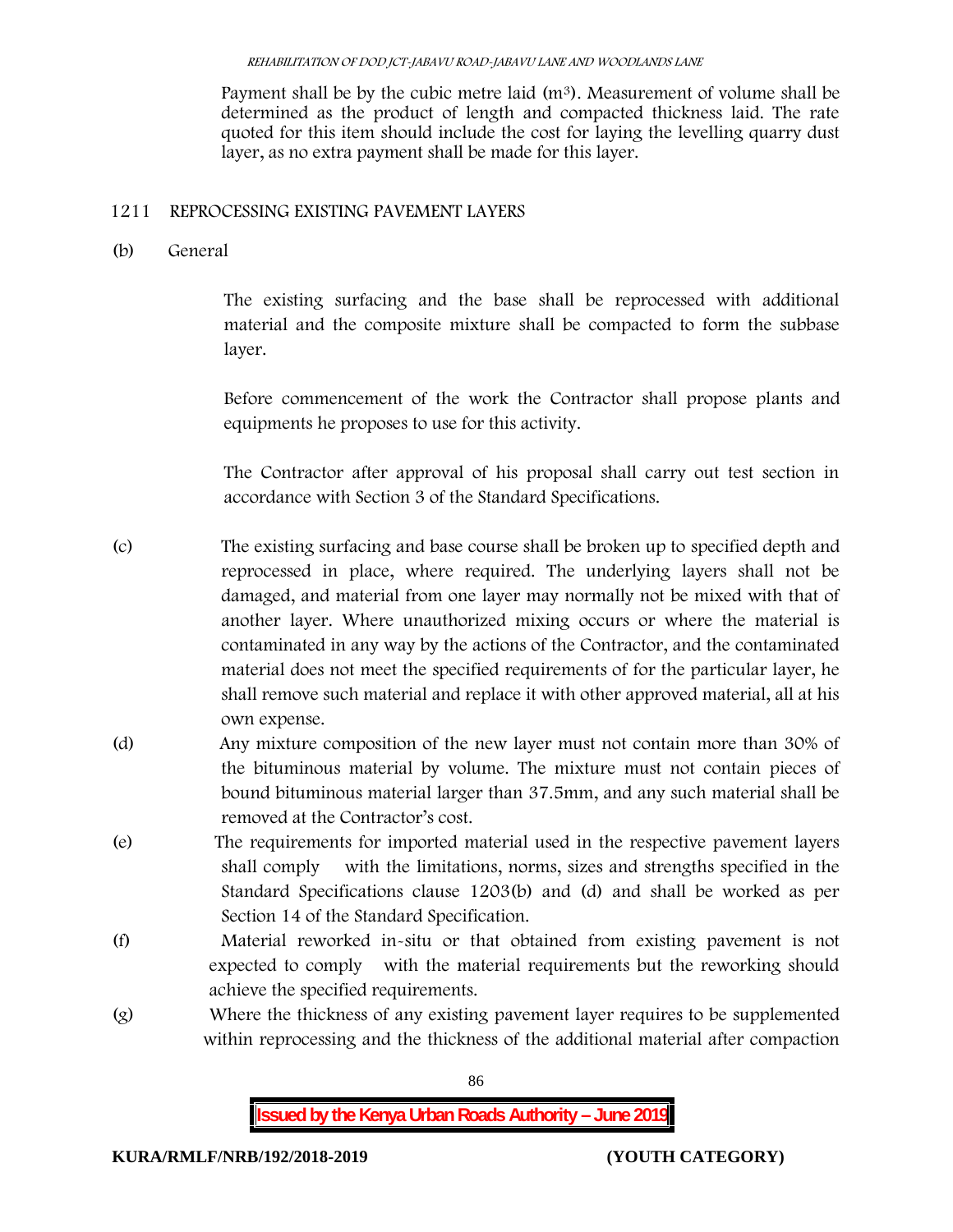will be less than 100mm, the existing layer shall be scarified to a depth that will give a layer thickness of at least 100mm after compacting the loosened existing and the additional material.

# **Controlling the Reworked Depth**

The Contractor shall submit a proven method to method to control the depth of excavation, or layer to be reworked, to the Engineer for approval. The Engineer may order a trial section to be reprocessed before any major length of the road is rehabilitated.

# **Excavations**

Excavations in the pavement shall be kept dry. In the event of water penetrating the underlying layers, construction of the consecutive layers shall be postponed until the underlying layers are dry enough to accommodate the construction plant without deforming or otherwise showing distress.

Step construction shall be carried out per layer at the joint when excavating, both longitudinally (if appropriate) and perpendicular to the direction of travel. The step width shall be 500mm perpendicular to the direction of travel, and 150mm long longitudinally, unless otherwise instructed by the Engineer.

Special care shall be taken when compacting the new material at the joint, ensuring that the specified density is achieved.

# **Measurement and Payment**

(a) Item: In-situ reprocessing of existing pavement layers as subbase compacted to specified density (95% MDD AASHTO T180) and thickness.

# Unit: M<sup>3</sup>

The tendered rate shall include full compensation for breaking up the existing pavement layer to specified depth, breaking down and preparing the material and the spreading and mixing in of any additional material

(b)Item: The addition of extra gravel to subbase.

Unit: M<sup>3</sup>

The tendered rate shall include full compensation for procuring and addition of the material to the in-situ scarified layers and the transportation of the material over unlimited free-haul distance. The tendered rates will also include full compensation for prospecting for materials and any payments necessary to acquire the specified quality material.

(c) Excavation of existing bituminous pavement materials including unlimited free-haul.

Unit:  $M^3$ 

The tendered rates shall include full compensation for excavating the existing bituminous material from the pavement layers and for loading, transporting the material for unlimited free-haul, off-loading and disposing of the materials as specified.

87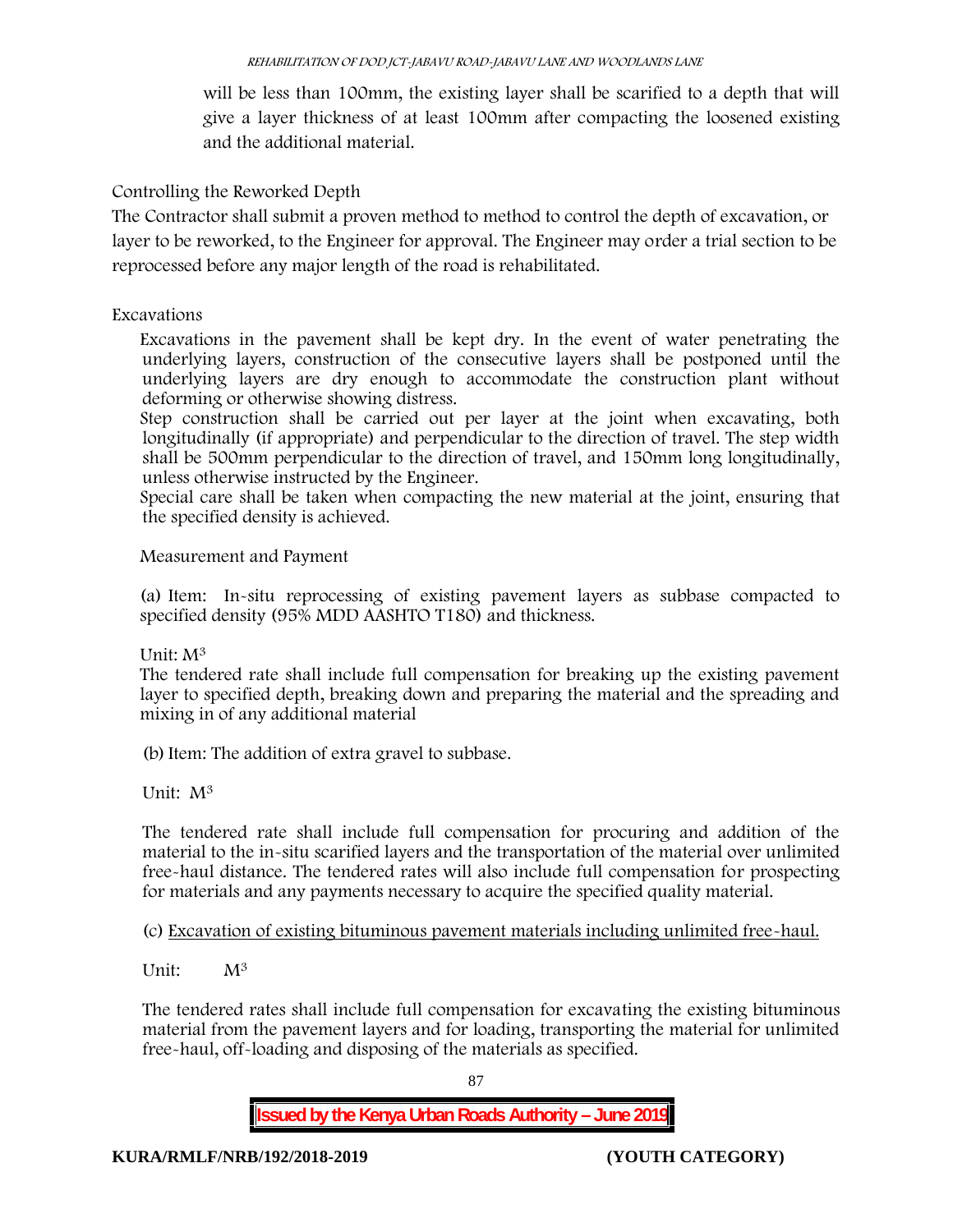# (d) Excavation of the existing pavement

## Unit:  $M^3$

The tendered rate shall include full compensation for excavating the existing material from the pavement layers and for loading, transporting the material for unlimited free-haul distance, off-loading and disposing of the material as specified.

Payment will only be made for breaking up and excavating existing pavement layers to the specified depth if the material is to be removed to spoil.

**SECTION 15 - BITUMINOUS SURFACE TREATMENTS**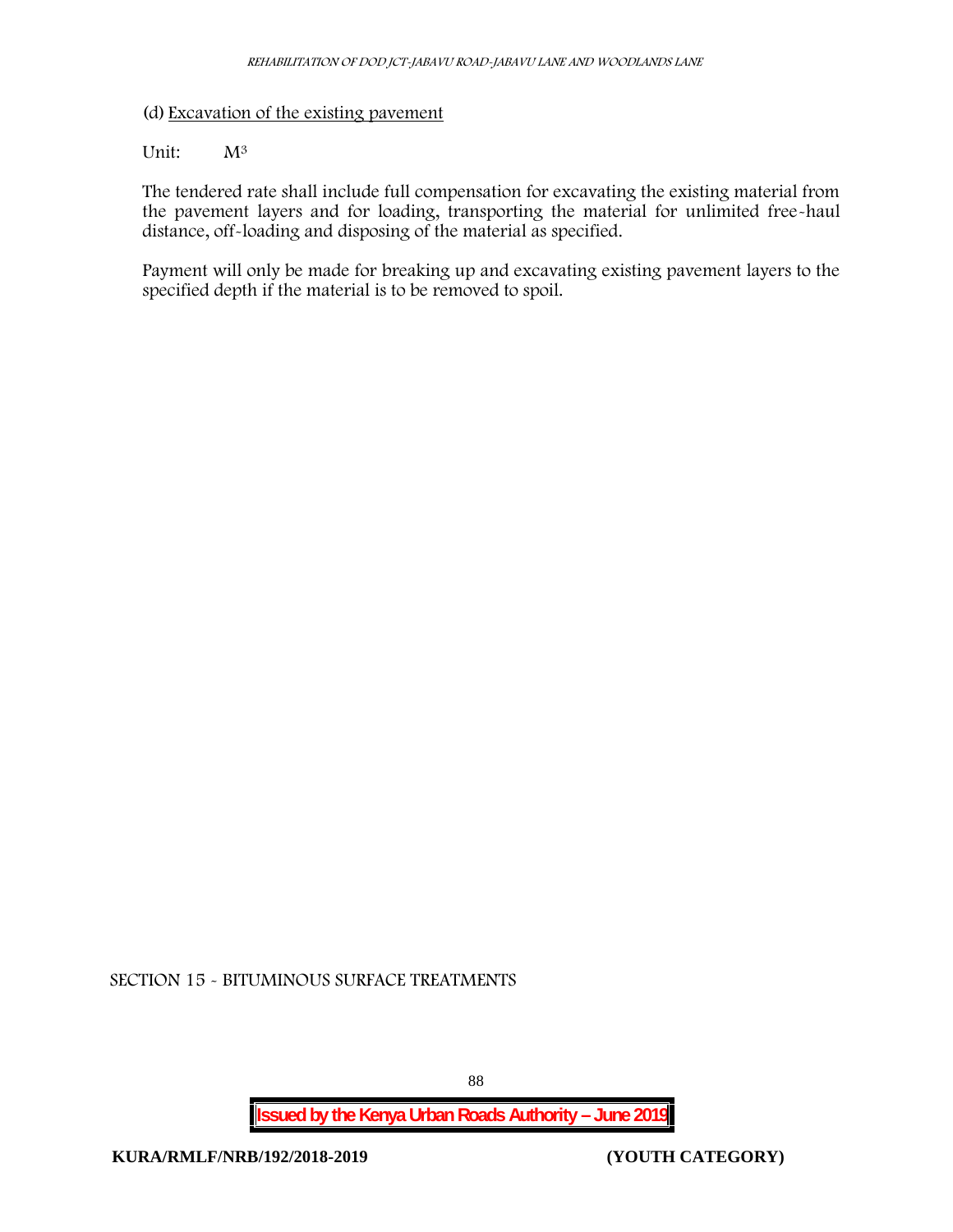### **1501B PREPARATION OF SURFACE**

In addition to requirements of Clause 1503B of the Standard Specifications, the contractor shall prepare and Repair Cracks, Edges, Potholes and Other Failures as follows: **-**

a) **Cracks 3.0mm or less in width**

The entire crack area shall be cleaned by brushing with a wire brush and then blowing with a compressed air jet and the crack sealed with 80/100 cutback bitumen using a pouring pot or pressure lance and hand squeegee. The surface shall then de dusted with sand or crushed dust.

b) **Cracks greater than 3.0mm in width**

Before these cracks are filled a steel wire brush or router shall be used to clean them and then a compressed air jet shall be used to clean and remove any foreign or lose material in the crack until the entire crack area is clean.

When the crack and surrounding area have been thoroughly cleaned, dry sand shall be forced into the crack until it is sealed in the manner specified for cracks less than 3.0mm width.

c) **Potholes, edges and other repair areas**

Where instructed, the Contractor shall prepare areas for the repair of potholes, road edges and other repair areas by excavating off unsuitable or failed material and debris, trimming off excavated edges, cleaning and compacting the resulting surfaces and applying MC 30 or MC 70 cut-back bitumen prime coat at a rate of 0.8-1.2 litres/m2, all as directed by the Engineer. Measurement and payment shall be made under the relevant item of Bill No 15. Where the surface repair on potholes and edges are to be carried out, Asphalt Concrete Type I (0/14gradation) shall be used. Bituminous material for repair of failures and other repair areas shall be paid for under the relevant item of Bill No 16

### **PART B - PRIME COAT**

### **1502B MATERIALS FOR PRIME COAT AND TACK COAT.**

For prime coat, the binder shall be a medium-curing cutback MC 70 unless otherwise directed by the Engineer.

The rate of spray of bituminous prime coat refers to the gross volume of the cutback bitumen, that is to say the volume of the bitumen plus dilatants.

Prime coat shall be applied to gravel areas that are to receive bituminous mixes as directed by the Engineer.

The tack coat shall consist of bitumen emulsion KI-60 unless otherwise directed by the Engineer.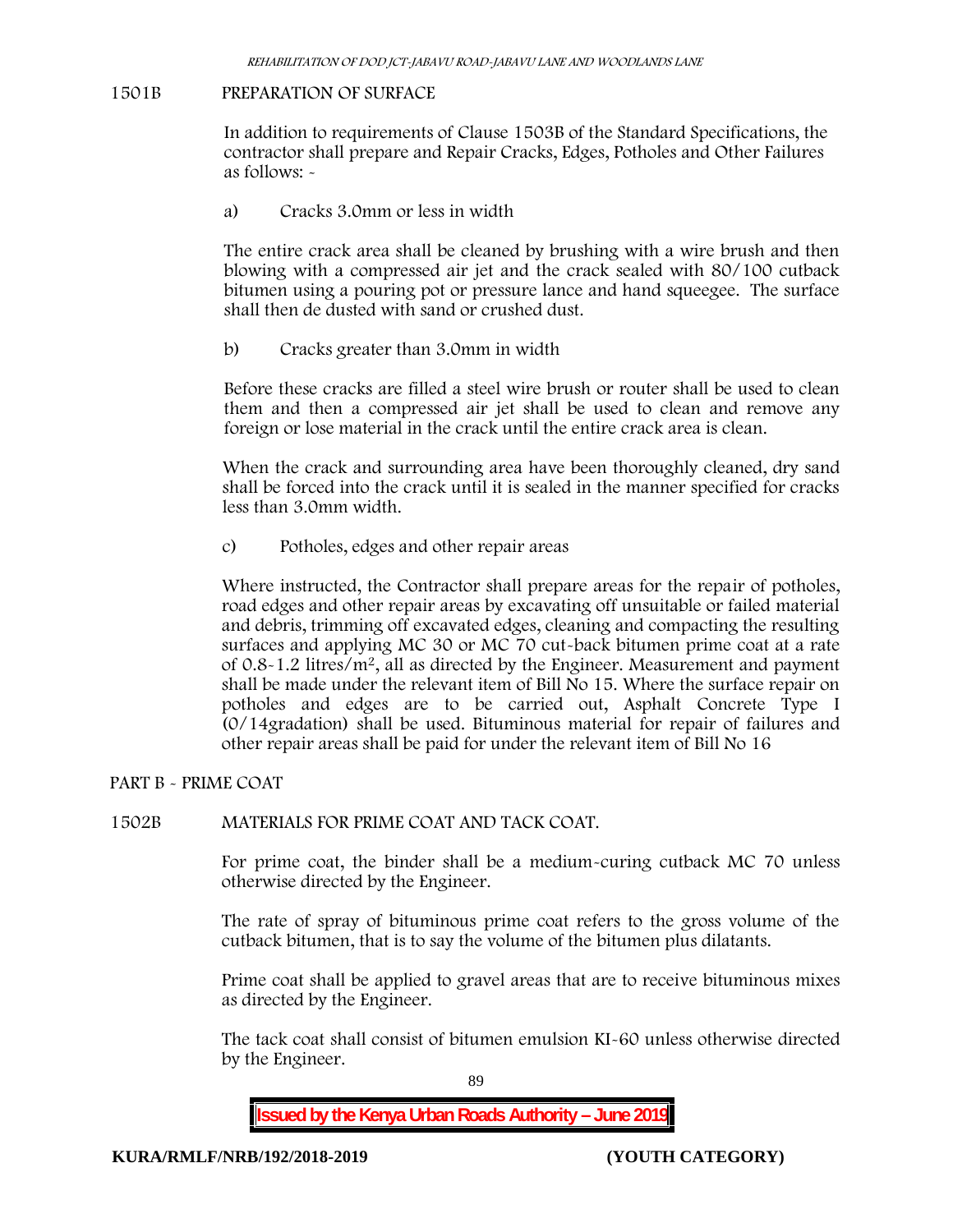The rates of spray of the binder shall be as instructed by the Engineer and shall generally be within the range 0.8-1.2 litres/square metre.

# **1511C MEASUREMENT AND PAYMENT**

(a) Seal coat

Seal coats shall be measured by the litre, for each type of bituminous binder for each seal coat, calculated as the product of the area in square metres sprayed and the rate of application in litres/square metres, corrected to 15.6  $\circ$  C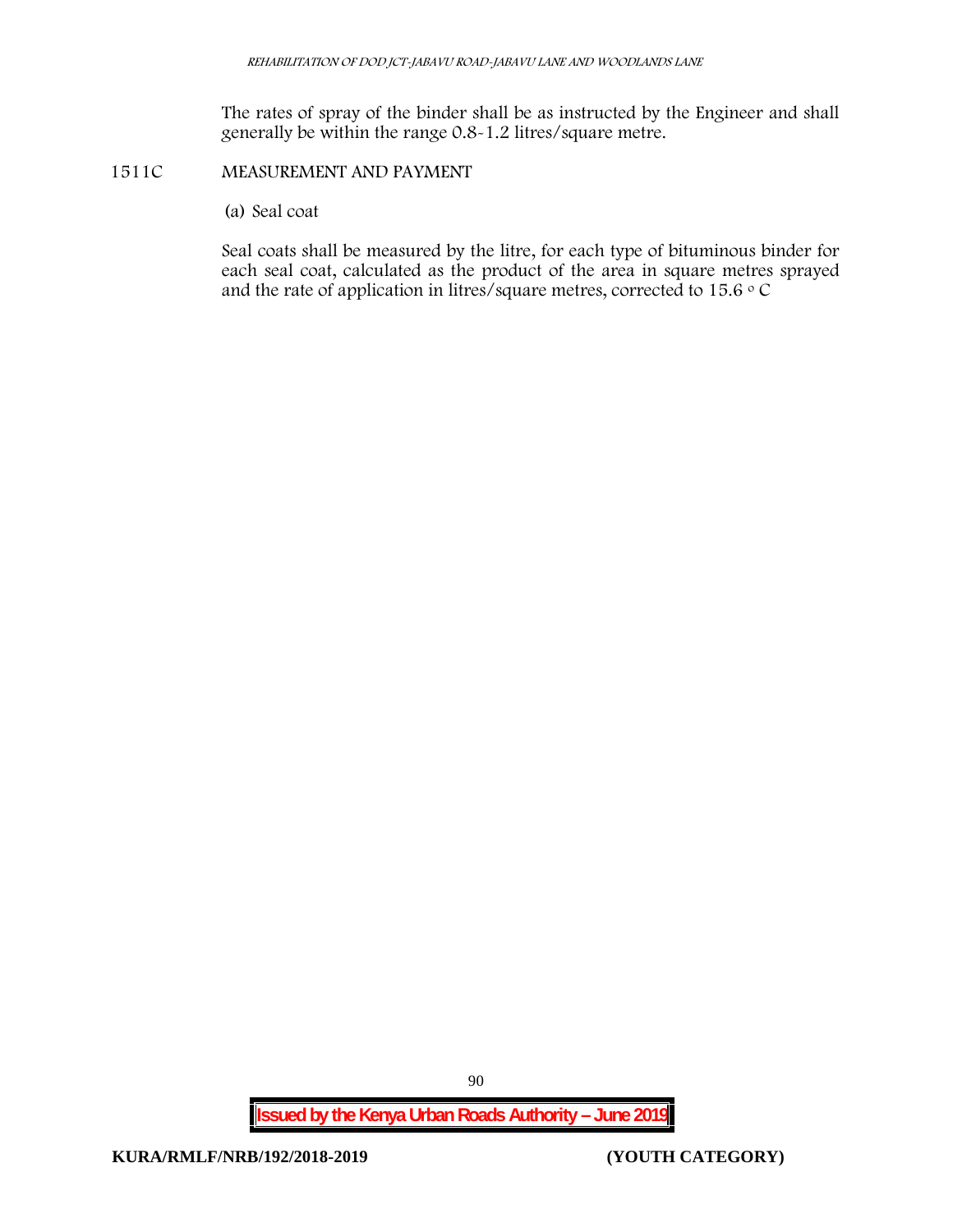## **SECTION 16 - BITUMINOUS MIX BASES, BINDER COURSES AND WEARING COURSES**

This section covers different types of bituminous mixes for base and surface (wearing and binder courses) and is divided into the following parts: -

Part A General

Part B Asphalt Concrete for carriageway

# **PART A –GENERAL**

**1601A SCOPE OF PART A**

Part A comprises all the general requirements for bituminous mixes, which apply to Part B as well.

### **1602A REQUIREMENTS FROM OTHER SECTIONS**

The following sections of this Specification apply to Part B of this section and shall be read in conjunction therewith:-

| Section 2  | Materials and Testing of Materials                 |
|------------|----------------------------------------------------|
| Section 3  | Setting Out and Tolerances                         |
| Section 6  | Quarries, Borrow Pits, Stockpile and Spoil Areas   |
| Section 15 | Bituminous Surface Treatments and Surface Dressing |

**1603A CONSTRUCTION PLANT**

(a) **General**

The Contractor shall submit to the Engineer in accordance with Section 1 of its Specification, full details of the construction plant he proposes to use and the procedures he proposes to adopt for carrying out the permanent Works.

The Engineer shall have access at all times to construction plant for the purposes of inspection. The Contractor shall carry out regular calibration checks in the presence of the Engineer and shall correct forthwith any faults that are found.

All construction plant used in the mixing, laying and compacting of bituminous mixes shall be of adequate rated capacity, in good working condition, and shall be acceptable to the Engineer. Obsolete or worn-out plant will not be allowed on the work.

(b) **Mixing Plant**

Bituminous materials shall be mixed in a plant complying with ASTM Designation D995 and shall be located on the Site unless otherwise agreed by the Engineer. It shall be equipped with at least three bins for the storage of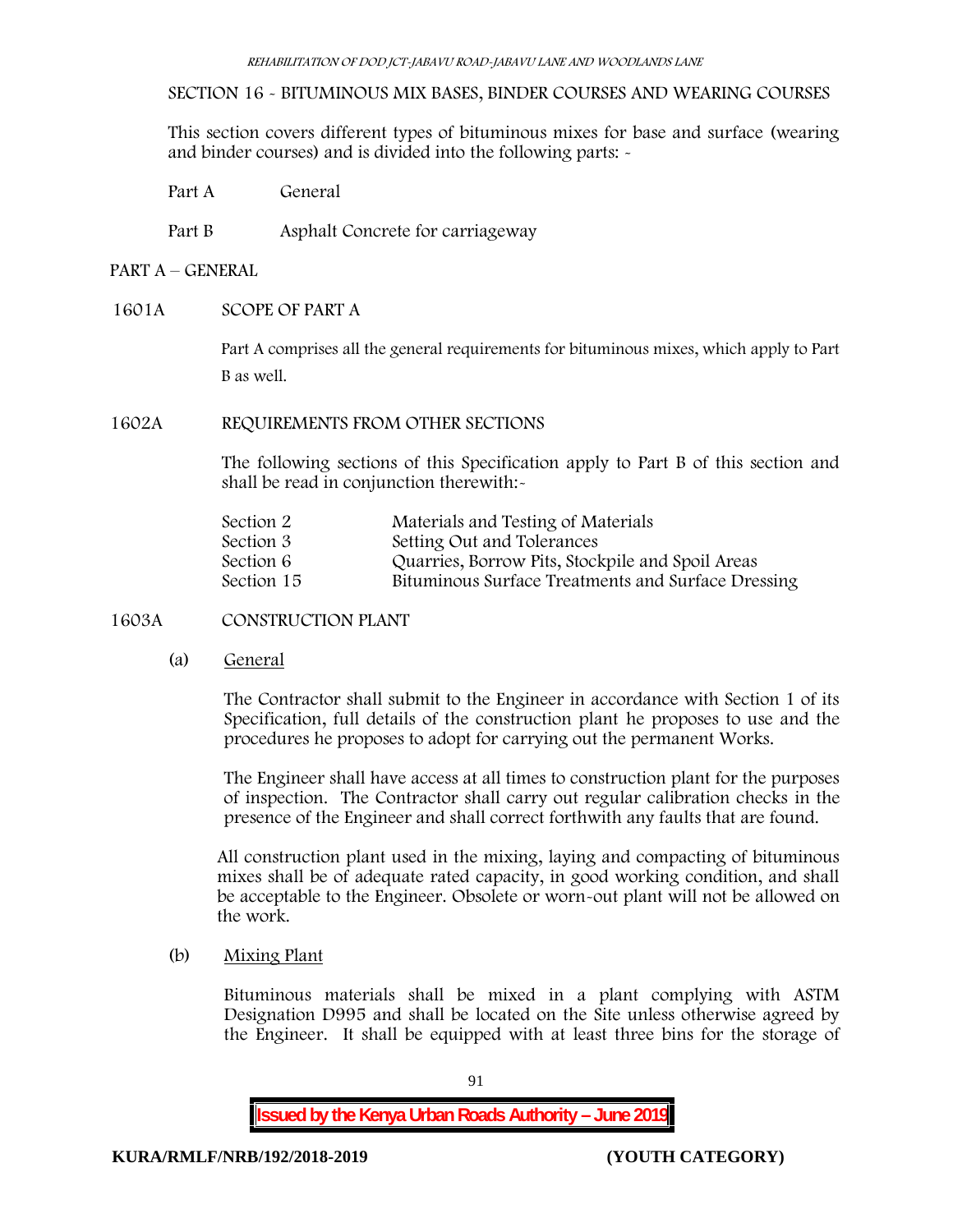heated aggregates and a separate bin for filler. All bins shall be covered to prevent the ingress of moisture.

The plant may be either the batch-mix type or the continuous-mix type and shall be capable of regulating the composition of the mixture to within the tolerances specified in Clause 1614A of this Specification.

The bitumen tank shall be capable of maintaining its contents at the specified temperature within a tolerance of  $5^{\circ}$ C and a fixed thermometer easily read from outside the tank. Any bitumen that has been heated above  $180^{\circ}$ C or has suffered carbonisation from prolonged heating shall be removed from the plant and disposed of.

(c) **Laying Plant**

Bituminous materials shall be laid by a self-propelled spreader finisher equipped with a hopper, delivery augers and a heated adjustable vibrating screed. It shall be capable of laying bituminous materials with no segregation, dragging, burning or other defects and within the specified level and surface regularity tolerance. Delivery augers shall terminate not more than 200mm from the edge plates.

(d) **Compaction Plant**

The Contractor shall provide sufficient rollers of adequate size and weight to achieve the specified compaction. Prior to commencing the laying of bituminous mixes in the permanent Works the Contractor shall carry out site trials in accordance with Section 2 of this Specification to demonstrate the adequacy of his plant and to determine the optimum method of use and sequence of operation of the rollers.

It is important to achieve as high a density as possible at the time of construction and it is expected that vibrating rollers will be required to produce the best results. However, it is essential that thorough pre-construction trials are carried out to ensure that:-

- (a) The roller is set up to have the optimum amplitude and frequency of vibration for the particular material being laid
- (b) That the roller does not cause breakdown of the aggregate particles.
- (b) That the optimum compaction temperatures are established which allow compaction without causing ripple effects or other distortions of the surfacing.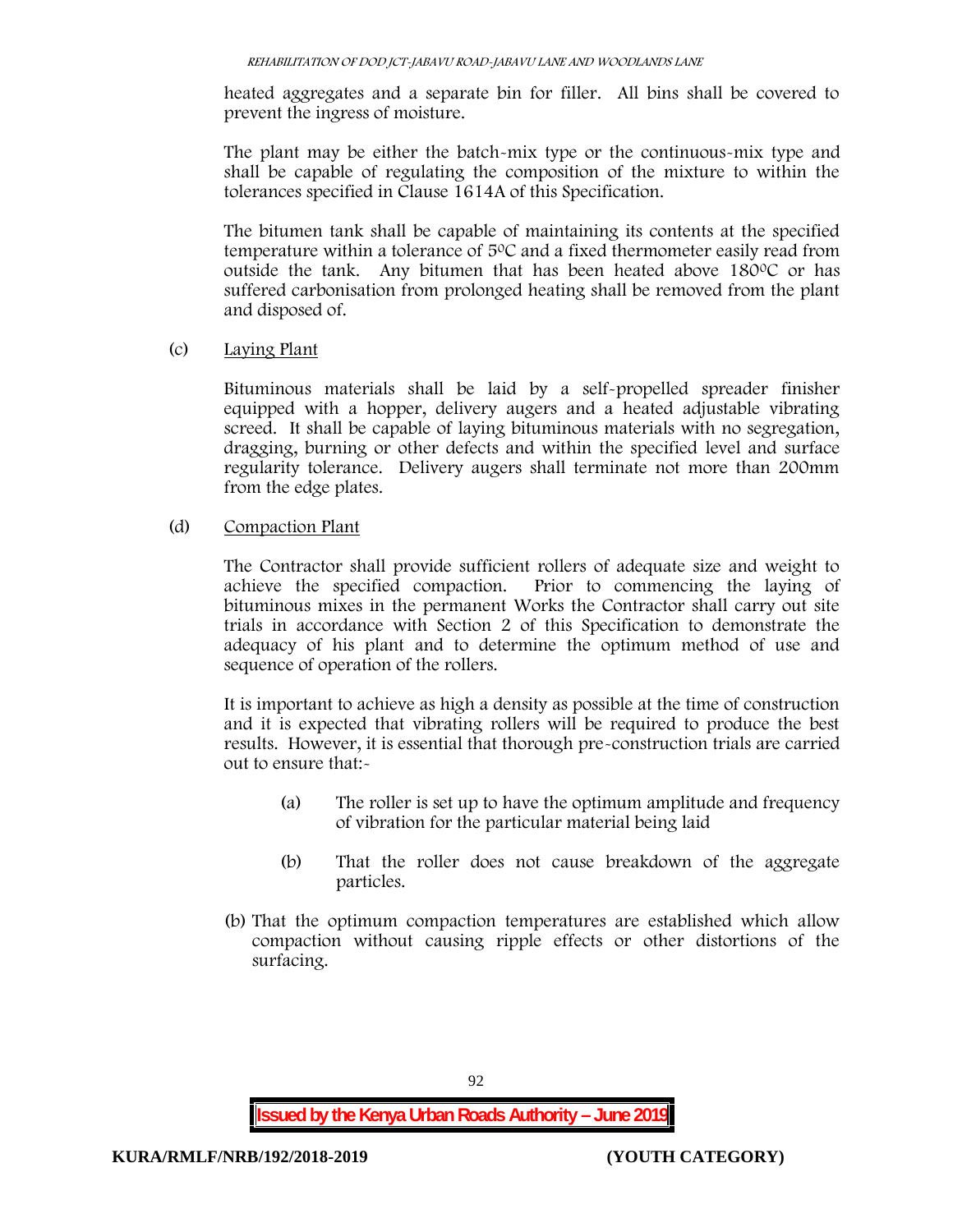### **1604A PREPARATION OF SURFACE**

Immediately before placing the bituminous mix in the pavement, the existing surface shall be cleaned of all material and foreign matter with mechanical brooms or by other approved methods. The debris shall be deposited well clear of the surface to be covered.

Any defect of the surface shall be made good and no bituminous mix shall be laid until the Engineer has approved the surface.

A tack coat shall be applied in accordance with Section 15 of this Specification. If the Engineer considers a tack coat is required prior to laying the bituminous mix or between layers of the bituminous mix, due solely to the

Contractor's method of working, then such tack coat shall be at the Contractor's expense.

#### **1605A DESIGN AND WORKING MIXES**

At least two months prior to commencing work using a bituminous mix, the Contractor shall, having demonstrated that he can produce aggregates meeting the grading requirements of the Specification, submit samples of each constituent of the mix to the Engineer. The Engineer will then carry out laboratory tests in order to decide upon the proportion of each constituent of the initial design mix or mixes to be used for site trials to be carried out in accordance with Clause 1606A of this Specification.

Should the Engineer conclude from the site trials that the mix proportion or aggregate grading are to be changed, the Contractor shall submit further samples of the constituents and carry out further site trials all as directed by the Engineer.

The Engineer may instruct the alteration of the composition of the -75 micron fraction of the aggregates by the addition or substitution of mineral filler. The Engineer may also instruct the alteration of all or part of the -6.3mm fraction of the aggregates by the addition or substitution of natural sand.

The Contractor shall make the necessary adjustments to his plant to enable the revised mix to be produced.

Following laboratory and site trials the Engineer will determine the proportions of the working mix and the Contractor shall maintain this composition within the tolerances given in Clause 1614A.

Should any changes occur in the nature or source of the constituent materials, the Contractor shall advise the Engineer accordingly. The procedure set out above shall be followed in establishing the new mix design.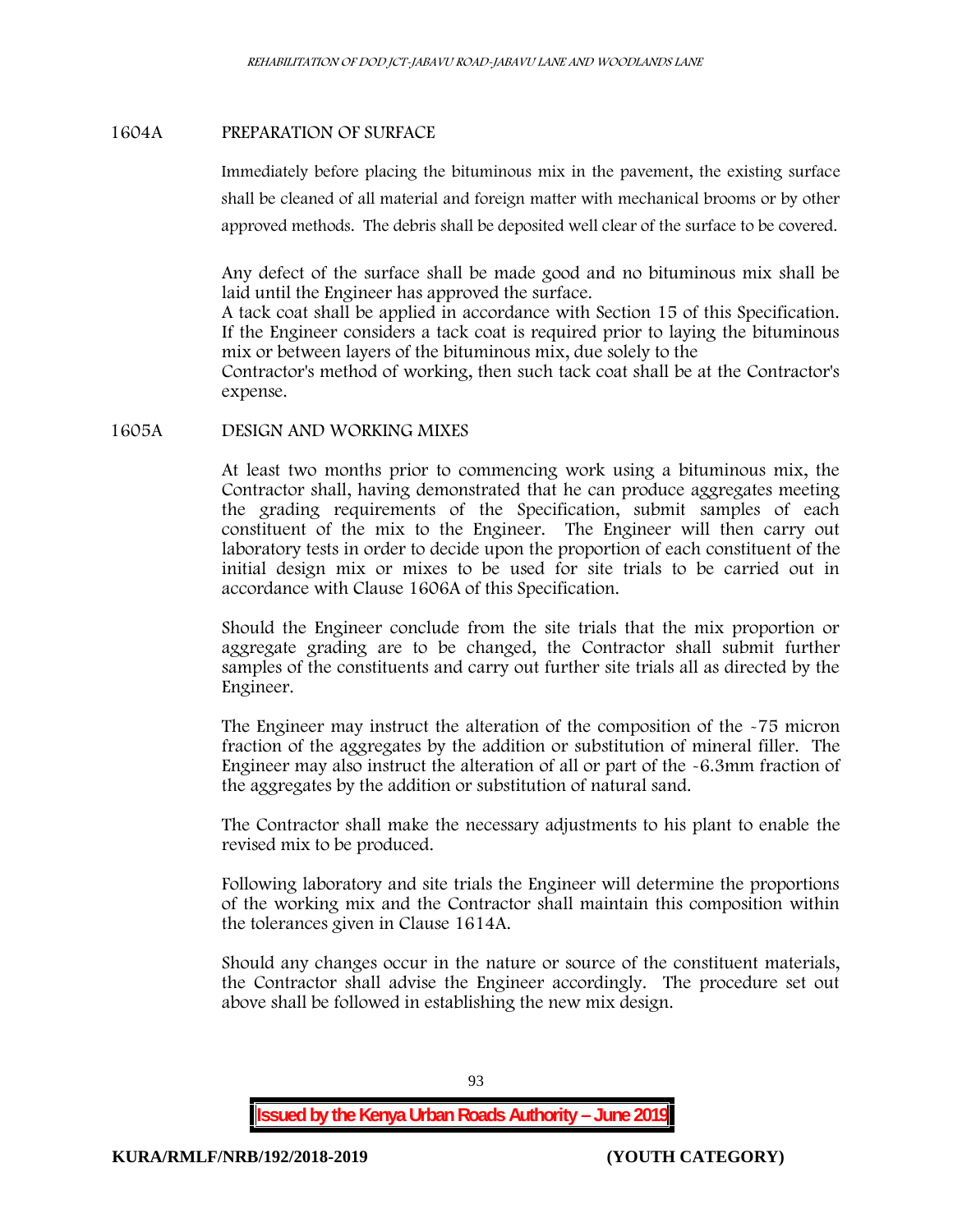### **1606A SITE TRIALS**

Full scale laying and compaction site trials shall be carried out by the Contractor on all asphalt pavement materials proposed for the Works using the construction plant and methods proposed by the Contractor for constructing the Works. The trials shall be carried out with the agreement, and in the presence of the Engineer, at a location approved by the Engineer.

The trials shall be carried out to: -

- a) Test materials, designed in the laboratory, so that a workable mix that satisfies the specification requirements can be selected.
- b) To enable the Contractor to demonstrate the suitability of his mixing and compaction equipment to provide and compact the material to the specified density and to confirm that the other specified requirements of the completed asphalt pavement layer can be achieved.

Each trial area shall be at least 100 metres long and to the full construction width and depth for the material. It may form part of the Works provided it complies with this Specification. Any areas that do not comply with this Specification shall be removed.

The Contractor shall allow in his programme for conducting site trials and for carrying out the appropriate tests on them. The trial on any pavement layer shall be undertaken at least 21 days ahead of the Contractor proposing to commence full-scale work on that layer.

The Contractor shall compact each section of trial over the range of compactive effort the Contractor is proposing and the following data shall be recorded for each level of compactive effort at each site trial:  $\sim$ 

- i. The composition and grading of the material including the bitumen content and type and grade of bitumen used.
- ii. The moisture content of aggregate in the asphalt plant hot bins.
- iii. The temperature of the bitumen and aggregate immediately prior to entering the mixer, the temperature of the mix on discharge from the mixer and the temperature of the mix on commencement of laying, on commencement of compaction and on completion of compaction. The temperature of the mixture is to be measured in accordance with BS 598, Part 3, Appendix A.
- iv. The type, size, mass, width of roll, number of wheels, wheel load, tyre pressures, frequency of vibration and the number of passes of the compaction equipment, as appropriate for the type of roller.
- v. The target voids and other target properties of the mix together with the results of the laboratory tests on the mix.
- vi. The density and voids achieved.
- vii. The compacted thickness of the layer.
- viii. Any other relevant information as directed by the Engineer.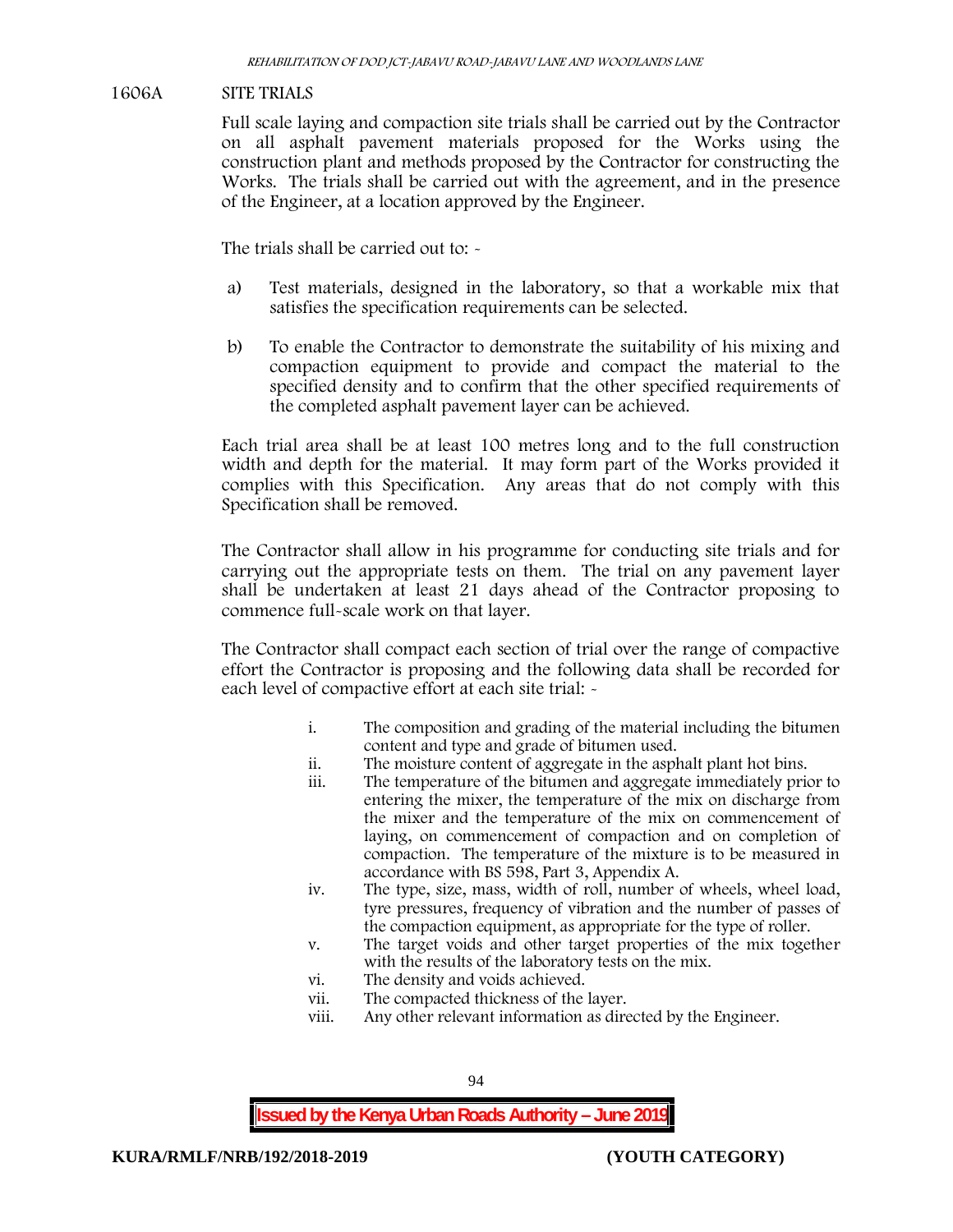At least eight sets of tests shall be made by the Contractor and the Engineer on each 100 metres of trial for each level of compactive effort and provided all eight sets of results over

the range of compactive effort proposed by the Contractor meet the specified requirements for the material then the site trial shall be deemed successful. The above data recorded in the trial shall become the agreed basis on which the particular material shall be provided and processed to achieve the specified requirements.

### **1607A MIXING OF AGGREGATES AND BITUMEN**

The bitumen shall be heated so that it can be distributed uniformly and care shall be taken not to overheat it. The temperature shall never exceed  $170^{\circ}$ C for 80/100-penetration grade bitumen.

The aggregates shall be dried and heated so that they are mixed at the following temperatures: -

125-1650C when 80/100 bitumen is used

The dried aggregates shall be combined in the mixer in the amount of each fraction instructed by the Engineer and the bitumen shall then be introduced into the mixer in the amount specified. The materials shall then be mixed until a complete and uniform coating of the aggregate is obtained.

The mixing time shall be the shortest required to obtain a uniform mix and thorough coating. The wet mixing time shall be determined by the Contractor and agreed by the Engineer for each plant and for each type of aggregate used. It shall normally not exceed 60 seconds.

**1608A TRANSPORTING THE MIXTURE**

The bituminous mix shall be kept free of contamination and segregation during transportation. Each load shall be covered with canvas or similar covering to protect it from the weather and dust.

**1609A LAYING THE MIXTURE**

Immediately after the surface has been prepared and approved, the mixture shall be spread to line and level by the laying plant without segregation and dragging.

The mixture shall be placed in widths of one traffic lane at a time, unless otherwise agreed by the Engineer. The compacted thickness of any layer shall be at least 2.5 times the maximum size of the aggregate for wearing course and at least 2 times for binder course. The minimum thickness shall be 25mm.

Only on areas where irregularities or unavoidable obstacles make the use of mechanical laying impracticable, may the mixture be spread and compacted by hand.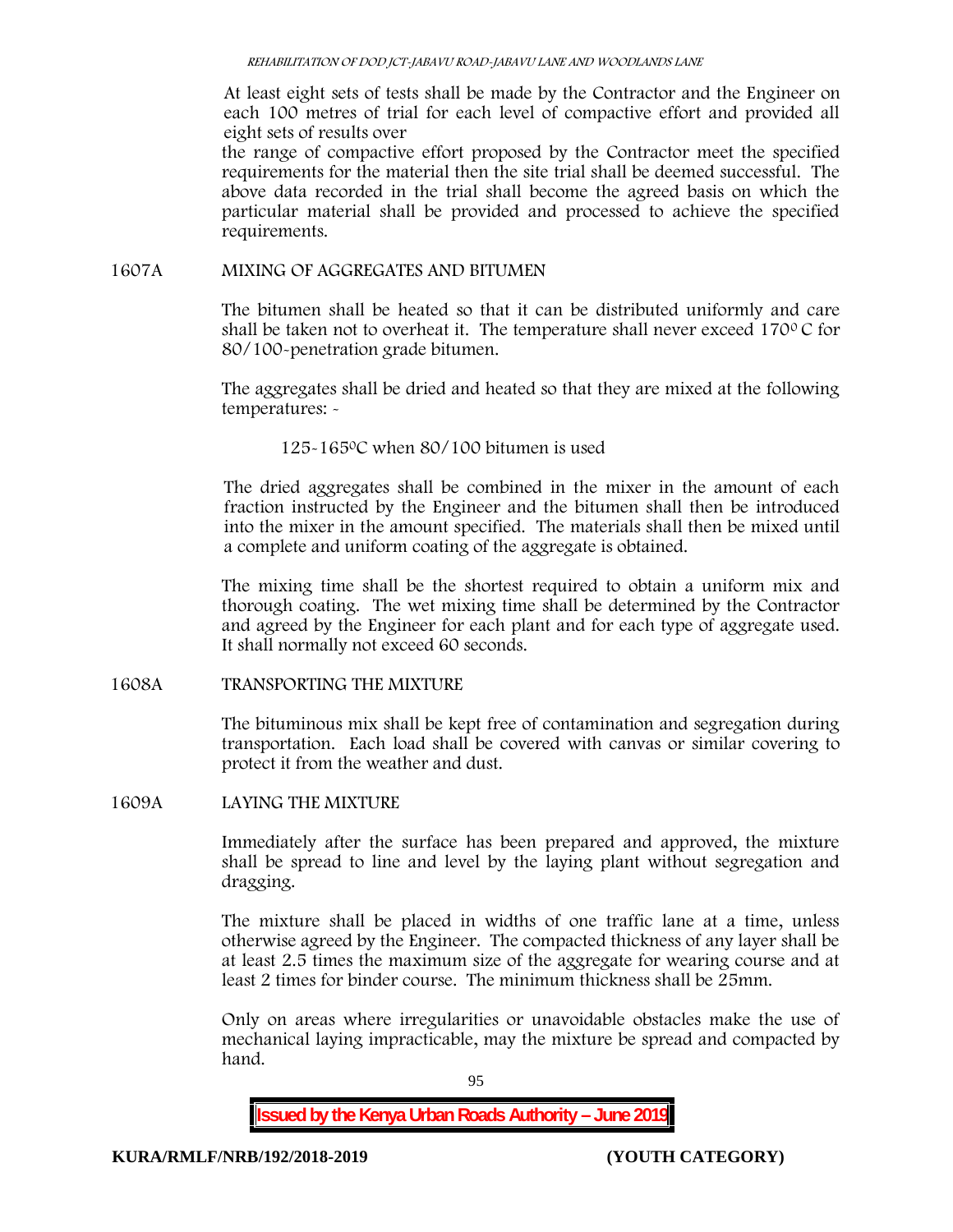### **1610A COMPACTION**

Immediately after the bituminous mixture has been spread, it shall be thoroughly and uniformly compacted by rolling.

The layer shall be rolled when the mixture is in such a condition that rolling does not cause undue displacement or shoving.

The number, weight and type of rollers furnished shall be sufficient to obtain the required compaction while the mixture is in a workable condition. The sequence of rolling operations shall be as agreed with the Engineer and proved during site trials. Initial rolling

with steel tandem or three-wheeled roller shall follow the laying plant as closely as possible. The rollers shall be operated with the drive roll nearest the laying plant, at a slow and uniform speed (not exceeding 5 Km/Hr).

Rolling shall normally commence from the outer edge and proceed longitudinally parallel to the centreline, each trip overlapping one half of the roller width. On super elevated curves, rolling shall begin at the low side and progress to the high side. Where laying is carried out in lanes care must be taken to prevent water entrapment.

Intermediate rolling with a pneumatic-tyred or vibratory roller shall follow immediately. Final rolling with a steel-wheeled roller shall be used to eliminate marks from previous rolling.

To prevent adhesion of the mixture to the rollers, the wheels shall be kept lightly moistened with water.

In areas too small for the roller, a vibrating plate compactor or a hand tamper shall be used to achieve the specified compaction.

### **1611A FINISHING, JOINTS AND EDGES**

Any mixture that becomes loose and broken, mixed with dirt or foreign matter or is in any way defective, shall be removed and replaced with fresh hot mixture, which shall be compacted to conform to the surrounding area.

Spreading of the mixture shall be as continuous as possible. Transverse joints shall be formed by cutting neatly in a straight line across the previous run to expose the full depth of the course. The vertical face so formed shall be painted lightly with hot 80/100 penetration grade bitumen just before the additional mixture is placed against it.

Longitudinal joints shall be rolled directly behind the paving operation. The first lane shall be placed true to line and level and have an approximately vertical face. The mixture placed in the abutting lane shall then be tightly crowded against the face of the previously placed lane. The paver shall be positioned to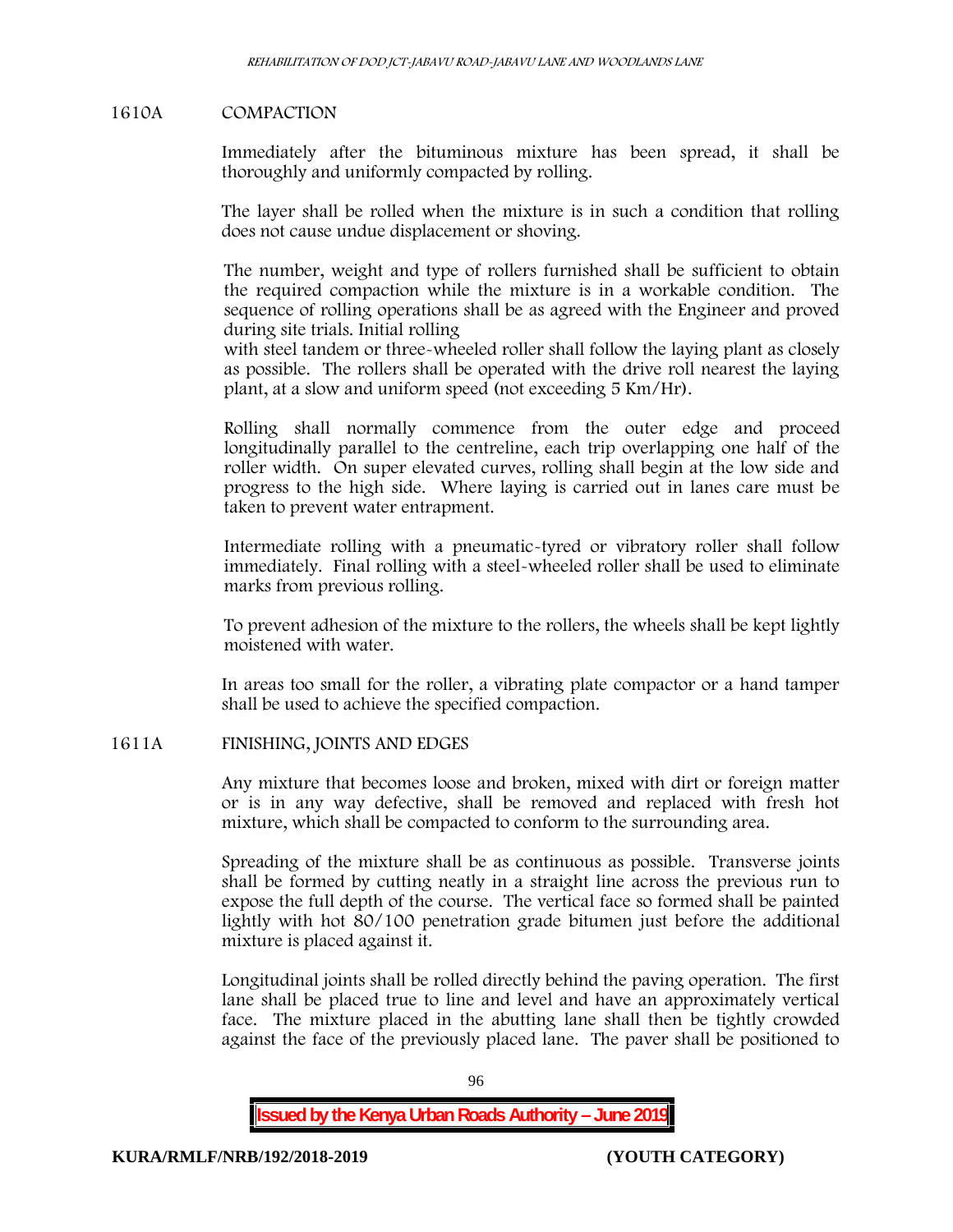spread material overlapping the joint face by 20-30mm. Before rolling, the excess mixture shall be raked off and discarded.

When the abutting lane is not placed in the same day, or the joint is destroyed by traffic, the edge of the lane shall be cut back as necessary, trimmed to line and painted lightly with hot 80/100 penetration grade bitumen just before the abutting lane is placed.

Any fresh mixture spread accidentally on the existing work at a joint shall be carefully removed by brooming it back on to uncompacted work, so as to avoid formation of irregularities at the joint. The finish at joints shall comply with the surface requirements and shall present the same uniformity of finish, texture and density as other sections of the work.

The edges of the course shall be rolled concurrently with or immediately after the longitudinal joint. In rolling the edges, roller wheels shall extend 50 to 100mm beyond the edge.

### **1612A SAMPLING AND TESTING OF BITUMINOUS MIXTURES**

The sampling of bituminous mixtures shall be carried out in accordance with AASHTO T168 (ASTM Designation D979).

**1613A QUALITY CONTROL TESTING**

During mixing and laying of bituminous mixtures, control tests on the constituents and on the mixed material shall be carried out in accordance with Clause 1612A and Section 2 of this Specification.

If the results of any tests show that any of the constituent materials fail to comply with this Specification, the Contractor shall carry out whatever changes may be necessary to the materials or the source of supply to ensure compliance.

If the results of more than one test in ten on the mixed material show that the material fails to comply with this Specification, laying shall forthwith cease until the reason for the failure has been found and corrected. The Contractor shall remove any faulty material laid and replace it with material complying with this Specification all at his own expense.

### **1614A TOLERANCES**

Surfacing courses and base shall be constructed within the geometric tolerances specified in Section 3 of this Specification.

The Contractor shall maintain the composition of the mixture as determined from the laboratory and site trials within the following tolerances, per single test: -

Bitumen Content 0.3% (by total weight of total mix)

Passing 10mm sieve 6% (by total weight of dry aggregate

97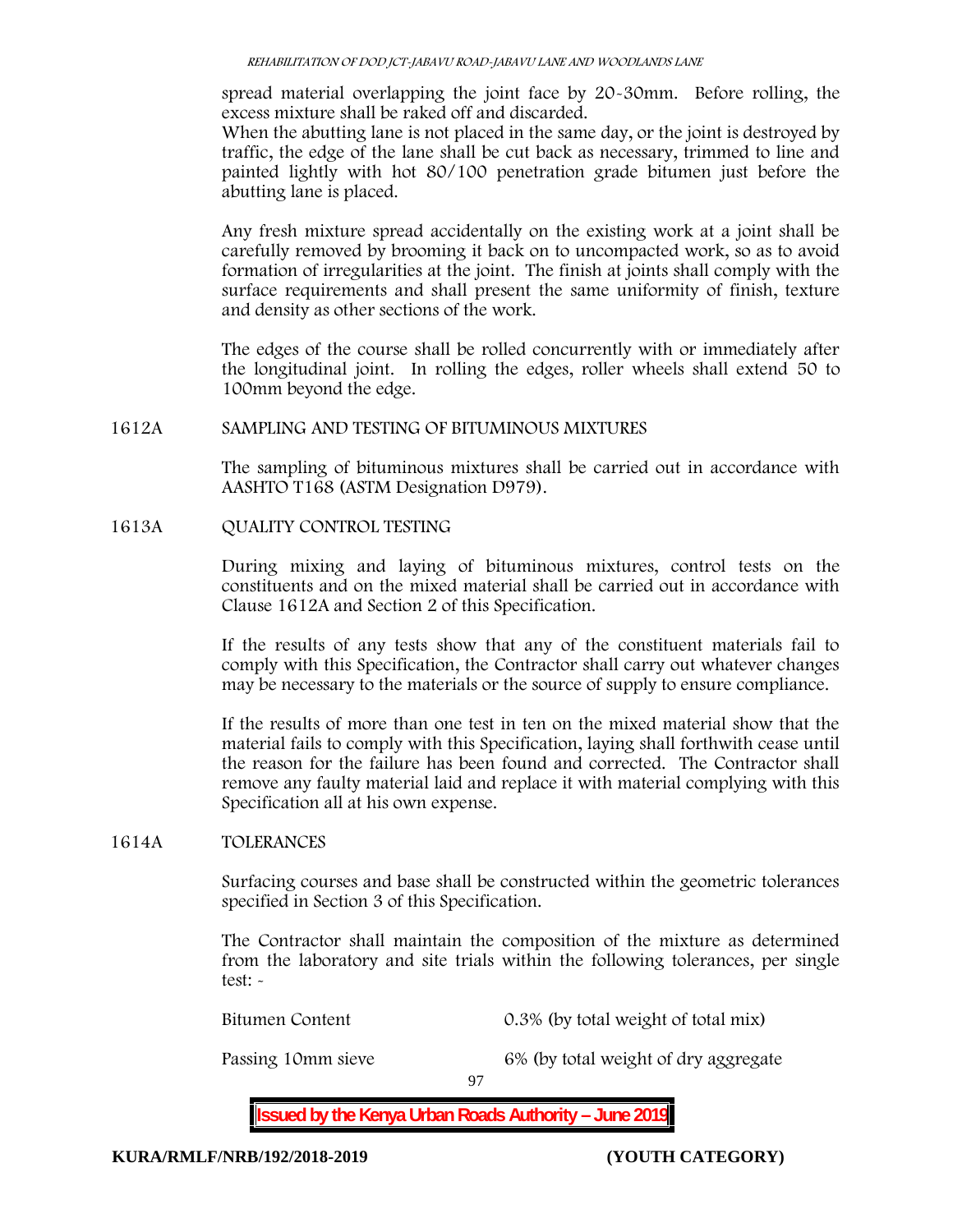*REHABILITATION OF DOD JCT-JABAVU ROAD-JABAVU LANE AND WOODLANDS LANE*

| and larger sieves       | including mineral filler)                                         |  |  |
|-------------------------|-------------------------------------------------------------------|--|--|
| Passing sieves between  | 4% (by total weight of dry aggregate                              |  |  |
| 10mm and 1.0mm sieves   | including mineral filler)                                         |  |  |
| Passing sieves between  | 3% (by total weight of dry aggregate                              |  |  |
| 1.0mm and 0.075mm sieve | including mineral filler)                                         |  |  |
| Passing 0.075mm sieve   | 2% (by total weight of dry aggregate<br>including mineral filler) |  |  |

The average amount of bitumen in any length of any layer, calculated as the product of the bitumen contents obtained from single tests and the weight of mixture represented by each test, shall not be less than the amount ordered.

The average amount of bitumen for each day's production calculated from the checked weights of mixes shall not be less than the amount ordered. The average amount of bitumen in any length of any layer, calculated as the

product of the bitumen contents obtained from single tests and the weight of mixture represented by each test, shall not be less than the amount ordered.

The average amount of bitumen for each day's production calculated from the checked weights of mixes shall not be less than the amount ordered.

The final average overall width of the upper surface of a bituminous mix layer measured at six equidistant points over a length of 100m shall be at least equal to the width specified. At no point shall the distance between the centreline of the road and the edge of the upper surface of a bituminous mix layer be narrower than that specified by more than 13mm.

## **1615A MEASUREMENT AND PAYMENT**

No separate measurement and payment shall be made for complying with the requirements of Clauses 1601A to 1614A inclusive and the Contractor shall be deemed to have allowed in his rates in Parts B and C of Section 16 of this Specification for the costs of complying with the requirements of Part A of Section 16 of this Specification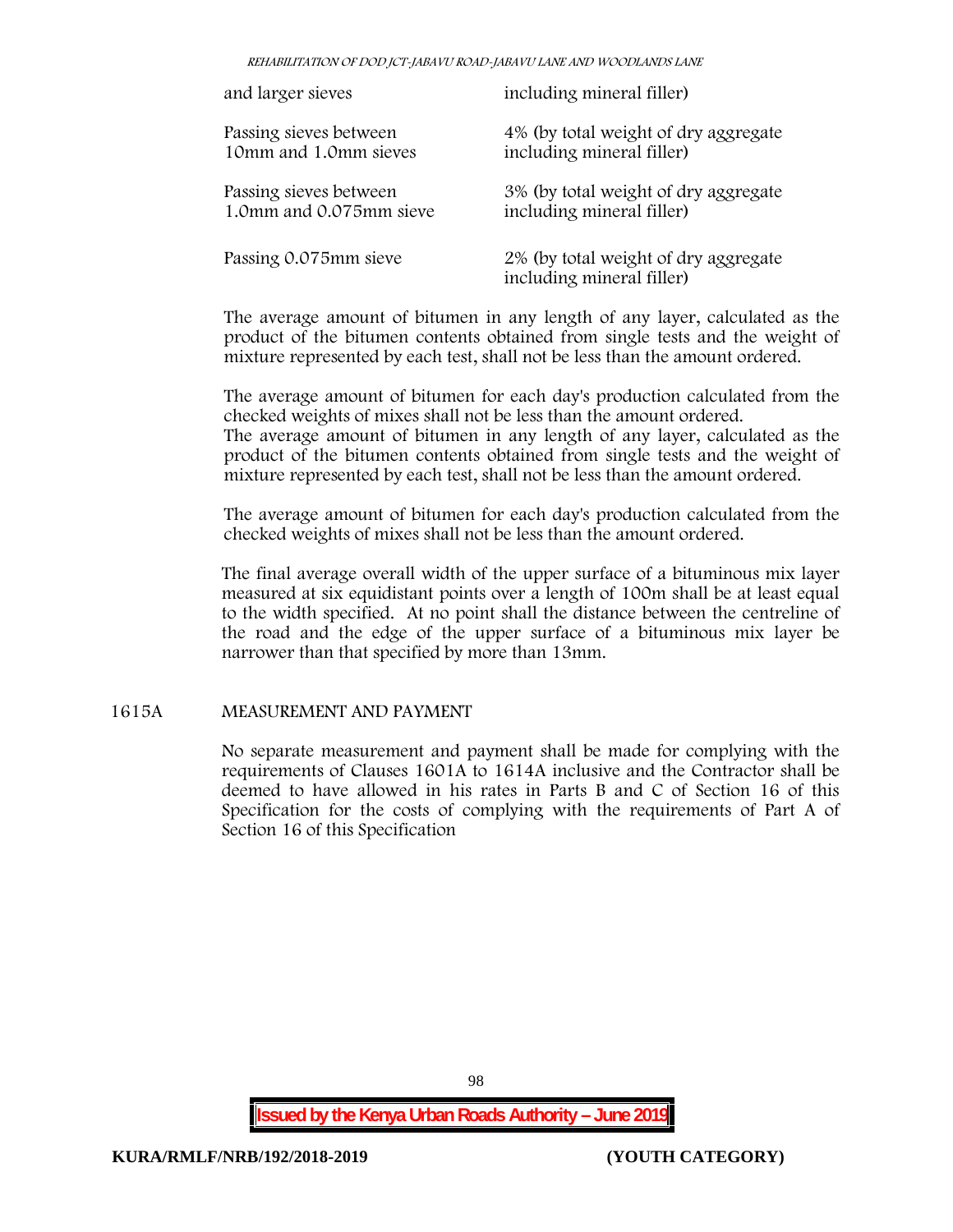#### **PART B - ASPHALT CONCRETE FOR SURFACING**

#### **1601B DEFINITION**

Asphalt concrete means a thoroughly controlled, hot-mixed, hot-laid, plant mixture of well-graded dried aggregate and penetration grade bitumen, which, when compacted forms a dense material.

A distinction is drawn between asphalt concrete Type I (High Stability) and asphalt concrete Type II (Flexible). The asphalt concrete type to be used will be Type I.

#### **1602B MATERIALS FOR ASPHALT CONCRETE TYPE 1**

a) **Type of bituminous material**

The type of material to be used on severe sites will be of the continuously graded type similar to Asphaltic Concrete or Close Graded Macadam. It is essential that these materials are sealed with a single or double surface dressing or a Cape seal.

b) **Penetration Grade Bitumen**

Bitumen shall be 80/100 penetration grade since material is being laid at an altitude of more than 2,500m.

c) **Aggregate**

Coarse aggregate (retained on a 6.3mm sieve) shall consist of crushed stone free from clay, silt, organic matter and other deleterious substances. The aggregate class will be specified in the Special Specification and it shall comply with the requirements given in Table 16B-1(b). The grading for 0/20 mm for carriageway and 0/14mm for shoulders for binder course is as specified below:

| <b>Sieve size</b> | 0/20       | 0/14       |
|-------------------|------------|------------|
| 28                | 100        |            |
| 20                | $90 - 100$ | 100        |
| 14                | 75-95      | $90 - 100$ |
| 10                | 60-82      | 70-90      |
| 6.3               | $47 - 68$  | $52 - 75$  |
| 4                 | $37 - 57$  | $40 - 60$  |
| $\overline{2}$    | $25 - 43$  | $30 - 45$  |
|                   | 18-32      | $20 - 35$  |
| 0.425             | $11 - 22$  | $12 - 24$  |
| 0.300             | $9 - 17$   | $10 - 20$  |
| 0.150             | $5 - 12$   | $6 - 14$   |
| 0.075             | $3 - 7$    | $4 - 8$    |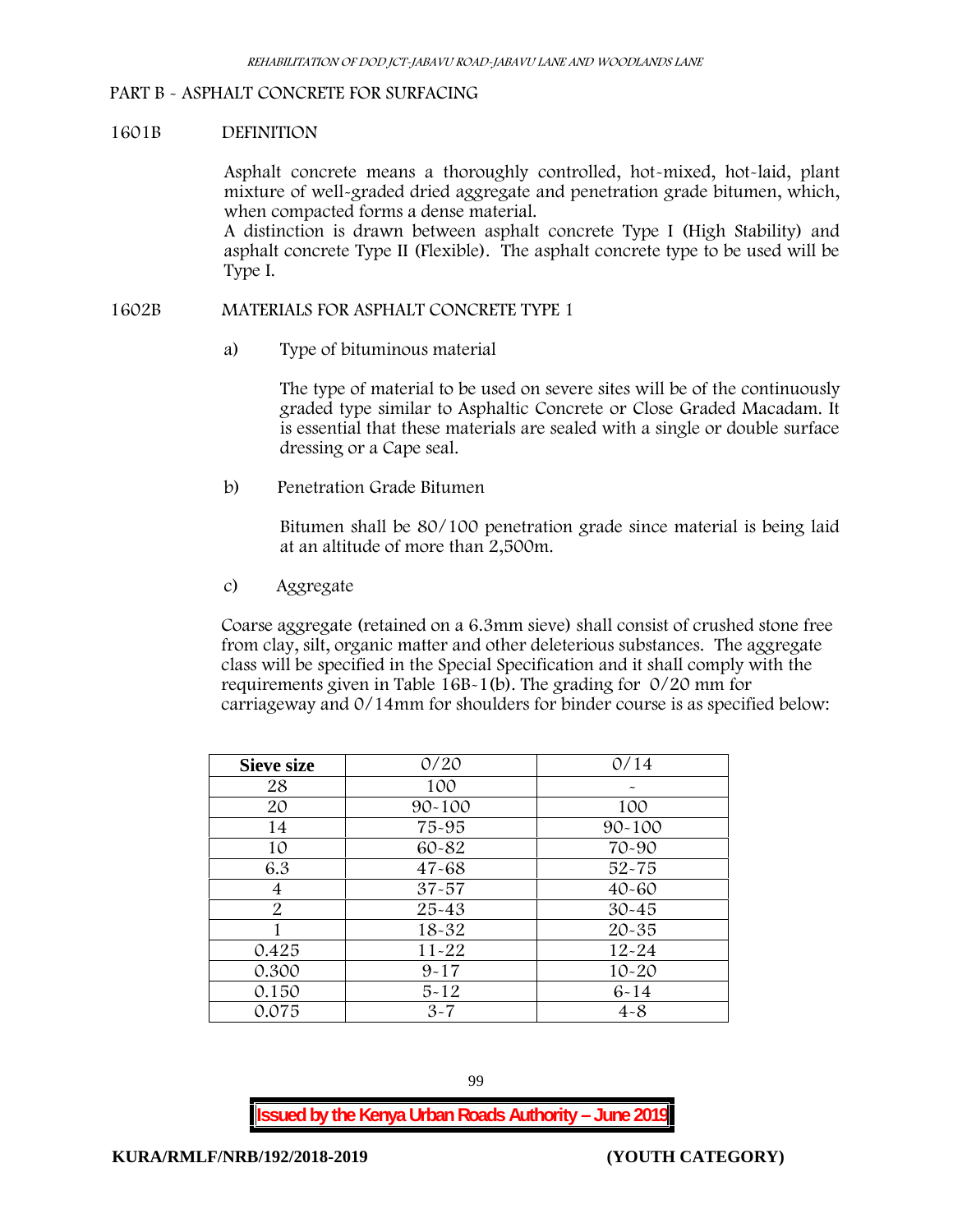| Coarse Aggregate<br>(Retained on a 6.3mm Sieve) |                      |  |  |
|-------------------------------------------------|----------------------|--|--|
| Test                                            | Maximum Value        |  |  |
| LAA<br><b>ACV</b><br>SSS<br>FI                  | 30<br>25<br>12<br>25 |  |  |

## **TABLE 16B-1(b) - REQUIREMENTS FOR COARSE AGGREGATE**

Fine aggregate (passing a 6.3mm sieve) shall be free from clay, silt, organic and other deleterious matter and shall be non-plastic. Unless otherwise specified in the Special Specification it shall consist of entirely crushed rock produced from stone having a Los Angeles Abrasion of not more than 40. The Sand Equivalent of the fine aggregate shall not be less than 40 and the SSS not more than 12.

**b) Mineral Filler**

Mineral Filler shall consist of ordinary Portland Cement 42.5 Grade

#### **1603B GRADING REQUIREMENTS**

The grading of the mixture of coarse and fine aggregate shall be within and approximately parallel to the grading envelopes given in Table 16B-1(b), for 0/14mm as specified for binder course, as described below.

### **GRADING REQUIREMENTS**

To arrive at a suitable design it is necessary to investigate a number of gradings so that a workable mix, which also retains a minimum of 3 % voids at refusal density, is identified.

The largest particle size used should not be more than 25mm so that the requirements of the Marshall test method can be complied with.

Although the complete range of nominal maximum particle sizes is shown in the Tables, the total thickness of material laid should not be more than 75mm.

### **1604B REQUIREMENTS FOR ASPHALT CONCRETE TYPE 1**

The mixture shall comply with the requirements given in Table 16B-2 as specified in the Specification. In addition, minimum Marshall Stability for 2 x 75 blows shall be 9 kN and maximum 18 kN and at compaction to refusal shall have 3% VIM.

The proportion, by weight of total mixture, of bitumen shall be  $5.0 - 6.5 %$  for  $0/14$  mm and  $4.5 - 6.5$  % for  $0/20$ mm. This shall be termed the nominal

100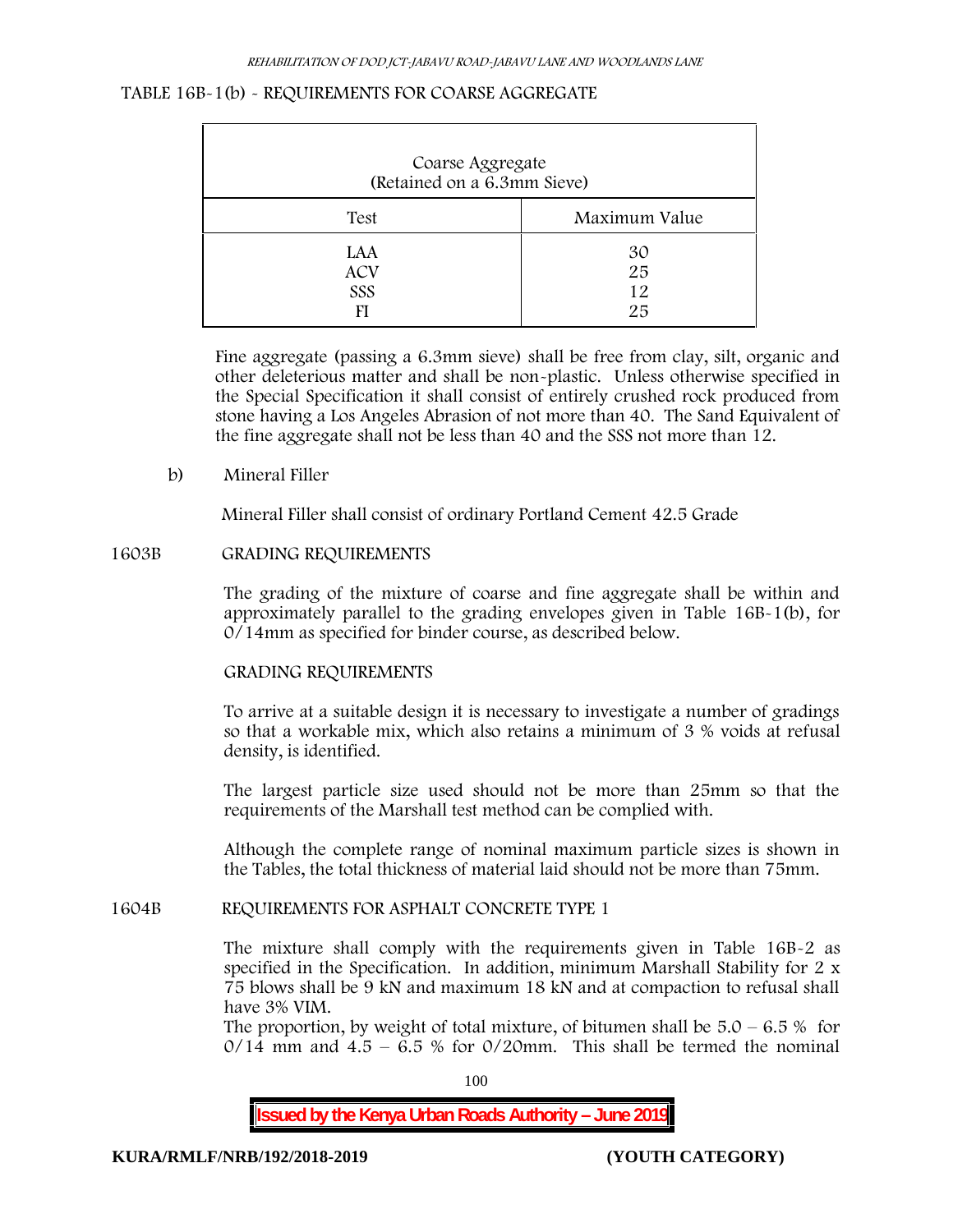binder content. The binder content of the working mix will be instructed by the Engineer following laboratory and site trials.

In order to determine the suitability of a coarse aggregate source a Marshall test programme shall be carried out. It will be advantageous to use a crushed rock which is known from past experience to give good results in this test procedure. A grading conforming to the Type I Binder Course detailed in Table 16B-1(a) 0/20 of this Specification should be tested (but with 100% passing the 25mm sieve) and it shall meet the requirements of Table 16B-2 of this Specification.

Having established the suitability of the aggregate source several grading shall be tested in the laboratory, including that used for the Marshall test, to establish relationships between bitumen content and VIM at refusal density. For each mix, samples will be made up to a range of bitumen contents and compacted to refusal using a gyratory compactor and a vibratory hammer in accordance with the procedure described in BS 598 (Part 104 : 1989), with one revision.

It should first be confirmed that compaction on one face of the sample gives the same refusal density as when the same compaction cycle is applied to both faces of the same sample. The procedure, which gives the highest density, must be used.

From the bitumen content-VIM relationship it will be possible to identify a bitumen content which corresponds to a VIM of 3 - 7%. If it is considered that the workability of the mix may be difficult then compaction trials should be undertaken. It is advisable to establish two or more gradings for compaction trials.

The mixes identified for compaction trials should be manufactured to the laboratory design bitumen content and to two other bitumen contents of +0.5% and +1% additional bitumen. Cores will be cut to determine the density of the compacted material, having completed this the core will then be reheated to  $145+/5$  C in the appropriate mould and compacted torefusal in the vibrating hammer test. To be acceptable the cores cut from the compaction trial must have a density equivalent to at least 95% of refusal density.

The compaction trials will identify a workable mix which can be made to a bitumen content which gives 3% VIM at refusal density.

**1605B MIXING AND LAYING HEAVY DUTY ASPHALT**

The temperature of the bitumen and aggregates when mixed shall be  $110+/$ 3C above the softening point (R&B) of the bitumen.

Compaction should commence as soon as the mix can support the roller without undue displacement of material and completed before the temperature of the mix falls below 900C.

The minimum thickness of individual layers should be as follows:-

- a) For the 37.5mm mix 65mm
- 101 b) For the 25.0mm mix 60mm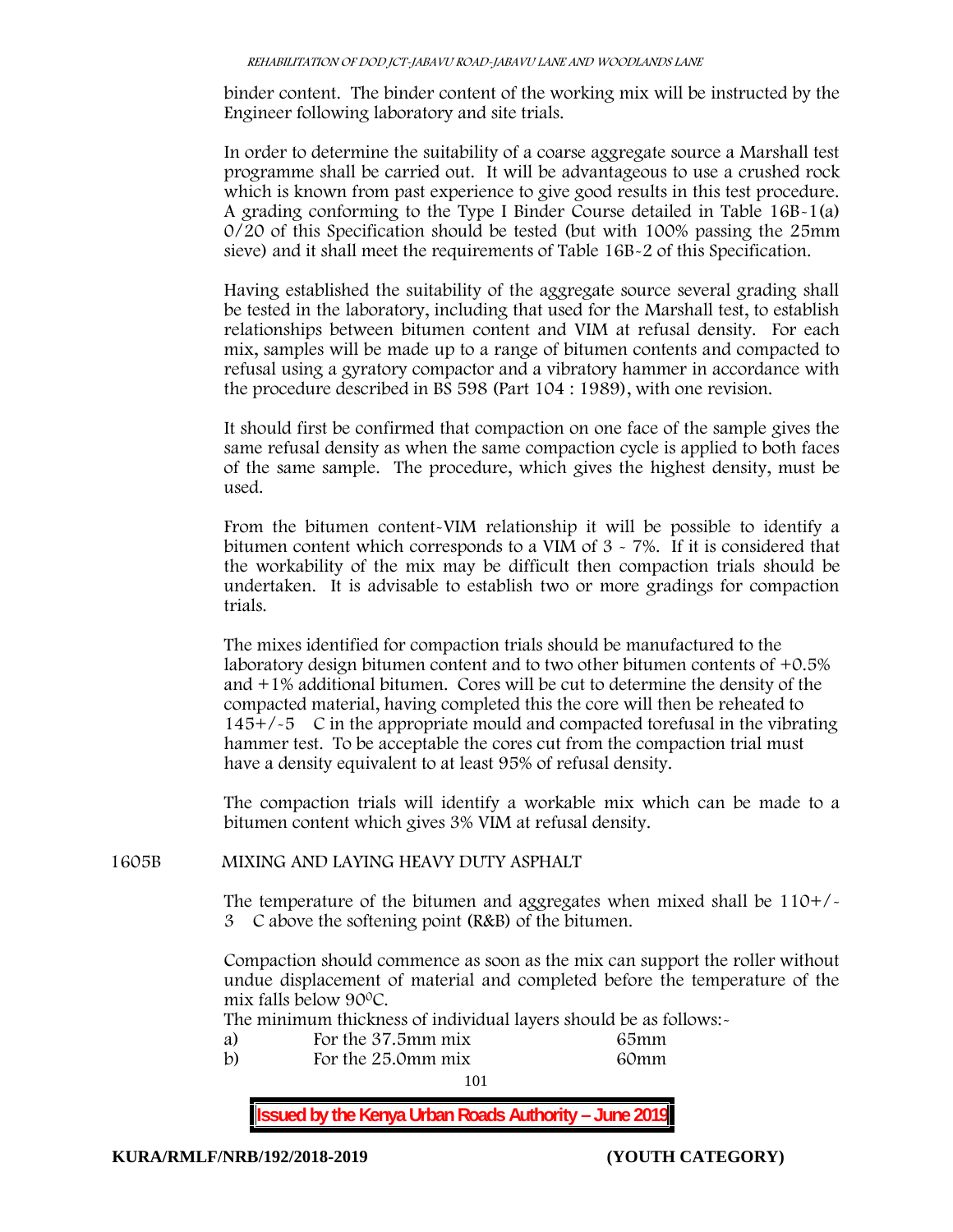*REHABILITATION OF DOD JCT-JABAVU ROAD-JABAVU LANE AND WOODLANDS LANE*

|    | For the 19.0mm mix | 50mm |
|----|--------------------|------|
| d) | For the 12.5mm mix | 40mm |

### **1606B COMPACTION**

Rolling shall be continued until the voids measured in the completed layer are in accordance with the requirement for a minimum density of 98% of Marshall optimum, or, a minimum mean value of 95% of refusal density (no value less than 93%) as appropriate.

### **1607B MEASUREMENT AND PAYMENT**

a) Item : Asphalt Concrete

Unit : m<sup>3</sup> of Asphalt Concrete Used

Asphalt concrete shall be measured by the cubic metre compacted on the road calculated as the product of the length instructed to be laid an the compacted cross-sectional area shown on the Drawings or instructed by the Engineer.

The rate for asphalt concrete shall include for the cost of providing, transporting, laying and compacting the mix with the nominal binder content and complying with the requirements of Parts A and B of Section 16 of this Specification.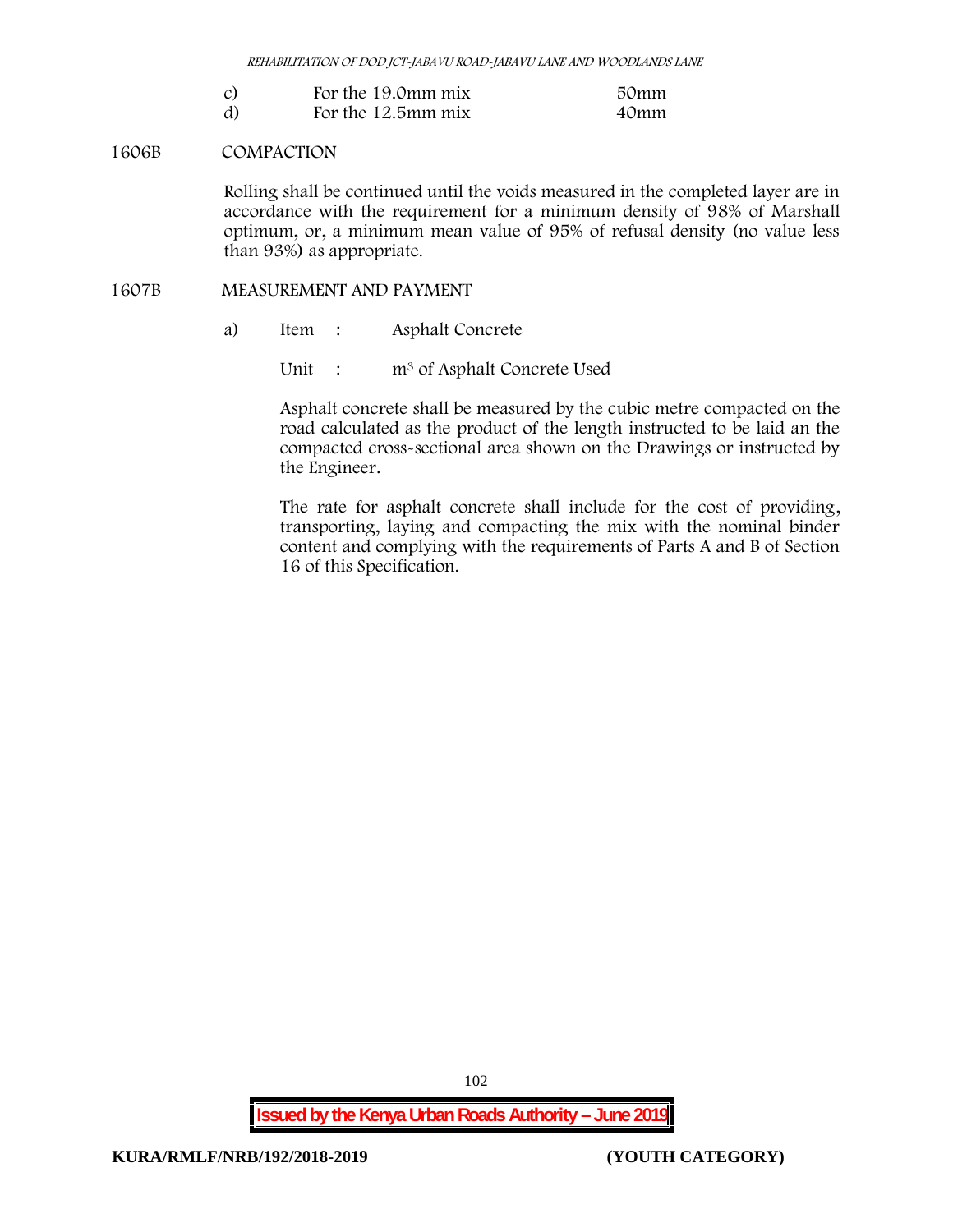#### **SECTION 17 - CONCRETE WORKS**

#### **1703 MATERIALS FOR CONCRETE**

This work shall consist of placing selected approved material of 250mm minimum diameter on the foundation put after excavation to receive levelling concrete in accordance with these specifications and in conformity with the lines, grades and cross sections shown on the Drawings as directed by the Engineer.

(a) **Materials**

Selected rock: The selected rock builders to be placed for this work shall be hard, sound, durable quarry stones as approved by the Engineer. Samples of the stone to be used shall be submitted to and approved by the Engineer before any stone is placed.

The maximum size of the stone boulders shall be 300mm.

(b) **Construction Method**

After completion of the structural excavation the surface of the loose soil shall be levelled and compacted. Then the stone of the above sizes shall be placed in one layer of 250mm over the compacted bed where the bottom slab will rest. Coarse sand shall be spread to fill up the voids in the stone boulders, and compaction with vibratory compactors should be performed to make this layer dense whereon a concrete of levelling course shall be placed.

(c) **Measurement and payment**

Measurement for the bedding materials shall be made in cubic metres for the completed and accepted work, measured from the dimension shown on the Drawings, unless otherwise directed by the Engineer.

Payment for the bedding Materials for Levelling Concrete Works shall be full compensation for furnishing and placing all materials, all labour equipment, tools and all other items necessary for proper completion of the work in accordance with the Drawings and specifications and as directed by the Engineer.

**1703(A) LEVELLING CONCRETE (CLASS 15/20) FOR BOTTOM SLAB INCLUSIVE OF COST OF FORM WORKS**

> This work shall consist of placing and levelling lean concrete class 15/20 over the prepared bed of stone boulders in the foundation for bottom slab and wingwalls in accordance with these specifications and which conformity with the lines, grades, thickness and typical cross-sections shown on the drawings unless otherwise directed by the Engineer.

(a) **Materials for Levelling Concrete**

103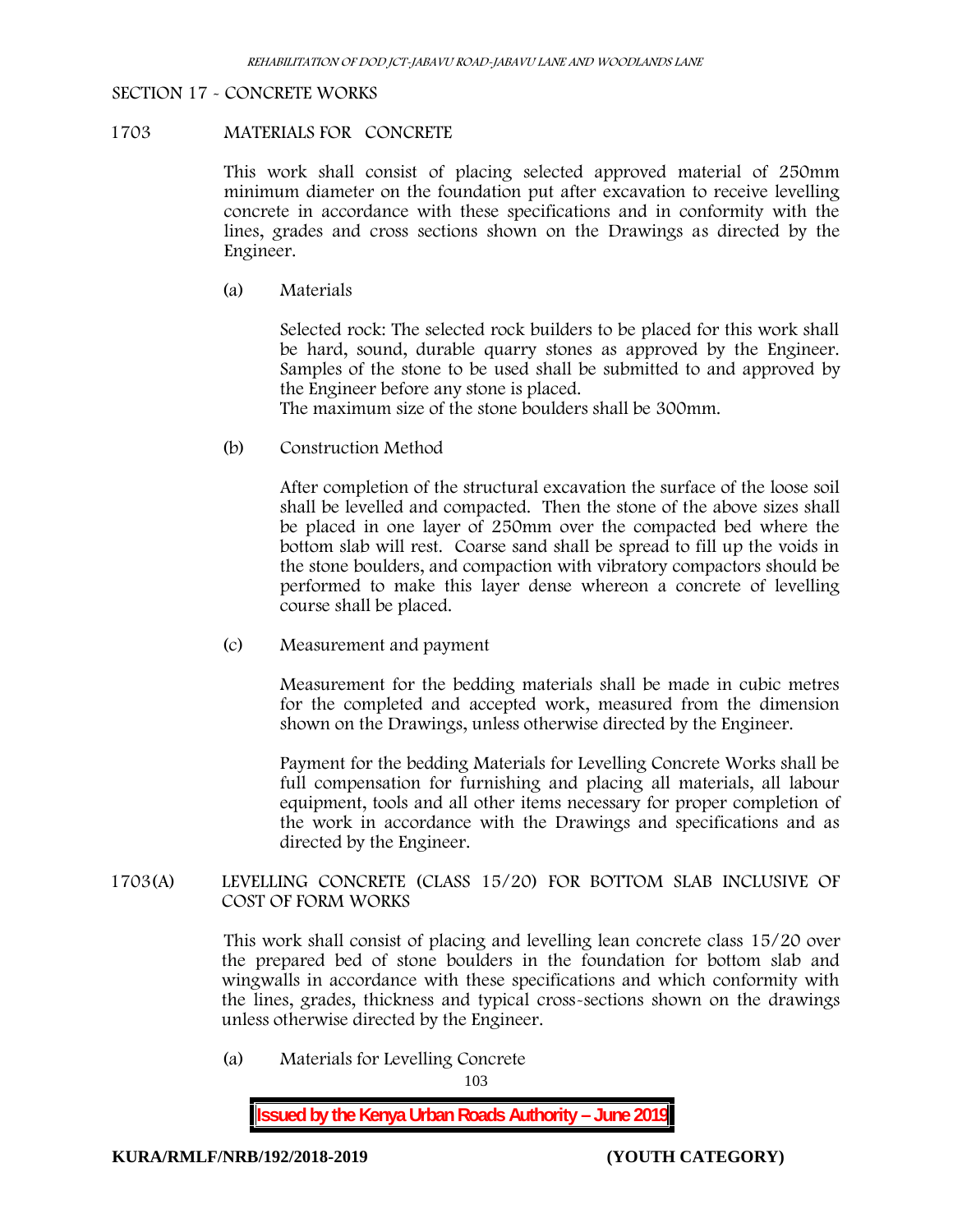Requirement for the concrete class  $15/20$  is specified as follows:-Design compressive strength (28) days : 15N/mm<sup>2</sup> Maximum size of coarse aggregate : 20mm Maximum cement content  $: 300 \text{ kg/m}^3$ . Maximum water/cement ration of 50% with slump of 80mm.

## (b) **Construction Method**

The bed of stone boulders upon which the levelling concrete will be placed shall be smooth, compacted and true to the grades and crosssection shall be set to the required lines and grades.

# **37.2** (c) **Measurement and payment**

Measurement for levelling concrete (class 15/20) shall be made in cubic metres completed and accepted levelling concrete work measured in place which is done in accordance with the Drawings and the Specifications.

Payment for this work shall be the full compensation for furnishing and placing all materials, labour, equipment and tools, and other incidentals to Specifications and as directed by the Engineer.

Pay item No. 17/02 Levelling Concrete Works (Class 15/20) for Box Culvert and wingwalls inclusive of Cost of Form works.

# **1703 (C) FORMWORK FOR CULVERT WALLS**

This work shall consist of all temporary moulds for forming the concrete for culvert walls and slabs together with all temporary construction required for their support. Unless otherwise directed by the Engineer all formworks shall be removed on completion of the walls and slabs.

(a) **Materials**

Forms shall be made of wood or metal and shall conform to the shape, lines and dimensions shown on the Drawings.

All timber shall be free from holes, loose material, knots, cracks, splits and warps or other defects affecting the strength or appearance of the finished structure.

Release Agents – Release agents shall be either neat oils containing a surface activating agent, cream emulsions, or chemical agents to be approved by the Engineer.

- (b) **Construction Method**
	- (i) **Formworks**

104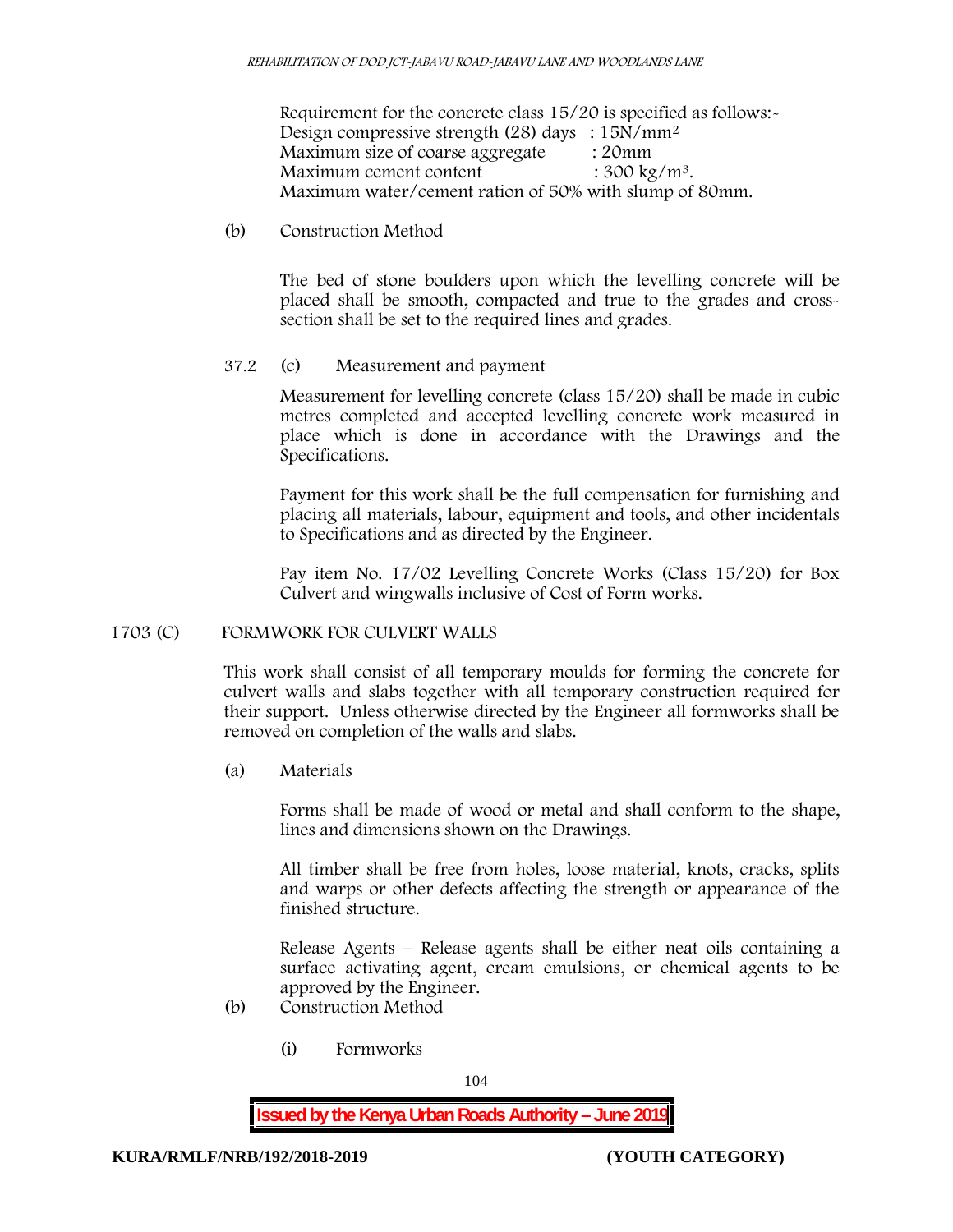Formworks shall be designed to carry the maximum loads that may be imposed, and so be rigidly constructed as to prevent deformation due to load, drying and wetting, vibration and other causes. After forms have been set in correct location, they shall be inspected and approved by the Engineer before the concrete is placed.

If requested, the contractor shall submit to the Engineer working drawings of the forms and also, if requested, calculations to certify the rigidity of the forms.

**1703(D) CONCRETE WORKS (CLASS 25/20) OF CULVERT WALLS AND SLABS** This work shall consist of furnishing, mixing, delivering and placing of the concrete for the construction of culvert walls and slabs, in accordance with these Specifications and in conformity with the requirements shown on the Drawings.

Concrete class 25/20 shall be used for Culvert walls and slabs.

**(a) Concrete Materials**

(i) Cement: Cement shall be of Portland type and shall conform to the requirements of BS 12 or equivalent.

The contractor shall select only one type or brand of cement or others. Changing of type or brand of cement will not be permitted without a new mix design approved by the Engineer. All cement is subject to the Engineer's approval; however, approval of cement by the Engineer shall not relieve the Contractor of the responsibility to furnish concrete of the specified compressive strength.

Conveyance of cement by jute bags shall not be permitted. Storage in the Contractor's silo or storehouse shall not exceed more than two (2) months, and age of cement after manufacture at mill shall not exceed more than four (4) months. The Contractor shall submit to the Engineer for his approval the result of quality certificate prepared by the manufacturer.

Whenever it is found out that cement have been stored too long, moist, or caked, the cement shall be rejected and removed from the project.

**(b) Aggregates**

Fine and coarse aggregates must be clean, hard, strong and durable, and free from absorbed chemicals, clay coating, or materials in amounts that could affect hydration, bonding, strength and durability of concrete. Grading of aggregates shall conform to the following requirements: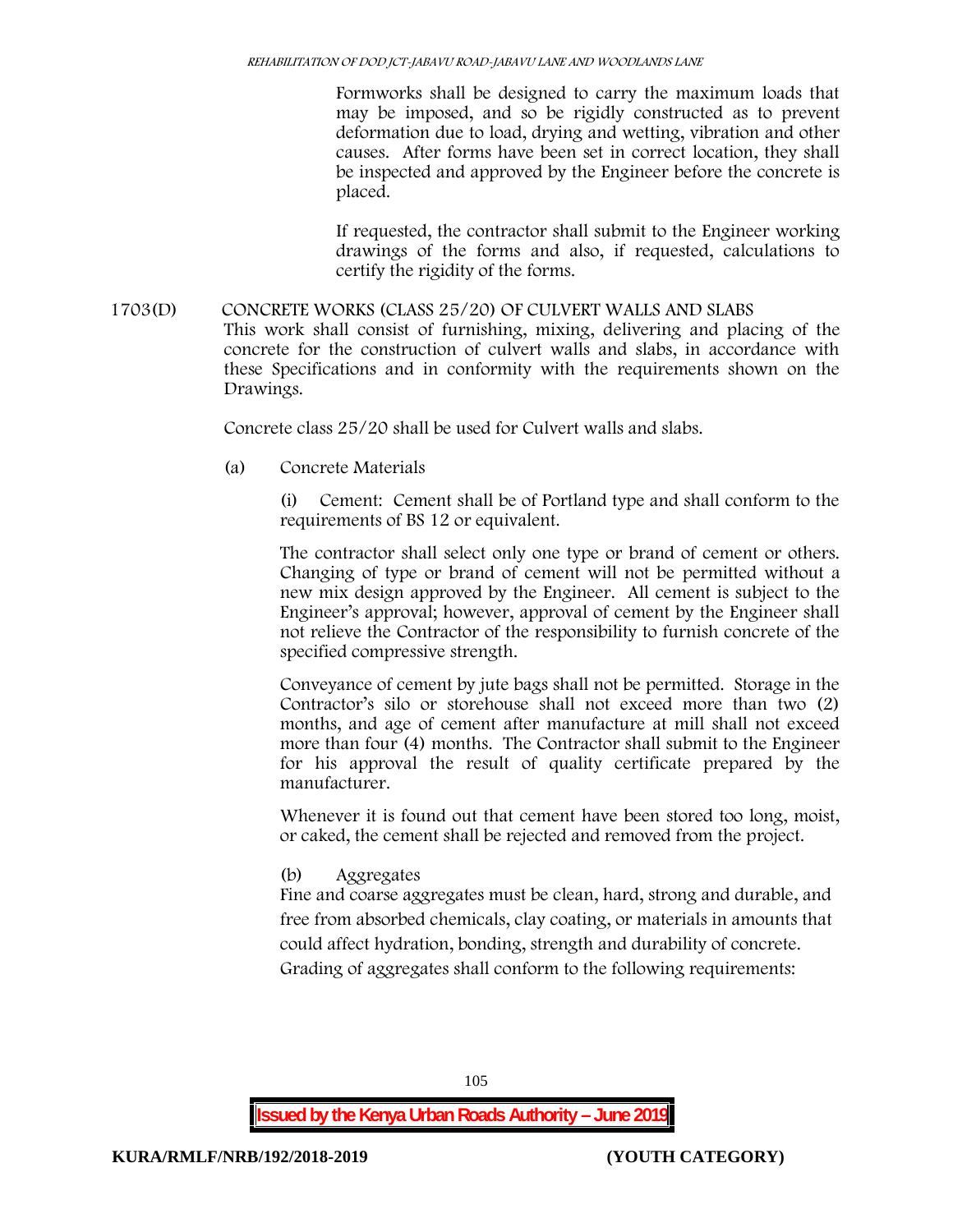# **(i) Grading of Fine Aggregates**

| <b>Sieve Size</b> | <b>Percentage by Weight Passing</b> |
|-------------------|-------------------------------------|
| 10<br>mm          | 100                                 |
| 5<br>mm           | 89-100                              |
| $2.5$ mm          | $60 - 100$                          |
| $1.2$ mm          | $30 - 100$                          |
| $0.6$ mm          | $15 - 54$                           |
| $0.3$ mm          | $5 - 40$                            |
| 0.15 mm           | $0 - 15$                            |

# **(ii) Grading of Coarse Aggregates**

| Size     |                       |                       |    | of Amounts finer than each standard sieve percentage by |    |       |          |
|----------|-----------------------|-----------------------|----|---------------------------------------------------------|----|-------|----------|
| Coarse   | weight                |                       |    |                                                         |    |       |          |
| Aggregat | 40                    | 30                    | 25 | 20                                                      | 15 |       | 局        |
|          | 2.5                   |                       |    |                                                         |    |       |          |
|          | 100                   | $\tilde{\phantom{a}}$ |    | $90 - 100 = 0$                                          |    | 30-69 | $0 - 10$ |
|          | $\tilde{\phantom{a}}$ |                       |    |                                                         |    |       |          |

Other requirements for aggregates are as follows:

**(iii) Fine Aggregates**

| Fitness Modulus, AASHTO M-6                           | $2.3 - 3.1$           |
|-------------------------------------------------------|-----------------------|
| Sodium Sulphate Soundness, AASHTO T104: Max. 10% loss |                       |
| Content of Friable Particles AASHTO 112               | : Max $1\%$ by weight |
| Sand Equivalent, AASHTO T176                          | : Min. 75             |

**(iv) Coarse Aggregate**

| Abrasion, AASGTO T96                             | : Max. 405 loss        |
|--------------------------------------------------|------------------------|
| Soft Fragment and shale, AASHTO M80              | : Max. $5\%$ by weight |
| Thin and elongated Pieces, AASHTO M80 : Max. 15% |                        |

**(v) Water**

All sources of water to be used with cement shall be approved by the Engineer. Water shall be free from injurious quantities of oil, alkali, vegetable matter and salt as determined by the Engineer.

**(vi) Admixture**

Only admixture, which have been tested and approved in the site laboratory through trial mixing for design proportion shall be used. Before selection of admixture, the Contractor shall submit to the Engineer the specific information or guarantees prepared by the admixture supplier.

106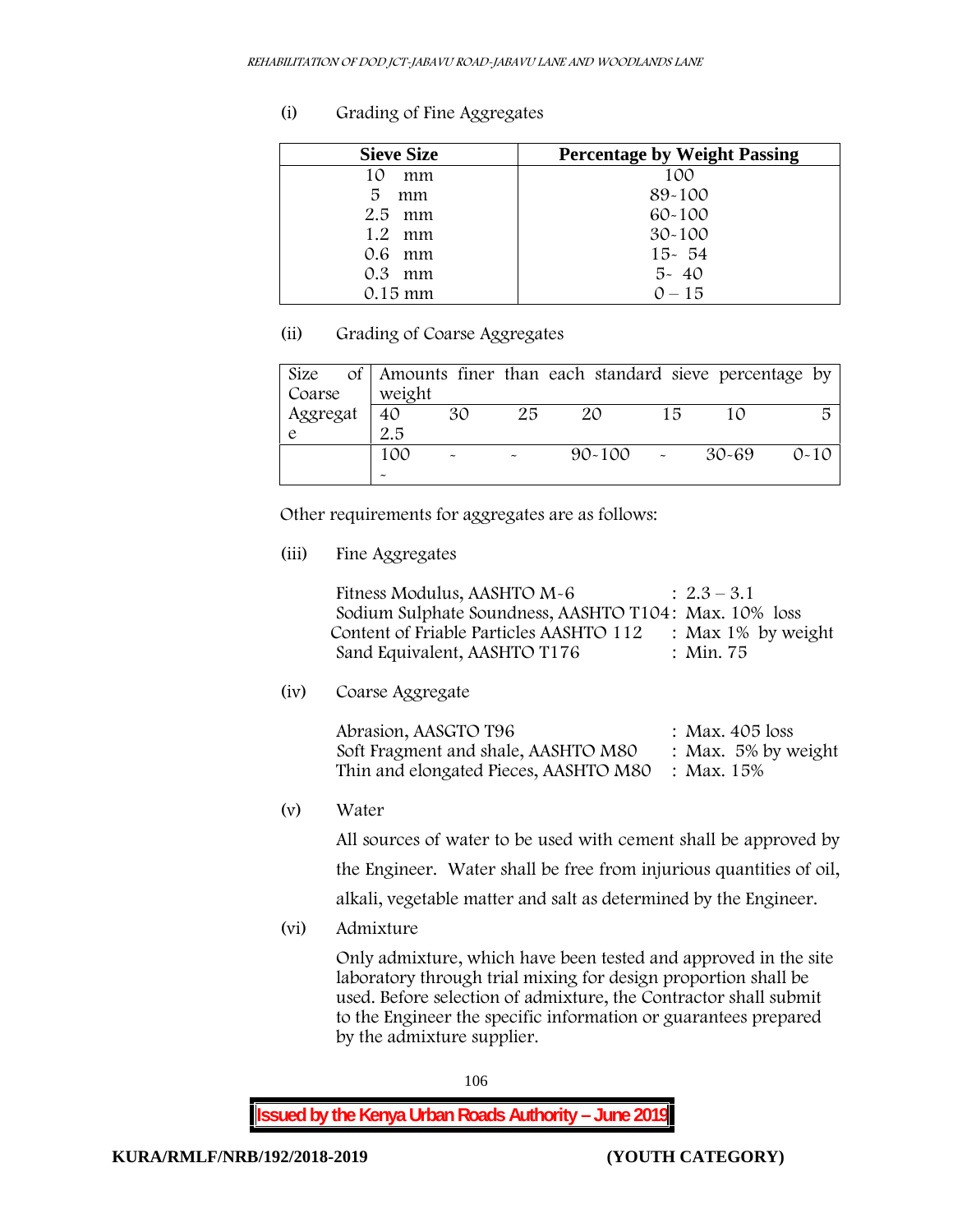The contractor shall not exclude the admixture from concrete proportions.

**Concrete class 20/20**

Concrete class 25/20 shall be used for culvert walls and slabs. The requirements of Concrete class 25/20 are provided as follows unless otherwise the Engineer will designate any alteration.

Design compressive strength (28 days) : 25N/mm<sup>2</sup> Maximum size of coarse aggregates : 20mm Maximum water/cement ratio of 45% with slump of 80mm

(d) **Proportioning Concrete**

The Contractor shall consult with the Engineer as to mix proportions at least thirty (30) days prior to beginning the concrete work. The actual mix proportions of cement, aggregates, water and admixture shall be determined by the Contractor under supervision of the Engineer in the site laboratory.

The Contractor shall prepare the design proportions which has 120% of the strength requirement specified for the designated class of concrete.

No class of concrete shall be prepared or placed until its job-mix proportions have been approved by the Engineer.

# (e) **Concrete Work**

**(ii) Batching**

Batching shall be done by weight with accuracy of:

| Cement              | $\frac{1}{2}$ percent |
|---------------------|-----------------------|
| Aggregate           | $\frac{1}{2}$ percent |
| Water and Admixture | : 1 percent.          |

Equipment should be capable of measuring quantities within these tolerances for the smartest batch regularly used, as well as for larger batches.

The accuracy of batching equipment should be checked every month in the presence of the Engineer and adjusted when necessary.

**(iii) Mixing and delivery**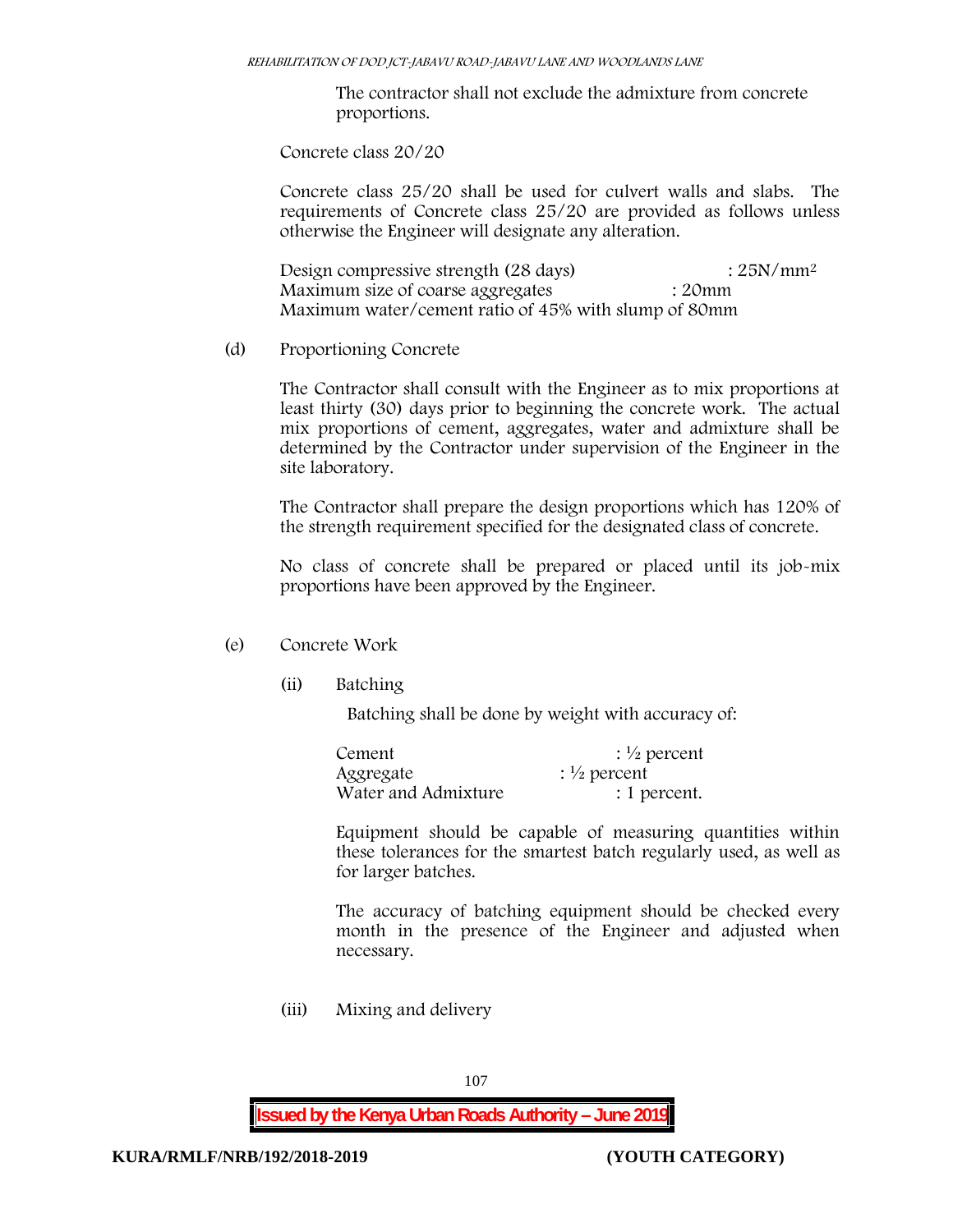Slump of mixed concrete shall be checked and approved at an accuracy of +25mm against designated slump in these specifications.

**(iv) Concrete in hot weather**

No concrete shall be placed when the ambient air temperature is expected to exceed thirty three degrees celsius (330c) during placement operations).

**(v) Concreting at night**

No concrete shall be mixed, placed or finished when natural light is insufficient, unless an adequate approved artificial lighting system is operated; such night work is subject to approval by the engineer.

**(vi) Placing**

In preparation of the placing of concrete, the interior space of forms shall be cleaned and approved by the engineer prior to placing concrete. All temporary members except tie bars to support forms shall be removed entirely from the forms and not buried in the concrete. The use of open and vertical chute shall not be permitted unless otherwise directed by the engineer.

The Contractor shall provide a sufficient number of vibrators to properly compact each batch immediately after it is placed in the forms.

(f) **Measurement and Payment**

Measurements for the Concrete Works Class 20/20 of culvert walls and slabs shall be made in cubic metres for the walls and slabs actually constructed, measured from their dimensions shown on the Drawings. Payment for the Concrete Works (Class 20/20) of culvert walls and slabs shall be the full compensation for furnishing all materials of the concrete mixing, delivering, placing and curing the concrete, equipment and tools, labour and other incidental necessary for the completion of the work in accordance with the Drawings and these Specifications and as directed by the Engineer.

**SECTION 20 - ROAD FURNITURE**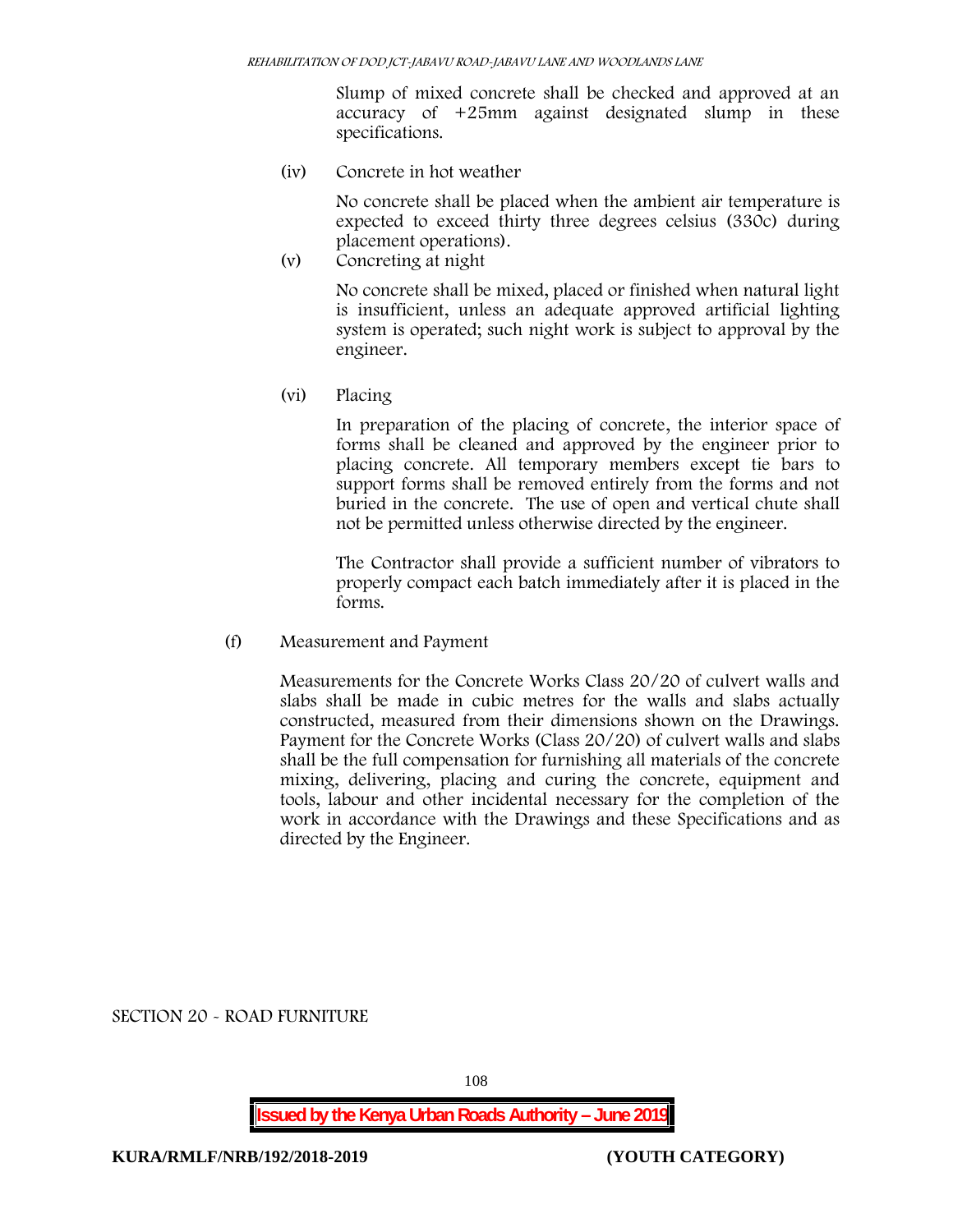# **2001 ROAD RESERVE BOUNDARY POSTS**

Road reserve boundary posts shall be provided as directed by the Engineer and in compliance with Standard Specification clause 2001. They shall be placed at 50m. intervals along the boundary of the road reserve.

#### **2003 EDGE MARKER POST**

Edge marker post shall be provided as directed by the Engineer and in compliance with Standard Specification clause clause 2003

#### **2004 PERMANENT ROAD SIGNS**

Permanent Road Signs shall be provided as directed by the Engineer and in compliance with the requirements of the "Manual for Traffic Signs in Kenya" Part II and standard Specification clause 2004.

### **2004B EXISTING ROAD SIGNS**

Where directed by the Engineer, the Contractor shall take down road signs including all posts, nuts, bolts and fittings, and remove and dispose of the concrete foundation and backfill the post holes. The signs shall be stored as directed by the Engineer.

Measurement and payment for taking down road signs shall be made by the number of signs of any type and size taken down, cleaned and stored as directed.

#### **2005 ROAD MARKING**

Paint for road marking shall be internally reflectorised hot applied thermoplastic material in accordance with Clause 219 of the Standard Specification.

The rates inserted in the Bills of Quantities for road marking shall include for prior application of approved tack coat.

#### **2005A RAISED PAVEMENT MARKERS – ROAD STUDS**

#### **MATERIAL**

Road studs are moulded of acrylonitrile butadiene styrene (ABS) conforming to ASTM Specification D1788 –  $68$ , class  $5-2-2$  shell filled with inert, thermosetting compound and filler. The lens portion of the marker of the marker is of optical menthly methacrylic.

#### **CONSTRUCTION**

The road studs shall be constructed of high impact ABS containing a multi-biconvex glass lens reflector system. It shall be of monolithic construction, and not less than 98.5. m2. The height of the marker shall not exceed 17mm and the underside shall contain a non-honeycomb base (flat).

#### **REQUIREMENTS**

109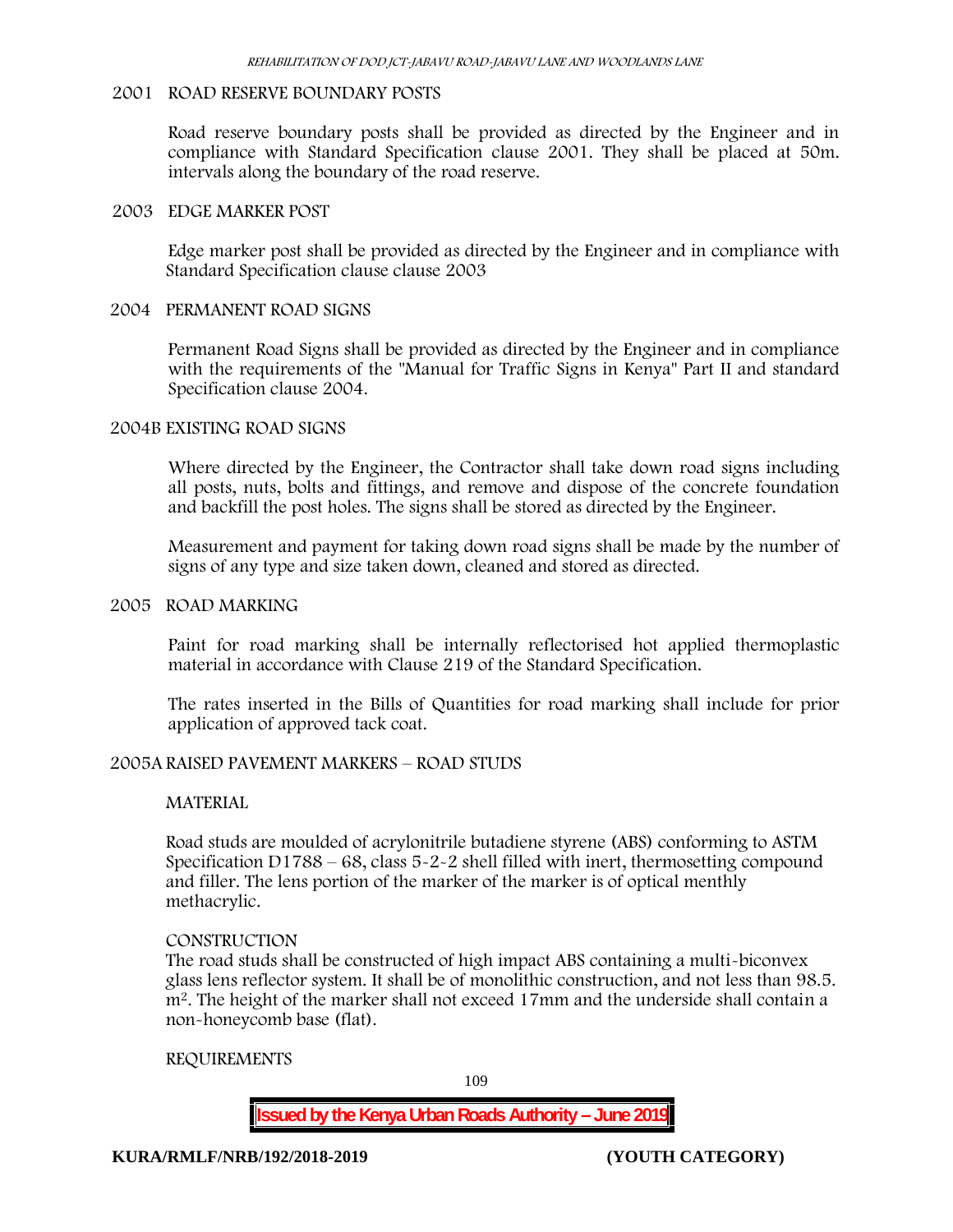The markers shall conform to the following requirements

**Colour**

Shall be white, yellow or red as specified and the Retro – reflectance values should conform to the testing procedures of ASTME 809.

### **Impact Resistance**

The market shall not crack or break when tested using a 1000**-**gram weight from a height of 1 metre. (ASTM D 2444) or BS 3900 Part E3.

### **Resistance to Water Penetration**

Shall not have water penetration behind the lens after submerged in a water bath at 70 + 50 oF for 10 minutes. And it should still meet the reflectance Requirement. BS 998.

**Heat Resistance**

Shall comply with the initial brightness as per BS 873 Part IV of 1978

**Night Visibility**

The marker shall be bright as per BS 873 Part IV of 1978

**Compression Resistance**

There shall be no cracking sound at a pressure lower than 25 tones as per BS 873 Part IV of 1978.

### **Corrosion Resistance**

After immersing a sample of Road stud in a solution containing 30g/1 of sodium chloride for 30 days, there shall not be any signs of corrosion **-**(BS998).

**NOTE**: These markers are intended for application directly to pavement surfaces and are compatible with raised pavement makers. These adhesives should be of high quality and tested for conformance to customer requirements.

## **ADHESIVES**

They shall be of Resin Type–Epoxy of 2 different components part 1 and 2 i.e Adhesive and Reactor without any volatile solvents in both.

| Pot life:             | not less than 20 minutes at 20 $\degree$ C  |
|-----------------------|---------------------------------------------|
| Rotational cure time: | between 20 and 30 minutes at 20 $\degree$ C |
| Hard cure:            | Between 40 and 60 minutes at 20 $\degree$ C |

### **APPLICATION INSTRUCTION**

110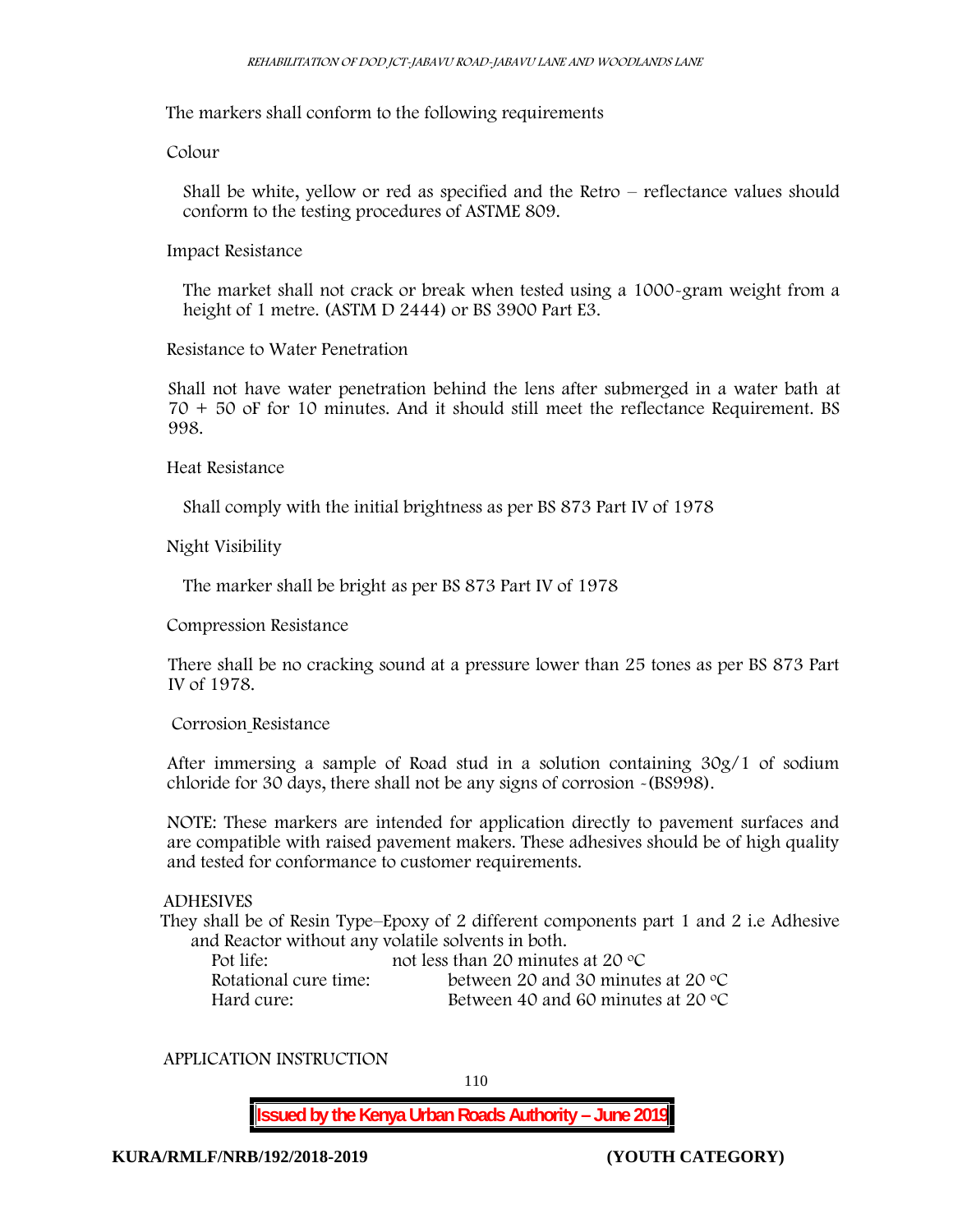# **Preparation of Pavements**

Make sure that the road surface is absolutely dry and free of oil and grease**.**

# **Mixing of Adhesive**

Pour component B into the container of component A. Stir mixture by hand with a wooden or metal stick until uniform Grey Tint without a striae is obtained.

### **Installation**

Pour the mixture on to the underside of the road stud. Then place the road stud firmly on the road surface. Adhesive should stand out for about 5mm to 10 mm over the edges of the stud.

**Protection from the Traffic**

Protect studs from traffic for 2 hours until the adhesive has properly hardened. Try by touching the adhesive.

**NUMBER OF STUDS NEEDED FOR LABORATORY TESTS.**

In order to approve a particular type of road stud, 4 sample road studs of each colour shall be submitted.

## **2006 GUARDRAILS**

Contrary to the Standard Specification, guardrail posts shall be concrete 200 mm diameter set vertically at least 1.2m into the shoulder as directed by the Engineer. Spacer blocks shall also be made of concrete.

Beams for guardrails shall be "Armco Flexbeam" or similar obtained from a manufacturer approved by the Engineer.

### **2007 KERBS**

### a) **Vertical Joints**

Vertical joints between adjacent Kerbs shall not be greater than 5 mm in width and shall be filled with a mortar consisting of 1:3 cement: sand by volume.

# b) **Transition between flush and raised kerbs**

The transition between flush and raised kerbs (e.g. at bus bays) shall be termed as ramped kerbs. The transition between flush and raised kerbs shall occur within a length of 2.0 m.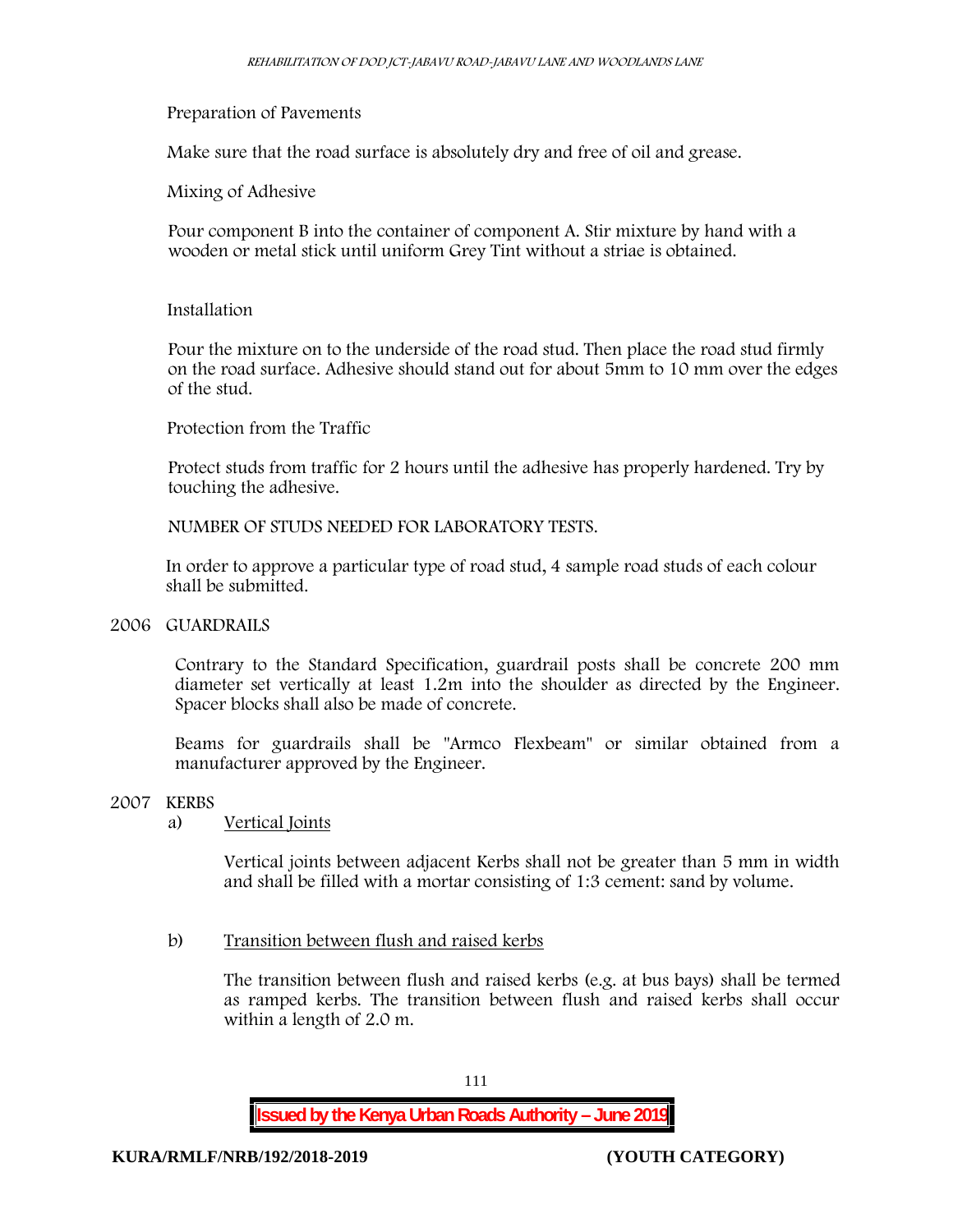## **2008 KILOMETRE MARKER POSTS**

Kilometre marker posts shall be provided as directed by the Engineer and in compliance with Standard Specification clause 2008.

## **2009 RUMBLE STRIPS**

Where directed by the Engineer, the Contractor shall provide, place, trim, shape and compact to line and level asphalt concrete rumble strips on the finished shoulders. This shall be done to the satisfaction of the Engineer

# **2011 MEASUREMENT AND PAYMENT**

# **Road reserve boundary posts**

Road reserve boundary posts shall be measured by the number erected

# **Permanent road signs**

Permanent road signs shall be measured by the number of each particular size erected.

# **Road marking**

Road markings in yellow or white material shall be measured in square metres calculated as the plan area painted.

### **Road Studs**

Road studs shall be measured by the number of each particular size erected.

# **Guardrail** Guardrail shall be measured by the metre as the length of the guardrail constructed.

**Kerbs**

Kerbs shall be measured by the metre as the length of kerb constructed

# **SECTION 22-DAYWORKS**

# **2202 MEASUREMENTS AND PAYMENT**

(a) Plant

Where items of major plant listed in the schedule of Day works are specified by type (e.g. Concrete mixer etc.) the power rating if such items of plant are provided by the Contractor shall not be lower than the power ratings of such plant manufactured within the last two years prior to the date of BID. Any item of major plant employed

112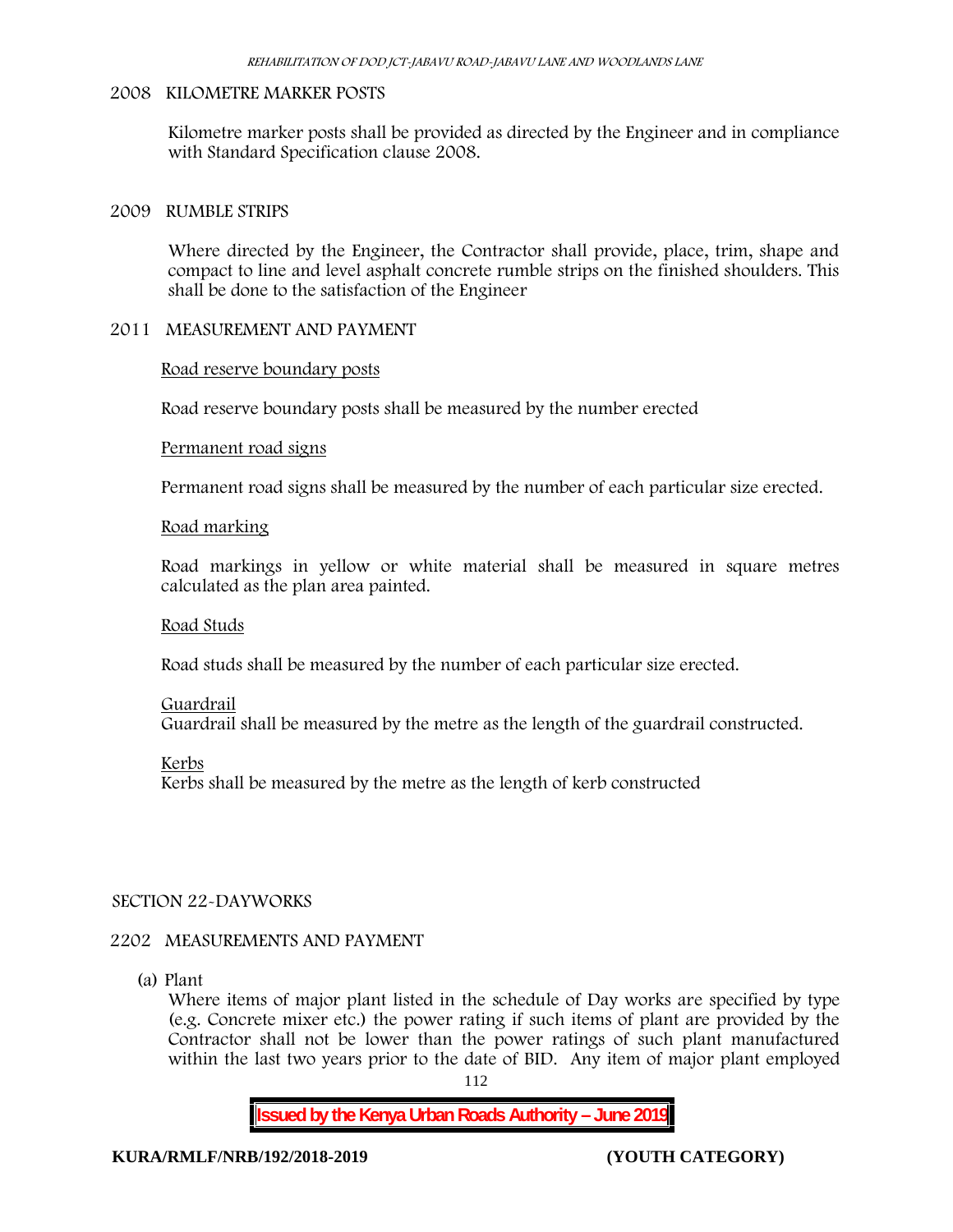upon Dayworks that has a power rating lower than specified above shall be paid for at rates lower than those in the schedule of Dayworks. The reduction in the rate payable shall be in proportion to the reduction in power rating below that specified above.

# **SECTION 23: CONCRETE PAVING BLOCKS**

This works shall consist of providing, laying and fixing of concrete paving blocks and concrete paving slabs on a sand base on the driveway and walkways and other areas as directed by the Engineer.

# **a. Concrete Paving Blocks**

The paving blocks shall be of type S of any shape fitting within a 295 mm square coordinating space and a work size thickness of at least 30 mm. The blocks shall confirm to the requirements of BS 6717:Pt. 1:1986 or Kenya standard equivalent.

The laying shall be broken at intervals of 50 m by concrete ribs of class 25 concrete.

The blocks shall be laid on a 40 mm minimum sand base whose specifications are as in section (b) of this specification.

# **b. Sand For Sand Base**

Sand used as bedding for paving blocks and slabs shall be natural sand either pit or river sand. The grading shall conform and be parallel as much as possible to  $KSO2 - 95$  Parts 1 &2: 1984 for zones 1,2 or 3. The other requirements shall be as specified in section 1703 (c ) of Standard Specifications.

# **c. Measurement and Payment**

Payment for paving blocks and paving slabs shall be by square metre laid. The rate quoted would include the cost of haulage to site of the blocks, slabs and sand, as no extra payment shall be made for haulage

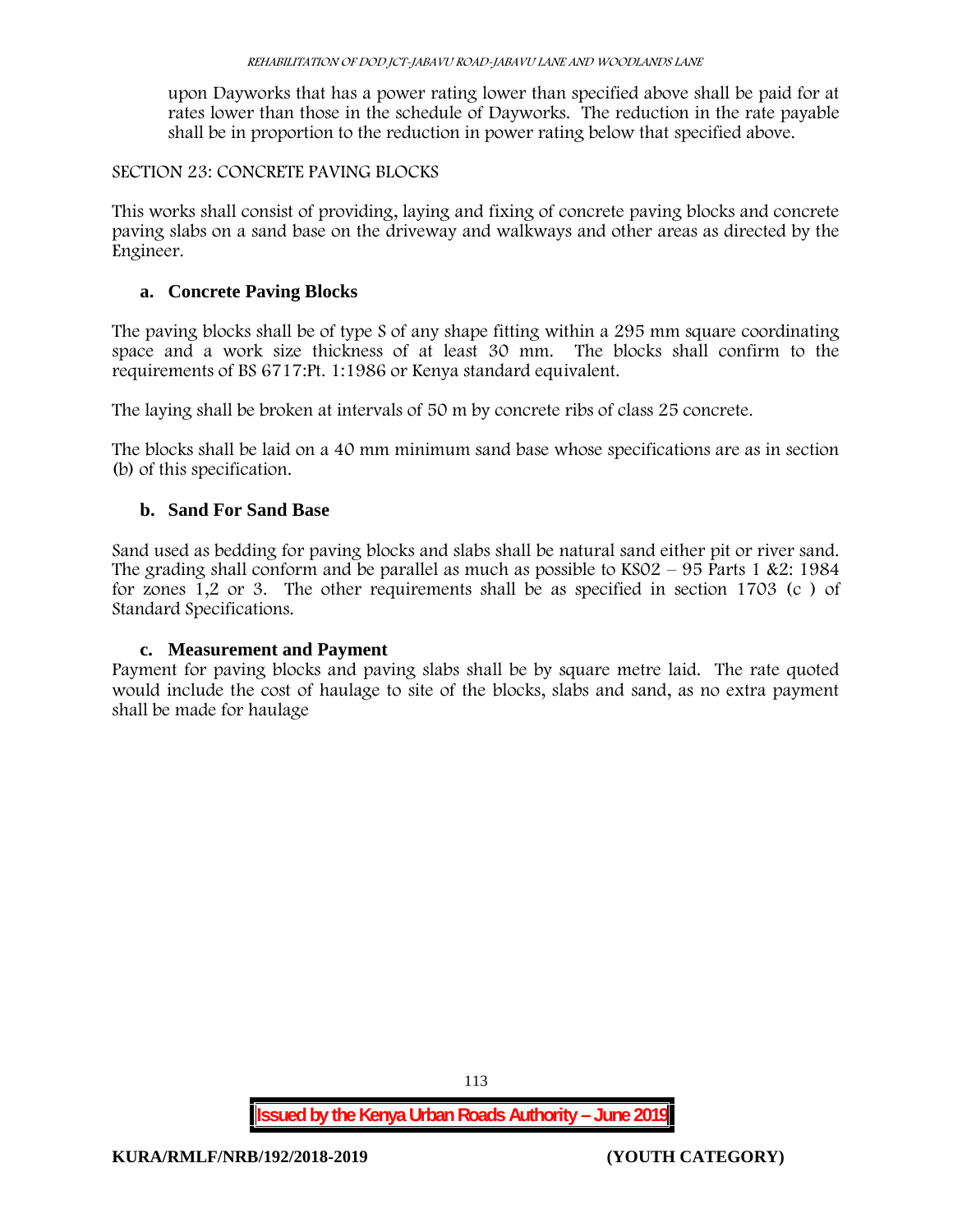# **SECTION VI: SUPERVISION AND CONTRACT EVALUATION MANUAL 2012**

The Manual refers to the Ministry of Roads 'Supervision and Contract evaluation Manual for Road Maintenance Works 2012.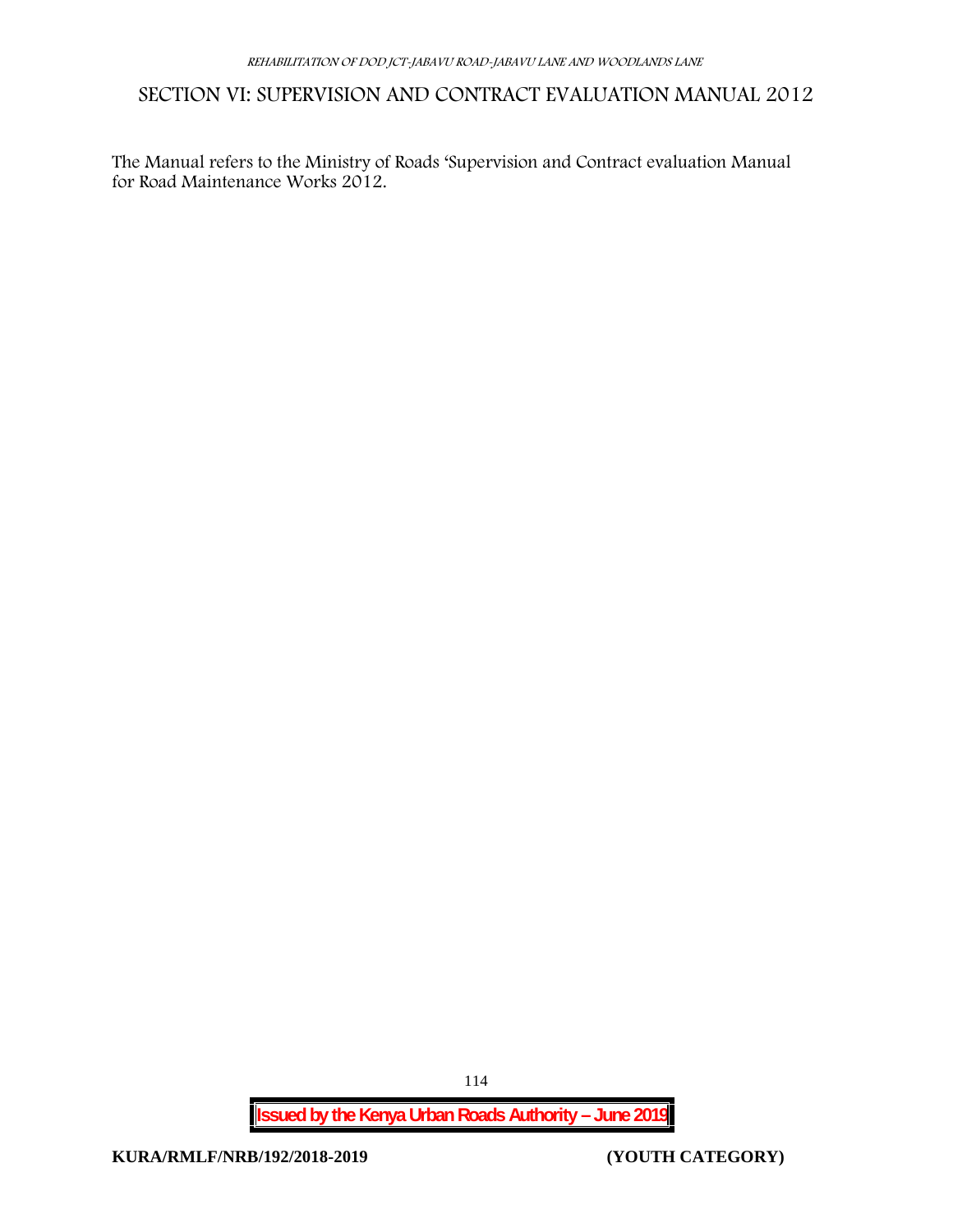# **SECTION VII: ROAD MAINTENANCE MANUAL**

The Manual refers to the Ministry of Roads 'Road Maintenance Manual, May 2010 Edition'.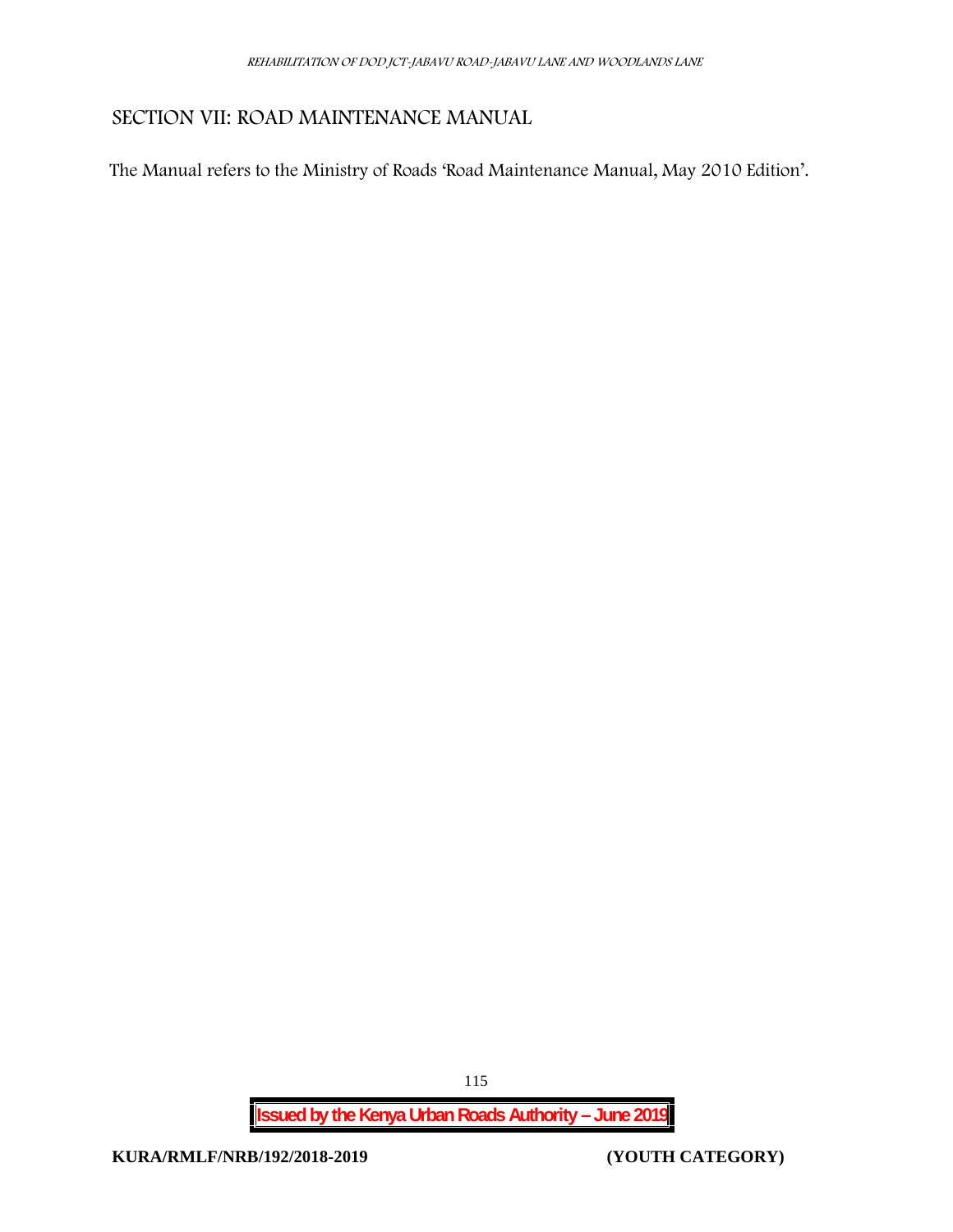# **SECTION IX: BILLS OF QUANTITIES**

**Issued by the Kenya Urban Roads Authority – June 2019**

116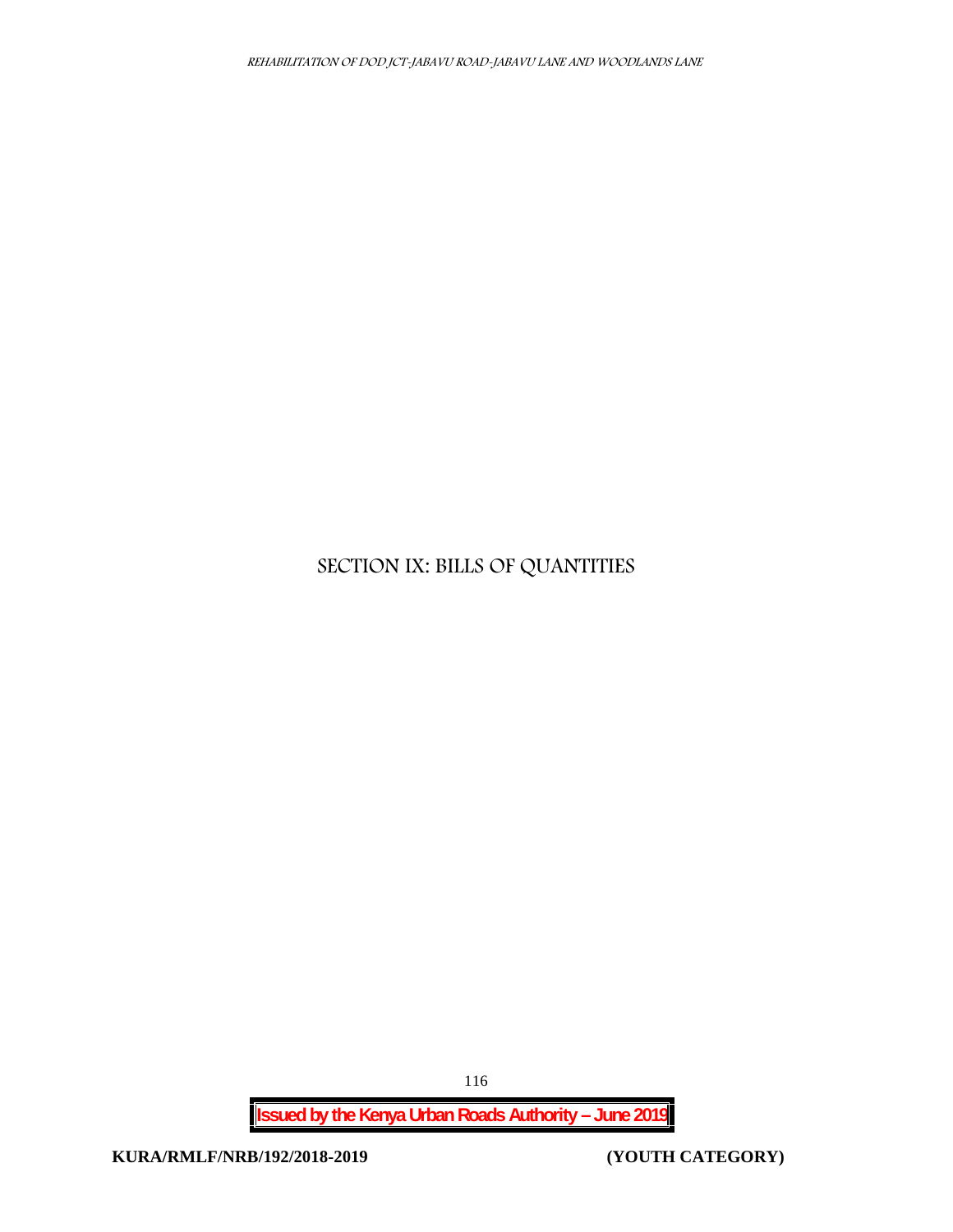# **PREAMBLE TO BILL OF QUANTITIES**

- 1. The Bills of Quantities forms part of the Contract Documents and are to be read in conjunction with the Instructions to Bidders, Conditions of Contract Parts I and II, Specifications and Drawings.
- 2. The brief description of the items in the Bills of Quantities is purely for the purpose of identification, and in no way modifies or supersedes the detailed descriptions given in the conditions of Contract and Specifications for the full direction and description of work and materials.
- 3. The Quantities set forth in the Bills of Quantities are estimated, representing substantially the work to be carried out, and are given to provide a common basis for bidding and comparing of Bids. There is no guarantee to the Contractor that he will be required to carry out all the quantities of work indicated under any one particular item or group of items in the Bill of Quantities. The basis of payment shall be the Contractor's rates and the quantities of work actually done in fulfilment of his obligation under the Contract.
- 4. The prices and rates inserted in the Bills of Quantities will be used for valuing the work executed, and the Engineer will only measure the whole of the works executed in accordance with this Contract.
- 5. The rates inserted in any road in the tender shall apply to other roads within the same lot upon written instructions to be issued by the Engineer or his representative during execution of works and shall be used only to pay for activities of similar description and nature which may not have been included in the Bills of Quantities for that road.
- 6. A price or rate shall be entered in ink against every item in the Bills of Quantities with the exception of items that already have Provisional sums affixed thereto. The bidders are reminded that no "nil" or "included" rates or "lump-sum" discounts will be accepted. The rates for various items should include discounts if any. Bidders who fail to comply will be disqualified.
- 7. Provisional sums (including Dayworks) in the Bills of Quantities shall be expended in whole or in part at the discretion of the Engineer or his representative.
- 8. Where there are no quantities against the line item especially on dayworks, the bidder shall only fill his rates
- 9. Quantified instructions shall be extracted from the main BOQ for purposes of part implementation of the works and interim measurements/payments shall be based on the quantified instructions read together with the bills of quantities.

The price and rates entered in the Bills of Quantities shall, except insofar as it is otherwise provided under the Contract, include all Constructional plant to be used, labour, insurance, supervision, compliance testing, materials, erection, maintenance of works, overheads and profits, taxes and duties together with all general risks, liabilities and obligations set out or implied in the Contract, transport, electricity and telephones, water, use and replenishment of all consumables, including those required under the contract by the Engineer and his staff.

Errors in the pricing of the Bills of Quantities will be corrected in accordance with Clause (29) of instructions to bidders.

117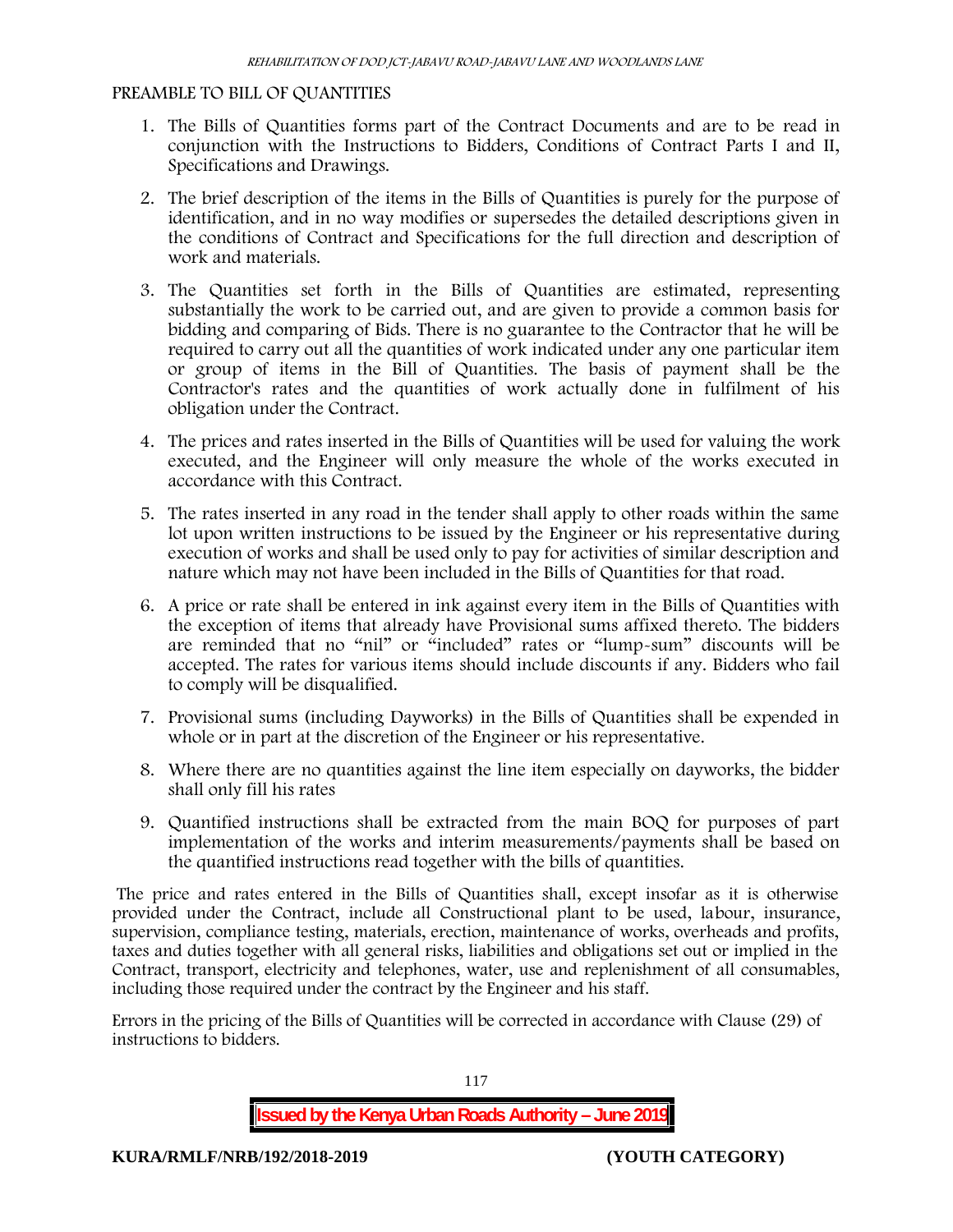|             | BILL 1: GENERAL                                                                                                         |                  |                |             |               |        |
|-------------|-------------------------------------------------------------------------------------------------------------------------|------------------|----------------|-------------|---------------|--------|
| <b>ITEM</b> | DESCRIPTION                                                                                                             | <b>UNIT</b>      | <b>QTY</b>     | <b>RATE</b> | <b>AMOUNT</b> |        |
|             |                                                                                                                         |                  |                |             | SHS           | CT     |
|             | Allow a provisional Sum for material testing services and other<br>Laboratory Services.                                 |                  |                |             |               |        |
| 1.01        |                                                                                                                         |                  |                |             |               |        |
|             |                                                                                                                         | PC<br><b>SUM</b> |                |             | 150,000       | $00\,$ |
|             |                                                                                                                         |                  |                |             |               |        |
| 1.02        | Include percentage of P.C Sum in item 1.01 for Contractor's                                                             |                  |                |             |               |        |
|             | overhead and profit                                                                                                     | $\%$             |                |             |               |        |
|             |                                                                                                                         |                  |                |             |               |        |
| 1.03        |                                                                                                                         |                  |                |             |               |        |
|             | Allow a provisional sum of Kshs 500,000 for the Resident                                                                |                  |                |             |               |        |
|             | Engineer's Miscellaneous account to be spent in whole or part as<br>directed by the Resident Engineer against receipts. | PC<br><b>SUM</b> |                |             | 500,000       | $00\,$ |
|             |                                                                                                                         |                  |                |             |               |        |
| 1.04        |                                                                                                                         |                  |                |             |               |        |
|             | Include percentage of P.C Sum in item 1.03 for Contractor's<br>overhead and profit                                      | $\%$             |                |             |               |        |
|             |                                                                                                                         |                  |                |             |               |        |
| 1.05        |                                                                                                                         |                  |                |             |               |        |
|             | Allow Kshs 500,000 for attendance of the Engineer to the staff in                                                       | PC               |                |             |               |        |
|             | accordance with clause 137 of special specifications.                                                                   | <b>SUM</b>       |                |             | 500,000       | $00\,$ |
| 1.06        |                                                                                                                         |                  |                |             |               |        |
|             | Include percentage of P.C Sum in item 1.05 for Contractor's<br>overhead and profit                                      | %                |                |             |               |        |
|             |                                                                                                                         |                  |                |             |               |        |
| 1.07        | Provide, fuel and maintain with driver, 1 No. Saloon                                                                    |                  |                |             |               |        |
|             | Vehicle (odometer 0~60,000km) of                                                                                        |                  |                |             |               |        |
|             | engine capacity 1,600-2,000 cc or equivalent for the                                                                    |                  |                |             |               |        |
|             | exclusive of the Engineer inclusive of the first 4,000 km                                                               |                  |                |             |               |        |
|             | per vehicle month in accordance with clause 138 of the                                                                  | Vehicle          |                |             |               |        |
|             | Standard specifications.                                                                                                | Month            | 6              |             |               |        |
| 1.08        |                                                                                                                         |                  |                |             |               |        |
|             | EO Item 1.07 for kilometers travelled in any month in excess of                                                         |                  |                |             |               |        |
|             | 4,000km for all running costs                                                                                           | km               | 1,000          |             |               |        |
| 1.09        | Provide stickers to publicity boards, erect and maintain at the                                                         |                  |                |             |               |        |
|             | beginning and end of each road as directed by the Engineer.                                                             |                  |                |             |               |        |
|             |                                                                                                                         | No.              | $\overline{2}$ |             |               |        |
|             |                                                                                                                         |                  |                |             |               |        |

118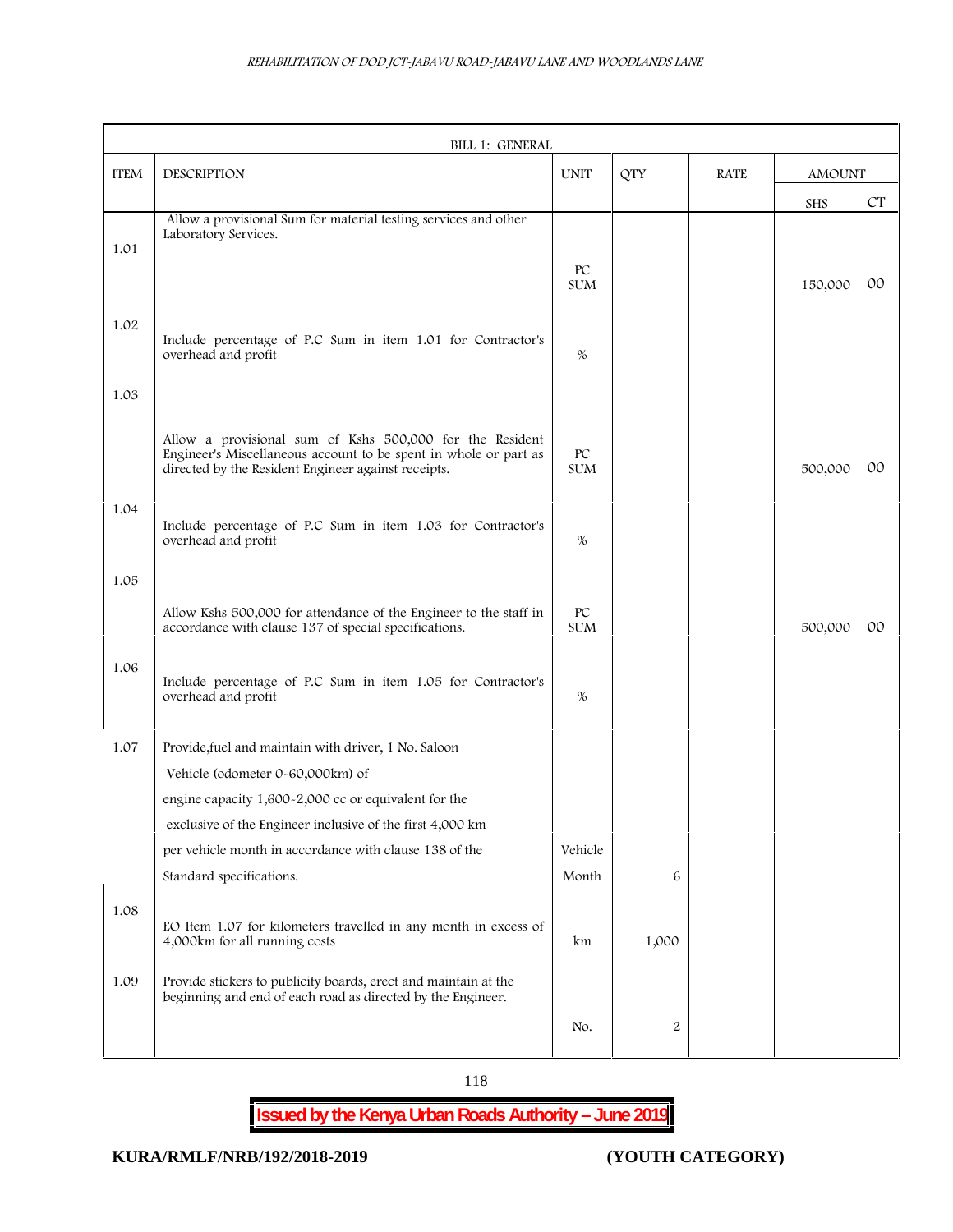| REHABILITATION OF DOD JCT-JABAVU ROAD-JABAVU LANE AND WOODLANDS LANE |  |
|----------------------------------------------------------------------|--|
|----------------------------------------------------------------------|--|

| 1.10 | Allow a Prime cost Sum of Kshs. 500,000 for removal and<br>reinstatement of services. | PC<br><b>SUM</b> |  | 500,000   | 00 <sup>°</sup> |  |
|------|---------------------------------------------------------------------------------------|------------------|--|-----------|-----------------|--|
| 1.11 | Include percentage of P.C Sum in item 1.12 for Contractor's<br>overhead and profit    | %                |  |           |                 |  |
| 1.12 | Allow a provision of Survey Equipment                                                 | PC<br><b>SUM</b> |  | 500,000   | 00 <sup>o</sup> |  |
| 1.13 | Include percentage of P.C Sum in item 1.12 for Contractor's<br>overhead and profit    | %                |  |           |                 |  |
|      |                                                                                       |                  |  |           |                 |  |
|      | Total of Bill Carried Forward to Summary                                              |                  |  | 2,350,000 | $00\degree$     |  |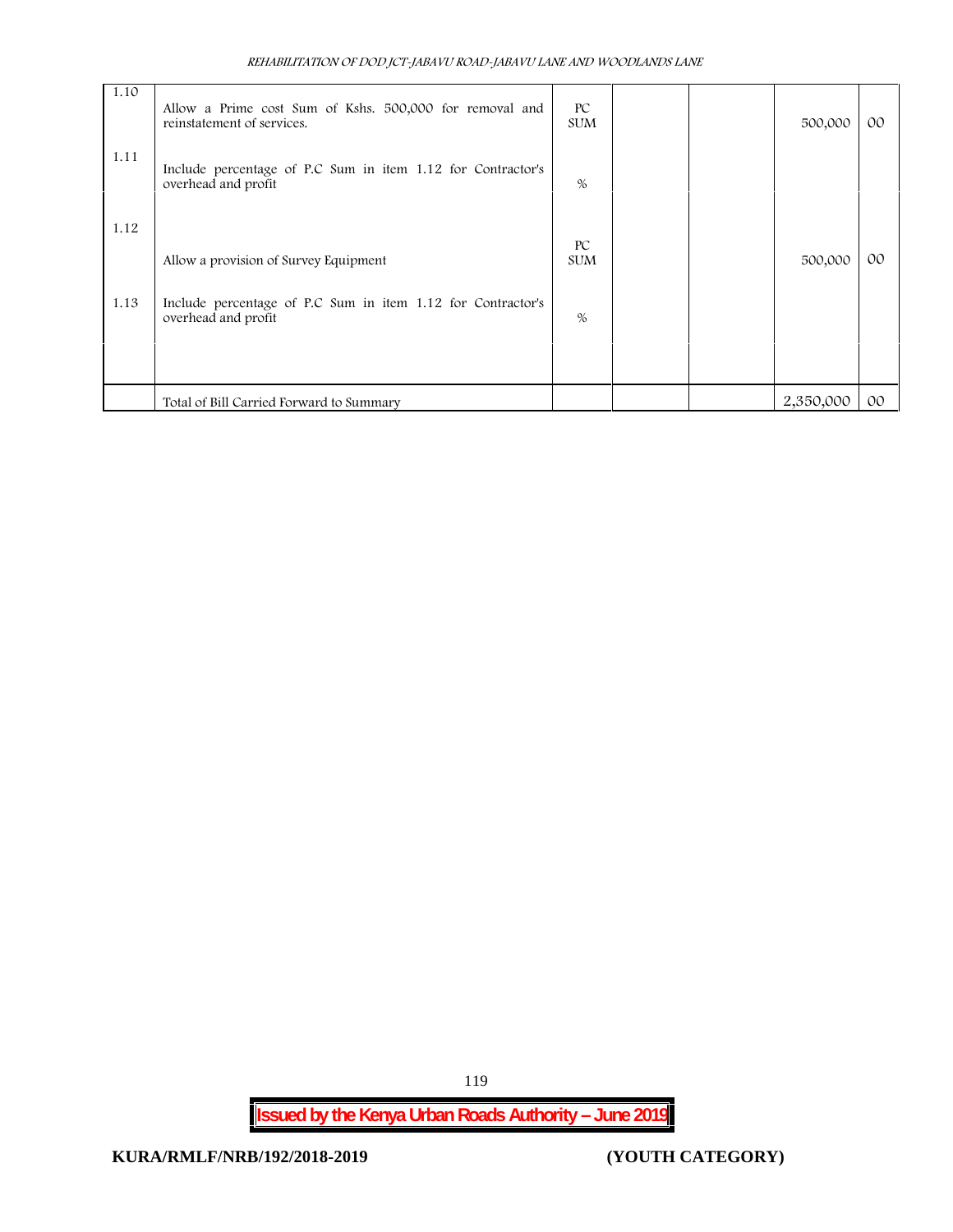|                            | BILL 4: SITE CLEARANCE AND TOPSOIL STRIPPING                    | $\ensuremath{\text{UNIT}}$ |            |                       |             |                    |
|----------------------------|-----------------------------------------------------------------|----------------------------|------------|-----------------------|-------------|--------------------|
| $\ensuremath{\text{ITEM}}$ | DESCRIPTION                                                     |                            | <b>QTY</b> | RATE                  | AMOUNT      |                    |
|                            |                                                                 |                            |            | $\operatorname{KSHS}$ | ${\rm SHS}$ | ${\cal C}{\cal T}$ |
|                            |                                                                 |                            |            |                       |             |                    |
| 4.01                       | Clear site on road reserve including                            |                            |            |                       |             |                    |
|                            | removal of trees, hedges, bushes,                               |                            |            |                       |             |                    |
|                            | vegetation and other deleterious materials                      |                            |            |                       |             |                    |
|                            | grub up roots and backfill to 100% MDD                          |                            |            |                       |             |                    |
|                            | (AASHTO T99) with approved material in                          |                            |            |                       |             |                    |
|                            | accordance with the specifications, and as directed             |                            |            |                       |             |                    |
|                            | by the Engineer.                                                | $\mathbf{M}^2$             | 5,970      |                       |             |                    |
|                            |                                                                 |                            |            |                       |             |                    |
| $4.02\,$                   | Excavate, remove and dispose cracked pipe culverts of any size. | $\mathbf M$                | 500        |                       |             |                    |
|                            |                                                                 |                            |            |                       |             |                    |
|                            |                                                                 |                            |            |                       |             |                    |
|                            |                                                                 |                            |            |                       |             |                    |
|                            |                                                                 |                            |            |                       |             |                    |
|                            |                                                                 |                            |            |                       |             |                    |
|                            |                                                                 |                            |            |                       |             |                    |
|                            |                                                                 |                            |            |                       |             |                    |
|                            |                                                                 |                            |            |                       |             |                    |
|                            |                                                                 |                            |            |                       |             |                    |
|                            |                                                                 |                            |            |                       |             |                    |
|                            |                                                                 |                            |            |                       |             |                    |
|                            |                                                                 |                            |            |                       |             |                    |
|                            |                                                                 |                            |            |                       |             |                    |
|                            |                                                                 |                            |            |                       |             |                    |
|                            |                                                                 |                            |            |                       |             |                    |
|                            |                                                                 |                            |            |                       |             |                    |
|                            |                                                                 |                            |            |                       |             |                    |
|                            |                                                                 |                            |            |                       |             |                    |
|                            |                                                                 |                            |            |                       |             |                    |
|                            | Total of Bill Carried Forward to Summary                        |                            |            |                       |             |                    |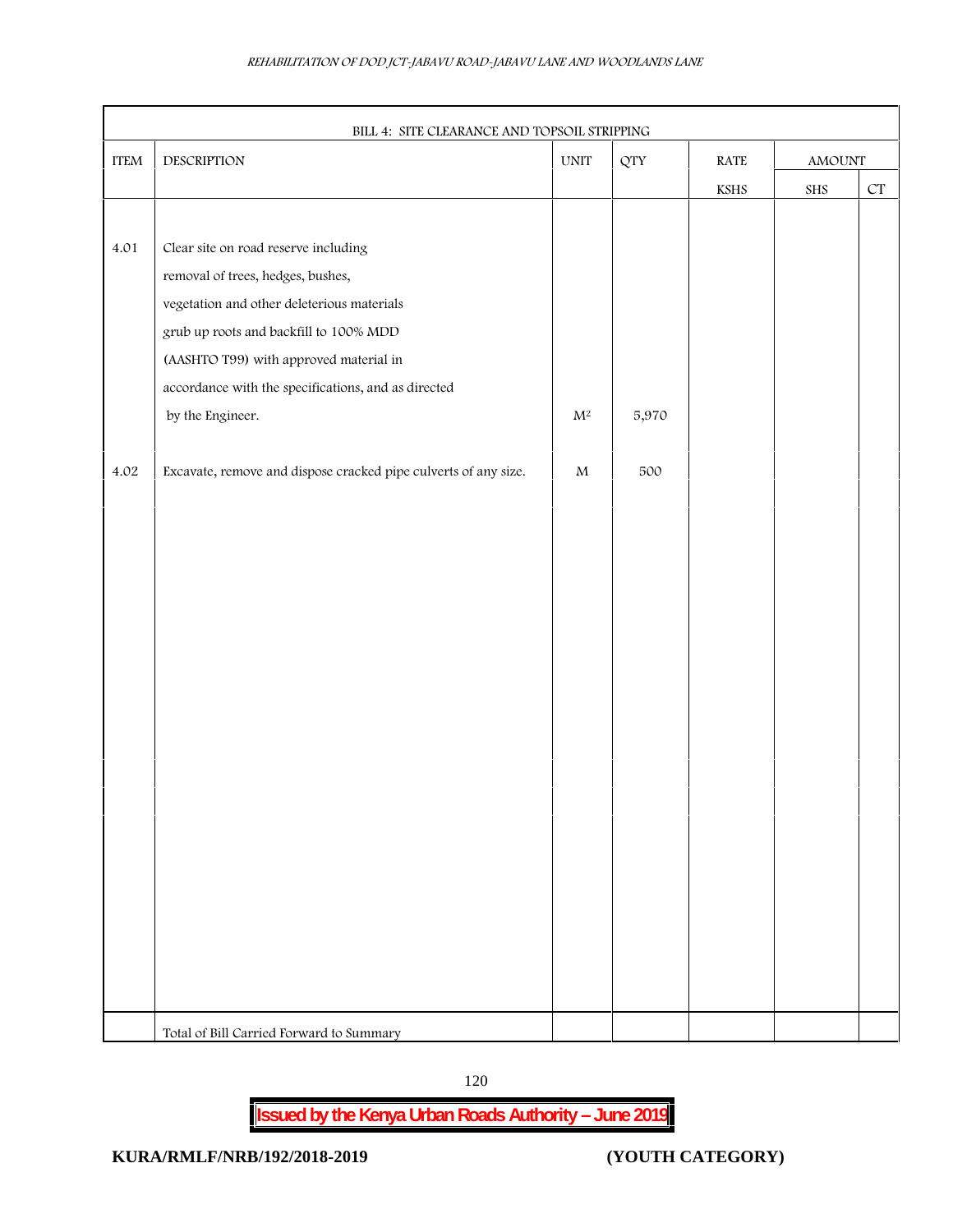| <b>ITEM</b> | DESCRIPTION                                                                                                                                                                           | <b>UNIT</b>    | <b>QTY</b> | $\operatorname{RATE}$ | $\Lambda\text{MO}\rm UNT$ |                    |
|-------------|---------------------------------------------------------------------------------------------------------------------------------------------------------------------------------------|----------------|------------|-----------------------|---------------------------|--------------------|
|             |                                                                                                                                                                                       |                |            | $\operatorname{KSHS}$ | SHS                       | ${\cal C}{\cal T}$ |
| 5.01        | Cut to spoil in soft material.                                                                                                                                                        | $\mathbf{M}^3$ | 5,964      |                       |                           |                    |
| $5.02\,$    | provide and fill in approved soft material and compact<br>to 95% MDD(AASHTO T99) as directed by the Engineer.                                                                         | $\mathrm{M}^3$ | 5,964      |                       |                           |                    |
| 5.03        | cut to fill and compact to a density of 100% MDD(AASHTON T99)<br>in soft material. This shall include cutting the existing<br>carriageway gravel materials, stock piling and re-using | $\mathbf{M}^3$ | 300        |                       |                           |                    |
| 5.04        | compaction in cut areas or of existing ground below fills to 95%<br>MDD(AASHTO T99) including scarifying and watering to a<br>depth of 150mm below ground level                       | $\mathbf{M}^3$ | 1,046      |                       |                           |                    |
| 5.05        | Top soiling to a depth of 75mm thick.                                                                                                                                                 | $\mathbf{M}^2$ | 600        |                       |                           |                    |
| 5.06        | Grassing using local variety.                                                                                                                                                         | $\mathbf{M}^2$ | 600        |                       |                           |                    |
|             |                                                                                                                                                                                       |                |            |                       |                           |                    |
|             |                                                                                                                                                                                       |                |            |                       |                           |                    |
|             |                                                                                                                                                                                       |                |            |                       |                           |                    |
|             |                                                                                                                                                                                       |                |            |                       |                           |                    |
|             |                                                                                                                                                                                       |                |            |                       |                           |                    |
|             | Total of Bill Carried Forward to Summary                                                                                                                                              |                |            |                       |                           |                    |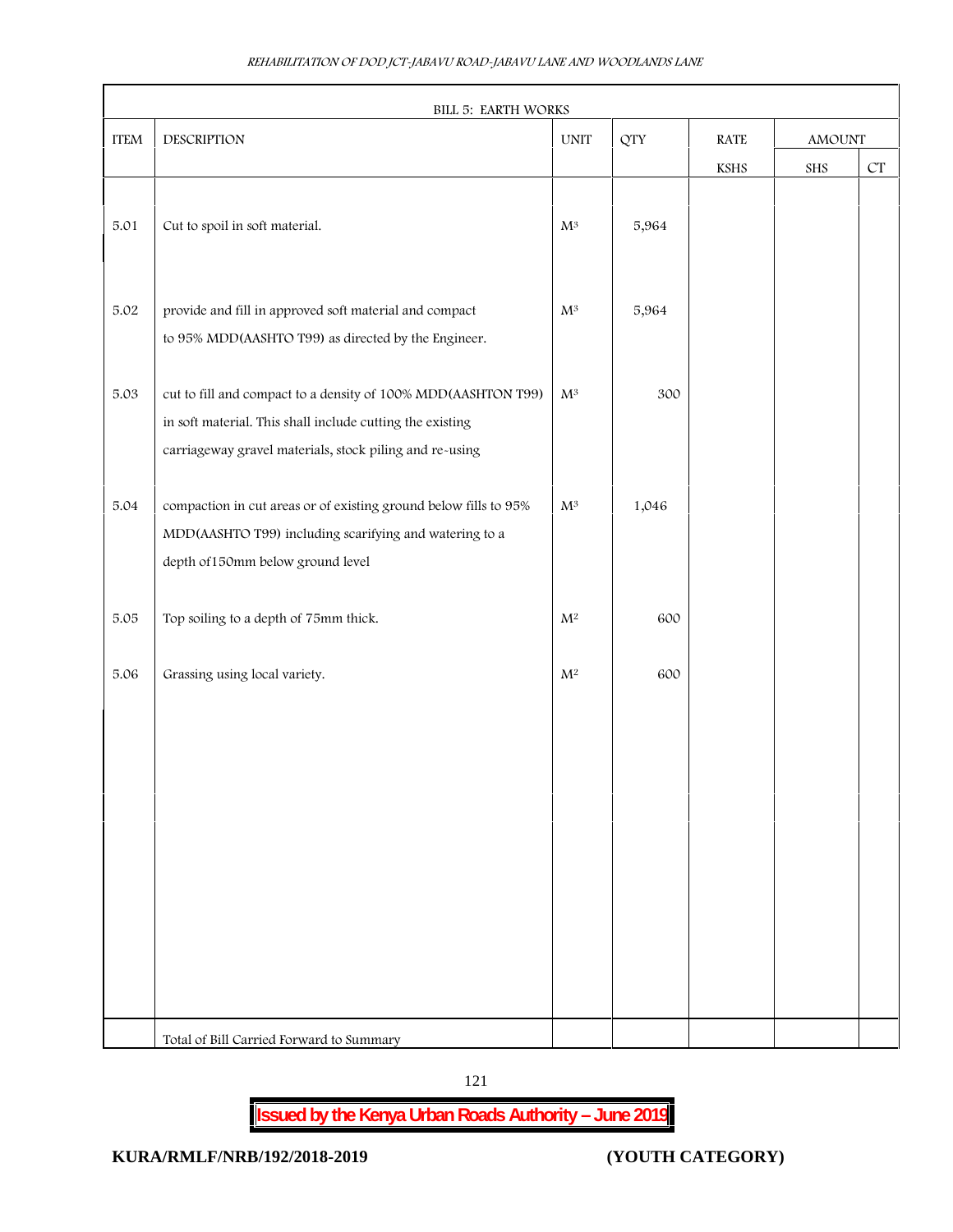| <b>ITEM</b> | DESCRIPTION                                               | <b>UNIT</b>    | <b>QTY</b> | <b>RATE</b> | $\Lambda \text{MO}\rm UNT$ |                    |
|-------------|-----------------------------------------------------------|----------------|------------|-------------|----------------------------|--------------------|
|             |                                                           |                |            | <b>KSHS</b> | SHS                        | ${\cal C}{\cal T}$ |
|             | No separate payment shall be made for gravel for          |                |            |             |                            |                    |
|             | blinding and hauling to spoil unsuitable excavation       |                |            |             |                            |                    |
|             | materials and the cost of such shall be included          |                |            |             |                            |                    |
|             | in the rates and /or prices.                              |                |            |             |                            |                    |
| 8.01        | Excavate/desilt, grade to shape inlets outfalls, side     |                |            |             |                            |                    |
|             | drains to free flow conditons including cart to spoil any |                |            |             |                            |                    |
|             | excess grass debris and soils as and where directed       |                |            |             |                            |                    |
|             | by the Engineer.                                          | $\mathbf{M}^3$ | 1,360      |             |                            |                    |
| 8.02        | Clean drains to free flow conditions                      | M              | 250        |             |                            |                    |
| 8.03        | Clean culverts of all sizes to free flow                  |                |            |             |                            |                    |
|             | conditions                                                | M              | 100        |             |                            |                    |
| 8.04        | Excavate in soft materials for pipe culverts              |                |            |             |                            |                    |
|             | headwalls, wingwalls, apron, toewalls and drop inlets.    | $\mathbf{M}^3$ | 40         |             |                            |                    |
| 8.05        | provide, lay and joint 450mm inner diameter (ID)          | M              | 350        |             |                            |                    |
|             | precast concrete pipes.                                   |                |            |             |                            |                    |
| 8.06        | Provide, lay and joint 600 mm inner diameter (ID)         |                |            |             |                            |                    |
|             | precast concrete pipes.                                   | M              | 150        |             |                            |                    |
|             |                                                           |                |            |             |                            |                    |
| 8.07        | Provide place and compact class 15/20                     |                |            |             |                            |                    |
|             | concrete to beds, sorrounds and haunches.                 | $M^3$          | 92         |             |                            |                    |
| 8.08        | Provide place and compact class 25/20 concrete to         |                |            |             |                            |                    |
|             | headwalls, wingwalls, aprons and toe walls to pipe        |                |            |             |                            |                    |
|             | culverts; and slabs on drains, including form work.       | $\mathbf{M}^3$ | 72         |             |                            |                    |
| 8.09        | Provide and place A142 fabric mesh reinforcement          |                |            |             |                            |                    |
|             | for item 8.07.                                            | $\mathbf{M}^2$ | 40         |             |                            |                    |

122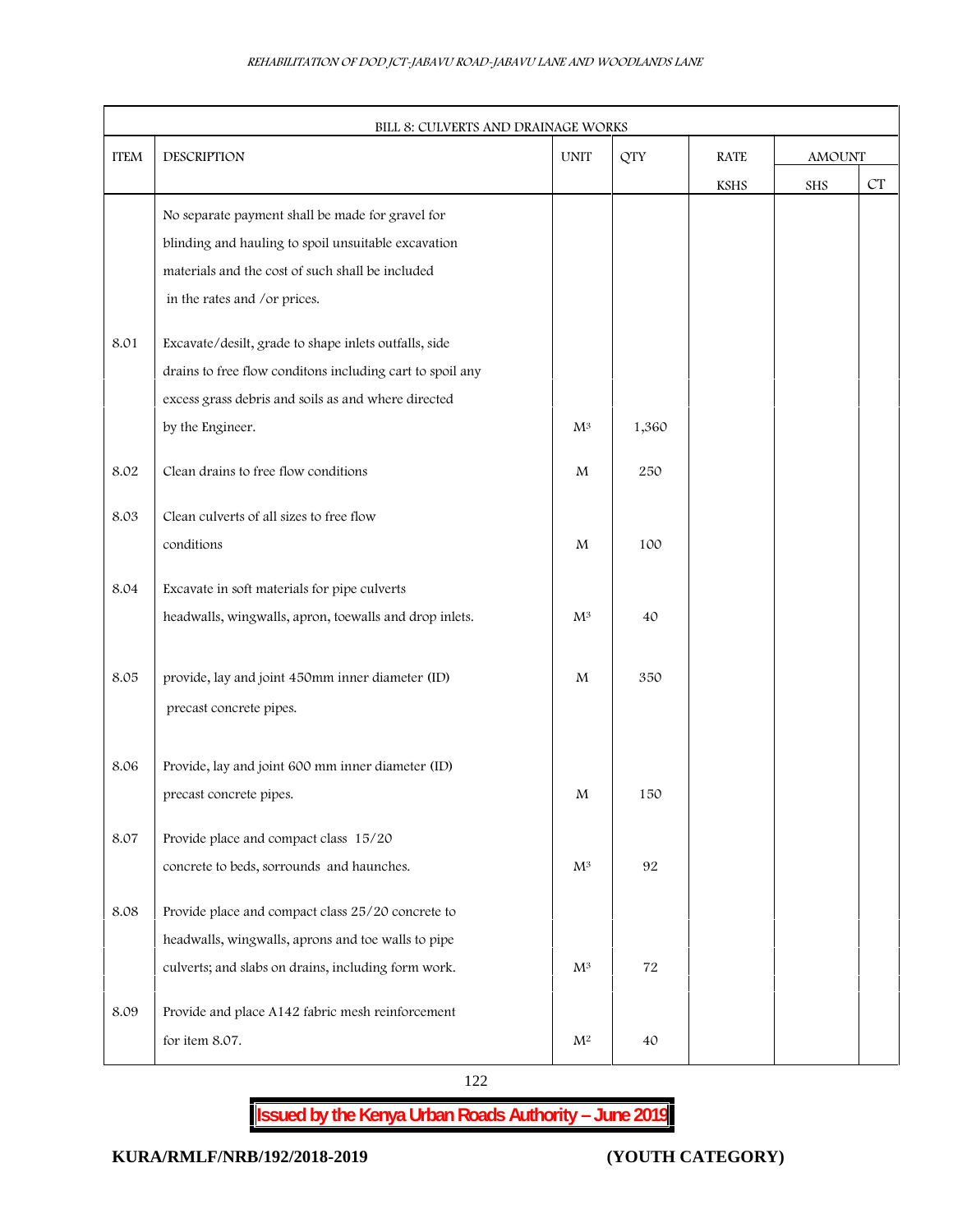| 8.10 | Provide and lay 150mm thick grouted stone pitching with<br>ratio 1:4 cement to Mortar, on culvert inlets and outlets<br>and where directed by the Engineer.                                                                             | M <sup>2</sup> | 120   |  |  |
|------|-----------------------------------------------------------------------------------------------------------------------------------------------------------------------------------------------------------------------------------------|----------------|-------|--|--|
| 8.11 | Excavate in any material provide and joint 600x360 mm<br>invert block drains (IBD) precast concrete channels with<br>single or double side precast side slabs of 600x225x75<br>mm as lining for storm water drain including bedding and |                |       |  |  |
|      | backfilling with selected material as directed by the<br>Engineer.                                                                                                                                                                      | M              | 1,860 |  |  |
| 8.12 | Provide and place/replace cast iron gulley pot covers<br>inclusive of supporting frames                                                                                                                                                 | No.            | 15    |  |  |
| 8.13 | As in item 8.33 but covers without supporting frame.                                                                                                                                                                                    | No.            | 5     |  |  |
|      | Total of Bill Carried Forward to Summary                                                                                                                                                                                                |                |       |  |  |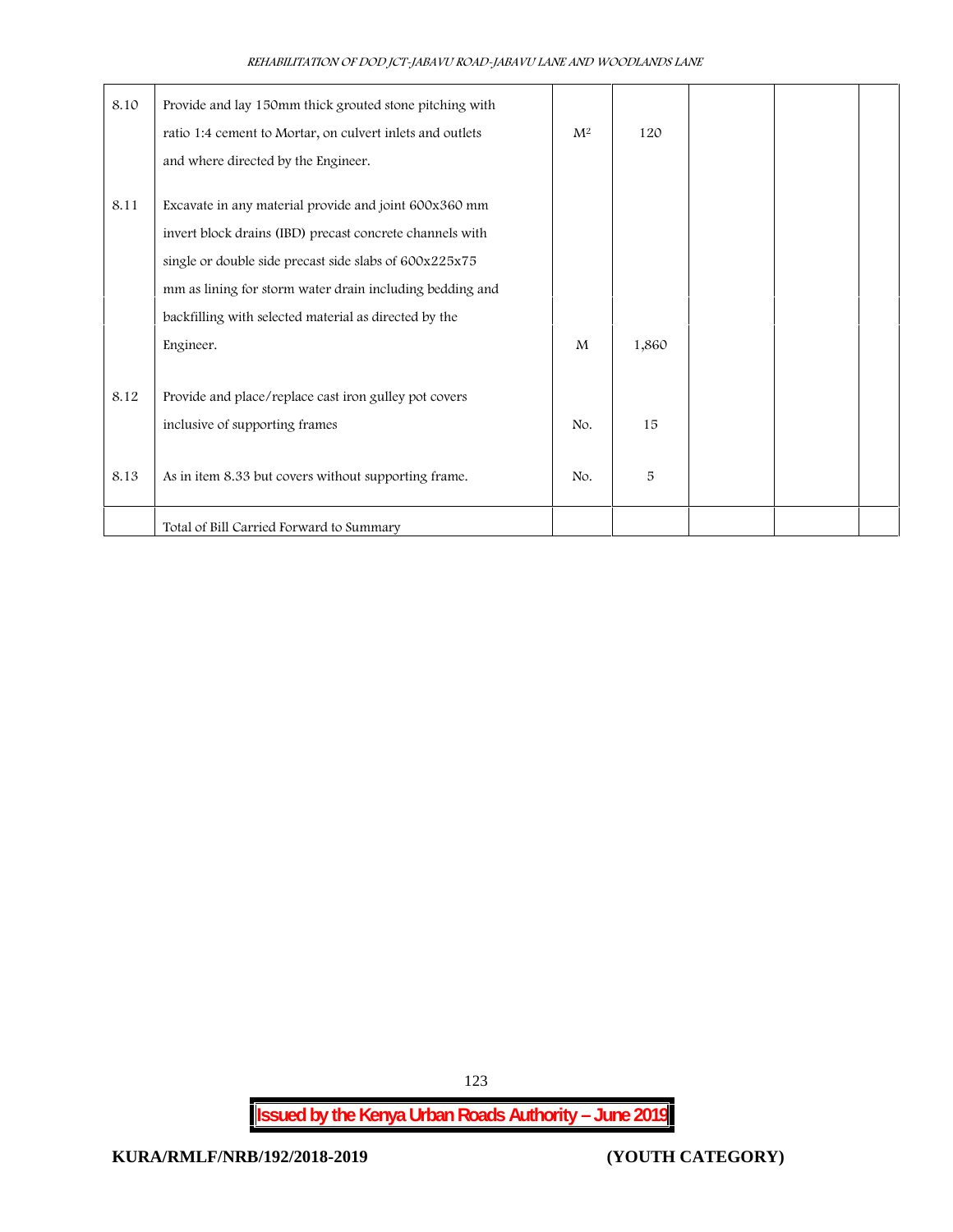| REHABILITATION OF DOD JCT-JABAVU ROAD-JABAVU LANE AND WOODLANDS LANE |
|----------------------------------------------------------------------|
|----------------------------------------------------------------------|

| $\ensuremath{\text{ITEM}}$ | BILL9: PASSAGE OF TRAFFIC<br>DESCRIPTION            | $\ensuremath{\text{UNIT}}$ | QTY      | $\operatorname{RATE}$ | $\Lambda\text{MOUNT}$ |                          |
|----------------------------|-----------------------------------------------------|----------------------------|----------|-----------------------|-----------------------|--------------------------|
|                            |                                                     |                            |          | $\operatorname{KSHS}$ | ${\rm SHS}$           | $\mathcal{C}\mathcal{T}$ |
|                            |                                                     |                            |          |                       |                       |                          |
| 9.01                       | Allow for the passage of traffic through the works. | $\rm{Km}$                  | $0.69\,$ |                       |                       |                          |
|                            |                                                     |                            |          |                       |                       |                          |
|                            |                                                     |                            |          |                       |                       |                          |
|                            |                                                     |                            |          |                       |                       |                          |
|                            |                                                     |                            |          |                       |                       |                          |
|                            |                                                     |                            |          |                       |                       |                          |
|                            |                                                     |                            |          |                       |                       |                          |
|                            |                                                     |                            |          |                       |                       |                          |
|                            |                                                     |                            |          |                       |                       |                          |
|                            |                                                     |                            |          |                       |                       |                          |
|                            |                                                     |                            |          |                       |                       |                          |
|                            |                                                     |                            |          |                       |                       |                          |
|                            |                                                     |                            |          |                       |                       |                          |
|                            |                                                     |                            |          |                       |                       |                          |
|                            |                                                     |                            |          |                       |                       |                          |
|                            |                                                     |                            |          |                       |                       |                          |
|                            |                                                     |                            |          |                       |                       |                          |
|                            |                                                     |                            |          |                       |                       |                          |
|                            |                                                     |                            |          |                       |                       |                          |
|                            |                                                     |                            |          |                       |                       |                          |
|                            |                                                     |                            |          |                       |                       |                          |
|                            |                                                     |                            |          |                       |                       |                          |
|                            |                                                     |                            |          |                       |                       |                          |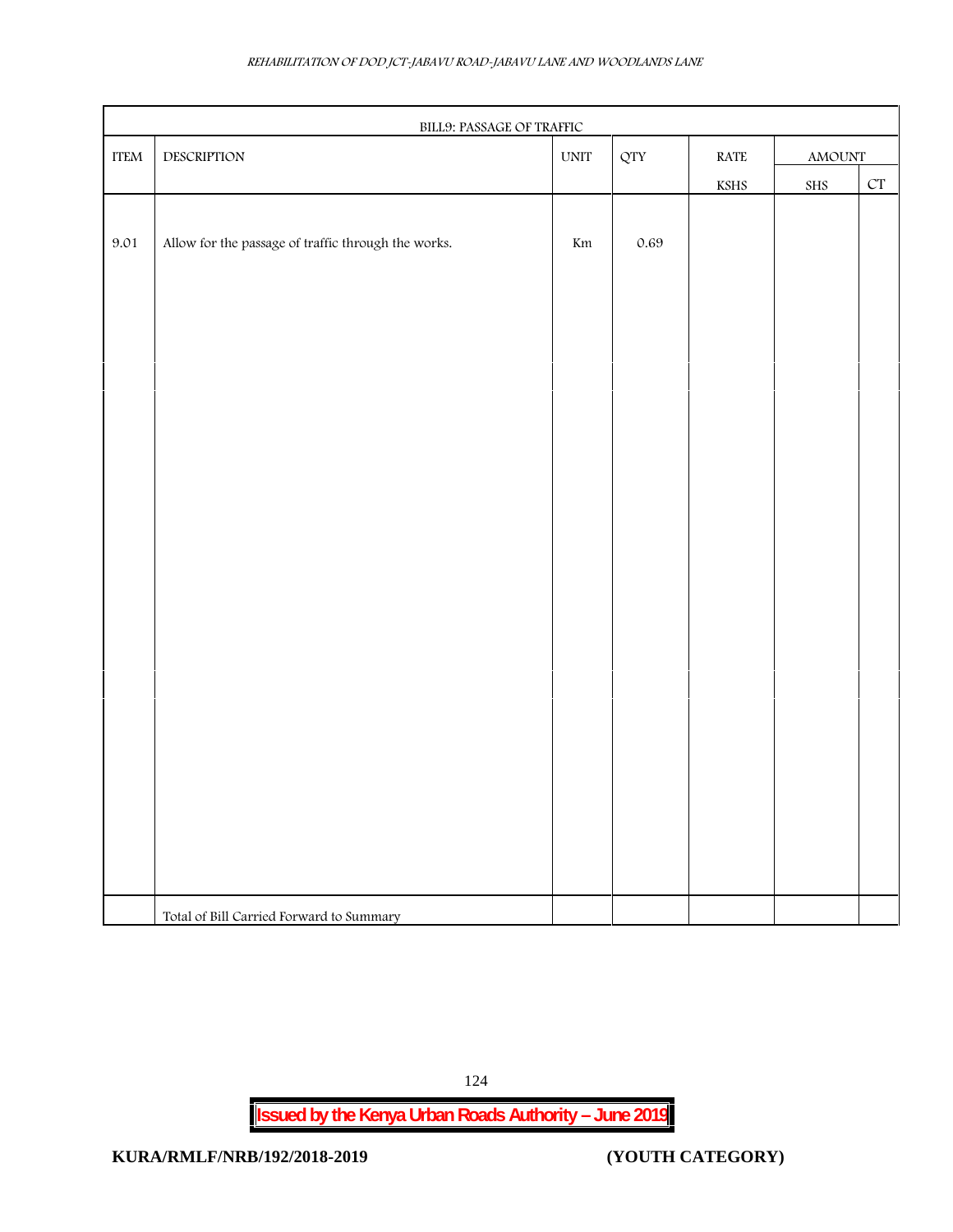|             | BILL 12: NATURAL MATERIAL BASE AND SUBBASE                                                                                         |                |            |             |               |                    |
|-------------|------------------------------------------------------------------------------------------------------------------------------------|----------------|------------|-------------|---------------|--------------------|
| <b>ITEM</b> | DESCRIPTION                                                                                                                        | <b>UNIT</b>    | <b>QTY</b> | <b>RATE</b> | <b>AMOUNT</b> |                    |
|             |                                                                                                                                    |                |            | KSHS        | SHS           | ${\cal C}{\cal T}$ |
|             | Note: All haulage is to be included in the Contractor's rates and<br>prices. There is no separate payment for overhaul             |                |            |             |               |                    |
| 12.01       | Prepare existing surface on location of walkways,<br>including benching where necessary, water, process                            |                |            |             |               |                    |
|             | and compact in accordance with the specification and as<br>directed by the Engineer to receive gravel or quarry<br>waste material. | $\mathbf{M}^2$ | 3,720      |             |               |                    |
| 12.02       | Provide, place and compact natural gravel or approved<br>quarry waste material in layers of 150mm to form                          | $\mathbf{M}^3$ | 1,154      |             |               |                    |
| 12.03       | Sub-base and base layers for accesses and walkways<br>Provide, lay, and compact hand packed stone material as sub-base             |                |            |             |               |                    |
|             | And base material or for repair areas including filling of voids                                                                   |                |            |             |               |                    |
|             | with stone dust and watering as directed by the Engineer.                                                                          | $M^3$          | 875        |             |               |                    |
|             |                                                                                                                                    |                |            |             |               |                    |
|             |                                                                                                                                    |                |            |             |               |                    |
|             |                                                                                                                                    |                |            |             |               |                    |
|             |                                                                                                                                    |                |            |             |               |                    |
|             |                                                                                                                                    |                |            |             |               |                    |
|             | Total of Bill Carried Forward to Summary                                                                                           |                |            |             |               |                    |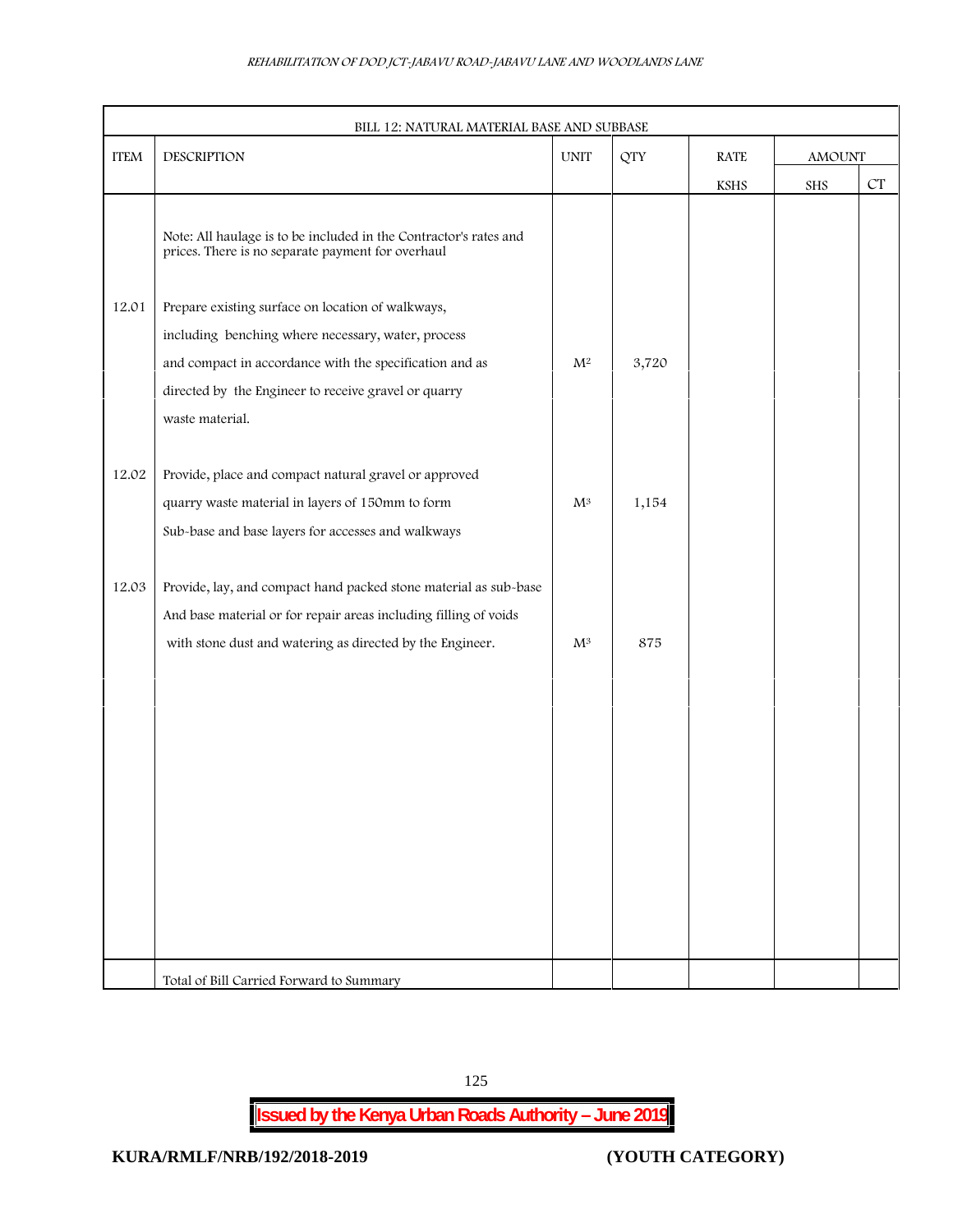| DESCRIPTION<br>$\ensuremath{\text{UNIT}}$<br>$\operatorname{RATE}$<br><b>QTY</b><br>AMOUNT<br>${\cal C}{\cal T}$<br>${\rm SHS}$<br>KSHS<br>Prepare surface of walkways and repair areas, provide<br>and spray MC-30 cutback bitumen at a rate of<br>$0.8 - 1.2$ lt/m <sup>2</sup> as prime coat.<br>7,690<br>Litres<br>Prepare surface of carriageway, walkway and repair<br>areas, provide and spray K1-60 bitumen emulsion as<br>tack coat or seal at a spray rate of 0.8 - 1.0 L/m <sup>2</sup> as<br>7,690<br>directed by the Engineer.<br>Litres |                            | BILL 15: BITUMINOUS SURF. TREAT.& S DRESSING |  |  |  |
|-------------------------------------------------------------------------------------------------------------------------------------------------------------------------------------------------------------------------------------------------------------------------------------------------------------------------------------------------------------------------------------------------------------------------------------------------------------------------------------------------------------------------------------------------------|----------------------------|----------------------------------------------|--|--|--|
|                                                                                                                                                                                                                                                                                                                                                                                                                                                                                                                                                       | $\ensuremath{\text{ITEM}}$ |                                              |  |  |  |
|                                                                                                                                                                                                                                                                                                                                                                                                                                                                                                                                                       |                            |                                              |  |  |  |
|                                                                                                                                                                                                                                                                                                                                                                                                                                                                                                                                                       |                            |                                              |  |  |  |
|                                                                                                                                                                                                                                                                                                                                                                                                                                                                                                                                                       | 15.01                      |                                              |  |  |  |
|                                                                                                                                                                                                                                                                                                                                                                                                                                                                                                                                                       |                            |                                              |  |  |  |
|                                                                                                                                                                                                                                                                                                                                                                                                                                                                                                                                                       |                            |                                              |  |  |  |
|                                                                                                                                                                                                                                                                                                                                                                                                                                                                                                                                                       |                            |                                              |  |  |  |
|                                                                                                                                                                                                                                                                                                                                                                                                                                                                                                                                                       | 15.02                      |                                              |  |  |  |
|                                                                                                                                                                                                                                                                                                                                                                                                                                                                                                                                                       |                            |                                              |  |  |  |
|                                                                                                                                                                                                                                                                                                                                                                                                                                                                                                                                                       |                            |                                              |  |  |  |
|                                                                                                                                                                                                                                                                                                                                                                                                                                                                                                                                                       |                            |                                              |  |  |  |
|                                                                                                                                                                                                                                                                                                                                                                                                                                                                                                                                                       |                            |                                              |  |  |  |
|                                                                                                                                                                                                                                                                                                                                                                                                                                                                                                                                                       |                            |                                              |  |  |  |
|                                                                                                                                                                                                                                                                                                                                                                                                                                                                                                                                                       |                            |                                              |  |  |  |
|                                                                                                                                                                                                                                                                                                                                                                                                                                                                                                                                                       |                            |                                              |  |  |  |
|                                                                                                                                                                                                                                                                                                                                                                                                                                                                                                                                                       |                            |                                              |  |  |  |
|                                                                                                                                                                                                                                                                                                                                                                                                                                                                                                                                                       |                            |                                              |  |  |  |
|                                                                                                                                                                                                                                                                                                                                                                                                                                                                                                                                                       |                            |                                              |  |  |  |
|                                                                                                                                                                                                                                                                                                                                                                                                                                                                                                                                                       |                            |                                              |  |  |  |
|                                                                                                                                                                                                                                                                                                                                                                                                                                                                                                                                                       |                            |                                              |  |  |  |
|                                                                                                                                                                                                                                                                                                                                                                                                                                                                                                                                                       |                            |                                              |  |  |  |
|                                                                                                                                                                                                                                                                                                                                                                                                                                                                                                                                                       |                            |                                              |  |  |  |
|                                                                                                                                                                                                                                                                                                                                                                                                                                                                                                                                                       |                            |                                              |  |  |  |
|                                                                                                                                                                                                                                                                                                                                                                                                                                                                                                                                                       |                            |                                              |  |  |  |
|                                                                                                                                                                                                                                                                                                                                                                                                                                                                                                                                                       |                            |                                              |  |  |  |
|                                                                                                                                                                                                                                                                                                                                                                                                                                                                                                                                                       |                            |                                              |  |  |  |
|                                                                                                                                                                                                                                                                                                                                                                                                                                                                                                                                                       |                            |                                              |  |  |  |
| Total of Bill Carried Forward to Summary                                                                                                                                                                                                                                                                                                                                                                                                                                                                                                              |                            |                                              |  |  |  |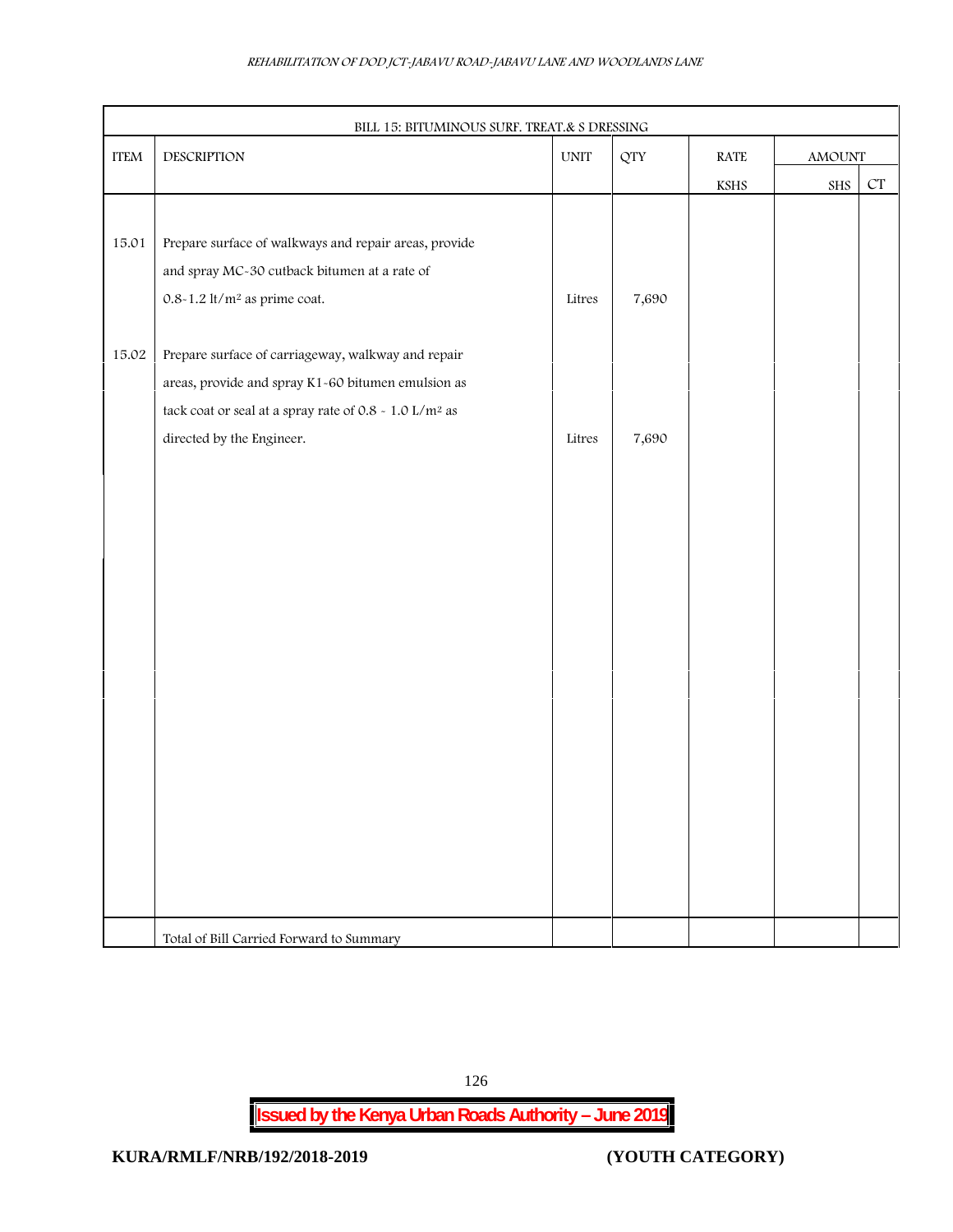| $\ensuremath{\text{ITEM}}$ | DESCRIPTION                                             |                | $\ensuremath{\text{UNIT}}$ | <b>QTY</b>            | $\operatorname{RATE}$ |                    |  | AMOUNT |  |
|----------------------------|---------------------------------------------------------|----------------|----------------------------|-----------------------|-----------------------|--------------------|--|--------|--|
|                            |                                                         |                |                            | $\operatorname{KSHS}$ | ${\rm SHS}$           | ${\cal C}{\cal T}$ |  |        |  |
|                            |                                                         |                |                            |                       |                       |                    |  |        |  |
| 16.01                      | Excavate, trim and clean potholes, failed and           |                |                            |                       |                       |                    |  |        |  |
|                            | damaged areas of the carriageway and edges              |                |                            |                       |                       |                    |  |        |  |
|                            | including cart to spoil the excavated materials.        | $\mathbf{M}^3$ | $12\,$                     |                       |                       |                    |  |        |  |
|                            |                                                         |                |                            |                       |                       |                    |  |        |  |
| 16.01                      | Provide, place and compact 50mm thick asphalt concrete  |                |                            |                       |                       |                    |  |        |  |
|                            | Type 1 with $5 - 6$ % nominal bitumen content by weight |                |                            |                       |                       |                    |  |        |  |
|                            | to total mix as wearing course on carriageway and       |                |                            |                       |                       |                    |  |        |  |
|                            | shoulders respectively as directed by the Engineer.     | $\mathbf{M}^3$ | 480                        |                       |                       |                    |  |        |  |
|                            |                                                         |                |                            |                       |                       |                    |  |        |  |
| 16.02                      | Provide, place and compact asphaltic concrete Type 1    |                |                            |                       |                       |                    |  |        |  |
|                            | to repair areas and for regulation to carriageway as    |                |                            |                       |                       |                    |  |        |  |
|                            | directed by the Engineer.                               | $\mathbf{M}^3$ | $\sqrt{45}$                |                       |                       |                    |  |        |  |
|                            |                                                         |                |                            |                       |                       |                    |  |        |  |
|                            |                                                         |                |                            |                       |                       |                    |  |        |  |
|                            |                                                         |                |                            |                       |                       |                    |  |        |  |
|                            |                                                         |                |                            |                       |                       |                    |  |        |  |
|                            |                                                         |                |                            |                       |                       |                    |  |        |  |
|                            |                                                         |                |                            |                       |                       |                    |  |        |  |
|                            |                                                         |                |                            |                       |                       |                    |  |        |  |
|                            |                                                         |                |                            |                       |                       |                    |  |        |  |
|                            |                                                         |                |                            |                       |                       |                    |  |        |  |
|                            |                                                         |                |                            |                       |                       |                    |  |        |  |
|                            |                                                         |                |                            |                       |                       |                    |  |        |  |
|                            |                                                         |                |                            |                       |                       |                    |  |        |  |
|                            |                                                         |                |                            |                       |                       |                    |  |        |  |
|                            |                                                         |                |                            |                       |                       |                    |  |        |  |
|                            |                                                         |                |                            |                       |                       |                    |  |        |  |
|                            |                                                         |                |                            |                       |                       |                    |  |        |  |
|                            |                                                         |                |                            |                       |                       |                    |  |        |  |
|                            | Total of Bill Carried Forward to Summary                |                |                            |                       |                       |                    |  |        |  |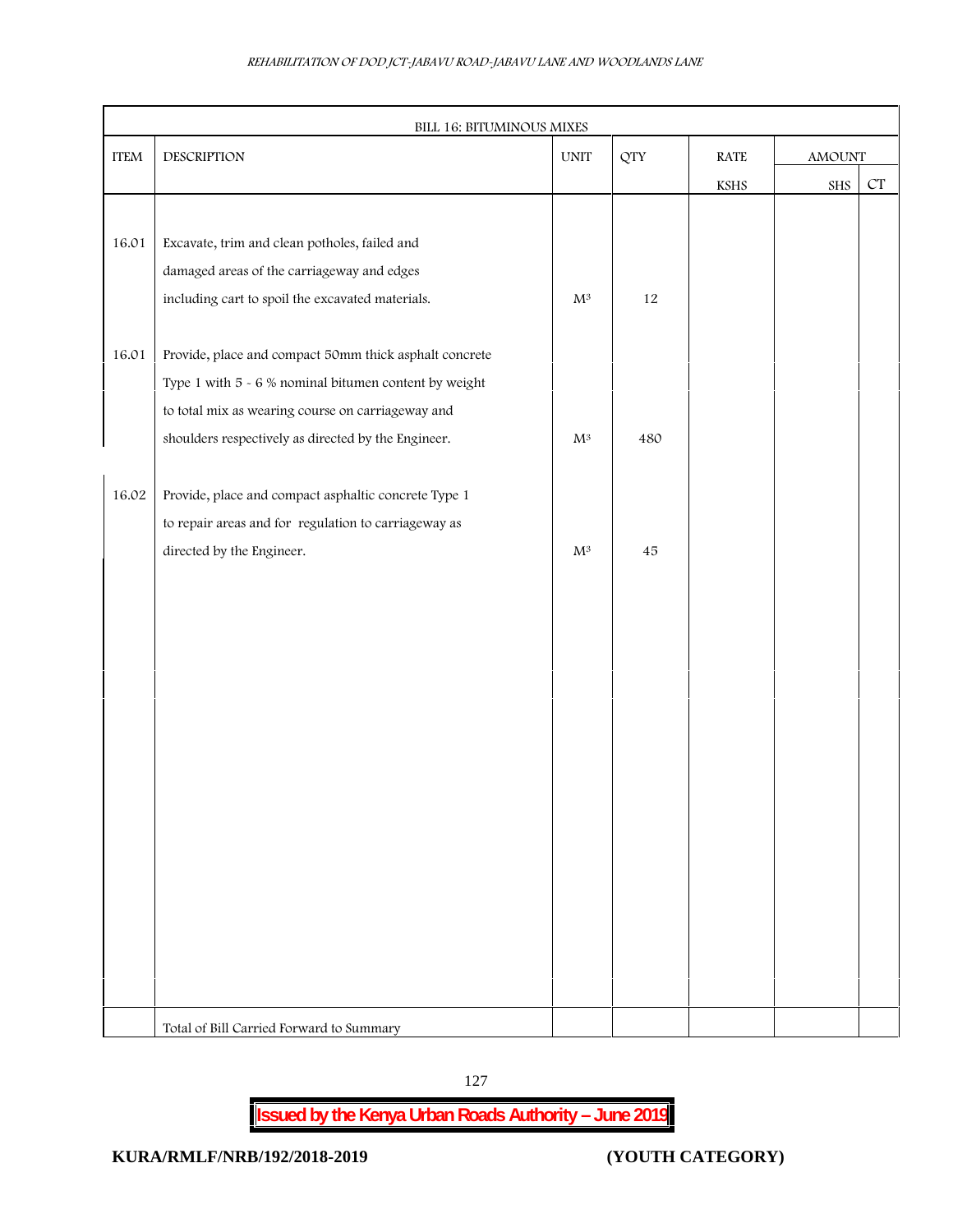|             | BILL 20: ROAD FURNITURE                                   |                |                           |               |     |    |
|-------------|-----------------------------------------------------------|----------------|---------------------------|---------------|-----|----|
| <b>ITEM</b> | DESCRIPTION                                               | <b>UNIT</b>    | <b>QTY</b><br><b>RATE</b> | <b>AMOUNT</b> |     |    |
|             |                                                           |                |                           | <b>KSHS</b>   | SHS | CT |
|             |                                                           |                |                           |               |     |    |
| 20.01       | Provide thermoplastic material for road marking and       | $\mathrm{M}^2$ | 280                       |               |     |    |
|             | mark lines on the road as directed by Engineer            |                |                           |               |     |    |
|             |                                                           |                |                           |               |     |    |
| 20.02       | Excavate for, provide and place 250 x 125 mm C25/20       |                |                           |               |     |    |
|             | precast concrete raised or ramped kerbs haunched in       |                |                           |               |     |    |
|             | 100 mm thick class 15/20 concrete base bedding and        |                |                           |               |     |    |
|             | mortar joined in support to carriageway, bus bays,        |                |                           |               |     |    |
|             | walkways and junctions as directed by the Engineer.       |                |                           |               |     |    |
|             | (a) Straight kerbs.                                       | M              | 1,860                     |               |     |    |
|             | (b) Kerbs radius: 12 m-6 m.                               | M              | 100                       |               |     |    |
|             | (c) Ditto but radius: 5 m-1 m.                            | M              | 100                       |               |     |    |
|             |                                                           |                |                           |               |     |    |
| 20.03       | Ditto 20.01 but 100 x 125 mm flush kerbs                  |                |                           |               |     |    |
|             | (a) Straight kerbs.                                       | M              | 1,860                     |               |     |    |
|             | (b) Kerbs radius 12 m-6 m.                                | M              | 100                       |               |     |    |
|             | (c) Ditto but dadius 5 m-1 m.                             | M              | 100                       |               |     |    |
|             |                                                           |                |                           |               |     |    |
| 20.04       | Excavate, remove existing flush/raised kerbs and store or |                |                           |               |     |    |
|             | spoil as directed by the Engineer.                        | M              | 450                       |               |     |    |
|             |                                                           |                |                           |               |     |    |
| 20.05       | Place and provide gauge 16 steel pipe Bollards of         |                |                           |               |     |    |
|             | diameter 100mm and 1.05 m above the ground,               |                |                           |               |     |    |
|             | embedded to a depth of 0.45m at place and as directed     |                |                           |               |     |    |
|             | by the Engineer.                                          | No             | 1,000                     |               |     |    |
|             |                                                           |                |                           |               |     |    |
| 20.06       | Provide and erect permanent road signs where              |                |                           |               |     |    |
|             | instructed by the Engineer and in a                       |                |                           |               |     |    |
|             | accordance with the specifications as follows:-           |                |                           |               |     |    |
|             | (a) Warning signs.                                        | No             | 3                         |               |     |    |
|             | (b) Priority, prohibitory and mandatory signs.            | No             | 3                         |               |     |    |

128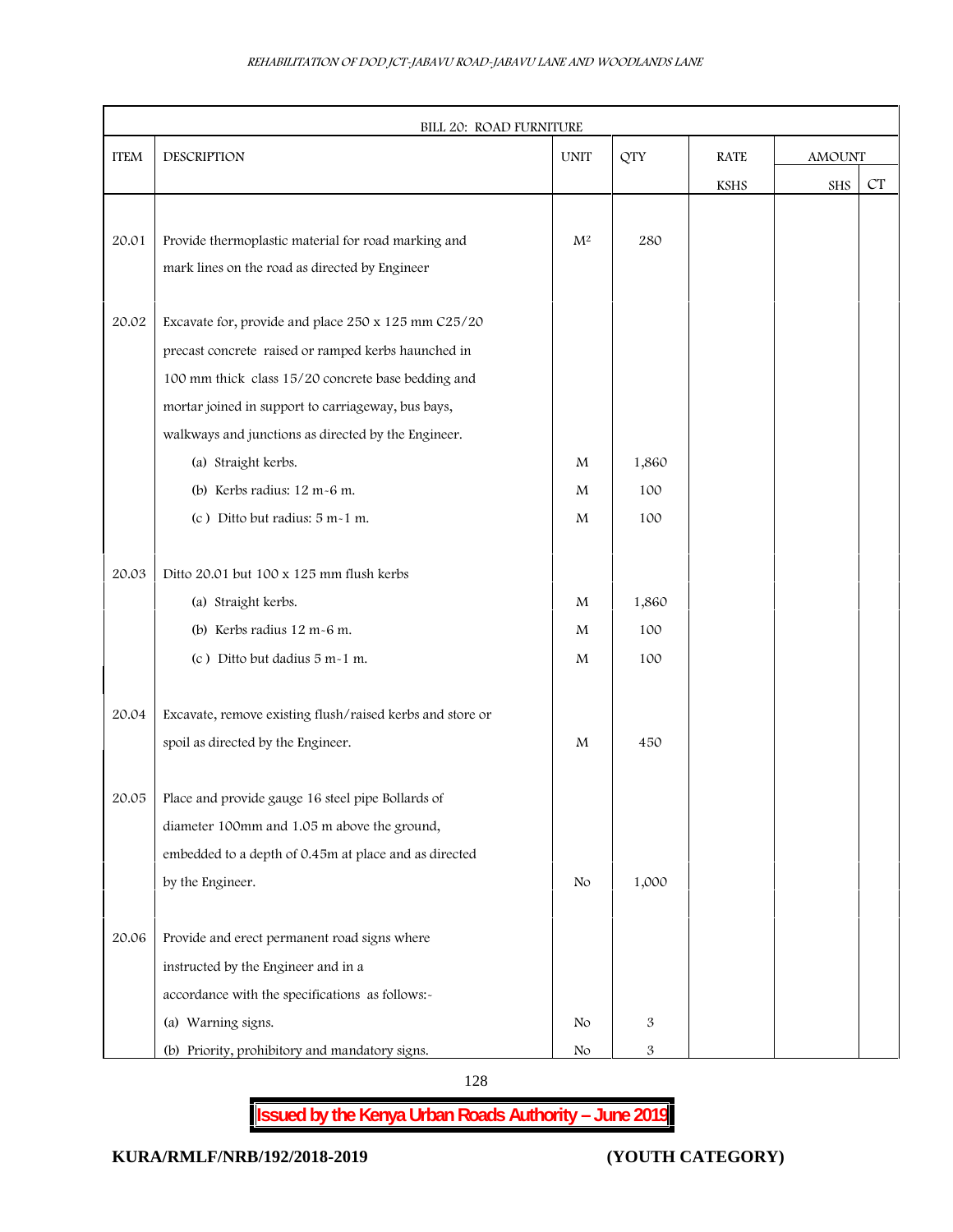|       | (c) Standard informatory signs.                                | N <sub>o</sub> | 3  |  |  |
|-------|----------------------------------------------------------------|----------------|----|--|--|
|       | (d) Non-standard informatory signs of area.                    |                |    |  |  |
|       | Less than $1.0 \text{ m}^2$ .<br>(i)                           | N <sub>o</sub> | 3  |  |  |
| 20.07 |                                                                |                |    |  |  |
|       | Provide and fix handrails at the sides of the bridge deck      |                |    |  |  |
|       | including providing and erecting vertical angle iron posts     |                |    |  |  |
|       | and any treatment for all steel before and after construction. | M              | 10 |  |  |
|       |                                                                |                |    |  |  |
|       |                                                                |                |    |  |  |
|       |                                                                |                |    |  |  |
|       |                                                                |                |    |  |  |
|       | Total of Bill Carried Forward to Summary                       |                |    |  |  |

129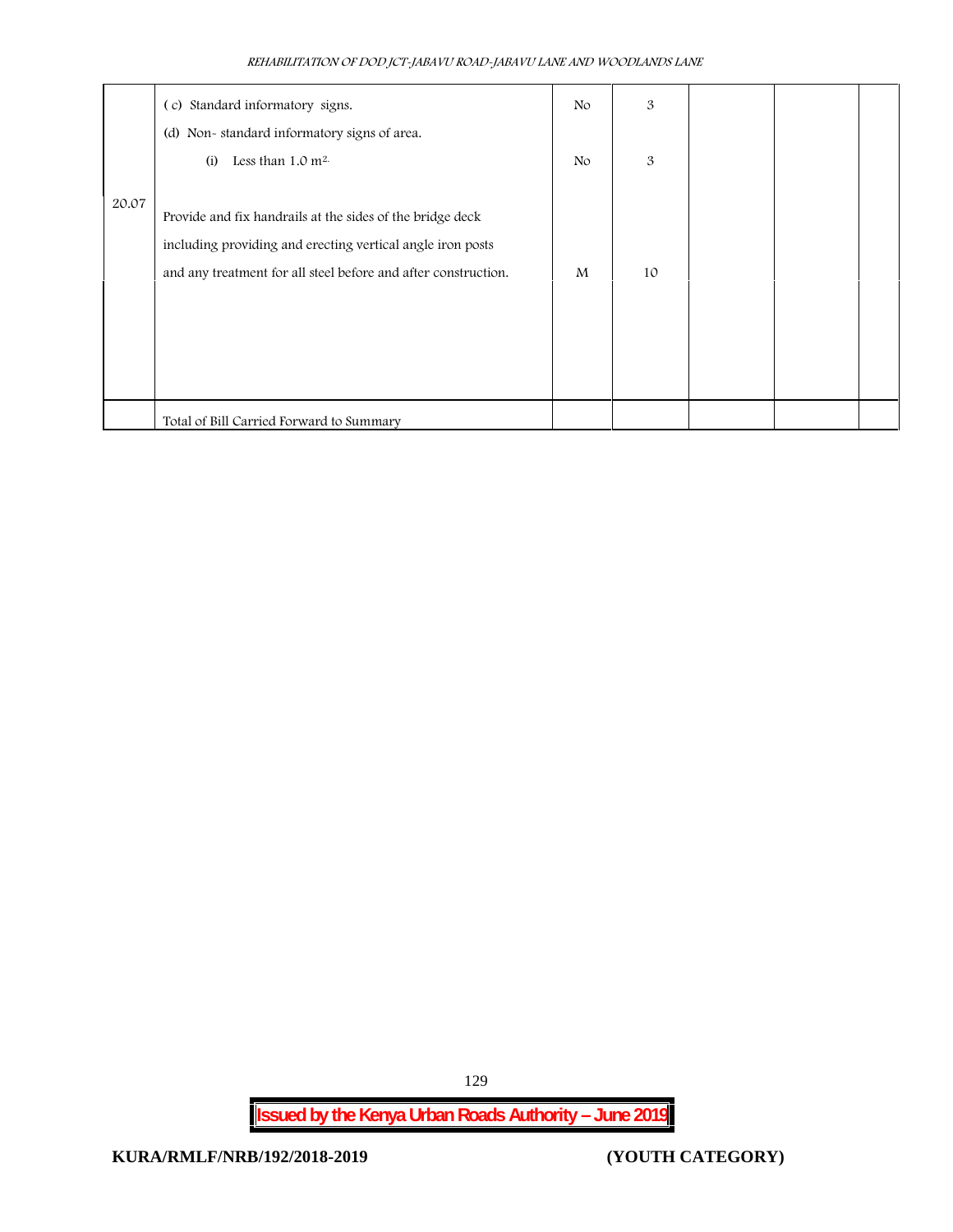| <b>ITEM</b> | DESCRIPTION                                                                                                    | <b>QTY</b><br><b>UNIT</b> |       |  | <b>RATE</b>           | AMOUNT |           |
|-------------|----------------------------------------------------------------------------------------------------------------|---------------------------|-------|--|-----------------------|--------|-----------|
|             |                                                                                                                |                           |       |  | $\operatorname{KSHS}$ | SHS    | $\cal CT$ |
|             |                                                                                                                |                           |       |  |                       |        |           |
| 23.01       | Remove existing paving blocks to spoil or stockpile for                                                        |                           |       |  |                       |        |           |
|             | reuse as directed by Engineer                                                                                  | $\mathbf{M}^2$            | 1,613 |  |                       |        |           |
|             |                                                                                                                |                           |       |  |                       |        |           |
| 23.02       | supply, lay and compact 80mm thick precast concrete                                                            |                           |       |  |                       |        |           |
|             | paving blocks with a 49N/mm2 cube crushing strength                                                            | $\mathbf{M}^2$            | 1,320 |  |                       |        |           |
|             | conforming to BS6717 part 1 of 1986 or Kenya Bureau of                                                         |                           |       |  |                       |        |           |
|             | standard equivalent including 50mm thick sand/quarry                                                           |                           |       |  |                       |        |           |
|             | dust bed for carriageway.                                                                                      |                           |       |  |                       |        |           |
|             |                                                                                                                |                           |       |  |                       |        |           |
| 23.03       | supply, lay and compact 60mm thick precast concrete                                                            |                           |       |  |                       |        |           |
|             | paving blocks with a 49N/mm2 cube crushing strength                                                            | M <sup>2</sup>            | 330   |  |                       |        |           |
|             | conforming to BS6717 part 1 of 1986 or Kenya Bureau of<br>standard equivalent including 50mm thick sand/quarry |                           |       |  |                       |        |           |
|             | dust bed for walkways                                                                                          |                           |       |  |                       |        |           |
|             |                                                                                                                |                           |       |  |                       |        |           |
|             |                                                                                                                |                           |       |  |                       |        |           |
|             |                                                                                                                |                           |       |  |                       |        |           |
|             |                                                                                                                |                           |       |  |                       |        |           |
|             |                                                                                                                |                           |       |  |                       |        |           |
|             |                                                                                                                |                           |       |  |                       |        |           |
|             |                                                                                                                |                           |       |  |                       |        |           |
|             |                                                                                                                |                           |       |  |                       |        |           |
|             |                                                                                                                |                           |       |  |                       |        |           |
|             |                                                                                                                |                           |       |  |                       |        |           |
|             |                                                                                                                |                           |       |  |                       |        |           |
|             |                                                                                                                |                           |       |  |                       |        |           |
|             |                                                                                                                |                           |       |  |                       |        |           |
|             |                                                                                                                |                           |       |  |                       |        |           |
|             | Total of Bill Carried Forward to Summary                                                                       |                           |       |  |                       |        |           |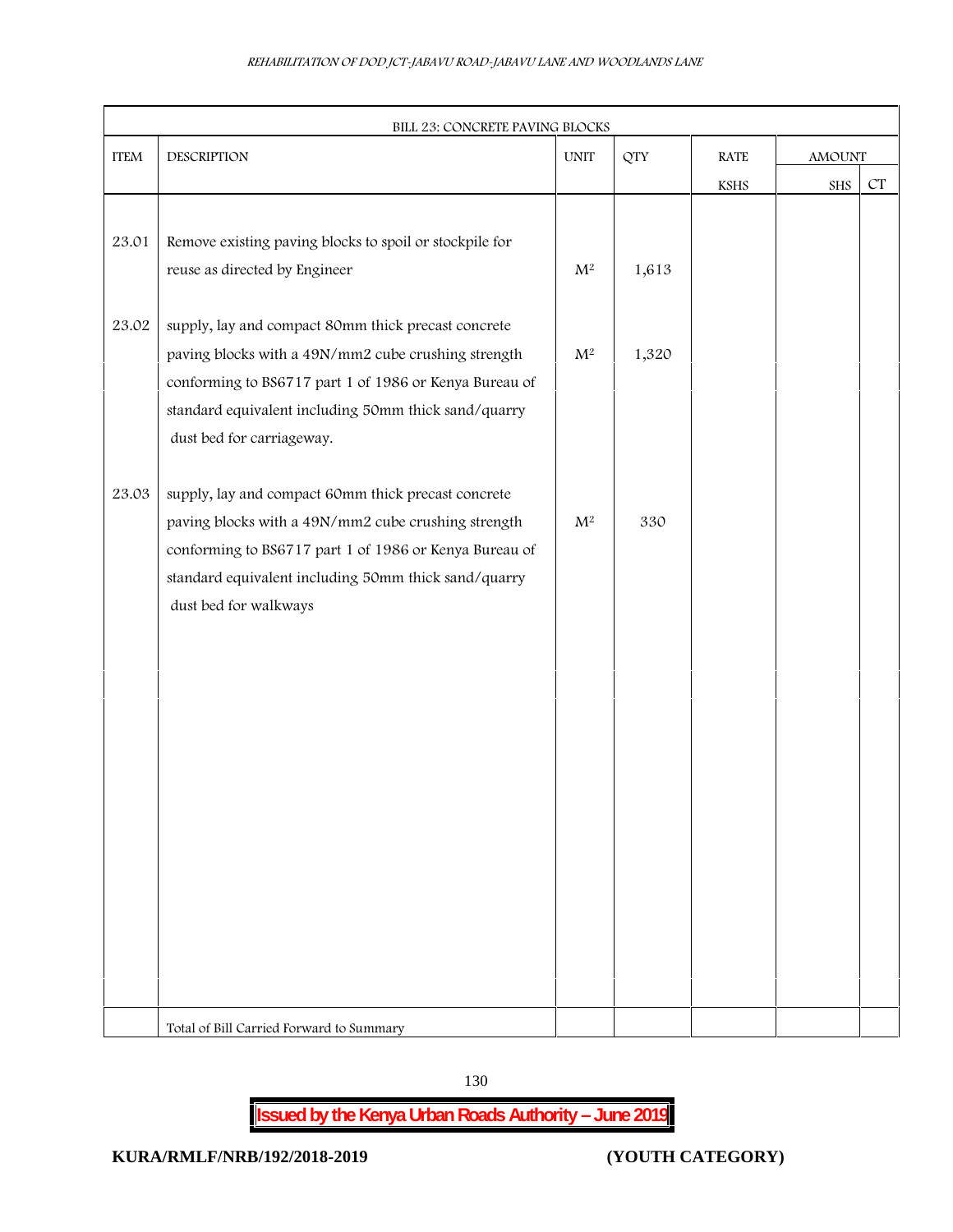| Bill           | <b>DESCRIPTION</b>                                                                                     | <b>AMOUNT</b> |     |
|----------------|--------------------------------------------------------------------------------------------------------|---------------|-----|
| No.            |                                                                                                        | SHS.          | CT. |
| 1              | <b>GENERAL</b>                                                                                         |               |     |
| $\overline{4}$ | SITE CLEARANCE AND TOPSOIL STRIPPING                                                                   |               |     |
| $\sqrt{5}$     | <b>EARTHWORKS</b>                                                                                      |               |     |
| $\,8\,$        | CULVERTS AND DRAINAGE WORKS                                                                            |               |     |
| 9              | PASSAGE OF TRAFFIC                                                                                     |               |     |
| 12             | NATURAL MATERIAL SUBBBASE AND BASE                                                                     |               |     |
| 15             | BITUMINOUS SURFACE TREATMENT AND SURFACE DRESSING                                                      |               |     |
| 16             | <b>BITUMINOUS MIXES</b>                                                                                |               |     |
| 20             | <b>ROAD FURNITURE</b>                                                                                  |               |     |
| 23             | CONCRETE PAVING BLOCKS                                                                                 |               |     |
|                |                                                                                                        |               |     |
|                | Sub-total                                                                                              |               |     |
|                |                                                                                                        |               |     |
|                | Add 16% of Sub-total for Value Added Tax to be reimbursed in certificates<br>against official receipts |               |     |

131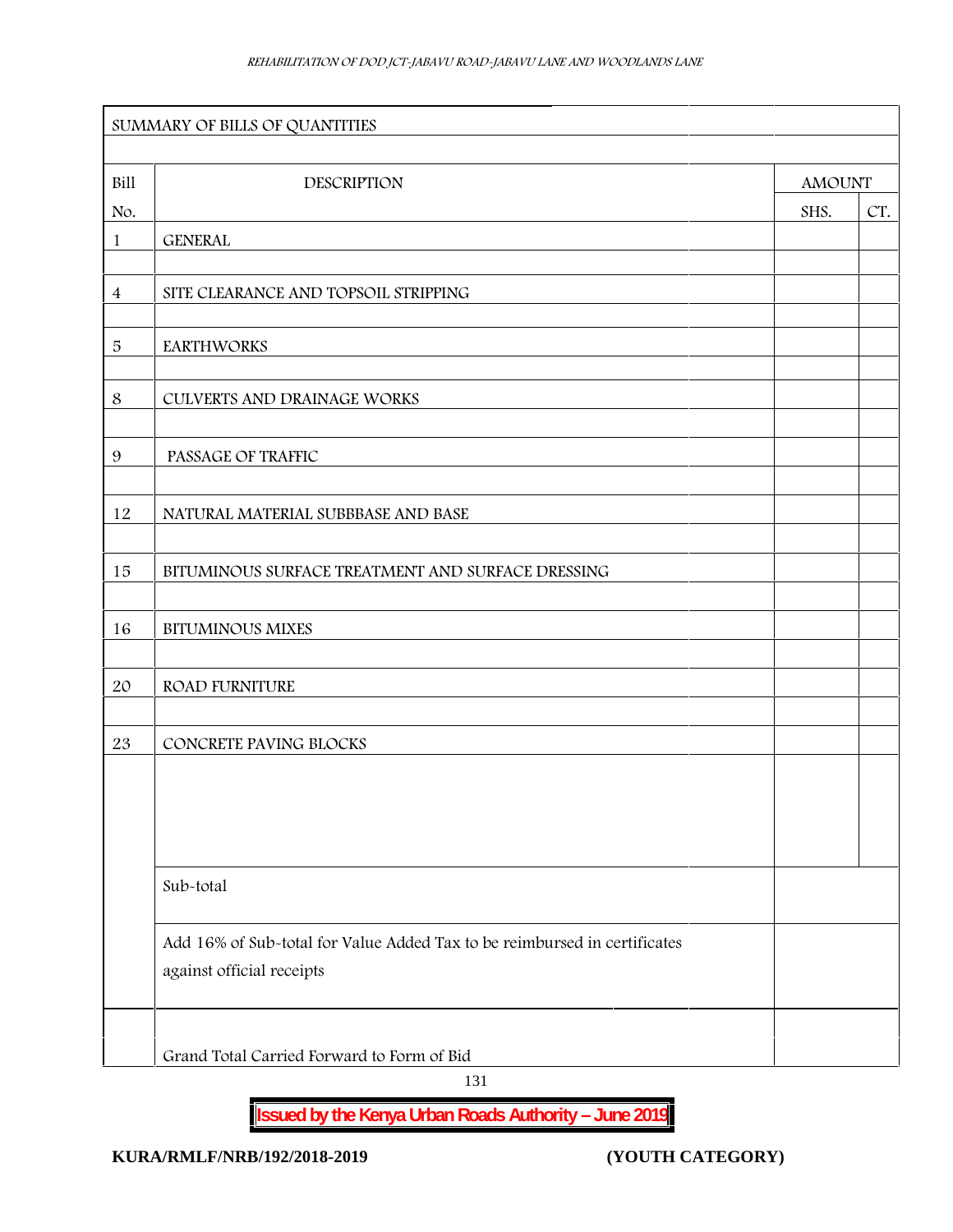# **SECTION X: STANDARD FORMS**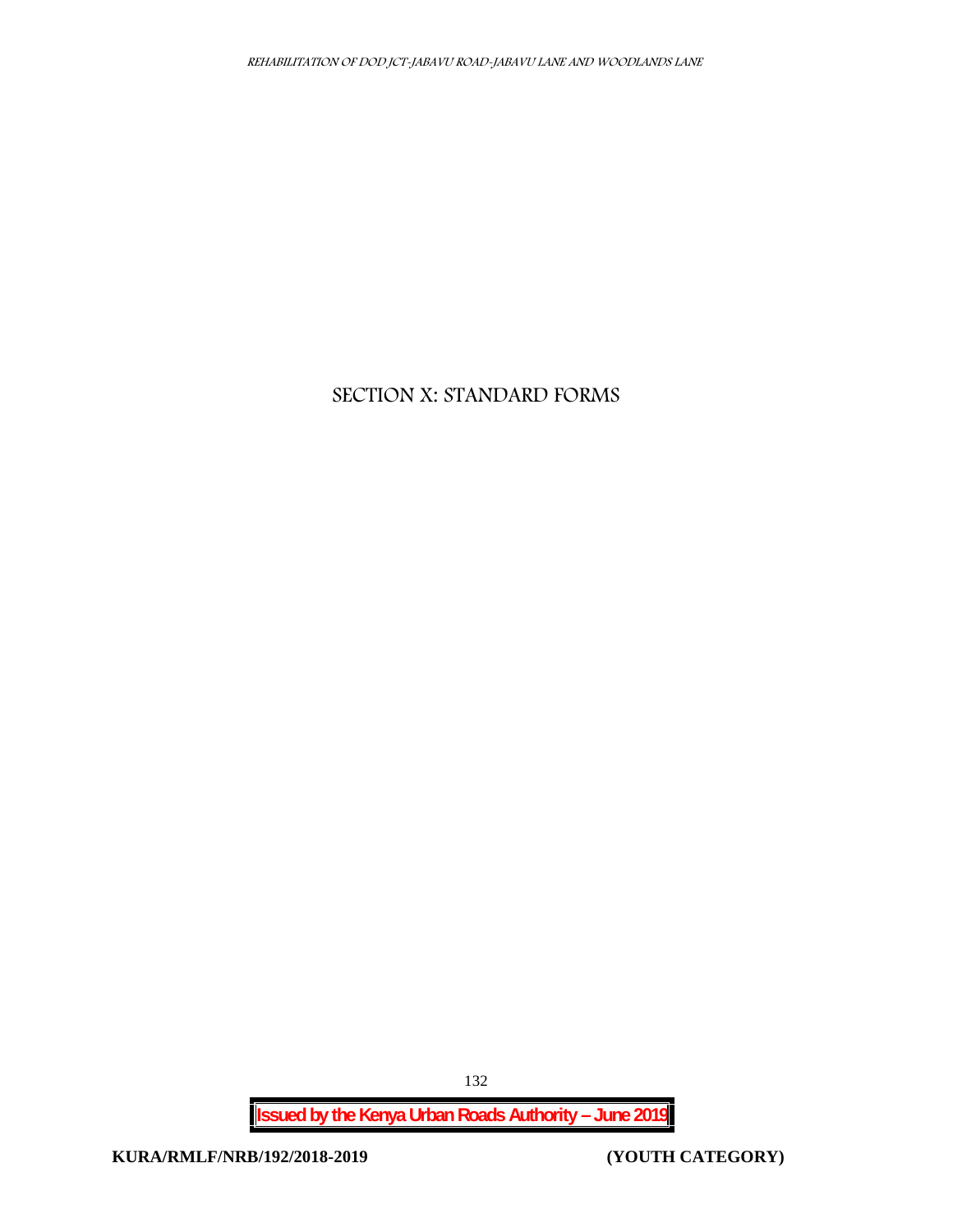# **Form of Bid**

(NOTE: The Appendix forms part of the Bid. Bidders are required to fill all the blank spaces in this form of Bid and Appendix)

## **NAME OF CONTRACT:**

# **REHABILITATION OF DOD JCT-JABAVU ROAD-JABAVU LANE AND WOODLANDS LANE}**

TO: Director General, Kenya Urban Roads Authority, P. O. Box 41727-00100, **NAIROBI, KENYA**

Sir,

1. Having examined the Conditions of Contract, Specifications, Bill of Quantities, and Drawings for the execution of the above-named works we, the undersigned, offer to construct and install such works and remedy any defects therein in conformity with the said Bill of Quantities, Conditions of Contract, Specifications and Drawings for the sum of

(Insert amount in words)

………………………………………………………………………………………………..

(Insert amount in figures)…………………………………………………………………

as specified in the Appendix to Bid or such other sums as may be ascertained in accordance with the said Conditions.

- 2. We undertake, if our bid is accepted, to commence the works within fourteen (14) days of receipt of the Engineer's order to commence, and to complete and deliver the whole of the works comprised in the contract within the time stated in the Appendix to Bid.
- 3. If our bid is accepted we will, when required, obtain the guarantee of a Bank or other sureties (to be approved by you) to be jointly and severally bound with us in a sum not exceeding 5% of the above named sum for the due performance of the contract under the terms of a Bond to be approved by you.
- 4. We agree to abide by this bid for the period of 90 days from the date fixed for receiving the same and it shall remain binding upon us and may be extended at any time before the expiration of that period.
- 5. We understand that you are not bound to accept the lowest or any bid you may receive.

**Issued by the Kenya Urban Roads Authority – June 2019**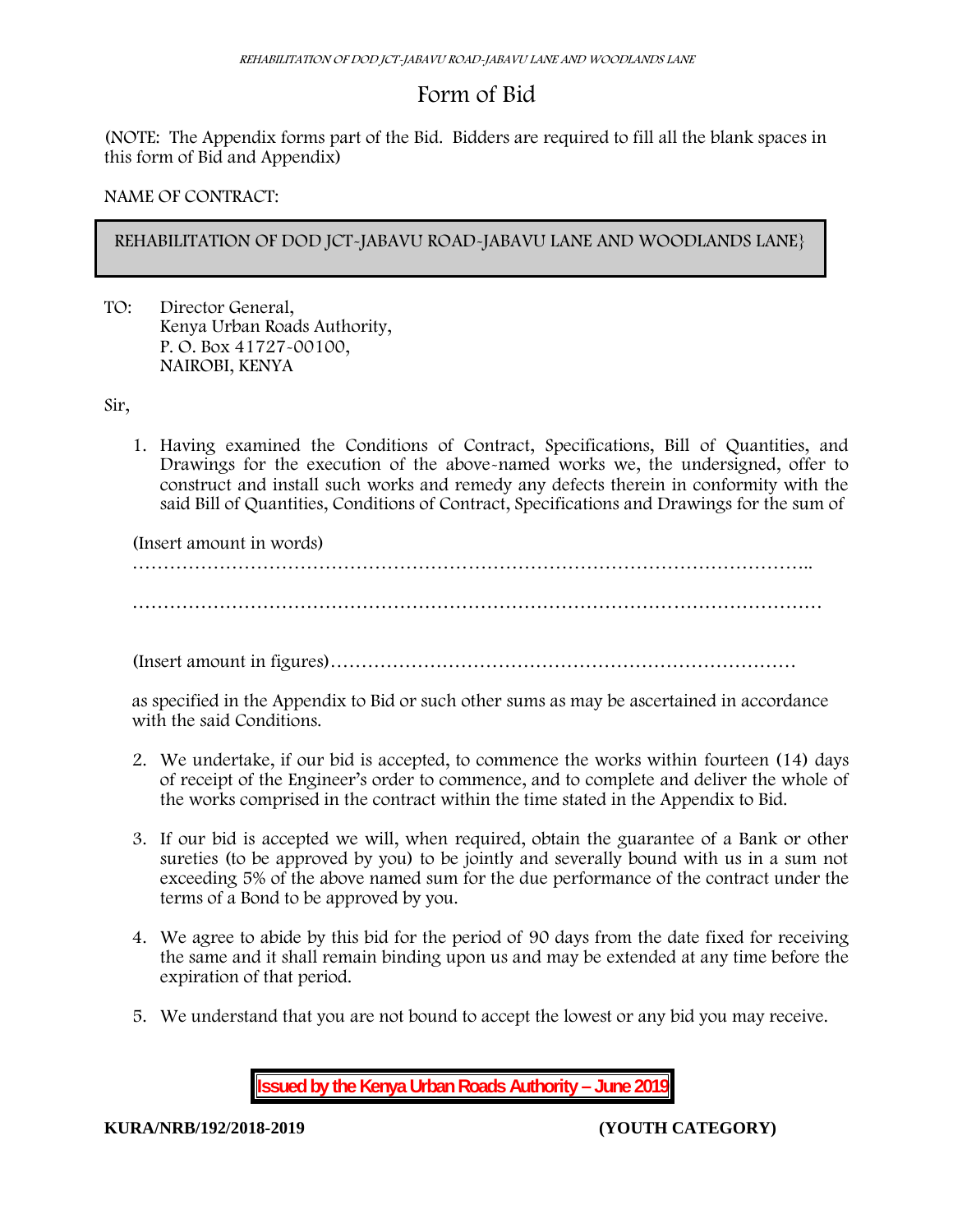6. On the basis of our previous experience we are fully experienced and competent in the type of work included in this tender and we have adequate financial resources to carry out the works described within the period for completion. We are in a position to fulfil the contract for which we have tendered.

**Issued by the Kenya Urban Roads Authority – June 2019**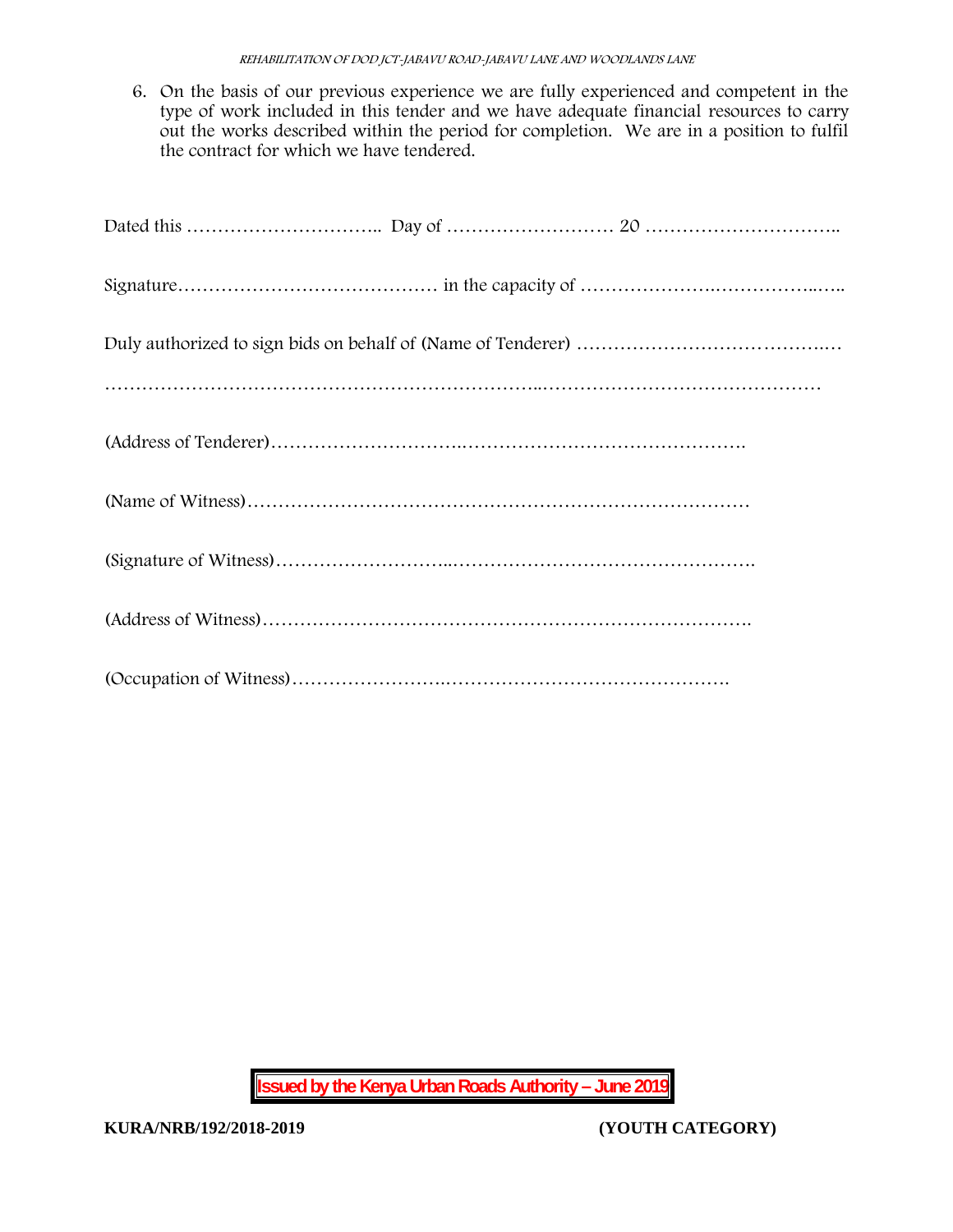**Appendix to Form of Bid**

**Issued by the Kenya Urban Roads Authority – June 2019**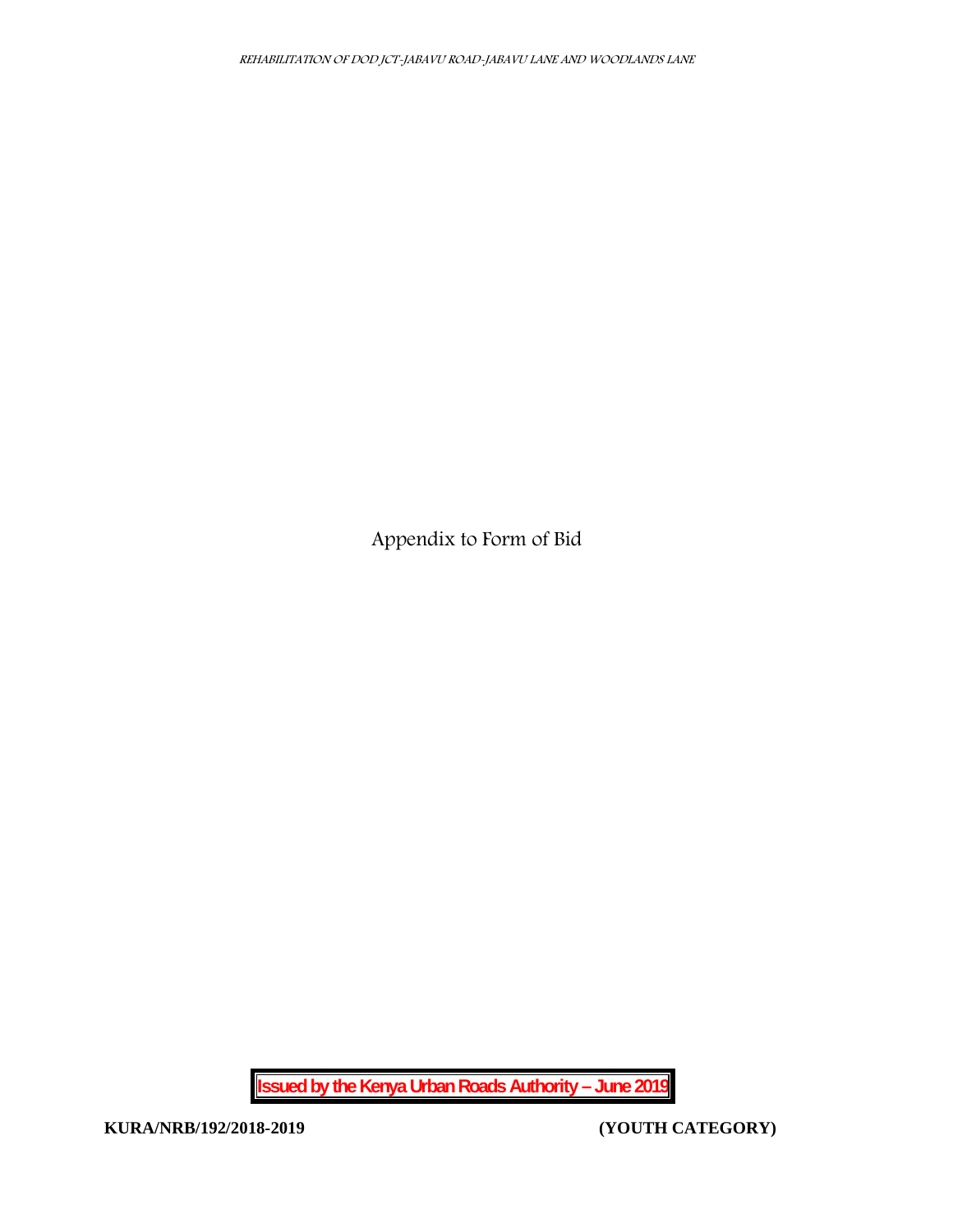| Appendix to Form of Bid               |  |
|---------------------------------------|--|
| (This appendix forms part of the bid) |  |

| CONDITIONS OF CONTRACT                                           | <b>CLAUSE</b> | <b>AMOUNT</b>                                                           |
|------------------------------------------------------------------|---------------|-------------------------------------------------------------------------|
| <b>Bid Security</b>                                              |               | The bidder must fill the Bid Securing                                   |
|                                                                  |               | Declaration Form                                                        |
|                                                                  |               | Execution of works under site instructions                              |
| Instructions in Writing                                          | 2.5           | from Resident Engineer to commence                                      |
|                                                                  |               | within three (3) days                                                   |
| Amount of Performance Security<br>(Unconditional Bank Guarantee) | 10.1          | 1 per cent of Tender Sum in the form of<br>Unconditional Bank Guarantee |
|                                                                  |               | Immediately after issuance of Order to                                  |
| Program to be submitted                                          | 14.1          | Commence                                                                |
|                                                                  |               | Immediately after issuance of Order to                                  |
| Cash flow estimate to be submitted                               | 14.3          | Commence                                                                |
|                                                                  | 23.2          |                                                                         |
| Minimum amount of Third-Party Insurance                          |               | 1% of the Contract Sum                                                  |
| Period for commencement, from Engineer's                         |               |                                                                         |
| order to commence                                                | 41.1          | 14 days                                                                 |
| Time for completion                                              | 43.1          | 6 months                                                                |
| Amount of liquidated damages                                     | 47.2          | Kshs. 100,000 per day                                                   |
| Limit of liquidated damages                                      | 47.2          | 5% of Contract Sum                                                      |
|                                                                  |               |                                                                         |
| Defects Liability period                                         | 60.3          | 3 months                                                                |
| Percentage of Retention                                          | 60.3          | 5% of Interim Payment Certificate                                       |
| Limit of Retention Money                                         | 60.3          | 5% of Contract Sum                                                      |
| Minimum amount of interim certificates                           | 60.2          | Kshs 5,000,000.00                                                       |
|                                                                  |               |                                                                         |
| Time within which payment to be made after                       | 60.10         | 28 days                                                                 |
| Interim Payment Certificate signed by Engineer                   |               |                                                                         |
| Time within which payment to be made after                       | 60.10         | 28 days                                                                 |
| Final Payment Certificate signed by Engineer                     |               | The Chartered Institute of Arbitrators                                  |
| Appointer of Adjudicator                                         | 67.3          |                                                                         |
| Notice to Employer and Engineer                                  | 68.2          | (Kenya)<br>The Employers address is:                                    |
|                                                                  |               | The Director General,                                                   |
|                                                                  |               | Kenya Urban Roads Authority (KURA),                                     |
|                                                                  |               | P.O. Box 41727 - 00100                                                  |
|                                                                  |               |                                                                         |
|                                                                  |               | <b>NAIROBI</b>                                                          |
|                                                                  |               | The Engineer's address is:                                              |
|                                                                  |               | Director~(RACM)                                                         |
|                                                                  |               | Kenya Urban Roads Authority (KURA),                                     |
|                                                                  |               | P.O. Box 41727 - 00100                                                  |
|                                                                  |               |                                                                         |
|                                                                  |               | <b>NAIROBI</b>                                                          |

Signature of Tenderer…………………………………….……. Date ………………………

**Issued by the Kenya Urban Roads Authority – June 2019**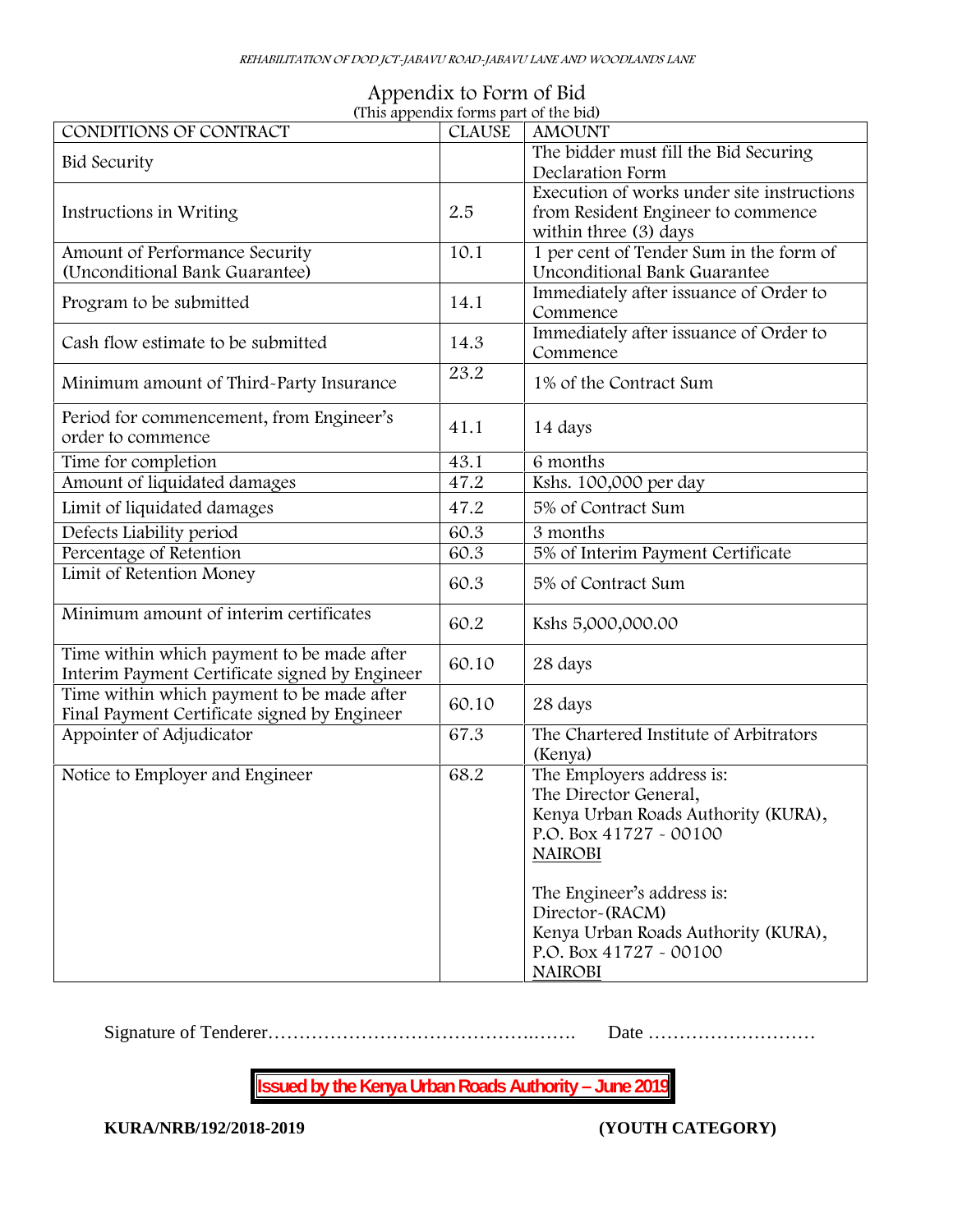**Form of Bid Securing declaration**

**Issued by the Kenya Urban Roads Authority – June 2019**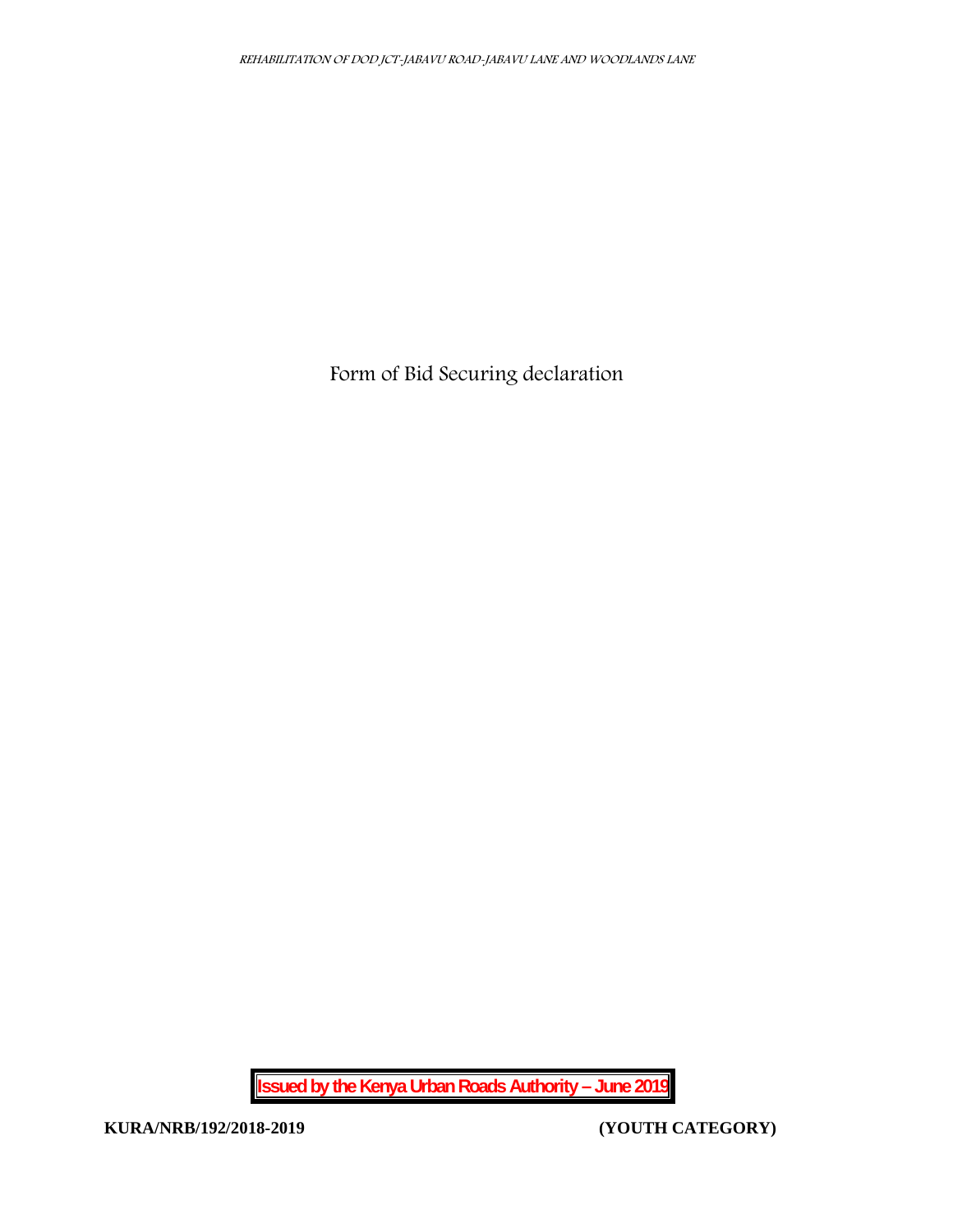# TENDER -SECURING DECLARATION FORM

[The Bidder shall complete in this Form in accordance with the instructions indicated]

Date:………………………………[insert date (as day, month and year) of Bid Submission] Tender No. ……………………………………………..…..[insert number of bidding process] To: [……………………………………………………………………..insert complete name of Procuring Entity]

We, the undersigned, declare that:

1 We understand that, according to your conditions, bids must be supported

by a Bid-Securing Declaration.

2 We accept that we will automatically be suspended from being eligible for

bidding in any contract with the Purchaser for the period of time of 5 years starting on the date of expiration of tender validity period, if we are in breach of our obligation(s) under the bid conditions, because we –

(a) have withdrawn our Bid during the period of bid validity specified

by us in the Bidding Data Sheet; or

(b) having been notified of the acceptance of our Bid by the Purchaser

during the period of bid validity,

- (i) Fail or refuse to execute the Contract, if required, or
- (ii) Fail or refuse to furnish the Performance Security, in accordance with the Instruction to tenderers.
- 3 We understand that this Bid Securing Declaration shall expire if we are not the successful Bidder, upon the earlier of
- (i) our receipt of a copy of your notification of the name of the successful Bidder; or
- (ii) twenty-eight days after the expiration of our Tender.
- 4 We understand that if we are a Joint Venture, the Bid Securing

Declaration must be in the name of the Joint Venture that submits the bid,

and the Joint Venture has not been legally constituted at the time of

**Issued by the Kenya Urban Roads Authority – June 2019** bidding, the Bid Securing Declaration shall be in the names of all future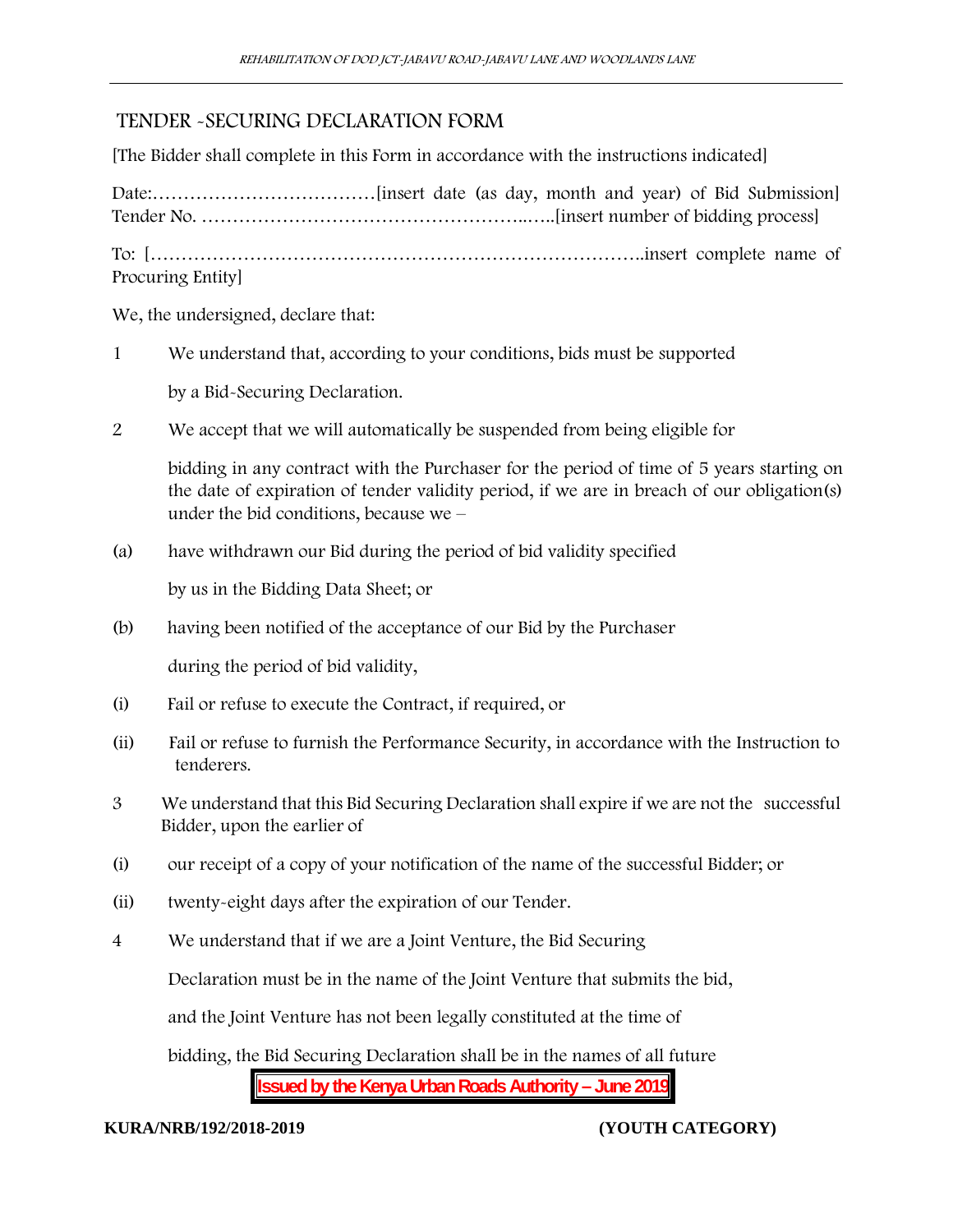partners as named in the letter of intent.

| capacity of person signing the Bid Securing Declaration |  |
|---------------------------------------------------------|--|

Name: ………………………………………………[insert complete name of person signing the Bid Securing Declaration]

Duly authorized to sign the bid for and on behalf of: ………………………………….. [insert complete name of Bidder]

Dated on …………………. day of ……………., ………………. [insert date of signing

**Issued by the Kenya Urban Roads Authority – June 2019**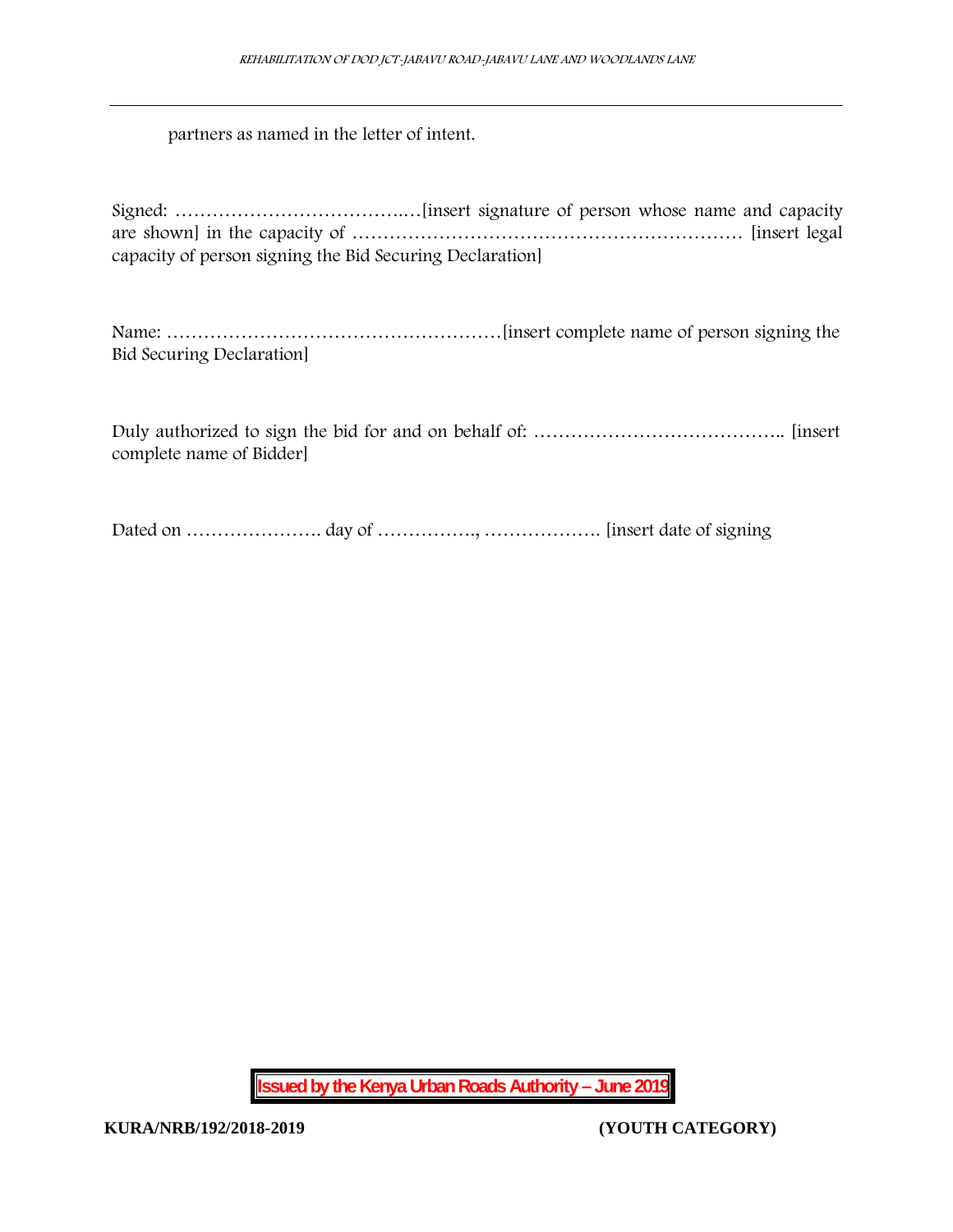# **SECTION XI: SCHEDULES OF SUPPLEMENTARY INFORMATION**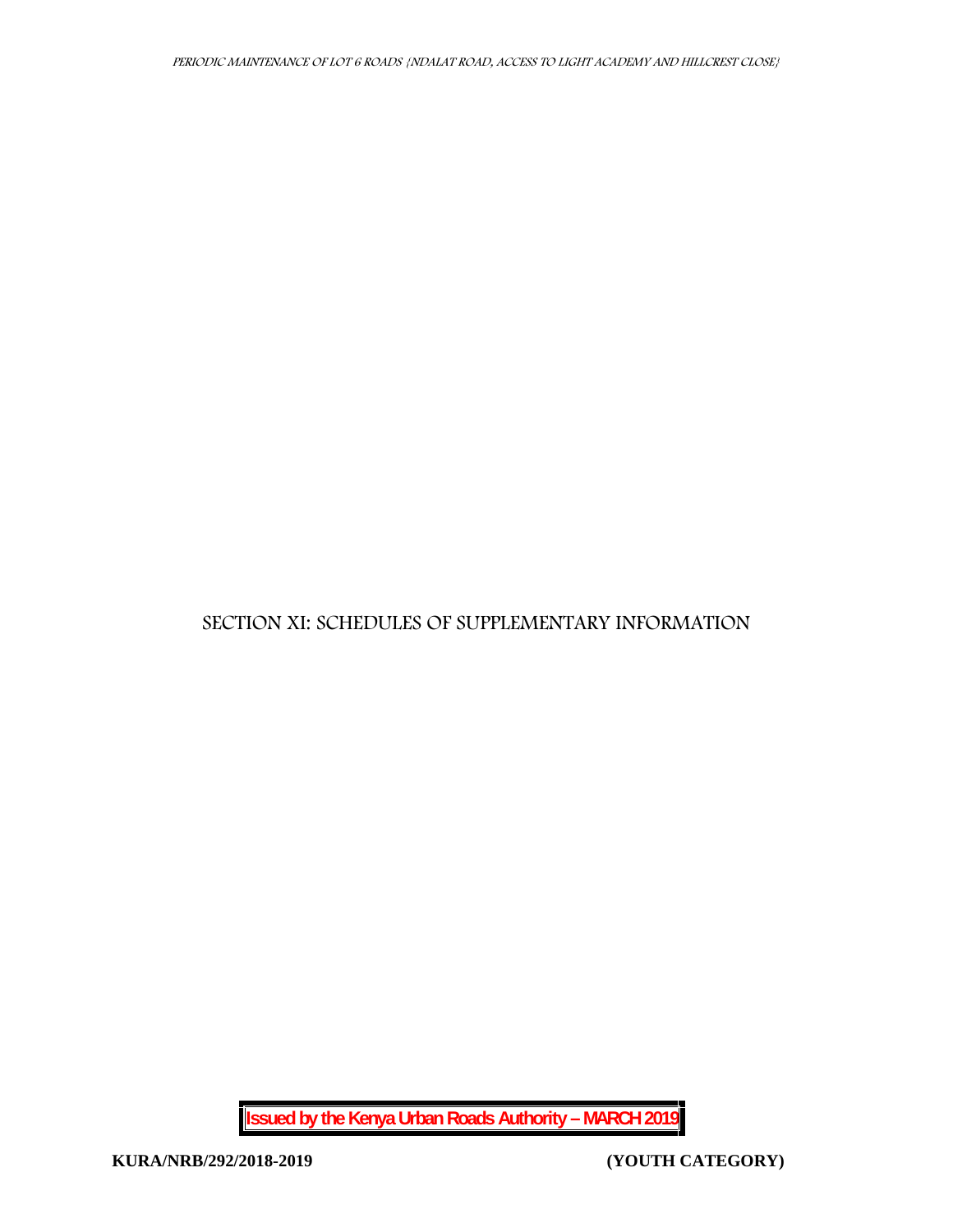| SCHEDULE 11: DECLARATION FORM FOR BANKRUPT OR INSOLVENT AND DEBARMENT203 |  |
|--------------------------------------------------------------------------|--|
| SCHEDULE 12: ANTI CORRUPTION DECLARATION / COMMITMENT / PLEDGE FORM 204  |  |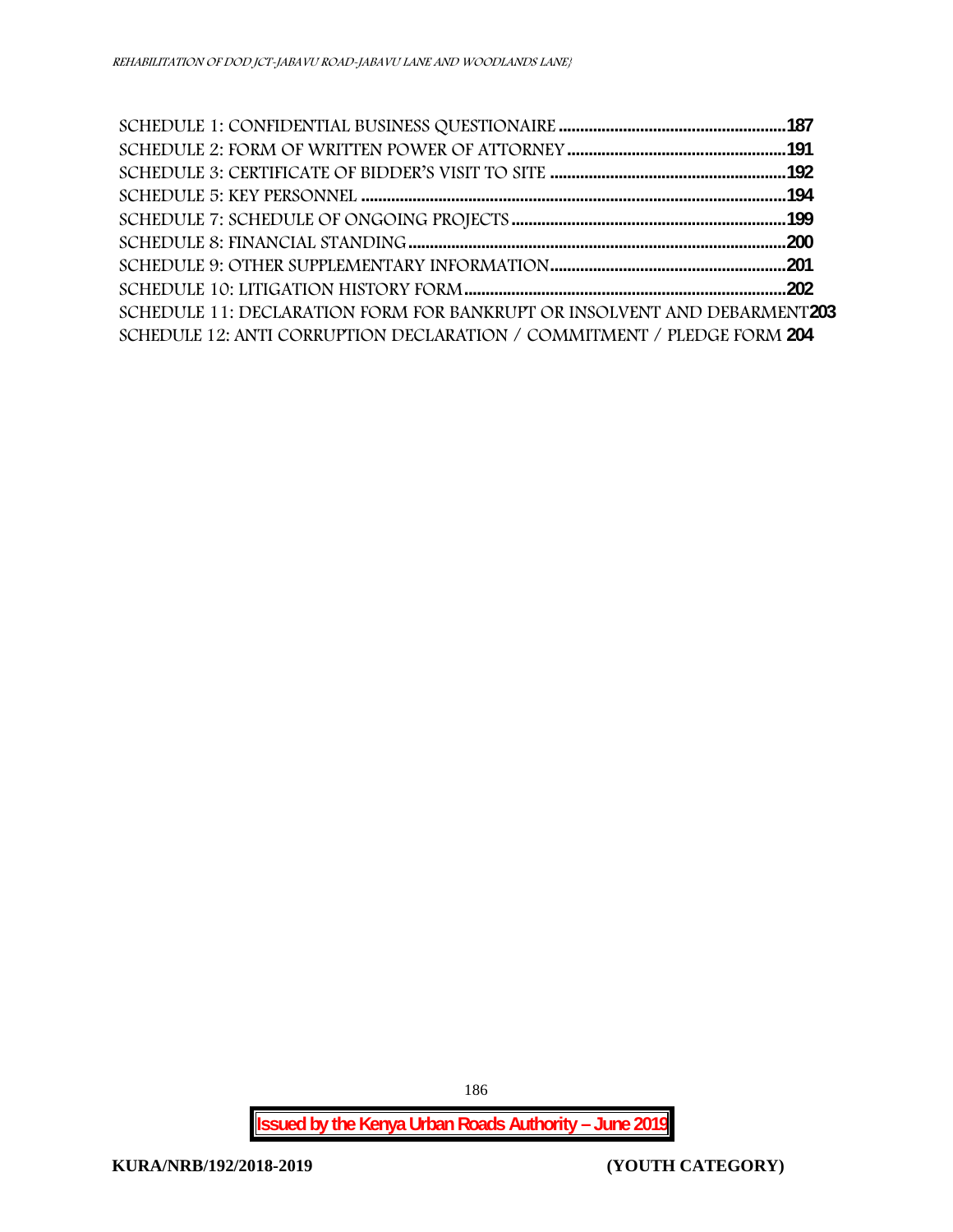# **SCHEDULE 1: CONFIDENTIAL BUSINESS QUESTIONAIRE**

This Confidential Business Questionnaire of the Government of Kenya shall be completed by the Bidder.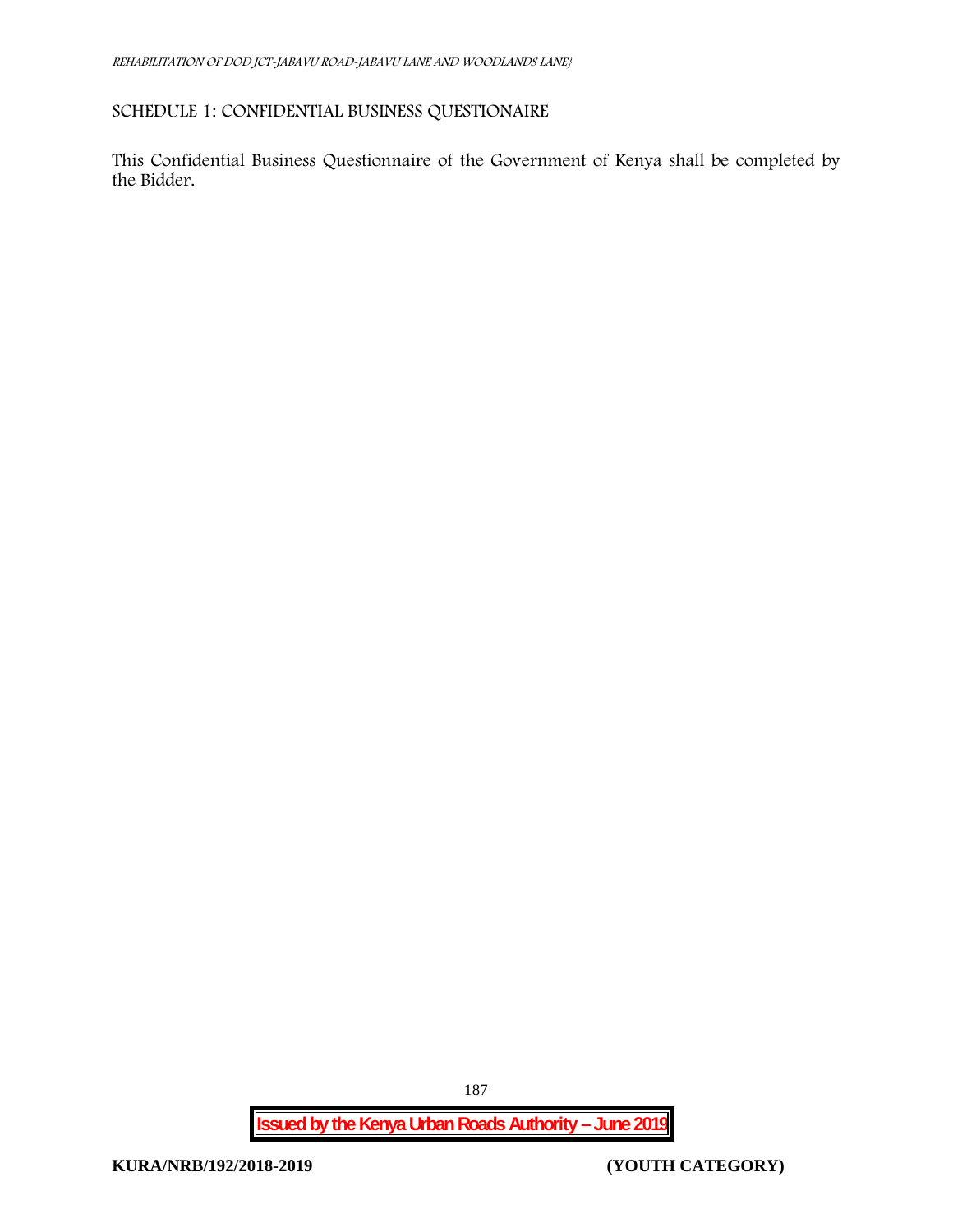# **REPUBLIC OF KENYA**

# **CONFIDENTIAL BUSINESS QUESTIONNAIRE**

| You are requested to give the particulars indicated in Part 1 and either Part 2 (a). $2(b)$ or $2(c)$<br>whichever applies to your type of business.<br>You are advised that it is a serious offence to give false information on this Form.<br>Part 1 - General. |
|-------------------------------------------------------------------------------------------------------------------------------------------------------------------------------------------------------------------------------------------------------------------|
| Business name                                                                                                                                                                                                                                                     |
| Location of business premises                                                                                                                                                                                                                                     |
|                                                                                                                                                                                                                                                                   |
|                                                                                                                                                                                                                                                                   |
|                                                                                                                                                                                                                                                                   |
|                                                                                                                                                                                                                                                                   |
| Maximum value of business which you can handle at any one time:                                                                                                                                                                                                   |
|                                                                                                                                                                                                                                                                   |
|                                                                                                                                                                                                                                                                   |
|                                                                                                                                                                                                                                                                   |
| Part $2(a)$ - Sole Proprietor:                                                                                                                                                                                                                                    |
| Your name in full                                                                                                                                                                                                                                                 |
|                                                                                                                                                                                                                                                                   |
|                                                                                                                                                                                                                                                                   |
|                                                                                                                                                                                                                                                                   |
|                                                                                                                                                                                                                                                                   |
|                                                                                                                                                                                                                                                                   |

Part 2(b) - Partnership: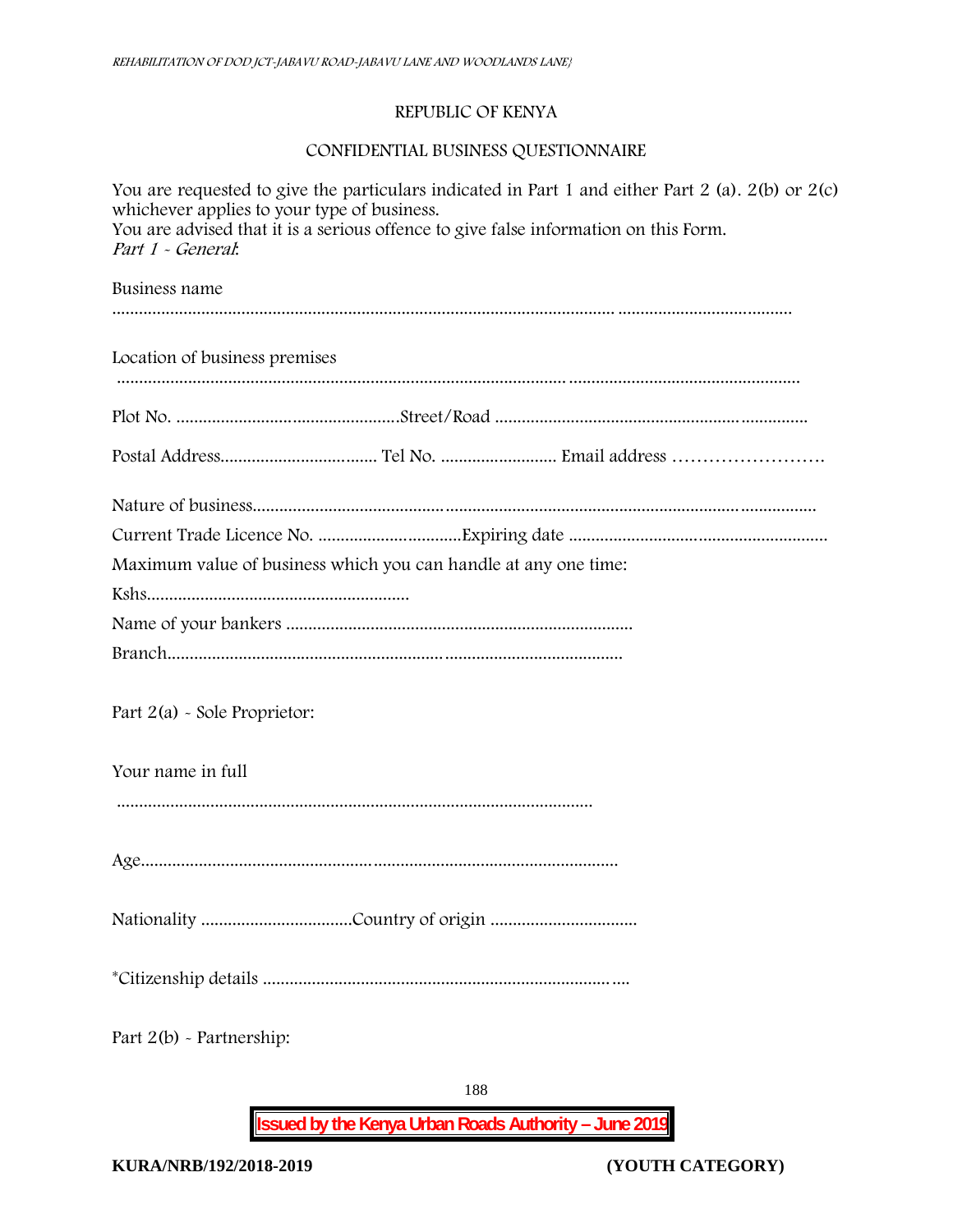|      | Give details of partners as follows:                 |                                  |        |
|------|------------------------------------------------------|----------------------------------|--------|
| Name | Nationality                                          | Citizenship Details <sup>•</sup> | Shares |
|      |                                                      |                                  |        |
|      |                                                      |                                  |        |
|      |                                                      |                                  |        |
|      |                                                      |                                  |        |
|      |                                                      |                                  |        |
|      | Part 2(c) - Registered Company:                      |                                  |        |
|      |                                                      |                                  |        |
|      | State the nominal and issued capital of the company- |                                  |        |
|      |                                                      |                                  |        |
|      |                                                      |                                  |        |
|      | Give details of all directors as follows:            |                                  |        |
| Name | Nationality                                          | Citizenship Details <sup>•</sup> | Shares |
|      |                                                      |                                  |        |
|      |                                                      |                                  |        |
|      |                                                      |                                  |        |
|      |                                                      |                                  |        |
|      |                                                      |                                  |        |
|      |                                                      |                                  |        |
|      |                                                      |                                  |        |

- Attach proof of citizenship (Compulsory)
- Attach certified copy of Form CR12 (Compulsory)

Part 3: Interest in the Firm: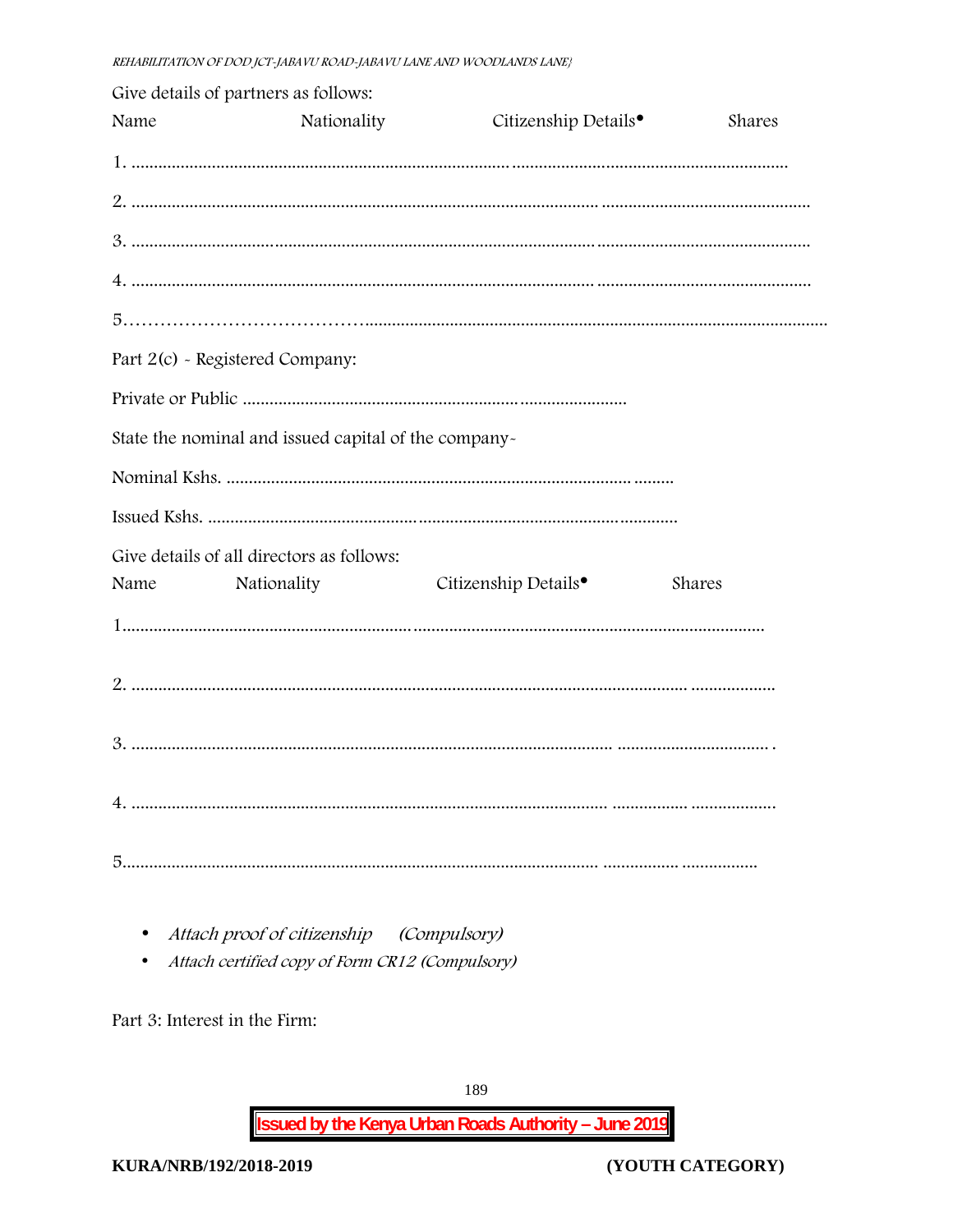*REHABILITATION OF DOD JCT-JABAVU ROAD-JABAVU LANE AND WOODLANDS LANE}*

Is there any person / persons in the Kenya Urban Roads Authority (KURA) who has interest in this firm? Yes /No\*\*………………………….

I certify that the information given above is correct.

............................... ..............................................................

Date Signature of Bidder

**\*\* Delete as necessary**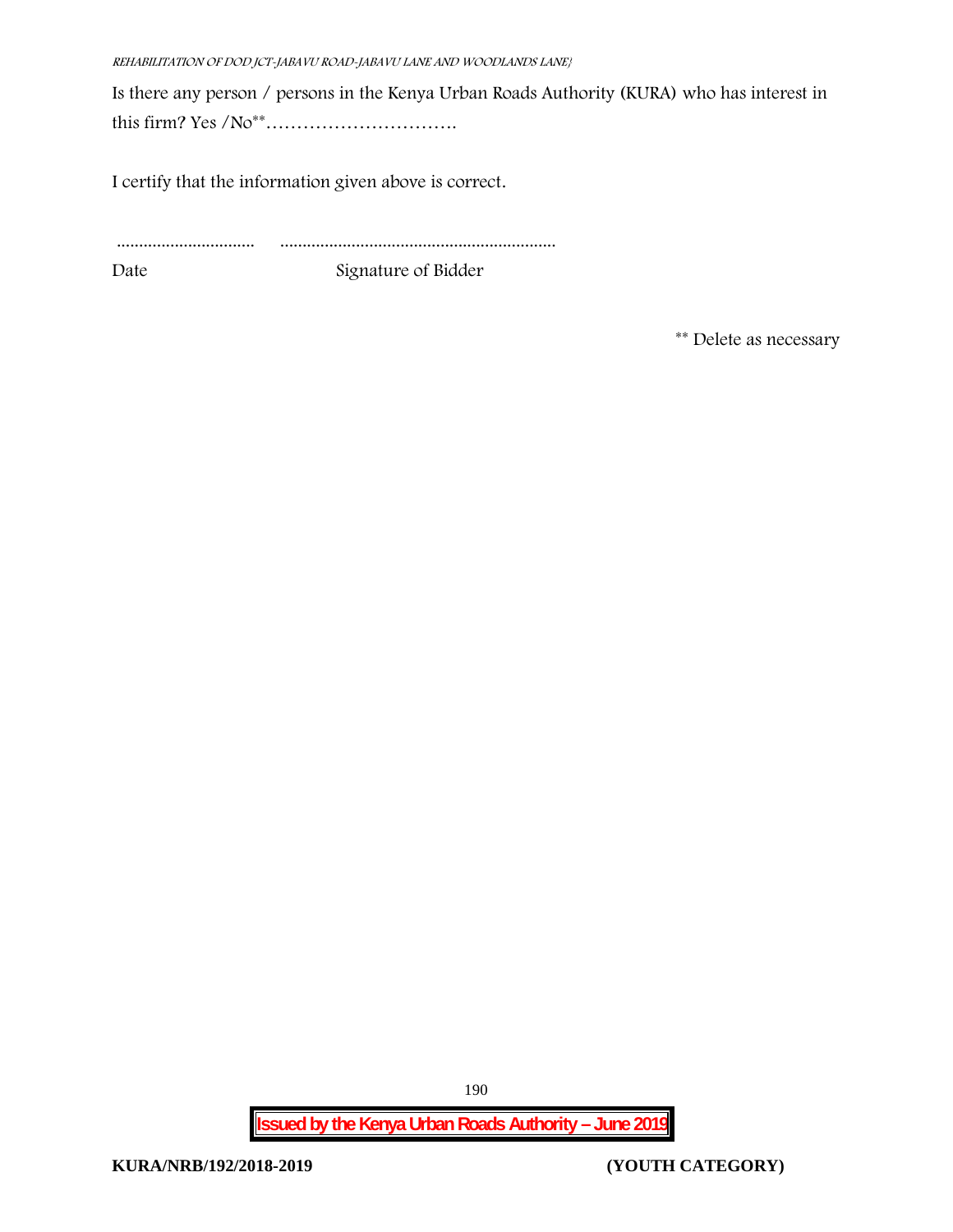## **SCHEDULE 2: FORM OF WRITTEN POWER OF ATTORNEY**

The Bidder shall state here below the name(s) and address of his representative(s) who is/are authorized to receive on his behalf correspondence in connection with the Bid.

………………………………………………………….. (Name of Bidder's Representative in block letters)

………………………………………………………….. (Address of Bidder's Representative)

………………………………………………………….. (Signature of Bidder's Representative)

Alternate:

………………………………………………………………………… (Name of Bidder's Representative in block letters)

………………………………………………………….. (Address of Bidder's Representative)

………………………………………………………….. (Signature of Bidder's Representative)

\*To be filled by all Bidders.

\*Both representative and alternate **must** attach copy of National Identification card or Passport.

191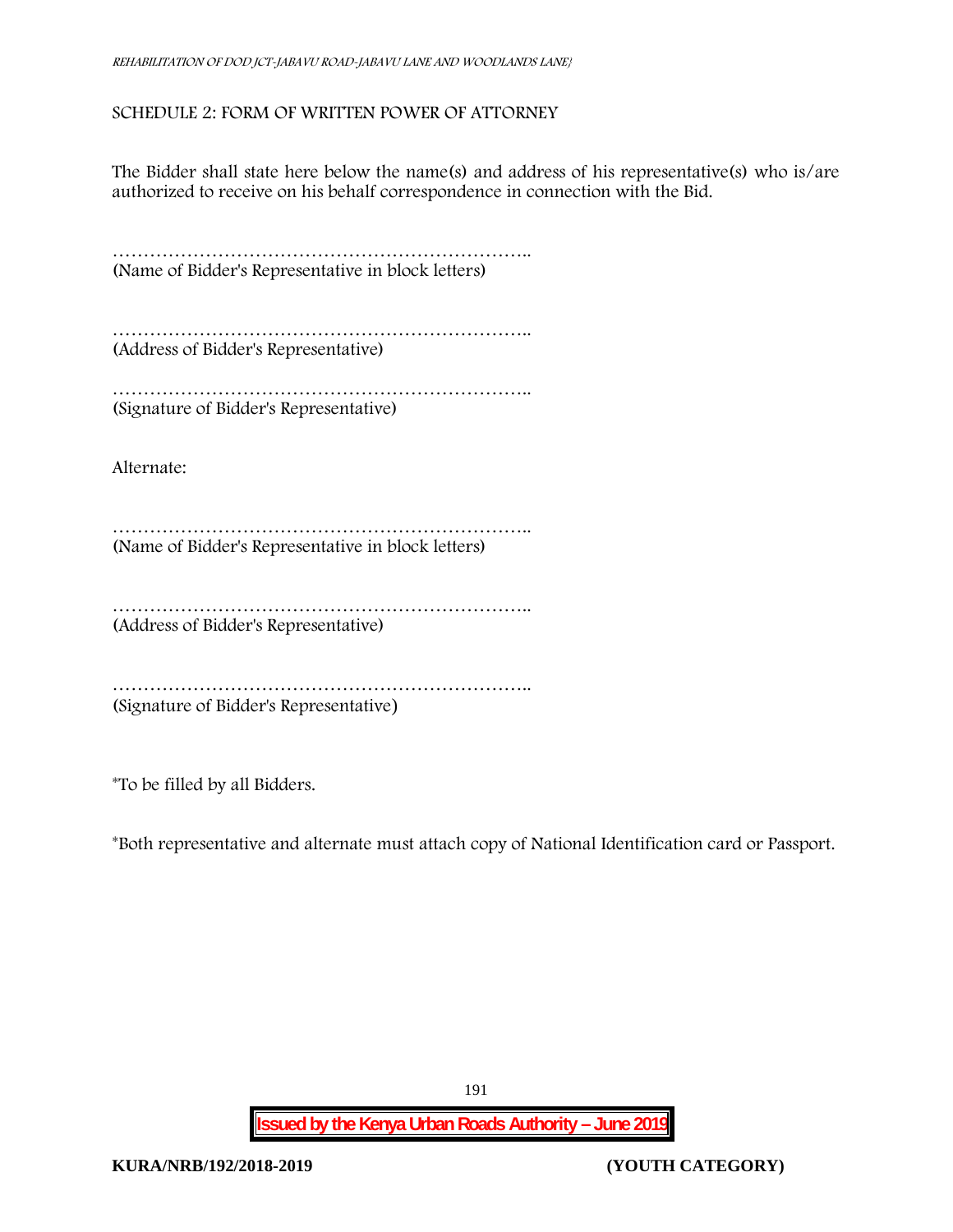**SCHEDULE 3: CERTIFICATE OF BIDDER'S VISIT TO SITE**

This is to certify that

[*Name/s*]……………………………………………………………………………………

………………………………………………………………….

Being the authorized representative/Agent of [*Name of bidder*]

…………………………………………………………………………………………………

…………………………………………………………………………………………………

Participated in the organised inspection visit of the site of the works for the

REHABILITATION OF DOD JCT-JABAVU ROAD-JABAVU LANE AND WOODLANDS LANE}

held on………………………..day of……………………………20……………………….

| (Employer's Representative)         |               |
|-------------------------------------|---------------|
|                                     |               |
|                                     |               |
| (Name of Employer's Representative) | (Designation) |

NOTE: This form is to be completed at the time of the organized site visit.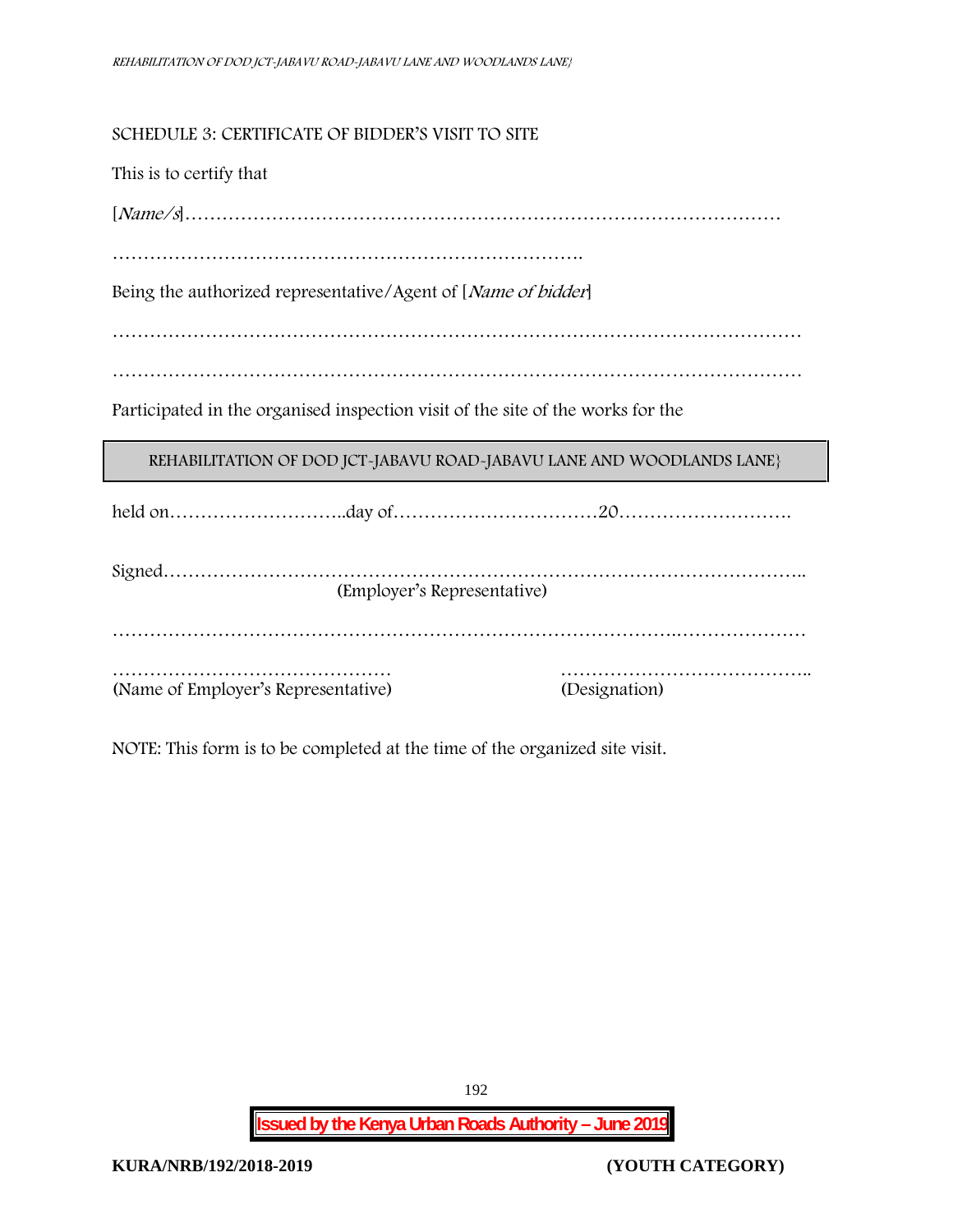#### **SCHEDULE 4: MAJOR ITEMS OF CONSTRUCTION PLANT AND EQUIPMENT**

The Bidder shall enter in this schedule all major items of plant and equipment which he proposes to bring to site. Only reliable plant in good working order and suitable for the work required of it shall be shown on this Schedule. Summary of the same shall be entered in Section 5: Qualification Criteria, Part 7.

| commence)<br>(Days after<br>Date of<br>Arrival on<br>Project                     |  |  |  |
|----------------------------------------------------------------------------------|--|--|--|
| Power<br>Rating                                                                  |  |  |  |
| $\begin{array}{l} \text{Ownd/} \\ \text{Leased/} \\ \text{Imported} \end{array}$ |  |  |  |
| Source                                                                           |  |  |  |
| Estimated<br>CIF<br>Imported)<br>Mombasa<br>Value<br>(If to be                   |  |  |  |
| $\begin{array}{c} \text{Capacity} \\ \text{t or m}^3 \end{array}$                |  |  |  |
| New $\frac{1}{\text{Used}}$                                                      |  |  |  |
| Year of<br>Manufacture                                                           |  |  |  |
| No. of<br>each                                                                   |  |  |  |
| Descriptio<br>n Type,<br>Model,<br>Make                                          |  |  |  |

I certify that the above information is correct.

………………………… ……………………… (Signature of Bidder) (Date)

193

**Issued by the Kenya Urban Roads Authority – June 2019**

**KURA/NRB/192/2018-2019 (YOUTH CATEGORY)**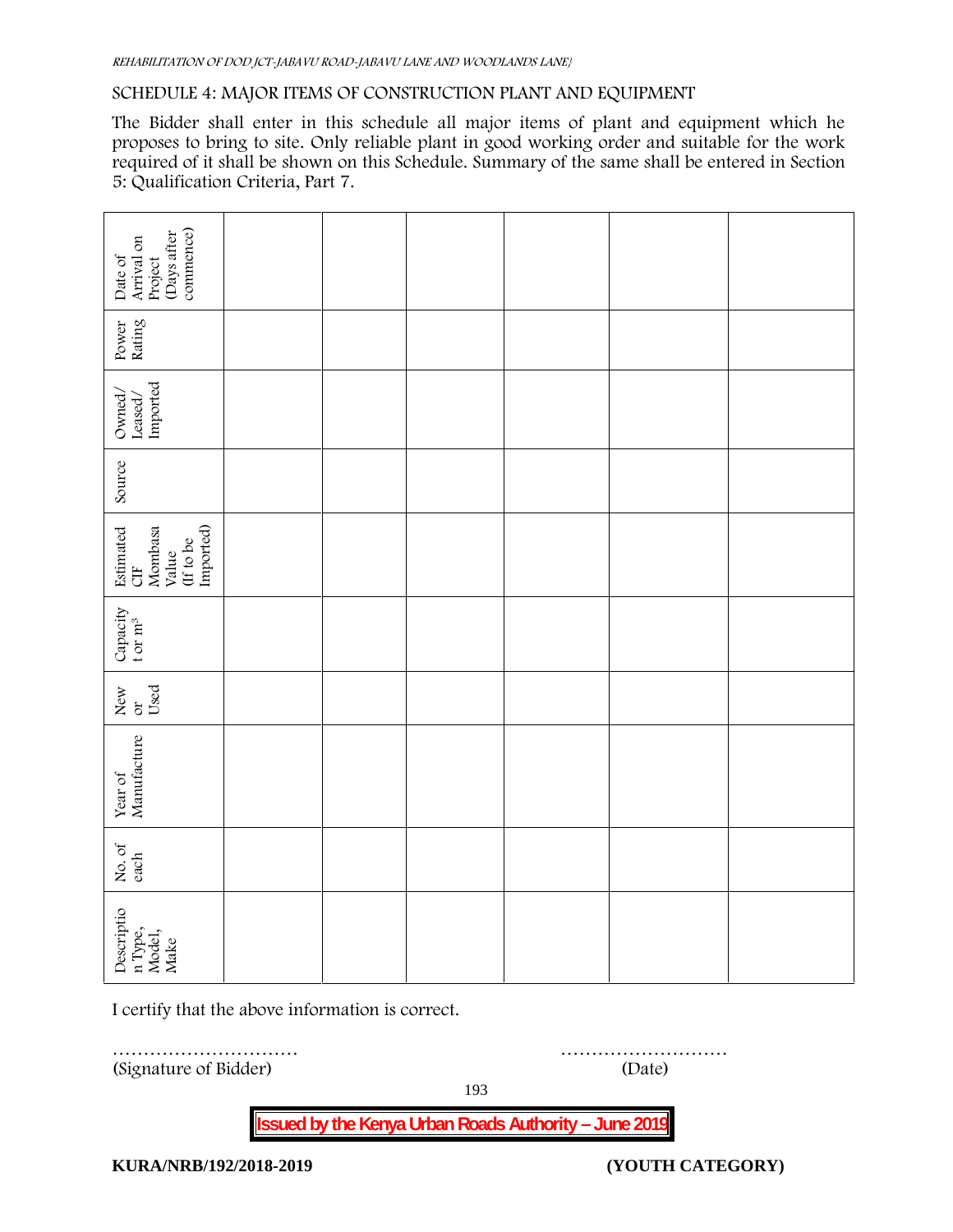## **SCHEDULE 5: KEY PERSONNEL**

The Bidder shall list in this schedule the key personnel he will employ from the Contractor's headquarters and from the Contractor's site office to direct and execute the work together with their qualifications, experience, position held and nationality in accordance with Clause 15.2 and 16.3 of the Conditions of Contract Part II (where required, use separate sheets to add extra data for column 4). Bidders shall attach certified copies of academic certificates, and CVs of all key staff.

| <b>Name of Key Staff</b> | <b>Designation</b> |                              | <b>Required</b>                                              |
|--------------------------|--------------------|------------------------------|--------------------------------------------------------------|
|                          |                    | Qualification                | Dip. Civil Engineering/Building<br>$\bullet$<br>construction |
|                          |                    | CV and Certificates          | Provide CV                                                   |
|                          | H/q                | Qualification<br>Certificate | Certified copy of Qualification<br>Certificates              |
|                          |                    | Current work Load            | Specify                                                      |
|                          |                    | Qualification                | Dip. Civil Engineering<br>$\bullet$                          |
|                          |                    | CV and Certificates          | Provide CV                                                   |
|                          | <b>Site Agent</b>  | Qualification<br>Certificate | Certified<br>Qualification<br>copy<br>of<br>Certificates     |
|                          |                    | Current work Load            | Specify                                                      |
|                          |                    | Qualification                | •Ordinary<br>Diploma<br>Civil<br>in<br>Engineering           |
|                          |                    | <b>CV</b>                    | Provide CV                                                   |
|                          | Foreman            | Qualification<br>Certificate | Certified<br>Qualification<br>of<br>copy<br>Certificate      |
|                          |                    | Current work Load            | Specify                                                      |
|                          |                    | Qualification                | Dip in Surveying                                             |
|                          | <b>Surveyor</b>    | <b>CV</b>                    | Provide CV                                                   |
|                          |                    | Qualification<br>Certificate | Certified<br>Qualification<br>of<br>copy<br>Certificate      |
|                          |                    | <b>Current work Load</b>     | Specify                                                      |

194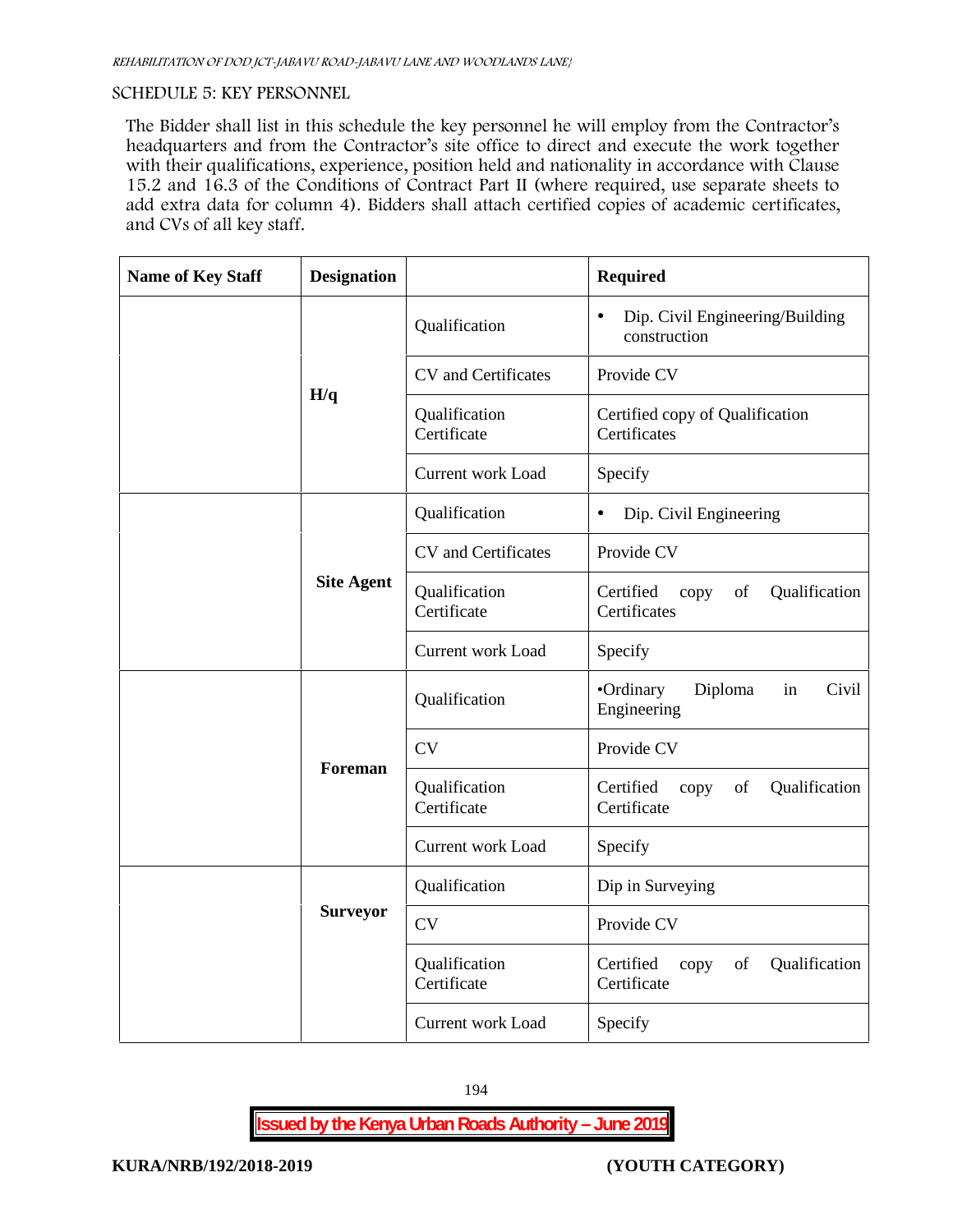*REHABILITATION OF DOD JCT-JABAVU ROAD-JABAVU LANE AND WOODLANDS LANE}*

I certify that the above information is correct.

Signature of Tenderer: ………………………… Date: ………………………

*The CV's (or resumes) for each of the proposed key personnel are presented informant indicated below*

**Resume of Proposed Personnel Tenderer name:**

 $\Gamma$ 

|                                 |  | <b>Name</b>                                                                                                                                                        | Date of birth                                          |  |  |
|---------------------------------|--|--------------------------------------------------------------------------------------------------------------------------------------------------------------------|--------------------------------------------------------|--|--|
| <b>Personnel</b><br>information |  | <b>Professional qualifications</b>                                                                                                                                 |                                                        |  |  |
| <b>Present</b>                  |  | <b>Name of Employer</b>                                                                                                                                            |                                                        |  |  |
| employment                      |  | <b>Address of Employer</b>                                                                                                                                         |                                                        |  |  |
|                                 |  | <b>Telephone</b>                                                                                                                                                   | <b>Contact (Manager /</b><br><b>Personnel Officer)</b> |  |  |
|                                 |  | Fax                                                                                                                                                                | E-mail                                                 |  |  |
|                                 |  | <b>Job title</b>                                                                                                                                                   | <b>Years with present</b><br><b>Employer</b>           |  |  |
|                                 |  | <b>Current Work load</b><br>Summarize the current work load. Indicate particular (if any) the projects<br>the staff is involved                                    |                                                        |  |  |
| T <sub>o</sub><br><b>From</b>   |  | Company / Project / Position / Relevant technical and management<br>experience                                                                                     |                                                        |  |  |
|                                 |  | (Summarize professional experience, in reverse chronological order.<br>Indicate particular technical and managerial experience relevant to the<br><i>project</i> ) |                                                        |  |  |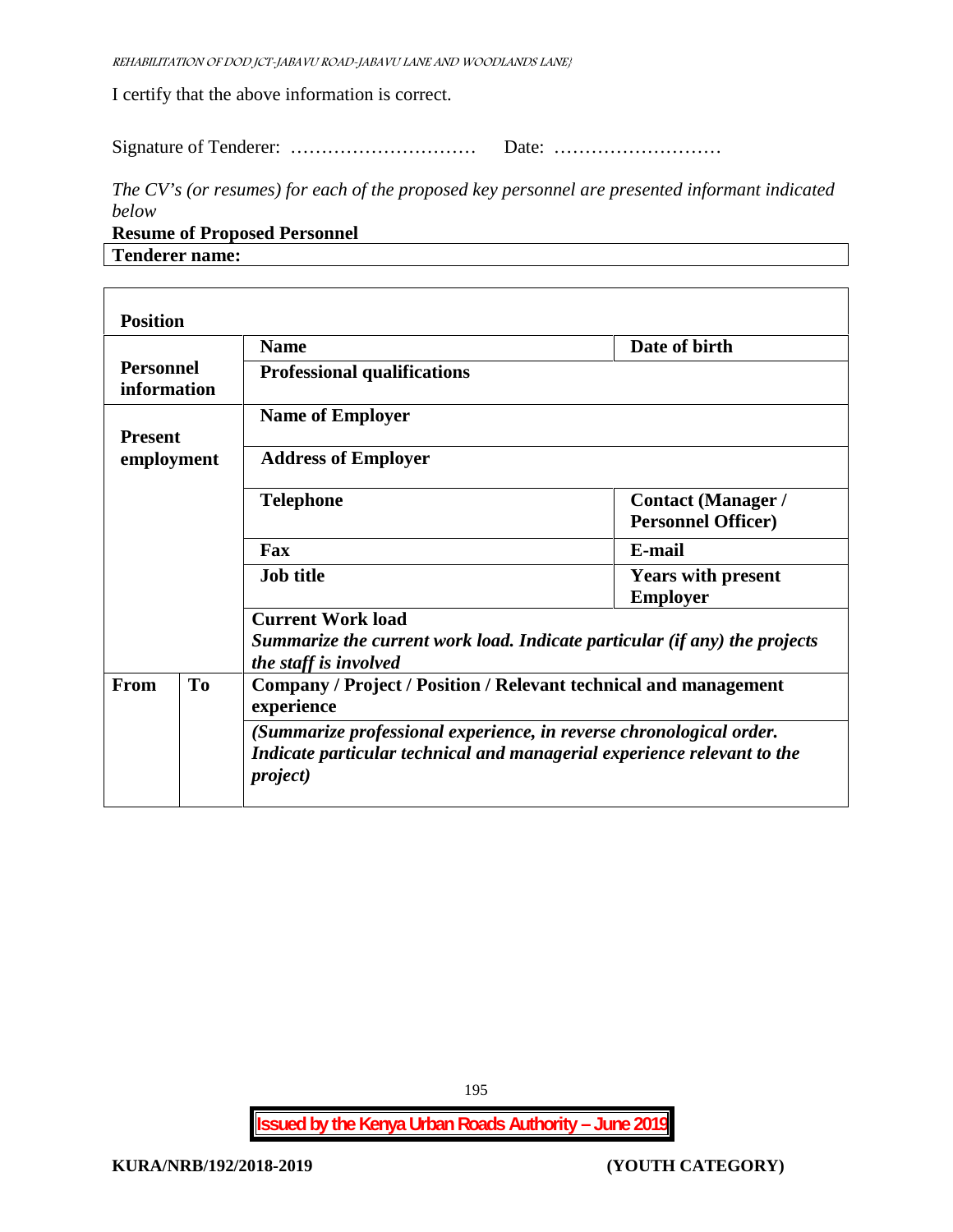## **SCHEDULE 6: SCHEDULE OF ROADWORKS CARRIED OUT BY THE BIDER IN THE LAST FIVE YEARS**

### **SCHEDULE 6A: COMPLETED WORKS**

| DESCRIPTION OF WORKS | NAME OF CLIENT | VALUE OF<br>WORKS (KSHS) * | YEAR COMPLETED/<br><b>REMARKS</b> |
|----------------------|----------------|----------------------------|-----------------------------------|
|                      |                |                            |                                   |
|                      |                |                            |                                   |
|                      |                |                            |                                   |
|                      |                |                            |                                   |
|                      |                |                            |                                   |
|                      |                |                            |                                   |
|                      |                |                            |                                   |
|                      |                |                            |                                   |
|                      |                |                            |                                   |
|                      |                |                            |                                   |
|                      |                |                            |                                   |
|                      |                |                            |                                   |

**Note:** Bidders shall attach certified copies of letters of award (for each listed project), certified copies of completion certificates.

I certify that the above works were successfully carried out by this Bidder.

| (Date) |
|--------|
|        |

………………………… ………………………

\* **Value in KShs using Central Bank of Kenya mean exchange rate at a reference date 7 days before date of BID opening**

196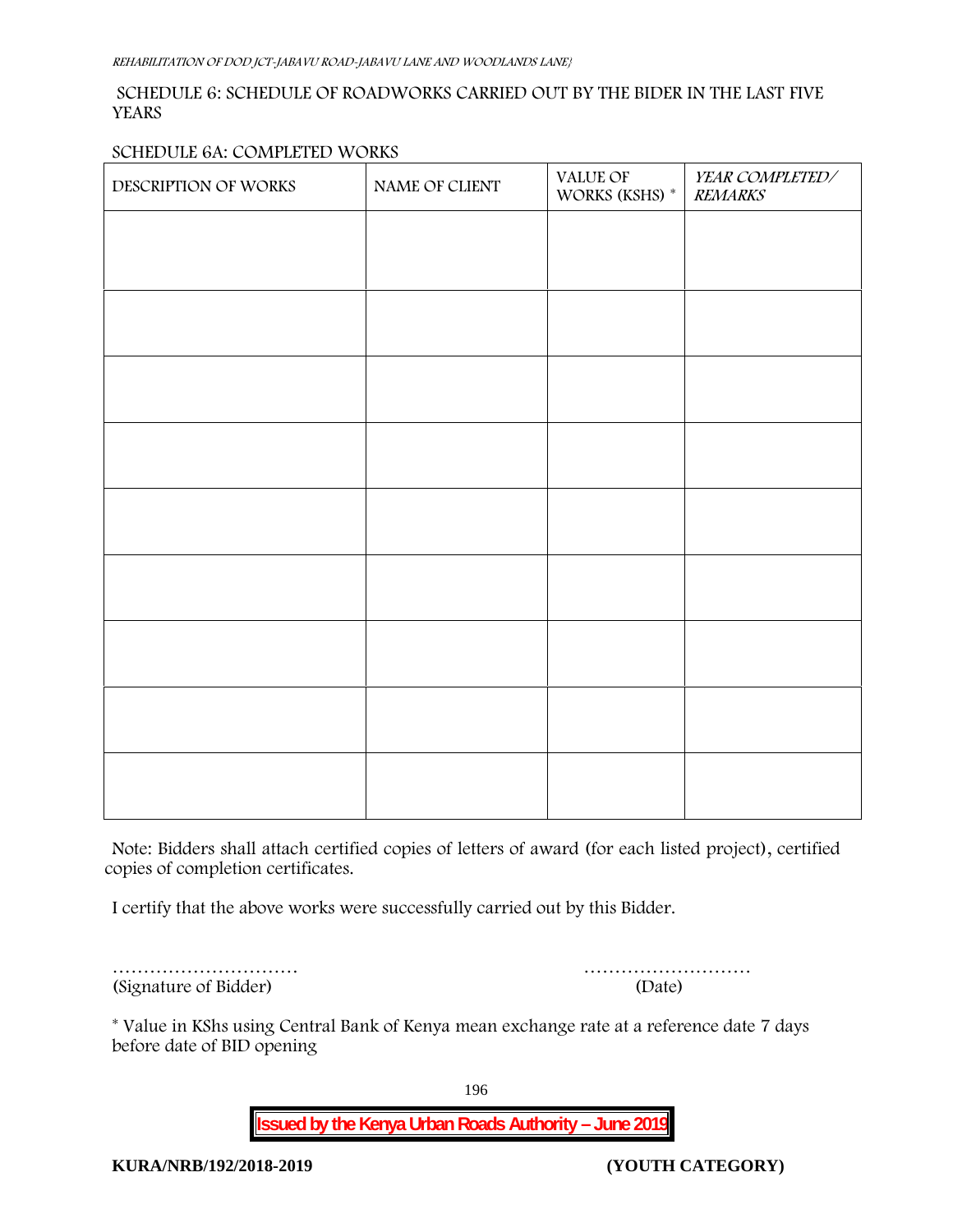#### *REHABILITATION OF DOD JCT-JABAVU ROAD-JABAVU LANE AND WOODLANDS LANE}*

#### **SCHEDULE 6B: NON-COMPLETED WORKS BEYOND COMPLETION DATE**

| DESCRIPTION OF WORKS | NAME OF CLIENT | VALUE OF       | YEAR COMPLETED/ |
|----------------------|----------------|----------------|-----------------|
|                      |                | WORKS (KSHS) * | <b>REMARKS</b>  |
|                      |                |                |                 |
|                      |                |                |                 |
|                      |                |                |                 |
|                      |                |                |                 |
|                      |                |                |                 |
|                      |                |                |                 |
|                      |                |                |                 |
|                      |                |                |                 |
|                      |                |                |                 |
|                      |                |                |                 |
|                      |                |                |                 |
|                      |                |                |                 |
|                      |                |                |                 |
|                      |                |                |                 |
|                      |                |                |                 |
|                      |                |                |                 |
|                      |                |                |                 |
|                      |                |                |                 |
|                      |                |                |                 |
|                      |                |                |                 |
|                      |                |                |                 |
|                      |                |                |                 |
|                      |                |                |                 |
|                      |                |                |                 |
|                      |                |                |                 |
|                      |                |                |                 |
|                      |                |                |                 |

**Note:** Bidders shall attach certified copies of letters of award (for each listed project), certified evidence for executed works for non-completed projects e.g. copy of recent payment certificate.

I certify that the above works were successfully carried out by this Bidder.

(Signature of Bidder) (Date)

………………………… ………………………

\* **Value in KShs using Central Bank of Kenya mean exchange rate at a reference date 7 days before date of BID opening**

197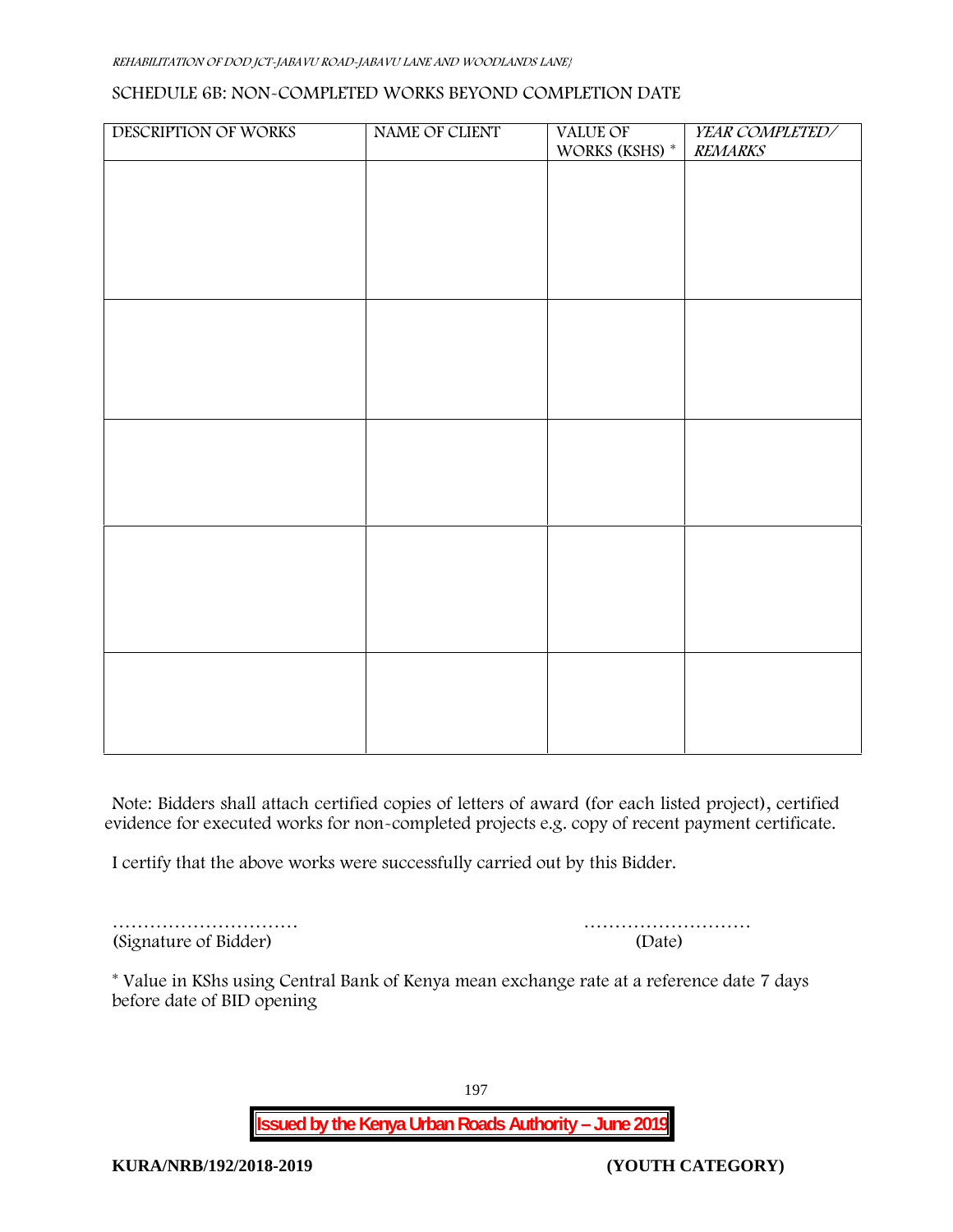## **SCHEDULE 6C: SPECIFIC EXPERIENCE**

| DESCRIPTION OF WORKS | NAME OF CLIENT | VALUE OF       | YEAR COMPLETED/ |
|----------------------|----------------|----------------|-----------------|
|                      |                | WORKS (KSHS) * | <b>REMARKS</b>  |
|                      |                |                |                 |
|                      |                |                |                 |
|                      |                |                |                 |
|                      |                |                |                 |
|                      |                |                |                 |
|                      |                |                |                 |
|                      |                |                |                 |
|                      |                |                |                 |
|                      |                |                |                 |
|                      |                |                |                 |
|                      |                |                |                 |
|                      |                |                |                 |
|                      |                |                |                 |
|                      |                |                |                 |
|                      |                |                |                 |
|                      |                |                |                 |
|                      |                |                |                 |
|                      |                |                |                 |
|                      |                |                |                 |
|                      |                |                |                 |
|                      |                |                |                 |

**Note:** Bidders shall attach certified copies of letters of award (for each listed project), certified evidence for executed works for non-completed projects e.g. copy of recent payment certificate.

I certify that the above works were successfully carried out by this Bidder.

(Signature of Bidder) (Date)

………………………… ………………………

\* **Value in KShs using Central Bank of Kenya mean exchange rate at a reference date 7 days before date of BID opening**

198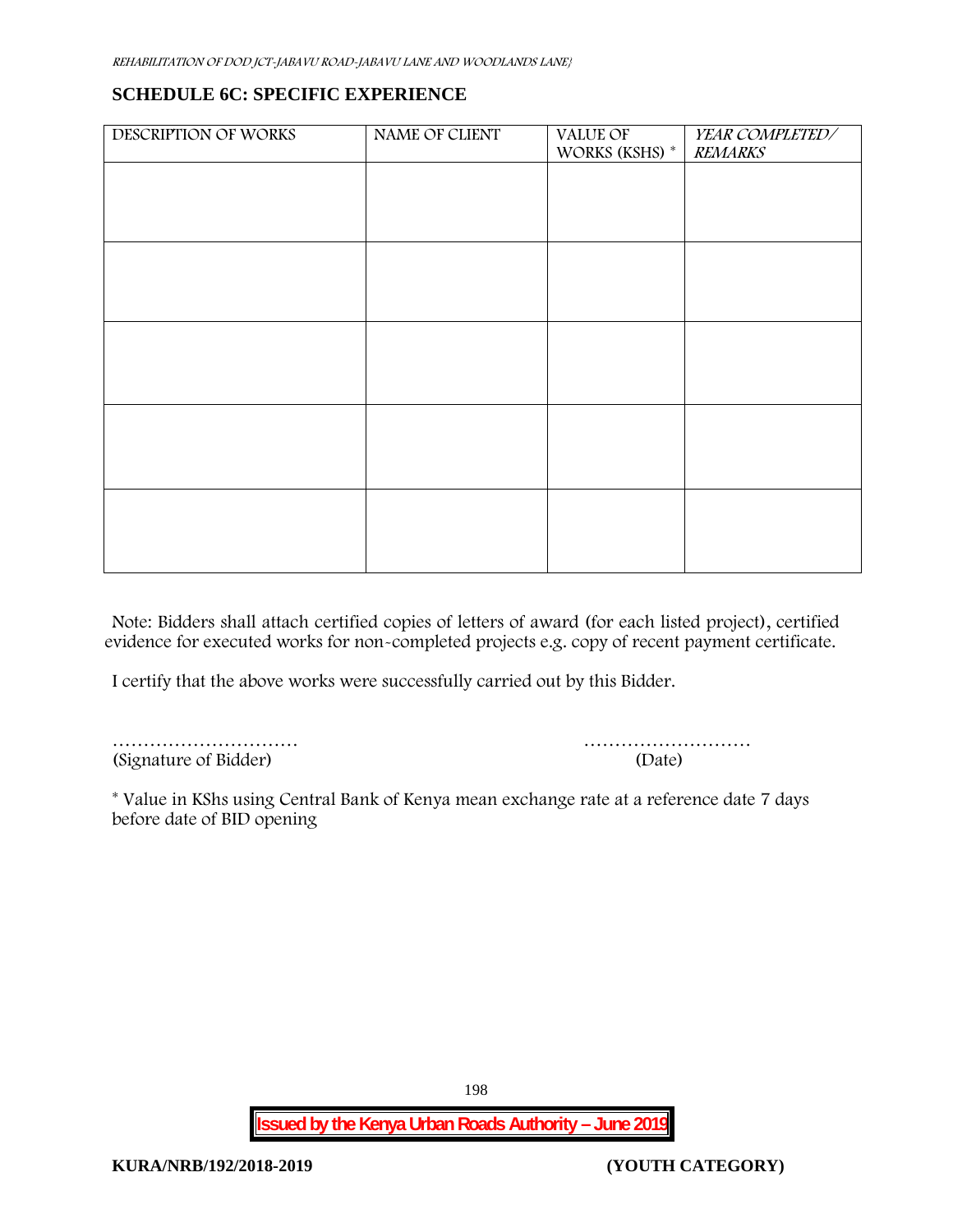#### **SCHEDULE 7: SCHEDULE OF ONGOING PROJECTS**

| <b>DESCRIPTION OF</b><br><b>WORKS</b> | <b>NAME OF</b><br><b>CLIENT</b> | DATE OF<br>COMMENC<br>$\ensuremath{\text{EMENT}}$ | DATE OF<br>COMPLETION | VALUE OF<br>WORKS (KSHS) | <b>VALUE</b><br>COMPLETED<br>UP TO DATE<br>$\%$ | PHYSICALLY<br>COMPLETED<br>UP TO DATE<br>$\%$ |  |
|---------------------------------------|---------------------------------|---------------------------------------------------|-----------------------|--------------------------|-------------------------------------------------|-----------------------------------------------|--|
|                                       |                                 |                                                   |                       |                          |                                                 |                                               |  |
|                                       |                                 |                                                   |                       |                          |                                                 |                                               |  |
|                                       |                                 |                                                   |                       |                          |                                                 |                                               |  |
|                                       |                                 |                                                   |                       |                          |                                                 |                                               |  |
|                                       |                                 |                                                   |                       |                          |                                                 |                                               |  |
|                                       |                                 |                                                   |                       |                          |                                                 |                                               |  |
|                                       |                                 |                                                   |                       |                          |                                                 |                                               |  |

**Note:** 1. Bidders shall attach certified copies of letters of award (for each listed project) and any certified evidence for executed works e.g. copy of recent payment certificate.

2. Bidders must indicate all their on-going works as at the time of bidding. Any non disclosure shall constitute non-responsiveness)

I certify that the above works are being carried out by me and that the above information is correct.

|                       | .      |
|-----------------------|--------|
| (Signature of Bidder) | (Date) |

………………………

199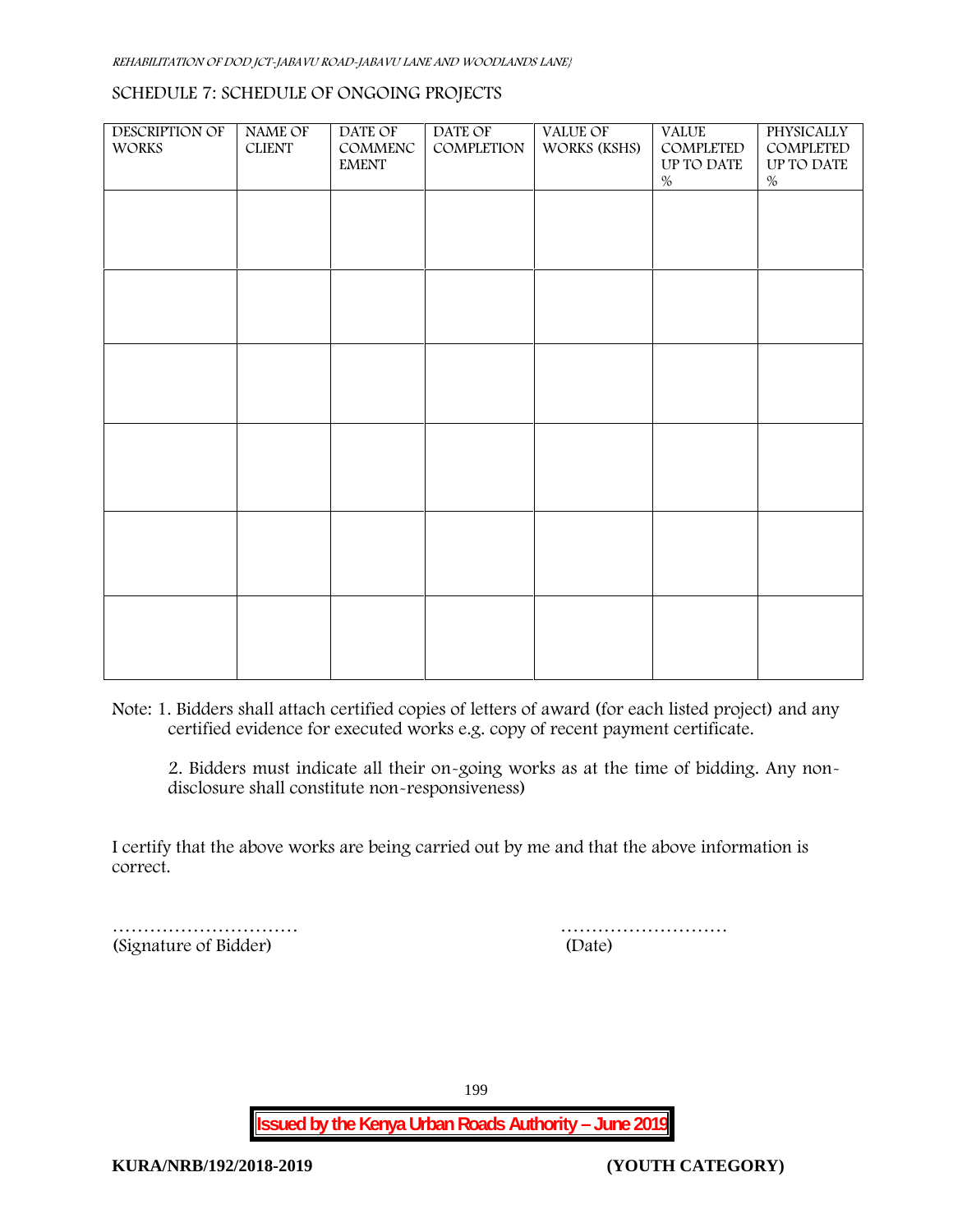## **SCHEDULE 8: FINANCIAL STANDING**

- 1 Submit copies of audited profit and loss statements and balance sheet for the last two calendar years and estimated projection for the next two years with certified English translation where appropriate.
- 2 Give turnover figures for each of the last two (2) financial years. Quote in millions and decimal thereof.

|                               | Year $1()$ | Year $2(\ldots)$ |
|-------------------------------|------------|------------------|
|                               | Ksh.       | Ksh.             |
| Road works                    |            |                  |
| Other civil Engineering works |            |                  |
| Other (specify)               |            |                  |
| Total                         |            |                  |

## SUMMARY OF ASSETS AND LIABILTIES OF THE AUDITED FINANCIAL STATEMENTS OF THE LAST TWO (2) FINANCIAL YEARS.

|                              | Year $1$ () | Year $2(\ldots)$ |
|------------------------------|-------------|------------------|
|                              | KShs.       | KShs.            |
| 1. Total Assets              |             |                  |
| 2. Current Assets            |             |                  |
| 3. Bank Credit Line Value    |             |                  |
| 4. Total Liabilities         |             |                  |
| 5. Current Liabilities       |             |                  |
| 6. Net Worth $(1-4)$         |             |                  |
| 7. Working capital $(2+3-4)$ |             |                  |

(a) Name/Address of Commercial Bank providing credit line

………………………………………………………………………………………………

(b) Total amount of credit line KShs………………………………………………

Attach a certified copy of Undertaking of the Bank to provide the credit.

(c) Attach bank statements for the last six (6) months

200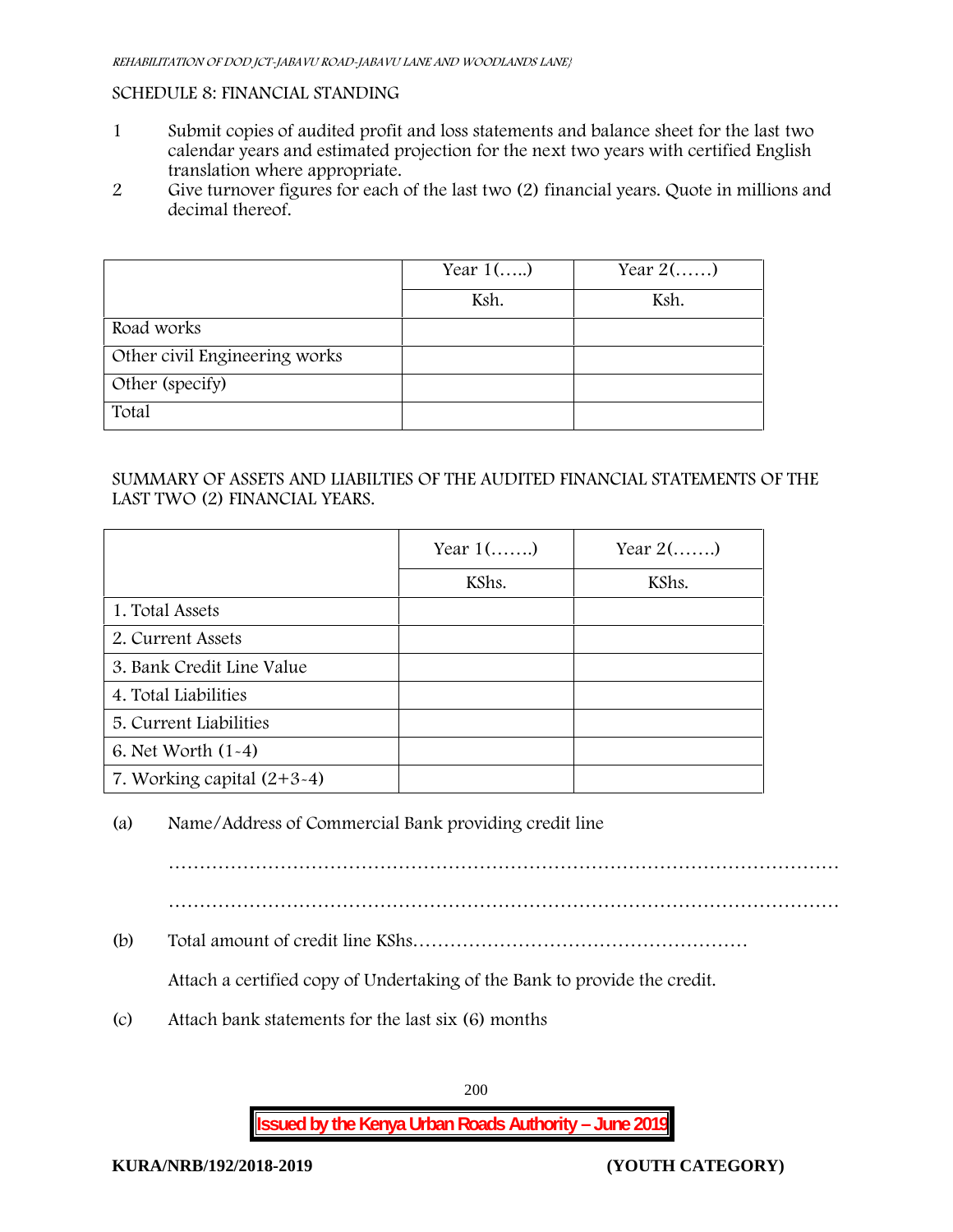## **SCHEDULE 9: OTHER SUPPLEMENTARY INFORMATION**

Financial reports for the last three years, balance sheets, profit and loss statements, auditors' reports etc. List them below and attach copies. ………………………………………………………………………………………………… ………………………………………………………………………………………………… ………………………………………………………………………………………………… ………………………………………………………………………………………………… Evidence of access to financial resources to meet the qualification requirements. Cash in hand, lines of credit etc. List below and attach copies of supporting documents ………………………………………………………………………………………………… …………………………………………………………………………………………………. …………………………………………………………………………………………………. ………………………………………………………………………………………………… Name, address, telephone, telex, fax numbers and email of the Bidders Bankers who may provide reference if contacted by the Contracting Authority. ……………………………………………………………………………………………….. ………………………………………………………………………………………………. ………………………………………………………………………………………………. I certify that the above information is correct. ……………………………. …………………………………….. Date Signature of Bidder

(To be signed by authorized representative and officially stamped)

201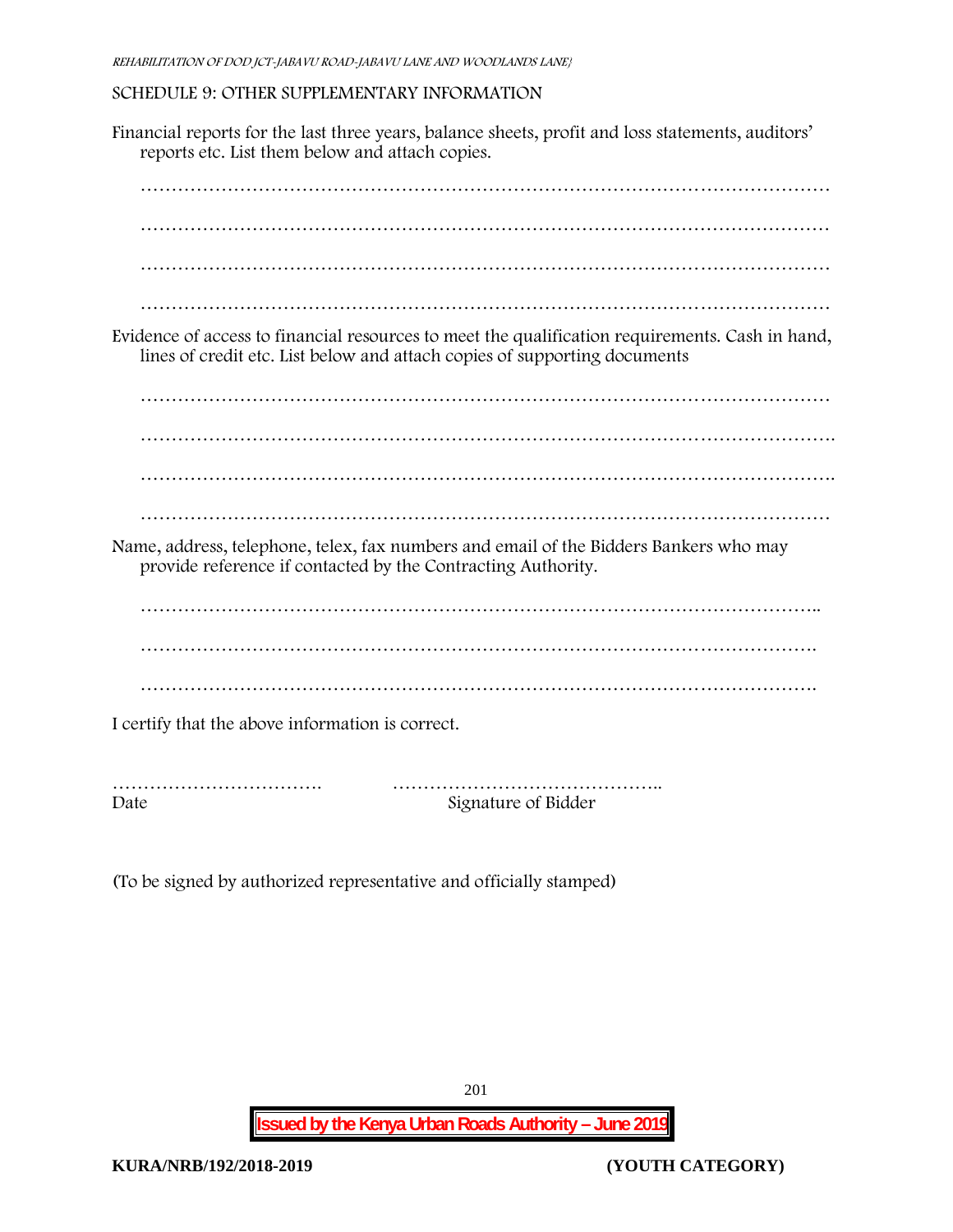## **SCHEDULE 10: LITIGATION HISTORY FORM**

Information on current litigation in which the Bidder is involved.

| <b>OTHER PARTY (IES)</b> | <b>CAUSE OF DISPUTE</b> | AMOUNT INVOLVED (KSHS) |
|--------------------------|-------------------------|------------------------|
|                          |                         |                        |
|                          |                         |                        |
|                          |                         |                        |
|                          |                         |                        |
|                          |                         |                        |

I certify that the above information is correct.

……………………………. …………………………………….. Date Signature of Bidder

(To be signed by authorized representative and officially stamped)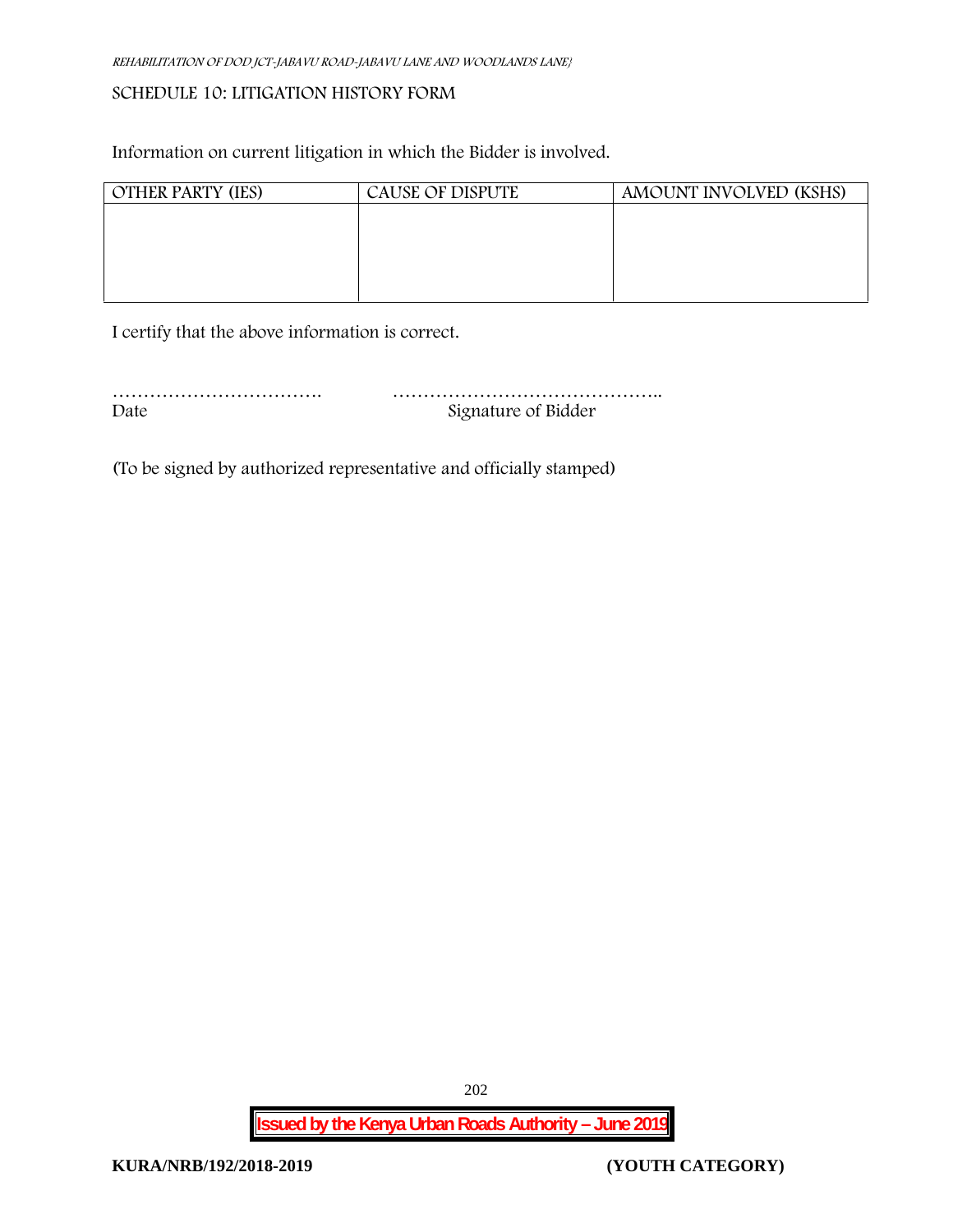#### **SCHEDULE 11: DECLARATION FORM FOR BANKRUPT OR INSOLVENT AND DEBARMENT**

Date  $T_{\Omega}$ The Kenya Urban Roads Authority P.O Box 41727 – 00100, IKM Place, 5th Ngong Ave, Nairobi, KENYA. Ladies and Gentlemen, The Tenderer i.e. (full name and complete physical and postal address) ……………………………………………………………………………………………………… ……………………declare the following: a) That I/ We have not been debarred from participating in public procurement by anybody, institution or person. b) That I/ We have not been involved in and will not be involved in corrupt and fraudulent practices regarding public procurement anywhere. c) That I/ We are not insolvent, in receivership, bankrupt or in the process of being wound up and is not the subject of legal proceedings relating to the foregoing. d) That I/We are not under any ongoing investigation by the Ethics and Anti-Corruption Commission (EACC) for any corrupt and/or economic crimes or practices. e) That I/ We are not associated with any other Tenderer participating in this Tender. f) That I/We do hereby confirm that all the information given in this tender is accurate, factual and true to the best of our knowledge. Yours sincerely, …………………………………………………… Name of Tenderer ……………………………………………………………………………….. Signature of duly authorised person signing the Tender ………………………………………………………………………….. Name and Capacity of duly authorised person signing the Tender …………………………………………………………… Stamp or Seal of Tenderer

203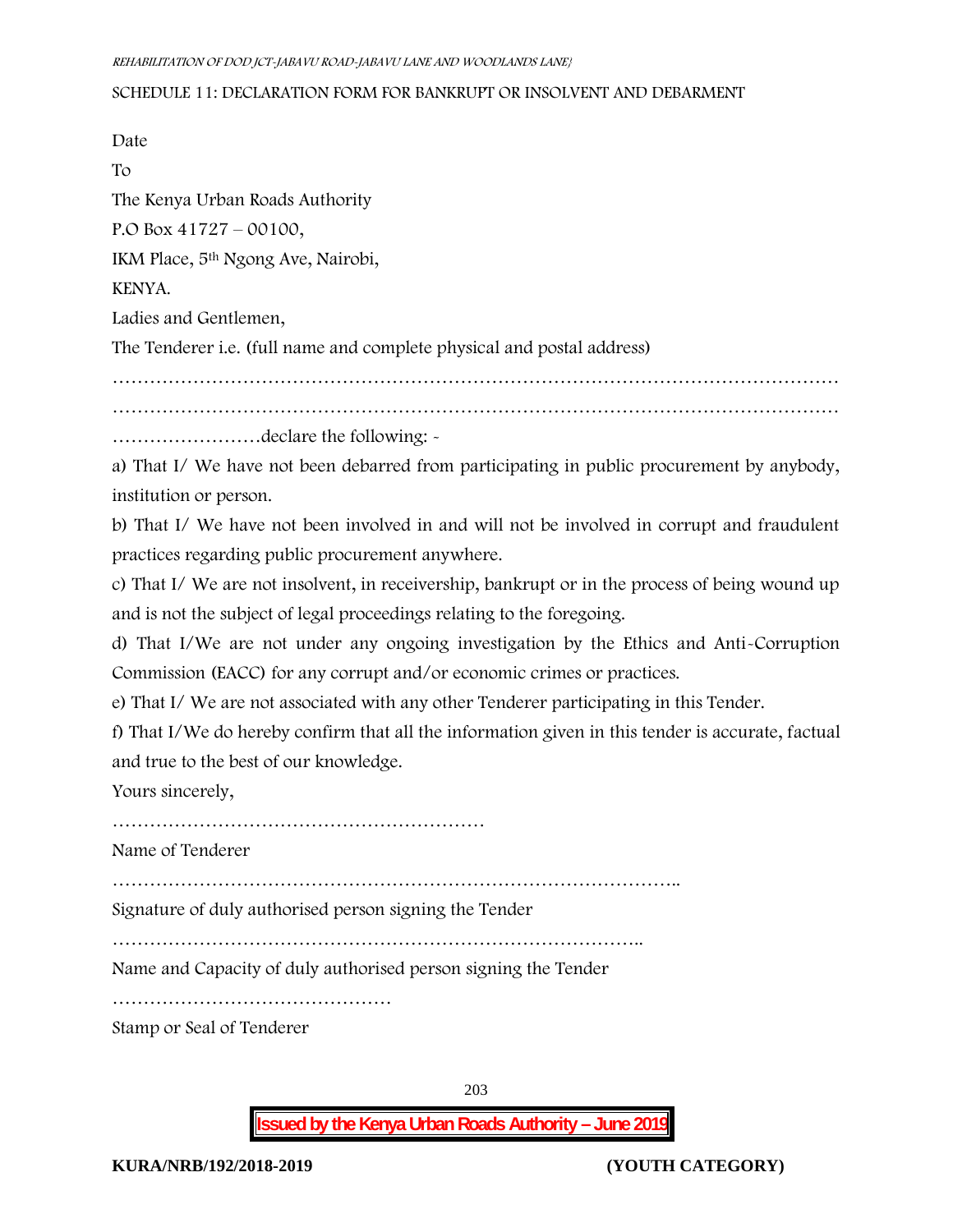**SCHEDULE 12: ANTI CORRUPTION DECLARATION / COMMITMENT / PLEDGE FORM**

I/We …………………………………………………………………………… of Post Office Box …………………………………………………………. declare that I/ We recognize that Public Procurement is based on a free, fair and competitive tendering process which should not be open to abuse.

I/We ……………………………………………………………………….. Declare that I/We will not offer or facilitate, directly or indirectly, any inducement or reward to any public officer, their relations or business associates, in connection with tender No.

………………………………………………. for or in the subsequent performance of the contract if I/We am/are successful.

Signed by ……………………………… C.E.O. or Authorized

Representative. Name ……………………………………………..

Designation………………………………..

Signature…………………………………….

Date………………………………………..

**In case of sub-contracting**

Signed by ………………………………….. CEO of the firm to be subcontracted

Name……………………………………………

Designation……………………………………..

Signature………………………………….

Date………………………………………..

**Issued by the Kenya Urban Roads Authority – June 2019**

204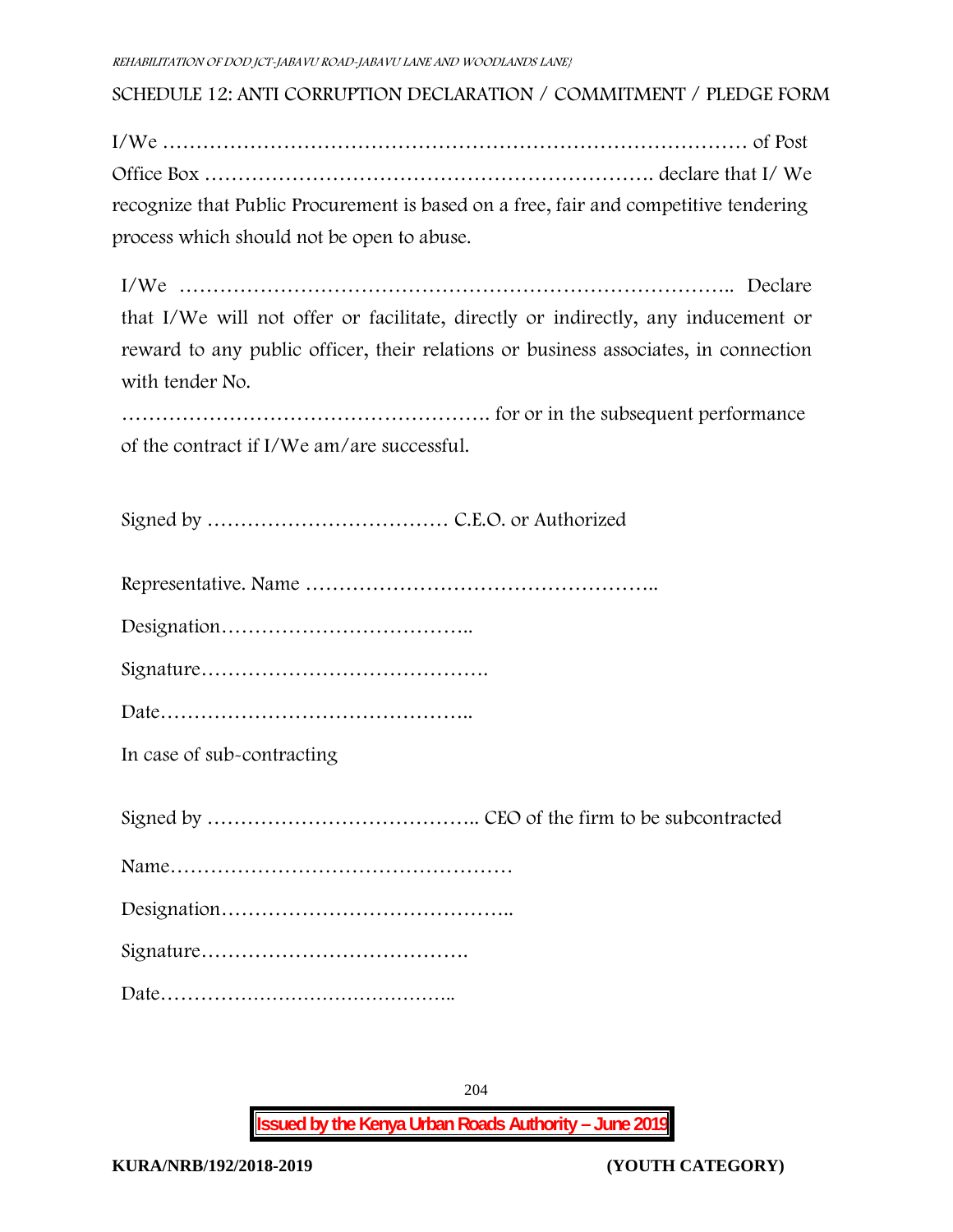# **SECTION XII: FORM OF AGREEMENT**

**Issued by the Kenya Urban Roads Authority – June 2019**

205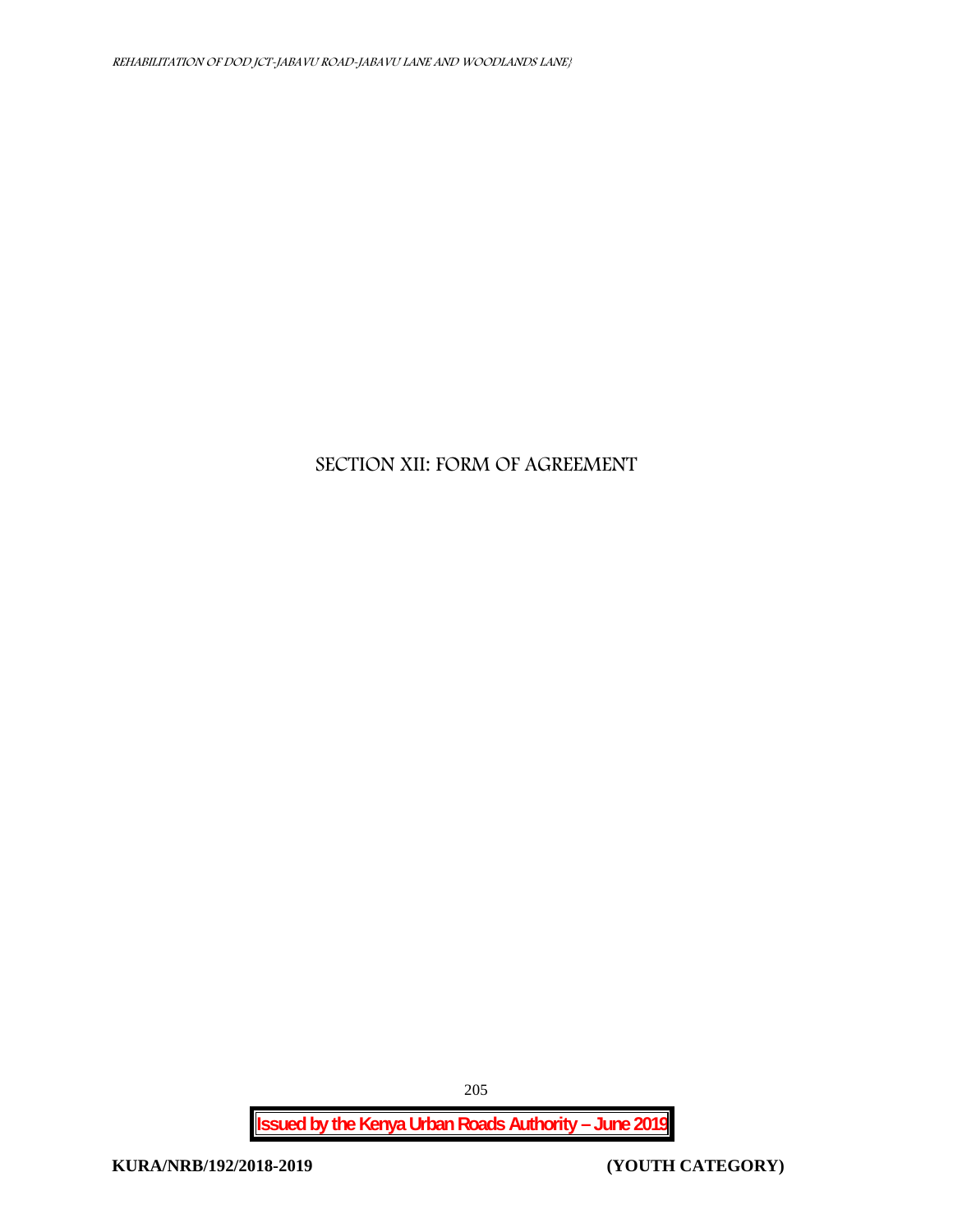#### FORM OF AGREEMENT

*\*\*(To be signed after the award of a contract)*

THIS AGREEMENT is made on the …………………… day of …………………. 20 …………… between the Kenya Urban Roads Authority of P. O. Box 41727-00100, Nairobi, Kenya hereinafter called "the

Employer" of the one part and M/S ................................................................................. (Contractor) of P. O . .................................................... (address) hereinafter called "the Contractor" of the other part.

WHEREAS the Employer is desirous that certain works should be executed, viz.

**REHABILITATION OF DOD JCT-JABAVU ROAD-JABAVU LANE AND WOODLANDS LANE}** and has a Contract with the Contractor for the execution completion and maintenance of such works in the region NOW THIS AGREEMENT WITNESSETH as follows:

In this agreement words and expressions shall have the same meanings as are respectively assigned to them in the Conditions of Contract hereinafter referred to.

The following document shall be deemed to form and be read and construed as part of this Agreement, viz.:

- The Conditions of Contract (FIDIC IV) Part 2
- The Conditions of Contract (FIDIC IV) Part 1
- The Special Specification
- The Standard Specifications
- The Priced Bill of Quantities
- The Letter of Award and Acceptance
- Schedules of Supplementary Information
- -The Drawings

-Other documents as may be agreed and listed

All aforesaid documents are hereinafter referred to as "The Contract".

In consideration of the payment to be made by the Employer to the Contractor, the Contractor hereby covenants with the Employer to execute, complete and maintain the works in conformity in all respects with the provisions of the Contract.

The Employer hereby covenants to pay the Contractor in consideration of the execution, completion and maintenance of the works the Contract Price at the times and in the manner prescribed by the Contract.

IN WITNESS WHEREOF the parties have hereunto set their respective hands on the day and year first above written.

SIGNED SEALED AND DELIVERED

**Issued by the Kenya Urban Roads Authority – June 2019**

**KURA/NRB/192/2018-2019 (YOUTH CATEGORY)**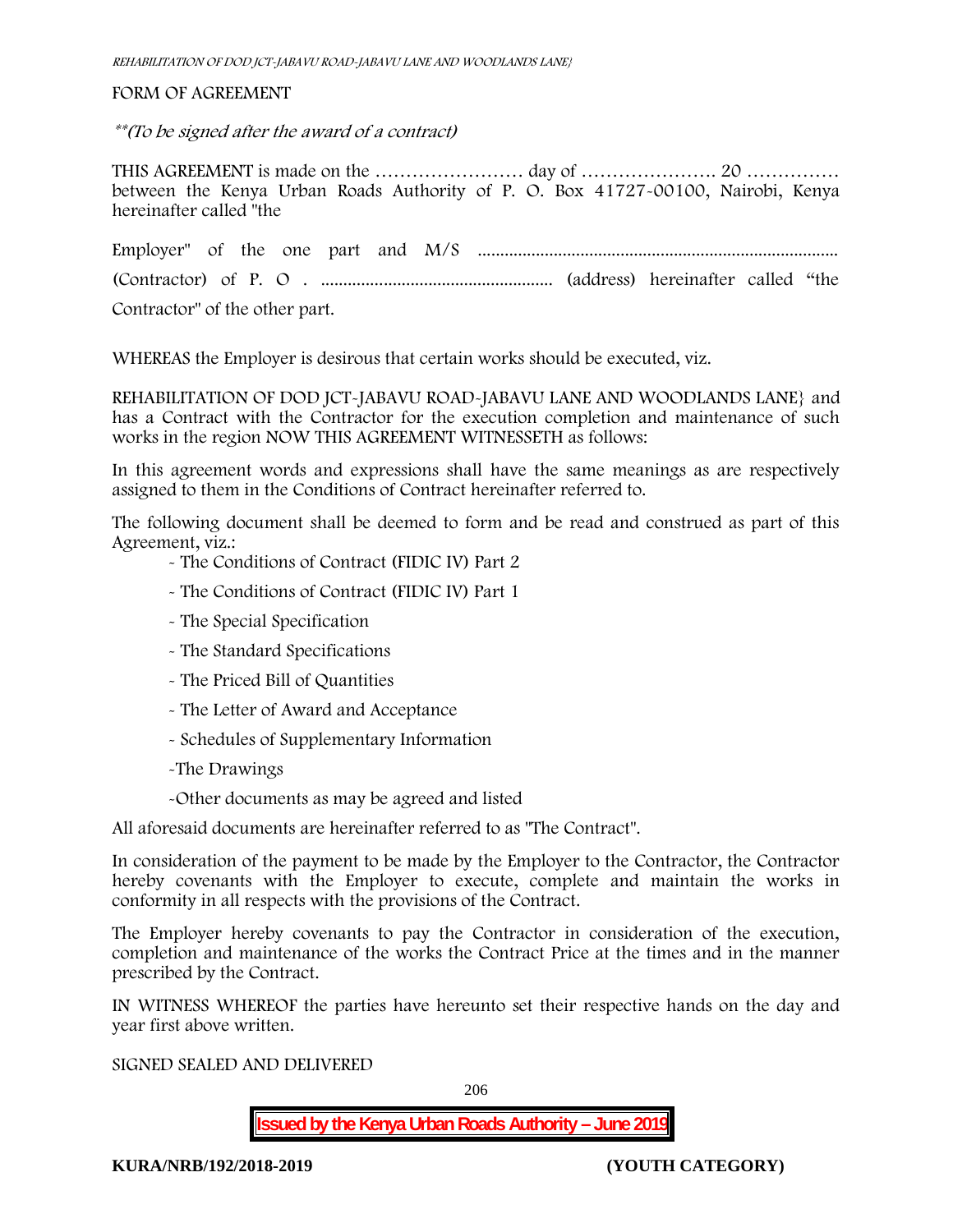| By the said Employer:   | (Director General, Kenya Urban Roads Authority)<br>For and on behalf of the said Employer |
|-------------------------|-------------------------------------------------------------------------------------------|
| In the presence of:     | (Name and Designation of Witness)                                                         |
|                         | (Signature of Witness)                                                                    |
|                         | (Address Of witness)                                                                      |
|                         |                                                                                           |
| By the said Contractor: | (Signature)                                                                               |
|                         | (Name of the Director)                                                                    |
| In the presence of:     | (Name and Designation of Witness)                                                         |
|                         | (Signature of Witness)                                                                    |
|                         | (Address Of witness)                                                                      |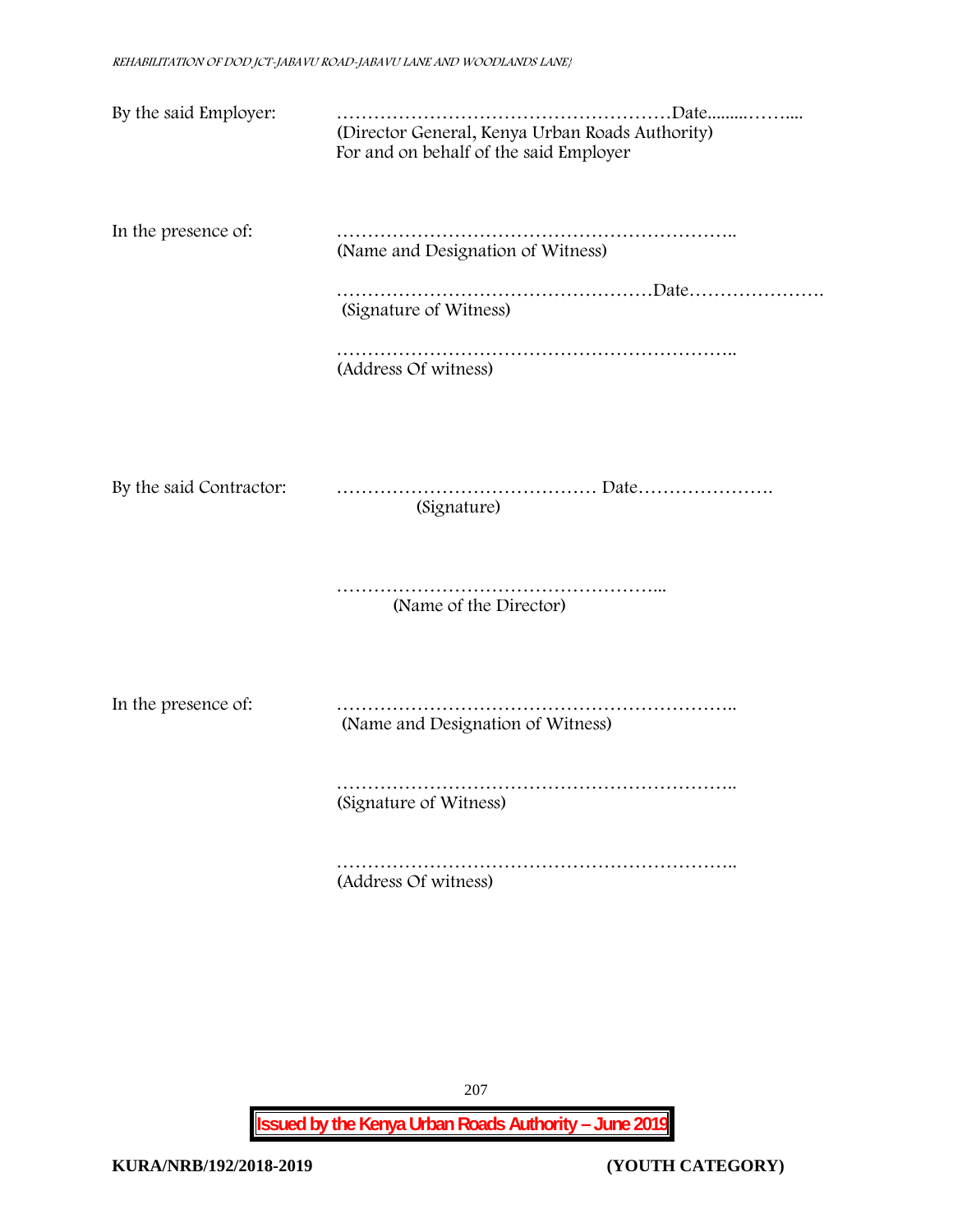## **SECTION XIII: FORM OF PERFORMANCE BANK GUARANTEE (UNCONDITIONAL)**

208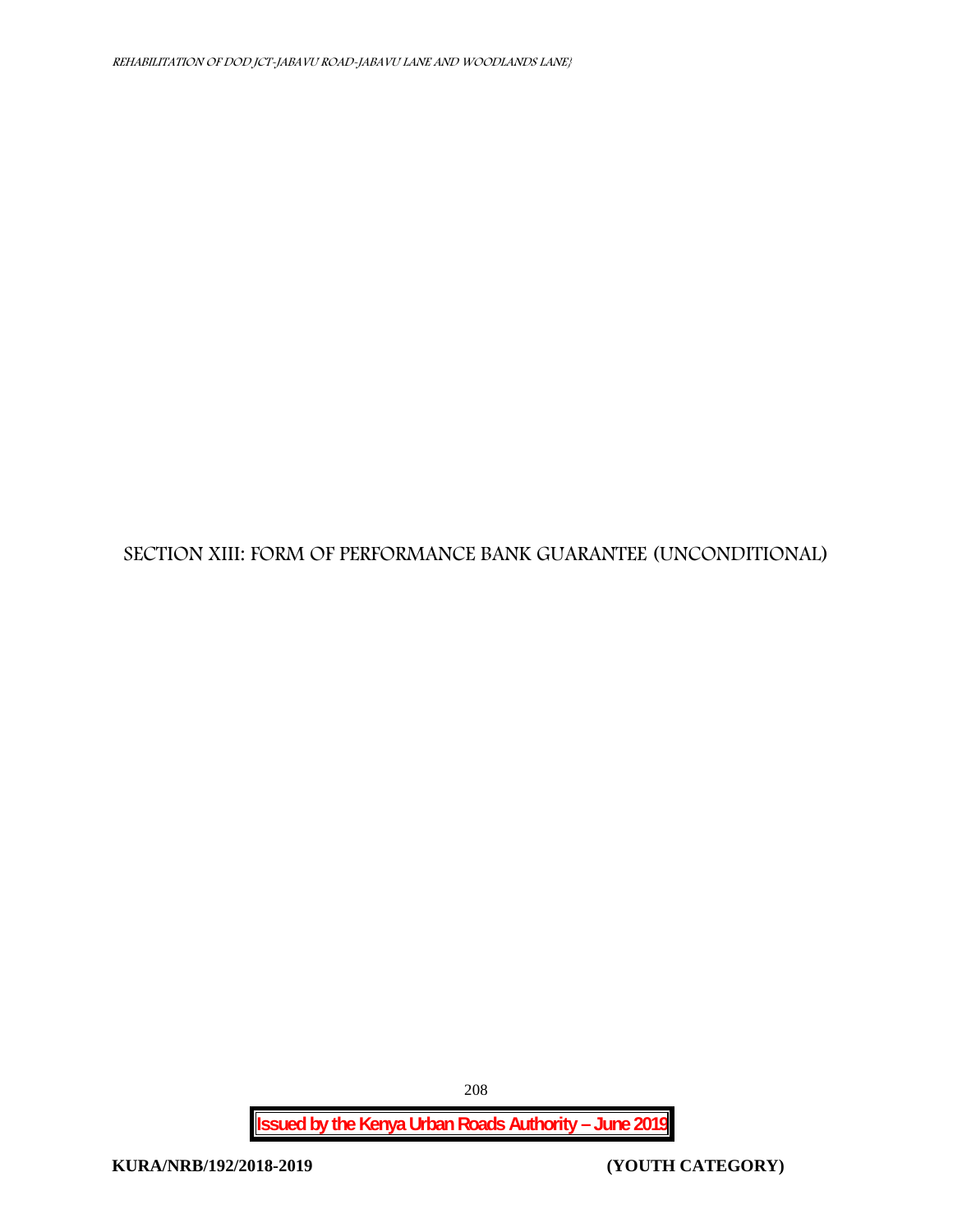#### FORM OF PERFORMANCE BANK GUARANTEE (UNCONDITIONAL)

To

The Director General, Kenya Urban Roads Authority (KURA), P.O. Box 41727 - 00100 **NAIROBI**

WHEREAS …………………………………………………………………… (hereinafter called "the Contractor") has undertaken in pursuance of Contract No. ……………………………………Dated …..………………to execute the

#### **REHABILITATION OF DOD JCT-JABAVU ROAD-JABAVU LANE AND WOODLANDS LANE}**

, ( hereinafter called the "Contract")

AND WHEREAS it has been stipulated by you in the said Contract that the Contractor shall furnish you with a Bank Guarantee by a recognized bank for the sum specified in the Appendix to Form of Bid as security for compliance with his obligations in accordance with the Contract;

AND WHEREAS we have agreed to give the Contractor such a Bank Guarantee;

NOW THEREFORE we hereby affirm that we are the Guarantor and responsible to you on behalf of the Contractor, up to a total of

Kshs………………………………………………………………..………………… (amount in figures) Kshs. …………………………………………………………..………………………

 $\ldots$  (amount in words)

and we undertake to payment to you, upon your first written demand and without cavil or argument, any sum or sums within and up to the limits as aforesaid without your needing to prove or show grounds or reasons for the sum specified therein.

We hereby waive the necessity of you demanding the said debt from the Contractor before presenting us with the demand.

We further agree that no change or addition to or other modification of the terms of the Contract or of the Works to be performed thereunder or of any of the Contract Documents which may be made between you and the Contractor shall in any way release us from any liability under this Guarantee and we hereby waive notice of any such change, addition or modification

This Guarantee shall be valid until 28 days after issuing of the Defects Liability Certificate.

209